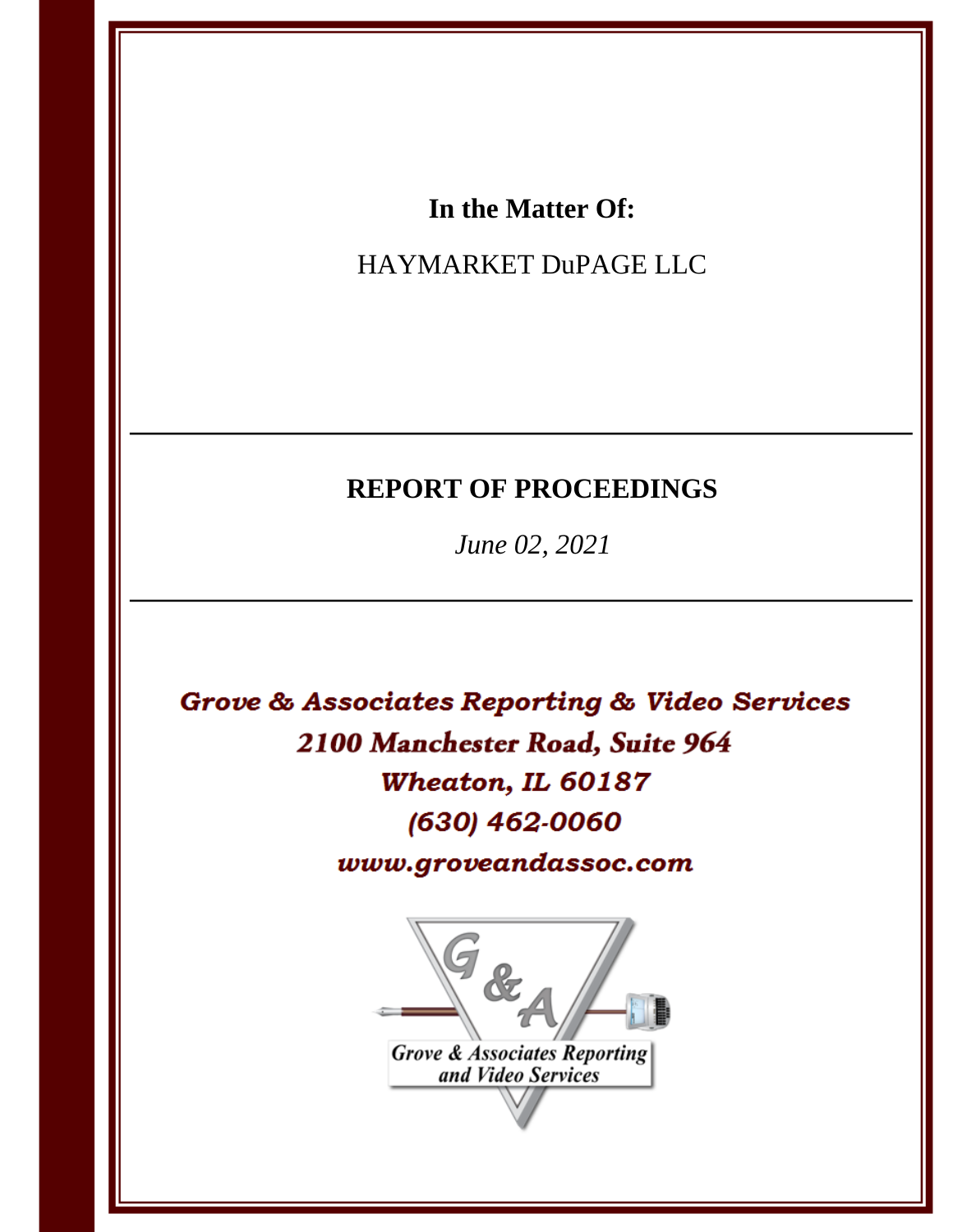STATE OF ILLINOIS )  $\big)$  SS. COUNTY OF DU PAGE ) BEFORE THE VILLAGE OF ITASCA PLAN COMMISSION In The Matter of:  $\qquad \qquad$  )  $\hspace{0.5cm}$   $\hspace{0.5cm}$   $\hspace{0.5cm}$   $\hspace{0.5cm}$   $\hspace{0.5cm}$   $\hspace{0.5cm}$   $\hspace{0.5cm}$   $\hspace{0.5cm}$   $\hspace{0.5cm}$   $\hspace{0.5cm}$   $\hspace{0.5cm}$   $\hspace{0.5cm}$   $\hspace{0.5cm}$   $\hspace{0.5cm}$   $\hspace{0.5cm}$   $\hspace{0.5cm}$   $\hspace{0.5cm}$   $\hspace{0.5cm}$   $\hspace{$ Haymarket DuPage LLC (a) PC #19-014 860 West Irving Park Road (b) Itasca, Illinois (1998) DISCUSSION AND POSSIBLE ACTION REGARDING PC #19-014, HAYMARKET DU PAGE, LLC, APPEAL REQUEST

REPORT OF PROCEEDINGS had and testimony

taken via video conferencing at the public hearing of

the above-entitled cause, taken by Shannon M. Frey,

CSR No. 84-002277, RMR, CRR, on Wednesday, June 2,

2021, at 7:00 p.m.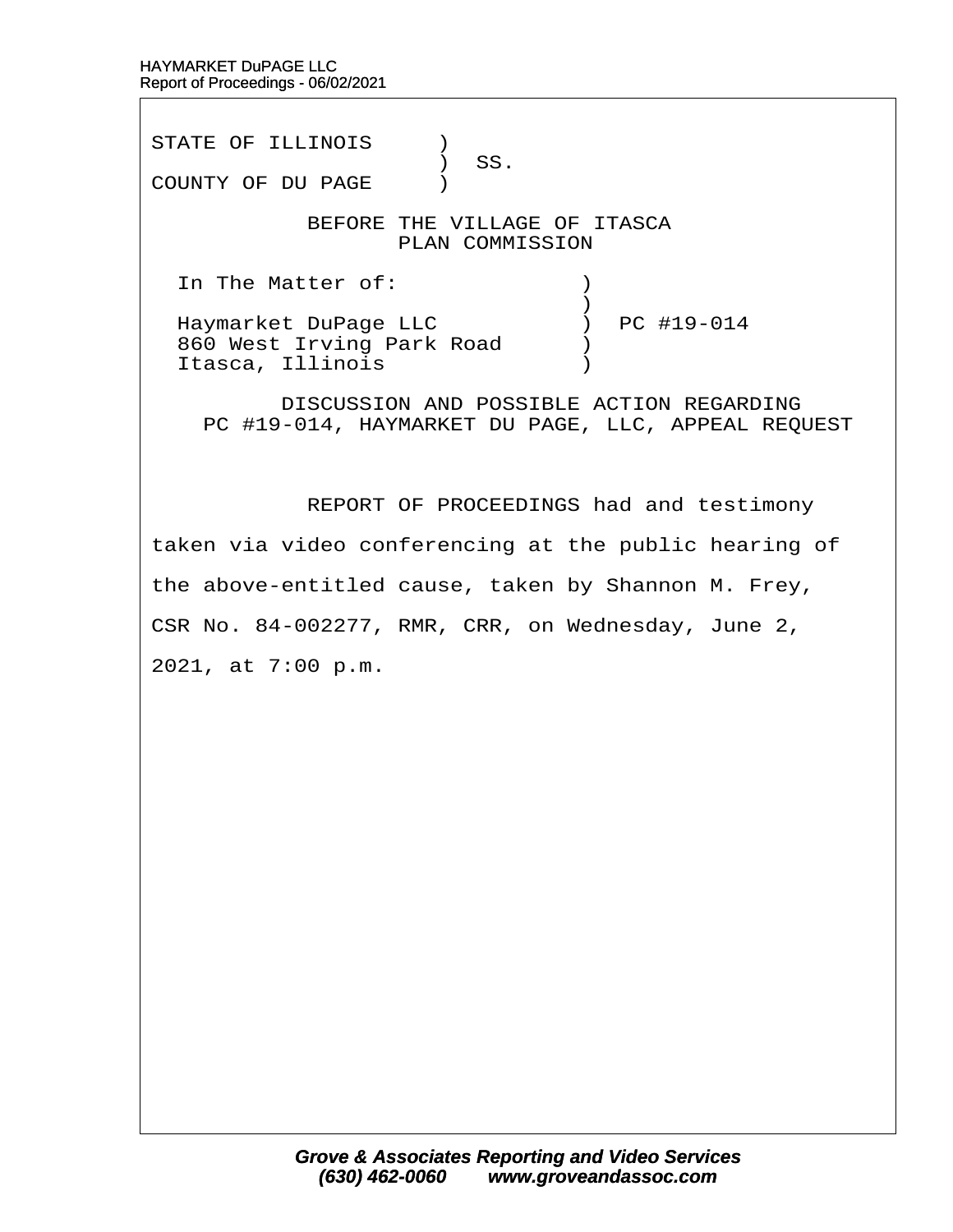| 1              | PRESENT VIA REMOTE VIDEOCONFERENCE:                                         |
|----------------|-----------------------------------------------------------------------------|
| 2              |                                                                             |
| 3              | MR. BRENDAN DALY, Chairman;                                                 |
| 4              | MR. FRANK CARELLO, Commissioner;                                            |
| 5              | MS. LORI DRUMMOND, Commissioner;                                            |
| 6              | MR. JEFFREY HOLMES, Commissioner;                                           |
| $\overline{7}$ | MS. KRISTA RAY, Commissioner.                                               |
| 8              |                                                                             |
| 9              | ALSO PRESENT VIA REMOTE VIDEOCONFERENCE:                                    |
| 10             | MR. MO KHAN, Village Planner;                                               |
| 11             | MS. YORDANA WYSOCKI, Village Attorney;                                      |
| 12             | DASPIN & AUMENT, LLP, by<br><b>MS. BRIDGET M. O'KEEFE</b>                   |
| 13             | 300 South Wacker Drive, Suite 2200<br>Chicago, Illinois 60606               |
| 14             | $(312)$ 258-3795<br>bokeefe@daspinaument.com, and                           |
| 15             | BOND, DICKSON & CONWAY, by                                                  |
| 16             | <b>MS. MARY E. DICKSON</b><br>400 South Knoll Street, Unit C                |
| 17             | Wheaton, Illinois 60187<br>(630) 681-1000                                   |
| 18             | marydickson@bond-dickson.com<br>Appeared on behalf of Haymarket DuPage LLC; |
| 19             |                                                                             |
| 20             | FRANCZEK, P.C., by<br><b>MS. JENNIFER SMITH</b>                             |
| 21             | 300 South Wacker Drive, Suite 3400<br>Chicago, Illinois 60606               |
| 22             | $(312)$ 786-6589<br>jas@franczek.com                                        |
| 23             | Appeared on behalf of Itasca School District;                               |
| 24             |                                                                             |
|                |                                                                             |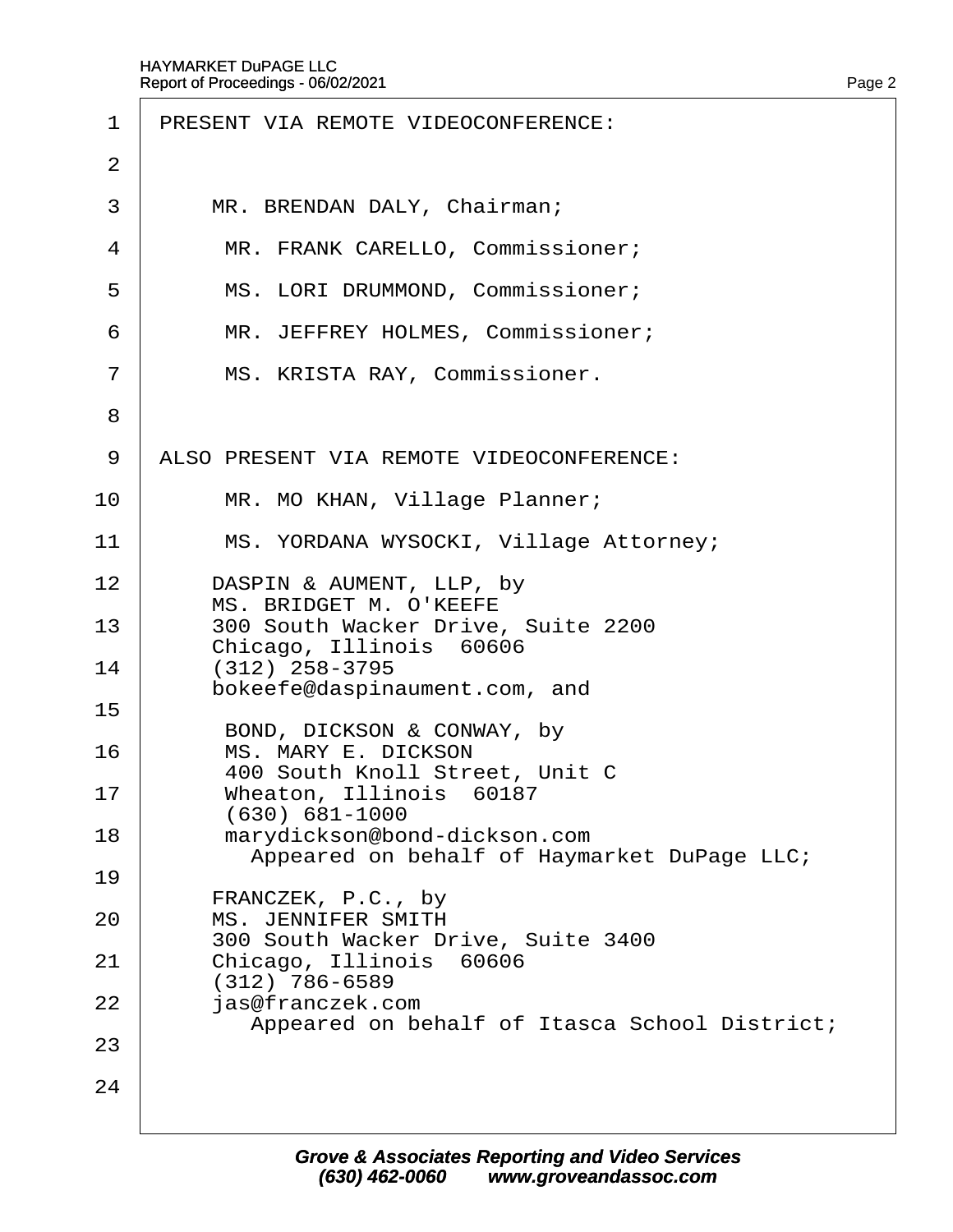| $\mathbf 1$    | ALSO PRESENT: (Cont'd.)                                                                                              |
|----------------|----------------------------------------------------------------------------------------------------------------------|
| 2              | JOHNSON & BELL, LTD., by<br>MR. STEPHEN P. ELLENBECKER                                                               |
| 3              | 33 West Monroe Street, Suite 2700<br>Chicago, IL 60603                                                               |
| 4              | (312) 984-0221<br>ellenbeckers@jbltd.com                                                                             |
| 5              | Appeared on behalf of 865 West Irving Park<br>Road, LLC;                                                             |
| 6              |                                                                                                                      |
| $\overline{7}$ | OTTOSEN, DINOLFO, HASENBLAG & CASTALDO, LTD., by<br>MR. STEPHEN H. DI NOLFO<br>1804 North Naper Boulevard, Suite 350 |
| 8              | Naperville, Illinois 60563<br>(630) 682-0085                                                                         |
| 9              | sdinolfo@ottosenlaw.com<br>Appeared on behalf of Itasca Fire Protection                                              |
| 10             | District.                                                                                                            |
| 11             |                                                                                                                      |
| 12             |                                                                                                                      |
| 13             |                                                                                                                      |
| 14             |                                                                                                                      |
| 15             |                                                                                                                      |
| 16             |                                                                                                                      |
| 17             |                                                                                                                      |
| 18             |                                                                                                                      |
| 19             |                                                                                                                      |
| 20             |                                                                                                                      |
| 21             |                                                                                                                      |
| 22             |                                                                                                                      |
| 23             |                                                                                                                      |
| 24             |                                                                                                                      |
|                |                                                                                                                      |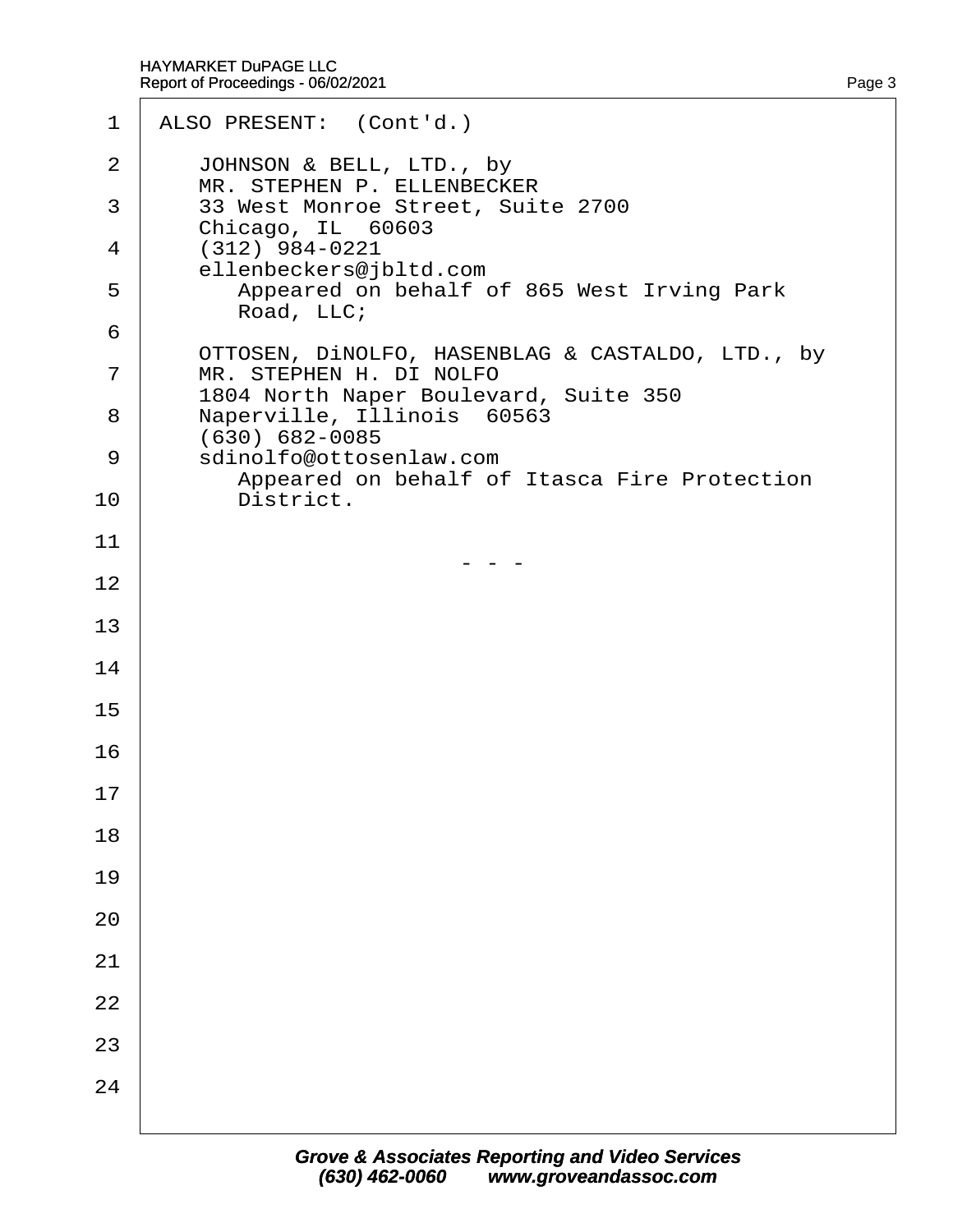| $\mathbf 1$             | INDEX                 |      |      |
|-------------------------|-----------------------|------|------|
| $\overline{2}$          |                       |      |      |
| $\mathfrak{S}$          | WITNESS               |      |      |
| $\overline{\mathbf{4}}$ | <b>SARAH KETCHUM</b>  |      |      |
| 5                       | CROSS-EXAMINATION BY: | Page | Line |
| $\,6\,$                 |                       |      |      |
| $\overline{7}$          |                       | 13   |      |
| $\bf 8$                 |                       |      |      |
| $\boldsymbol{9}$        |                       |      |      |
| $10$                    |                       |      |      |
| 11                      |                       |      |      |
| 12                      |                       |      |      |
| 13                      |                       |      |      |
| 14                      |                       |      |      |
| 15                      |                       |      |      |
| 16                      |                       |      |      |
| 17                      |                       |      |      |
| 18                      |                       |      |      |
| 19                      |                       |      |      |
| 20                      |                       |      |      |
| 21                      |                       |      |      |
| 22                      |                       |      |      |
| 23                      |                       |      |      |
| 24                      |                       |      |      |
|                         |                       |      |      |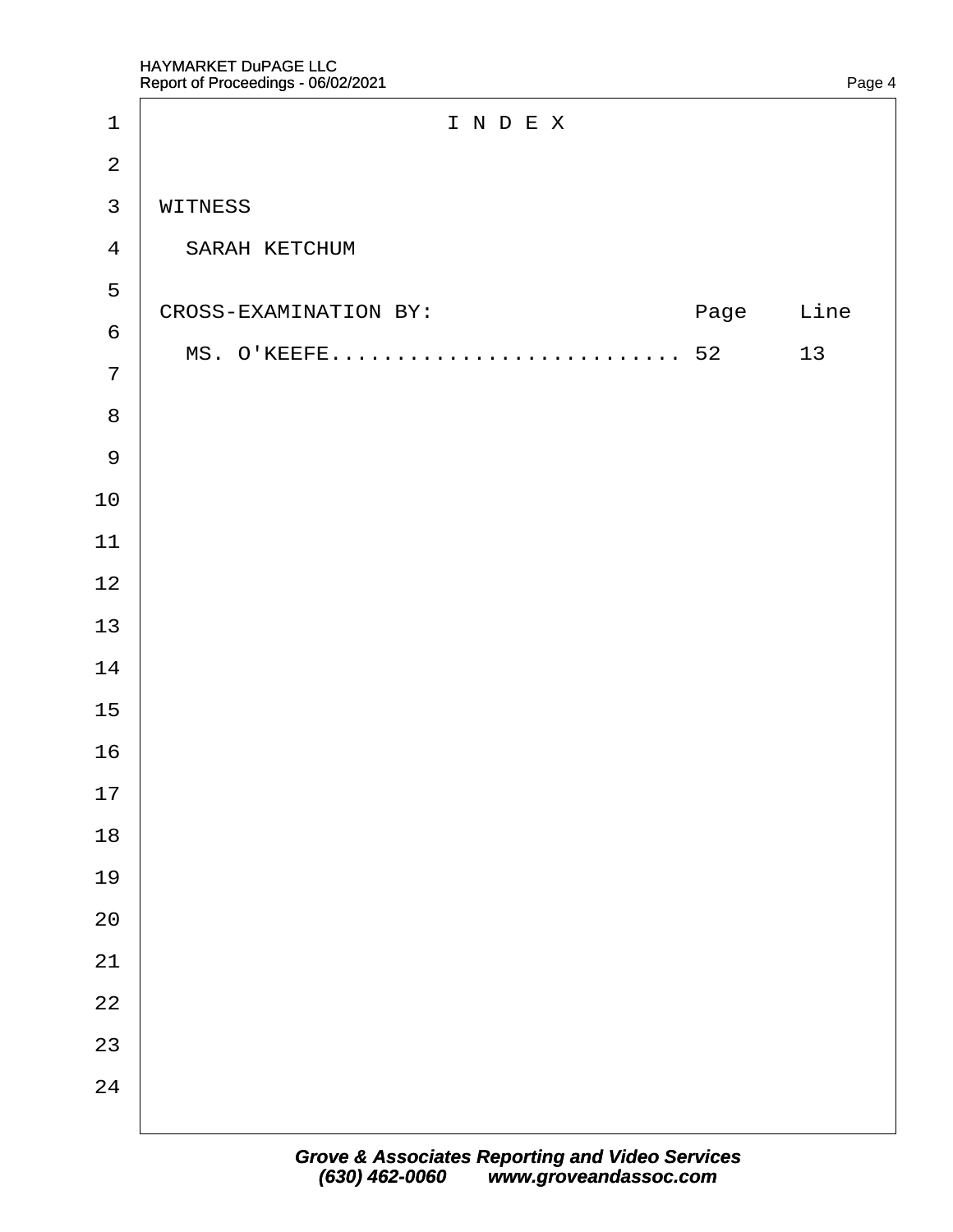| 1              | CHAIRMAN DALY: Good evening everyone and              |
|----------------|-------------------------------------------------------|
| 2              | welcome to this meeting of the June 2nd, 2021, Itasca |
| 3              | Plan Commission. I call this meeting to order.        |
| 4              | Will the secretary please call the                    |
| 5              | rble.                                                 |
| 6              | <b>VILLAGE PLANNER KHAN: Commissioner Carello?</b>    |
| $\overline{7}$ | <b>COMMISSIONER CARELLO: Here.</b>                    |
| 8              | <b>VILLAGE PLANNER KHAN: Commissioner Drummond?</b>   |
| 9              | <b>COMMISSIONER DRUMMOND: Here.</b>                   |
| 10             | <b>VILLAGE PLANNER KHAN: Commissioner Holmes?</b>     |
| 11             | <b>COMMISSIONER HOLMES: Here.</b>                     |
| 12             | <b>VILLAGE PLANNER KHAN: Commissioner Ray?</b>        |
| 13             | <b>COMMISSIONER RAY: Here.</b>                        |
| 14             | <b>VILLAGE PLANNER KHAN: Commissioner Russo is</b>    |
| 15             | absent tonight.                                       |
| 16             | And Chairman Daly?                                    |
| 17             | CHAIRMAN DALY: Present. I declare a forum             |
| 18             | present.                                              |
| 19             | Good evening everyone. Today is                       |
| 20             | Wednesday, June 2, 2021. The case before the Plan     |
| 21             | Commission is PC 19-014 continued from our last       |
| 22             | meeting on May 12th. The petitioner and owner is      |
| 23             | Haymarket DuPage, LLC, and the location is 860 West   |
| 24             | rving Park Road.                                      |
|                |                                                       |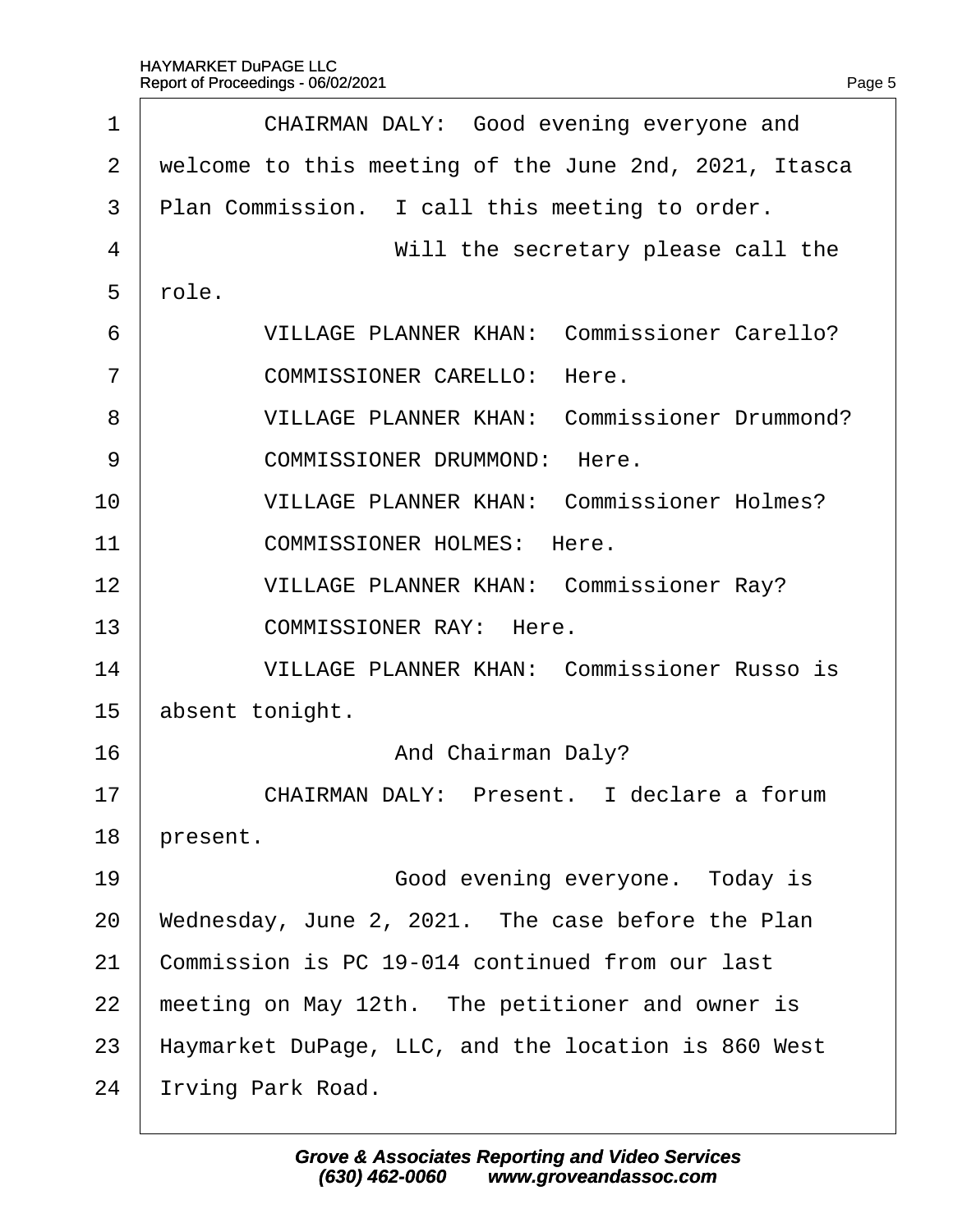| 1              | The procedures for tonight's                          |
|----------------|-------------------------------------------------------|
| $\overline{2}$ | meeting are we will begin with Village's witness      |
| 3              | Ms. Sarah Ketchum.                                    |
| 4              | The Plan Commission has adopted new                   |
| 5              | rules of procedure which are now in effect. We are    |
| 6              | proceeding remotely in general due to COVID-19, and   |
| $\overline{7}$ | the public may watch the proceedings through the      |
| 8              | Village's YouTube channel.                            |
| 9              | Anyone wishing to make public                         |
| 10             | comment will be able to do so after the presentation  |
| 11             | of cases. You will need to sign up on the Village's   |
| 12             | website to do so. Anyone wishing to ask questions of  |
| 13             | the petitioner, village staff, or other parties will  |
| 14             | also be able to do so after the presentation of       |
| 15             | cases. That sign-up form is also on the Village's     |
| 16             | website.                                              |
| 17             | Lastly, remote staff is working on                    |
| 18             | monitoring the video streaming. If the video          |
| 19             | streaming does not work during the proceedings, we    |
| 20             | will stop and wait until the video streaming is fixed |
| 21             | or reschedule the meeting for another date.           |
| 22             | At this time I would like to turn                     |
| 23             | the meeting over to our acting village counsel,       |
| 24             | Mr. David Silverman.                                  |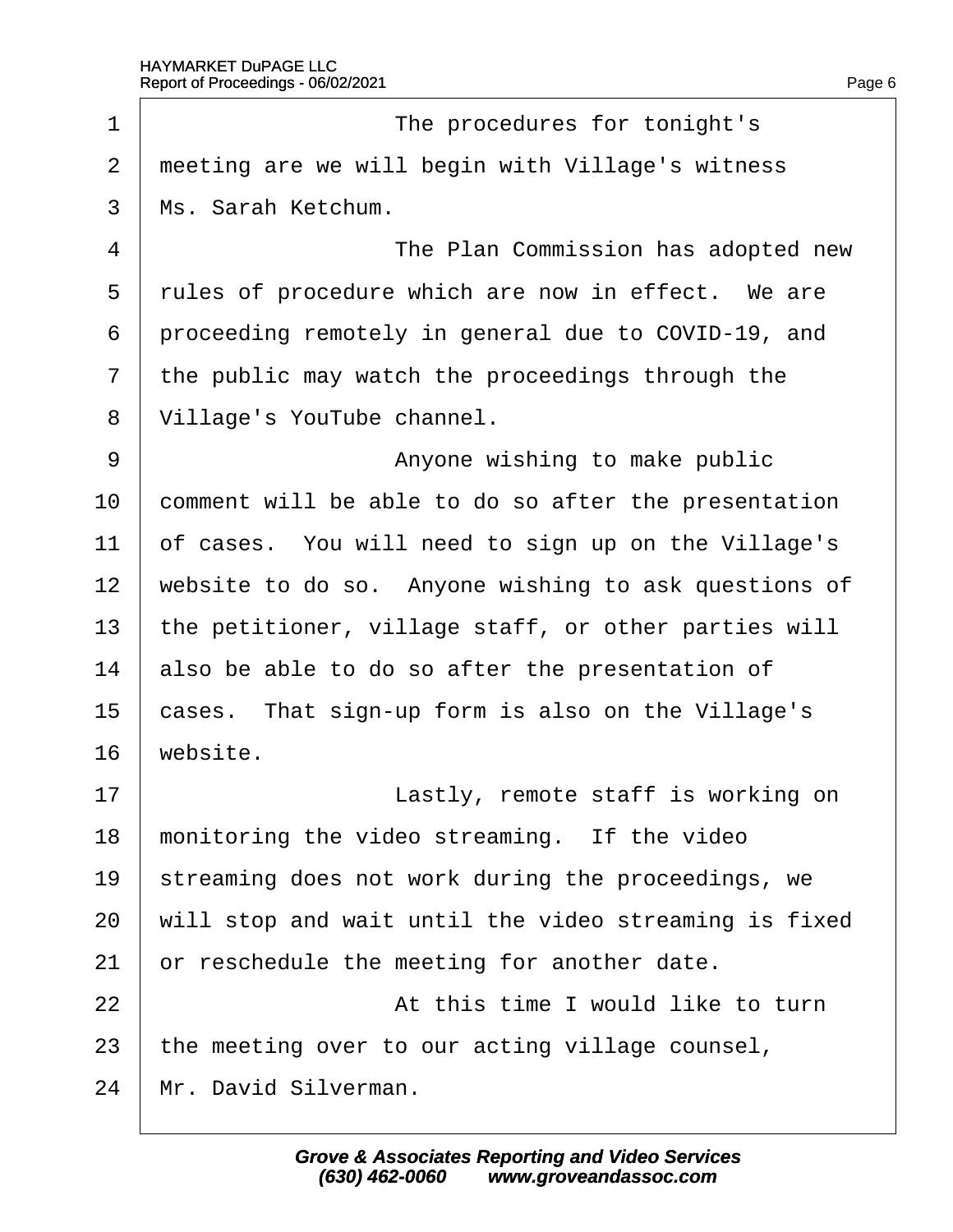| 1  | MR. SILVERMAN: Thank you, Mr. Chairman. As            |
|----|-------------------------------------------------------|
| 2  | the Chairman stated my name is David Silverman. I'm   |
| 3  | an attorney with the firm Mahoney, Silverman & Cross. |
| 4  | I've been retained by the Village of Itasca as        |
| 5  | special counsel with respect to advising the chairman |
| 6  | and members of the Commission during the              |
| 7  | dross-examination of Director O'Connor and also the   |
| 8  | direct and cross-examination of Ms. Sarah Ketchum.    |
| 9  | This is a legal proceeding with                       |
| 10 | legal significance. A court reporter is swearing in   |
| 11 | witnesses and is transcribing the testimony. This is  |
| 12 | hot a trial, but we are developing a record of        |
| 13 | proceedings before the Plan Commission. This is a     |
| 14 | legal public hearing on a zoning petition.            |
| 15 | My job is to protect the rights of                    |
| 16 | the petitioner, any objectors, and the public. The    |
| 17 | Plan Commission will make findings and recommendation |
| 18 | to the Village Board. Please understand that it is    |
| 19 | the Village Board that is the final decision maker on |
| 20 | the Haymarket zoning petition.                        |
| 21 | It is a pandemic and the Governor                     |
| 22 | has various emergency orders. We are unable to meet   |
| 23 | with everybody in the room. A virtual hearing is not  |
| 24 | the preferred method for hearing this zoning          |
|    |                                                       |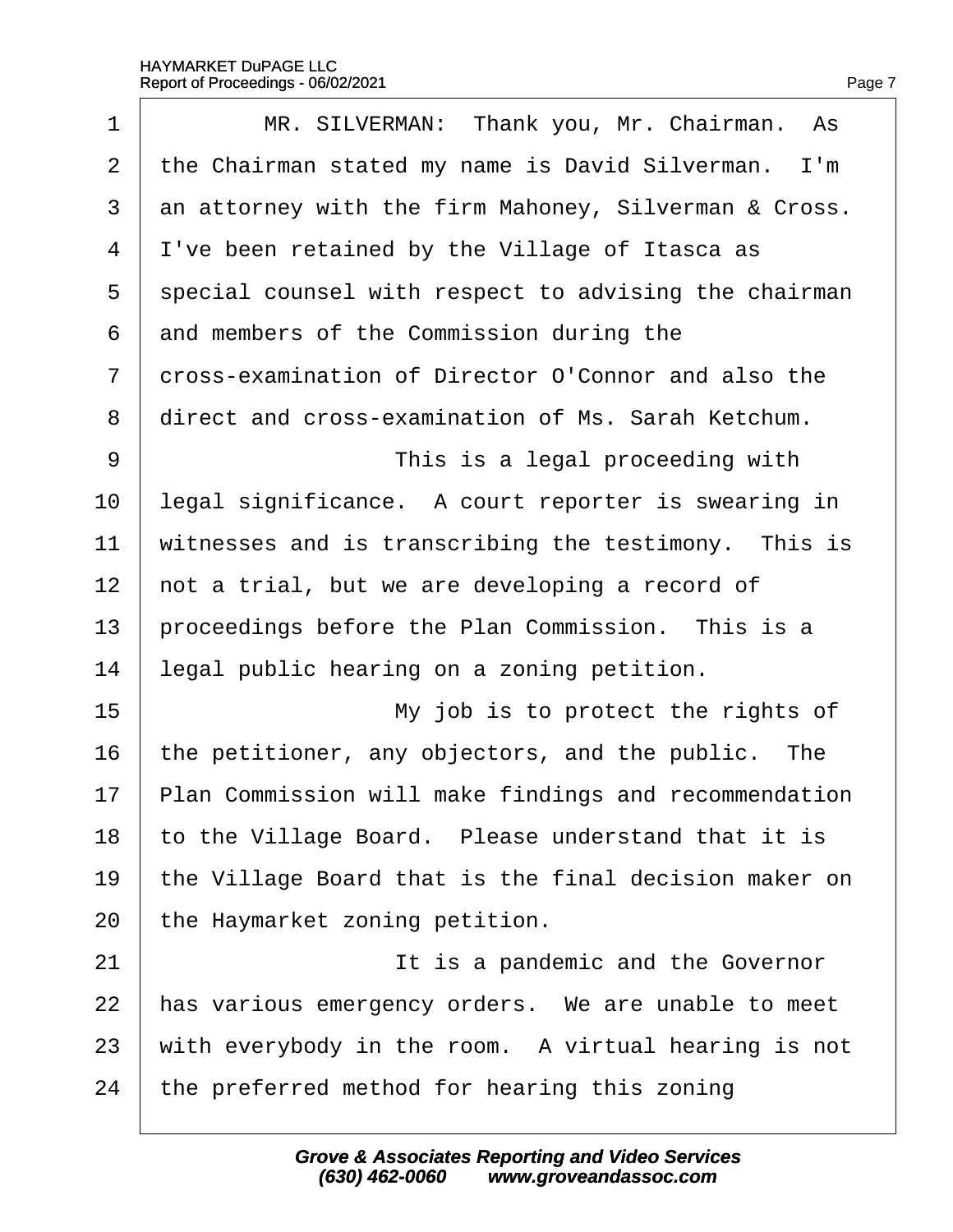| 1              | petition; however, the business of government must    |
|----------------|-------------------------------------------------------|
| $\overline{2}$ | move forward, and the virtual hearing has been        |
| 3              | approved by state statute and is used by many local   |
| 4              | governments across the state. Everyone is doing the   |
| 5              | best they can under the circumstances.                |
| 6              | Procedures used by the Plan                           |
| 7              | Commission for large hearings during the pandemic are |
| 8              | available on the Village's website. The website has   |
| 9              | a lot of information including a comprehensive        |
| 10             | step-by-step guide about this hearing. The public,    |
| 11             | as the Chairman mentioned, will have an opportunity   |
| 12             | to ask questions and provide public comment at the    |
| 13             | appropriate time. Witnesses will be presented by the  |
| 14             | petitioner and possibly by other interested parties.  |
| 15             | Cross-examination will be allowed only by the         |
| 16             | attorneys or anyone who has been legally recognized   |
| 17             | as an interested party.                               |
| 18             | Finally, this is a slow and                           |
| 19             | deliberate process that creates a record of           |
| 20             | appropriate -- record appropriate for a plan          |
| 21             | commission hearing. Please respect this legal         |
| 22             | process even if you do not agree with it.             |
| 23             | Thank you, Mr. Chairman.                              |
| 24             | CHAIRMAN DALY: Thank you, Mr. Silverman.              |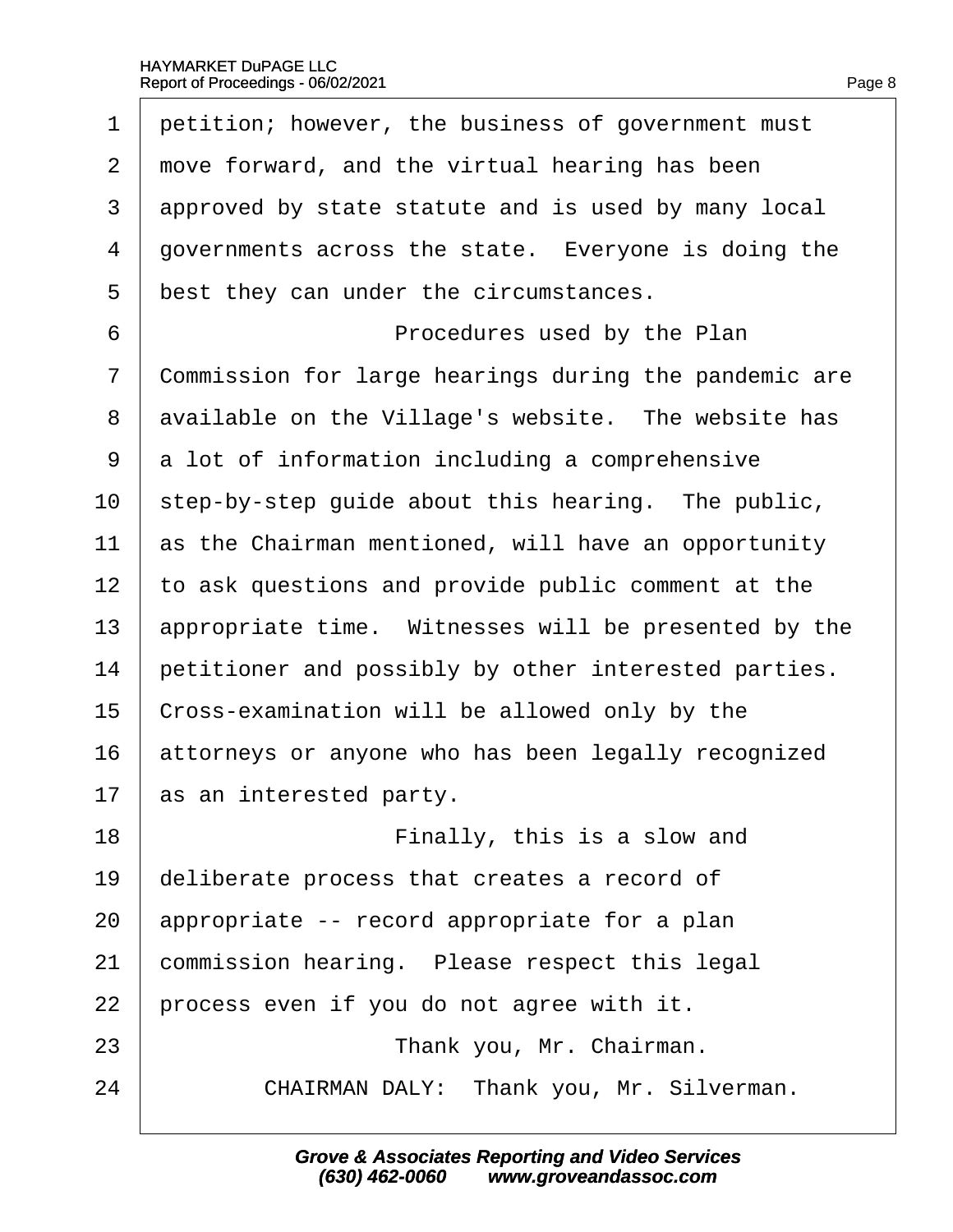| 1              | The business this evening before                      |
|----------------|-------------------------------------------------------|
| 2              | the Plan Commission is a public hearing in case       |
| 3              | PC 19-014. The request is for a petition for a        |
| 4              | planned development by special use with exceptions    |
| 5              | and Class 1 Site Plan approval all in order to permit |
| 6              | a mixed use residential and healthcare facility and   |
| $\overline{7}$ | other accessory uses in the B-2 Community Business    |
| 8              | District at 860 West Irving Park Road.                |
| 9              | I will now entertain a motion to                      |
| 10             | open this continued public hearing.                   |
| 11             | <b>COMMISSIONER HOLMES: So moved.</b>                 |
| 12             | <b>COMMISSIONER CARELLO: Second; Commissioner</b>     |
| 13             | Carello.                                              |
| 14             | CHAIRMAN DALY: There is a motion and a                |
| 15             | second. Will the secretary please call the vote.      |
| 16             | <b>VILLAGE PLANNER KHAN: Commissioner Carello?</b>    |
| 17             | <b>COMMISSIONER CARELLO: For.</b>                     |
| 18             | <b>VILLAGE PLANNER KHAN: Commissioner Drummond?</b>   |
| 19             | <b>COMMISSIONER DRUMMOND: For.</b>                    |
| 20             | <b>VILLAGE PLANNER KHAN: Commissioner Holmes?</b>     |
| 21             | <b>COMMISSIONER HOLMES: For.</b>                      |
| 22             | <b>VILLAGE PLANNER KHAN: Commissioner Ray?</b>        |
| 23             | <b>COMMISSIONER RAY: For.</b>                         |
| 24             | <b>VILLAGE PLANNER KHAN: Chairman Daly?</b>           |
|                |                                                       |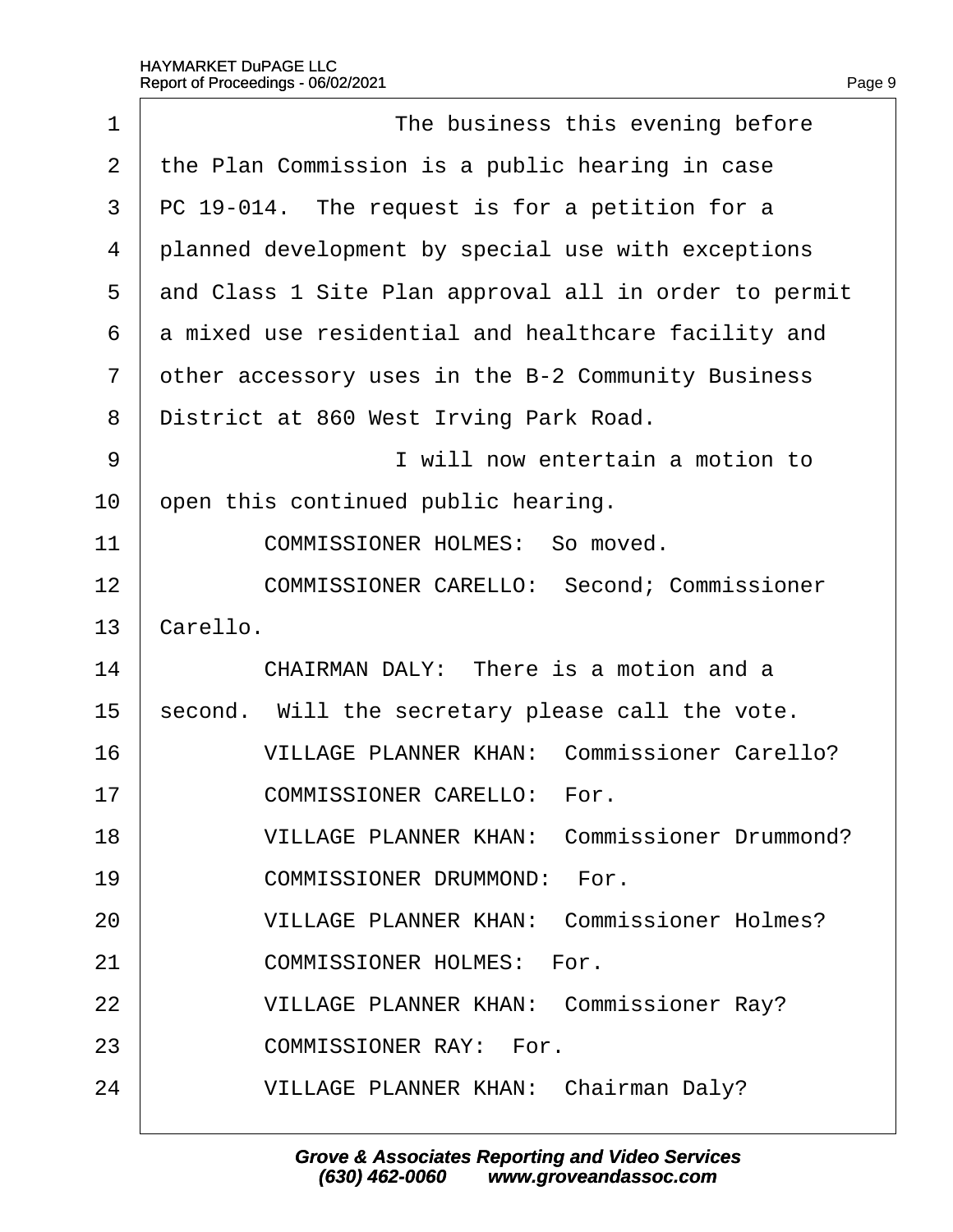| 1              | <b>CHAIRMAN DALY: For.</b>                           |
|----------------|------------------------------------------------------|
| $\overline{2}$ | The motion carries. The hearing is                   |
| 3              | now open.                                            |
| 4              | I believe we're starting with                        |
| 5              | Ms. Sarah Ketchum this evening. So, Ms. Ketchum,     |
| 6              | will you please face the court reporter as best you  |
| $\overline{7}$ | dan virtually and be sworn in.                       |
| 8              | (Witness sworn.)                                     |
| 9              | CHAIRMAN DALY: Thank you very much.                  |
| 10             | At this time I believe I would ask                   |
| 11             | Mr. Hervas to please introduce the Village's witness |
| 12             | this evening.                                        |
| 13             | MS. WYSOCKI: Chairman, this is Yordana               |
| 14             | Wysocki and it will be me.                           |
| 15             | This is Sarah Ketchum, and I'm                       |
| 16             | going to let her introduce yourself. She understands |
| 17             | her background better than I ever would, and this is |
| 18             | the Village's, I guess, second witness. O'Connor we  |
| 19             | finished up with last time and so today we're        |
| 20             | starting with Sarah Ketchum.                         |
| 21             | CHAIRMAN DALY: Thank you.                            |
| 22             | Ms. Ketchum, please proceed.                         |
| 23             | MS. KETCHUM: Thank you, Yordana. Thank you,          |
| 24             | Chairman Daly.                                       |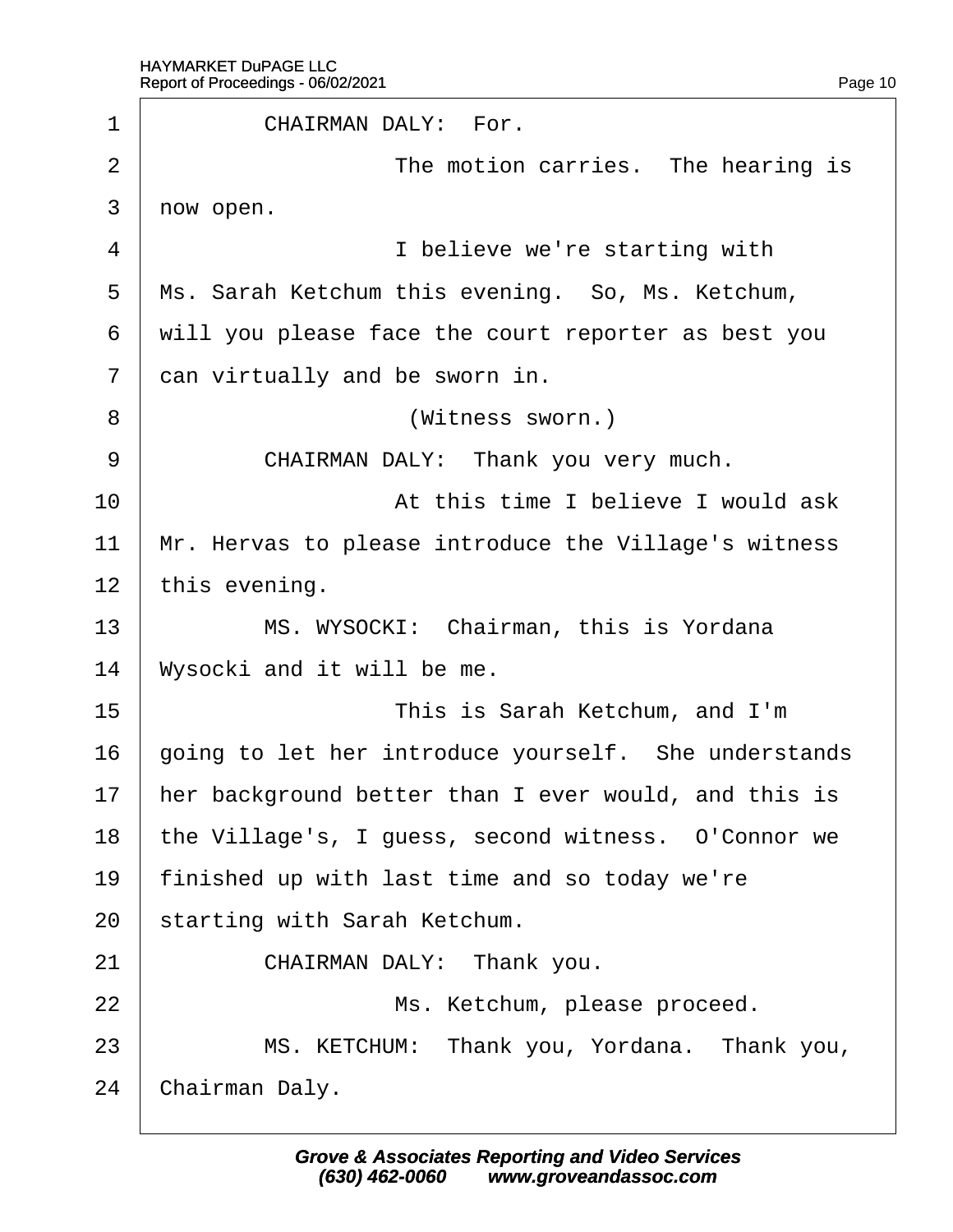| 1              | And, Mo, I think if you'll run the                    |
|----------------|-------------------------------------------------------|
| $\overline{2}$ | slides and pull them up when you're able, that would  |
| 3              | be most appreciated.                                  |
| 4              | So as Yordana mentioned and as I've                   |
| 5              | been introduced, my name is Sarah Ketchum, and I'm a  |
| 6              | partner -- I'm a partner with HKA Global.             |
| 7              | Thank you to the commissioners, the                   |
| 8              | Village staff, the attorneys, and those listening for |
| 9              | your time this evening. I appreciate the opportunity  |
| 10             | to be here and present my testimony to the            |
| 11             | Commission.                                           |
| 12             | As you've heard, my name is Sarah                     |
| 13             | Ketchum. I'm a partner with HKA Global.               |
| 14             | Mo, if you'll advance to the next                     |
| 15             | slide.                                                |
| 16             | I've provided here an agenda of the                   |
| 17             | topics that I intend to cover this evening which      |
| 18             | includes an introduction and background of myself, my |
| 19             | education, my experience and training, some           |
| 20             | information to reiterate the requirements of the      |
| 21             | tasca zoning ordinance relevant to this proceeding.   |
| 22             | I'll cover my scope of retention,                     |
| 23             | what that includes and what that does not include.    |
| 24             | Il provide an evaluation of the economic impacts      |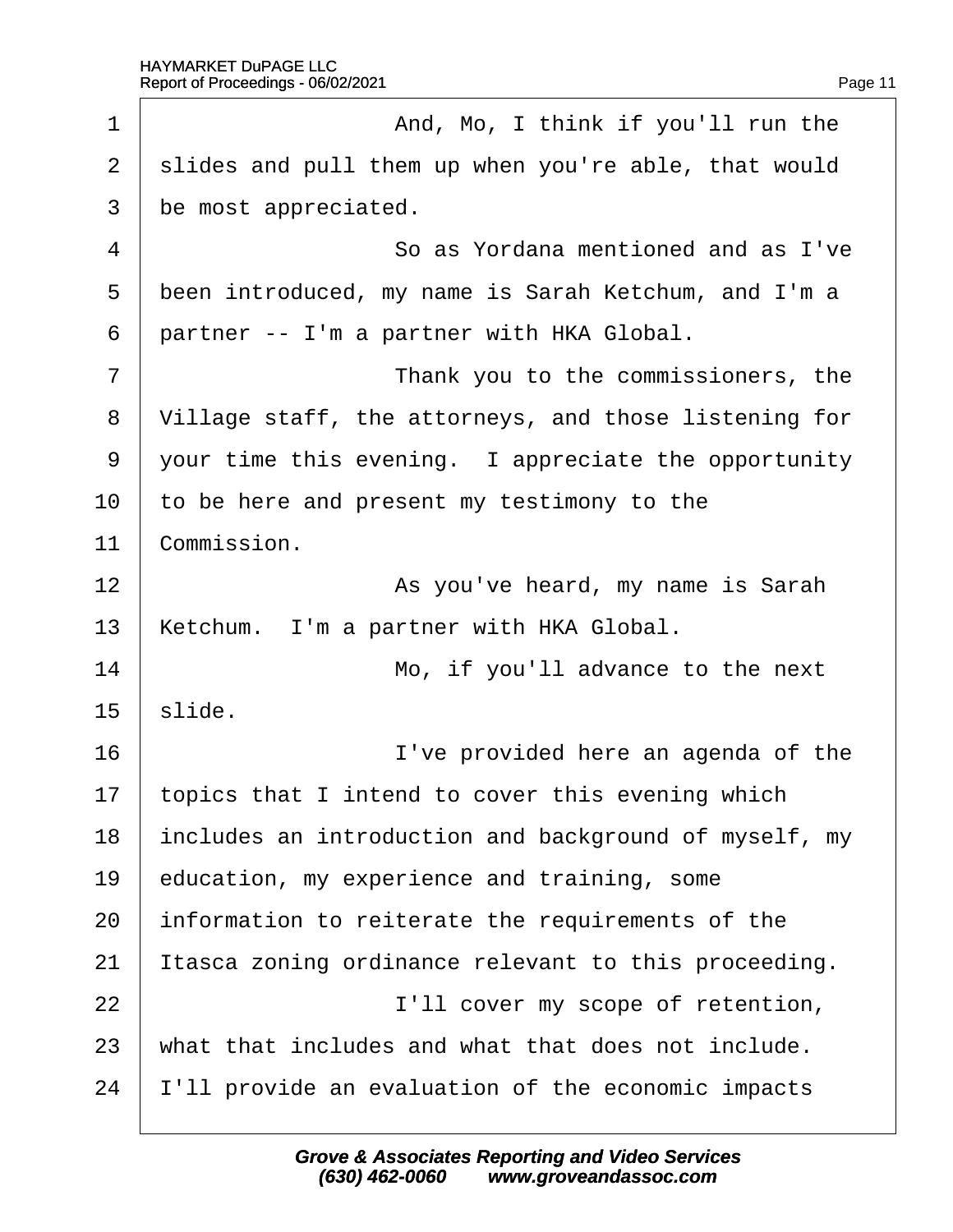| 1              | and the considerations at issue in this matter, and   |
|----------------|-------------------------------------------------------|
| $\overline{2}$ | then offer a summary and the details of my opinions   |
| 3              | after which there will be time for questions.         |
| 4              | Next slide, please.                                   |
| 5              | So as I mentioned, I'm a partner                      |
| 6              | with HKA Global based here locally in Chicago office. |
| $\overline{7}$ | I have over 20 years of experience as a consultant    |
| 8              | advising clients and their counsel on various         |
| 9              | financial, accounting, economic issues on an advisory |
| 10             | basis and in the context of a dispute.                |
| 11             | As you can see here, HKA Global is                    |
| 12             | an international expert advisory business and         |
| 13             | litigation consulting firm providing services to      |
| 14             | corporations, clients, and their counsel. HKA         |
| 15             | professionals are accounting, financial, economic,    |
| 16             | and engineering professionals with experience and     |
| 17             | expertise in the evaluation and assessment of         |
| 18             | economic, financial, and engineering matters.         |
| 19             | HKA consultants provide both                          |
| 20             | consulting and expert witness services to clients and |
| 21             | their counsel. HKA has over a thousand professionals  |
| 22             | worldwide in 17 different countries and 40 different  |
| 23             | offices around the world. Within the United States    |
| 24             | and Canada there are over 200 professionals and over  |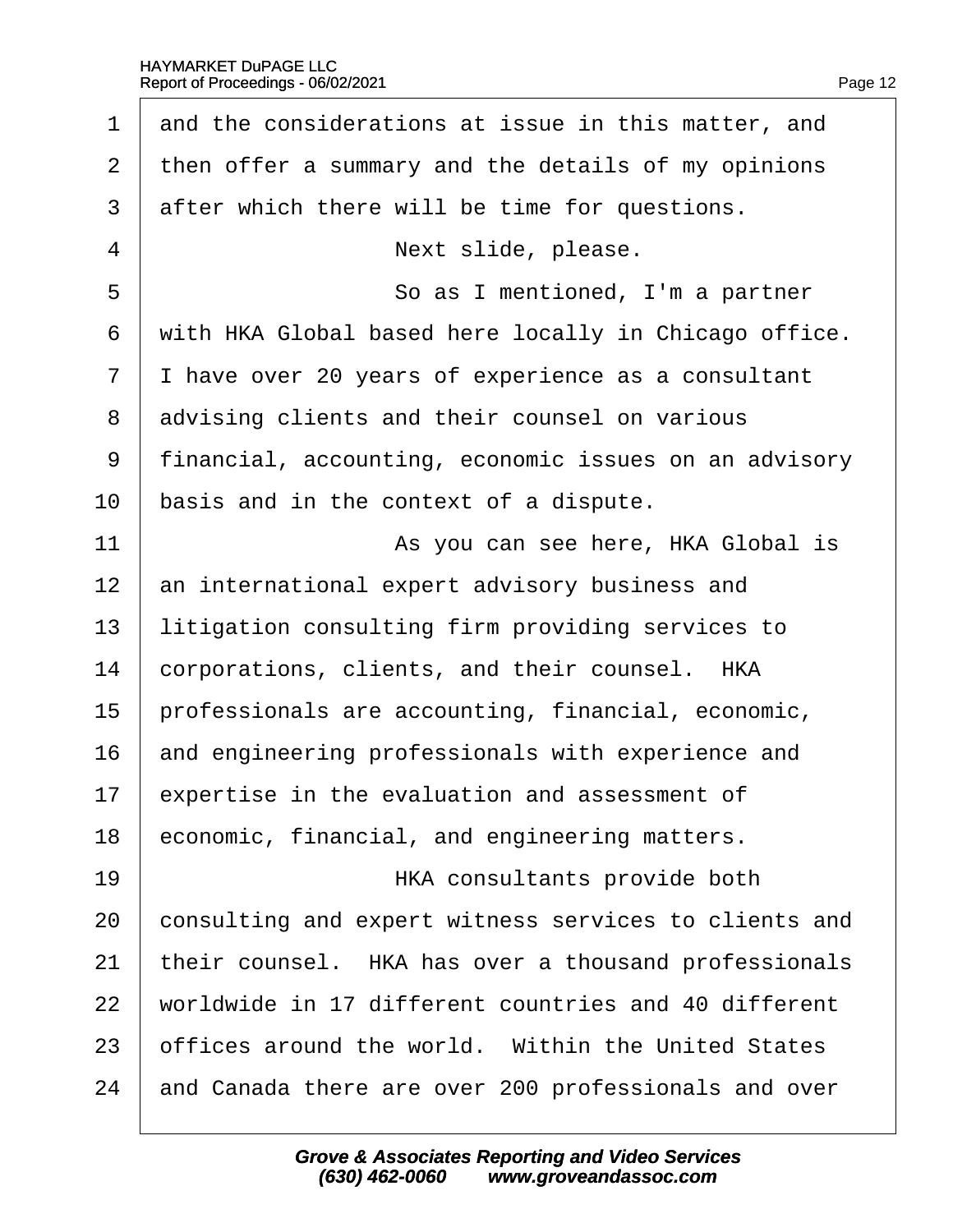$1\,$  20 offices. 2 | Next slide, please. 3 **So throughout my career I've been** 4 with the firms listed here. I was previously with 5 the firm called The Kenrich Group, which was actually 6 acquired by HKA Global. So I believe people will ·7· ·recall that The Kenrich Group was on the prior report 8 that I offered in this matter and has been mentioned 9 in this matter. HKA acquired The Kenrich Group in 10 approximately -- in the middle of 2019, but until 11 January 1 of this year Kenrich operated as a 12 subsidiary to HKA Global, and on January 1st of this 13  $\sqrt{2}$  vear we were fully integrated and changed to HKA 14 Global. 15· · · · · · · · · · ·I have been with Kenrich since 16 2008. I was a vice president, which is Kenrich's 17 term for partner, in Chicago office of Kenrich. 18 Kenrich provides the same types of consulting and 19 expert witness services that I previously described 20 for HKA global. 21 **Prior to Kenrich I was with** 22 Navigant Consulting, which was a large public health 23 consulting firm which also performed the same types 24 bf consulting, financial, economic, and engineering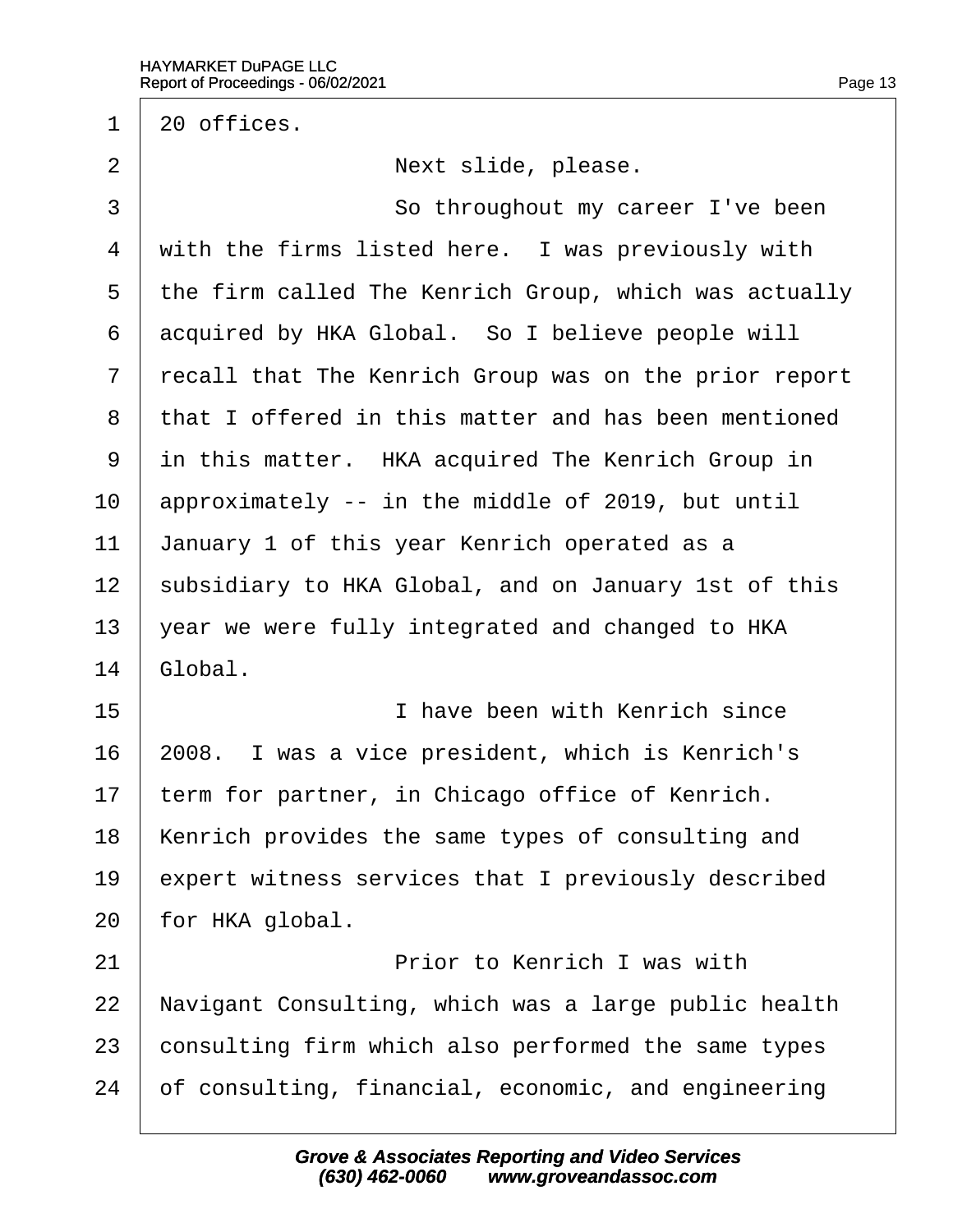| $\mathbf 1$    | donsulting services for clients and their counsel.    |
|----------------|-------------------------------------------------------|
| $\overline{2}$ | I was with Navigant for                               |
| 3              | approximately four years as they had acquired the     |
| 4              | prior firm that I was with which was Tucker Alan.     |
| 5              | Tucker Alan was a midsized, privately held consulting |
| 6              | firm that also performed the same types of consulting |
| $\overline{7}$ | services. In each instance I've been in Chi---        |
| 8              | based in the Chicago office of all of these firms.    |
| 9              | Next slide, please.                                   |
| 10             | This slide gives a representation                     |
| 11             | of my education and training, my professional         |
| 12             | affiliations. I have an undergraduate degree from     |
| 13             | the University of Notre Dame. I graduated with a      |
| 14             | bachelor's in business administration, majoring in    |
| 15             | finance and business economics.                       |
| 16             | I have also then throughout my                        |
| 17             | career attended numerous training courses on various  |
| 18             | topics ranging from technical, analytical, financial, |
| 19             | and management skills, one of which was, indicated    |
| 20             | here, at the University of Chicago, the Booth School  |
| 21             | of Business.                                          |
| 22             | I also have a number of                               |
| 23             | professional affiliations with various legal and      |
| 24             | financial industry associations. I have presented to  |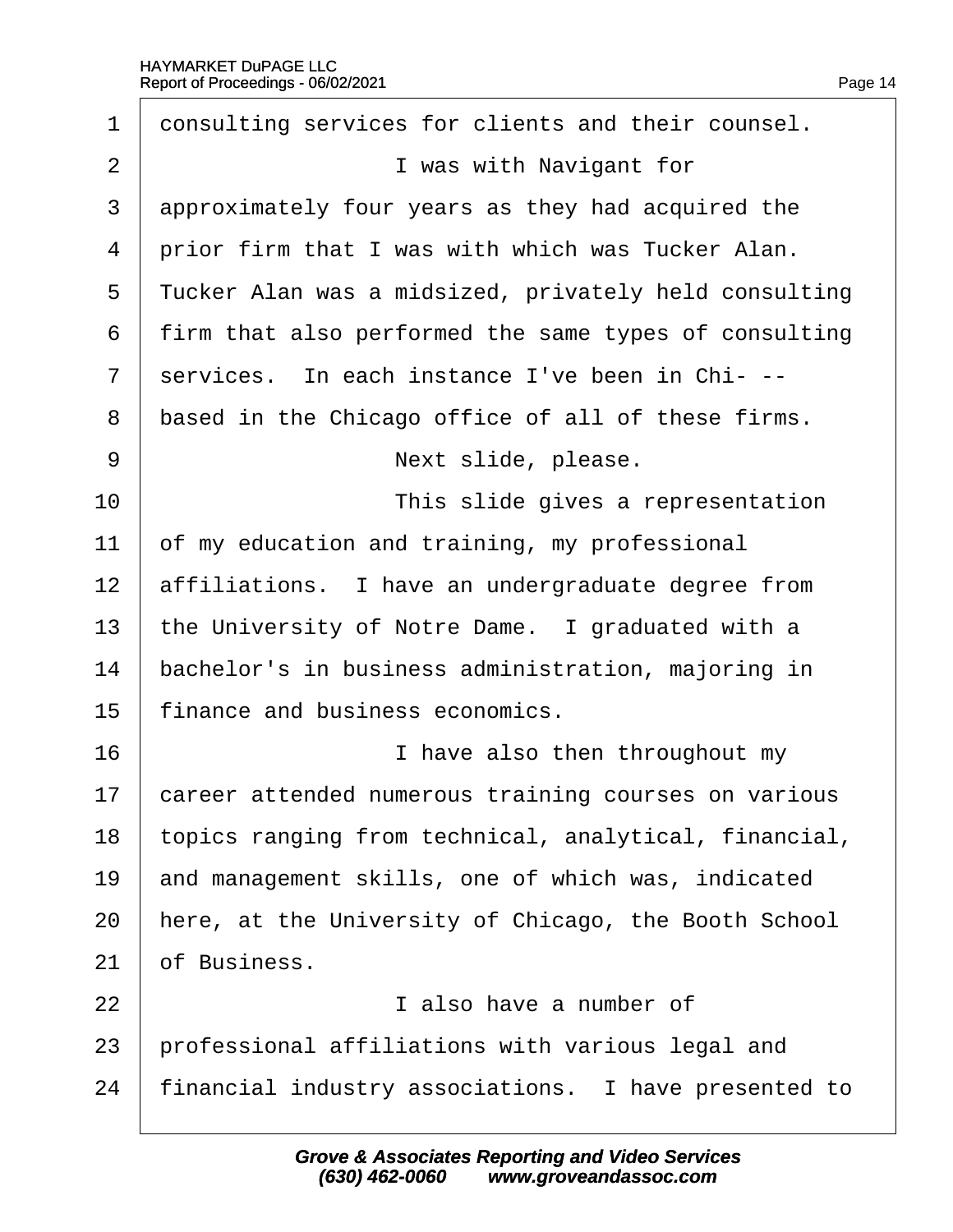| 1              | various law firms, and companies, and industry        |
|----------------|-------------------------------------------------------|
| 2              | events, and at universities on topics dealing with    |
| 3              | financial and economic matters.                       |
| 4              | Next slide, please.                                   |
| 5              | My resume was provided as an                          |
| 6              | exhibit along with this slide presentation, so that   |
| $\overline{7}$ | is available for reference.                           |
| 8              | As indicated here I've worked on a                    |
| 9              | number of -- I've worked in numerous sectors          |
| 10             | throughout the course of my career. I've worked on    |
| 11             | projects in various sectors including construction,   |
| 12             | infrastructure, industrial manufacturing, power and   |
| 13             | utilities, government contracts.                      |
| 14             | I've also represented multiple                        |
| 15             | different types of clients, all of which I've worked  |
| 16             | often both either for or on the other side of         |
| 17             | municipalities, owners, construction contractors,     |
| 18             | government contractors, manufacturers, financial      |
| 19             | institutions, hotels, energy companies, among others. |
| 20             | I've worked on matters ranging from                   |
| 21             | small advisory matters that are short-term and maybe  |
| 22             | only, you know, a few thousand dollars at issue, to   |
| 23             | very large, complex international matters involving   |
| 24             | millions, if not billions of dollars.                 |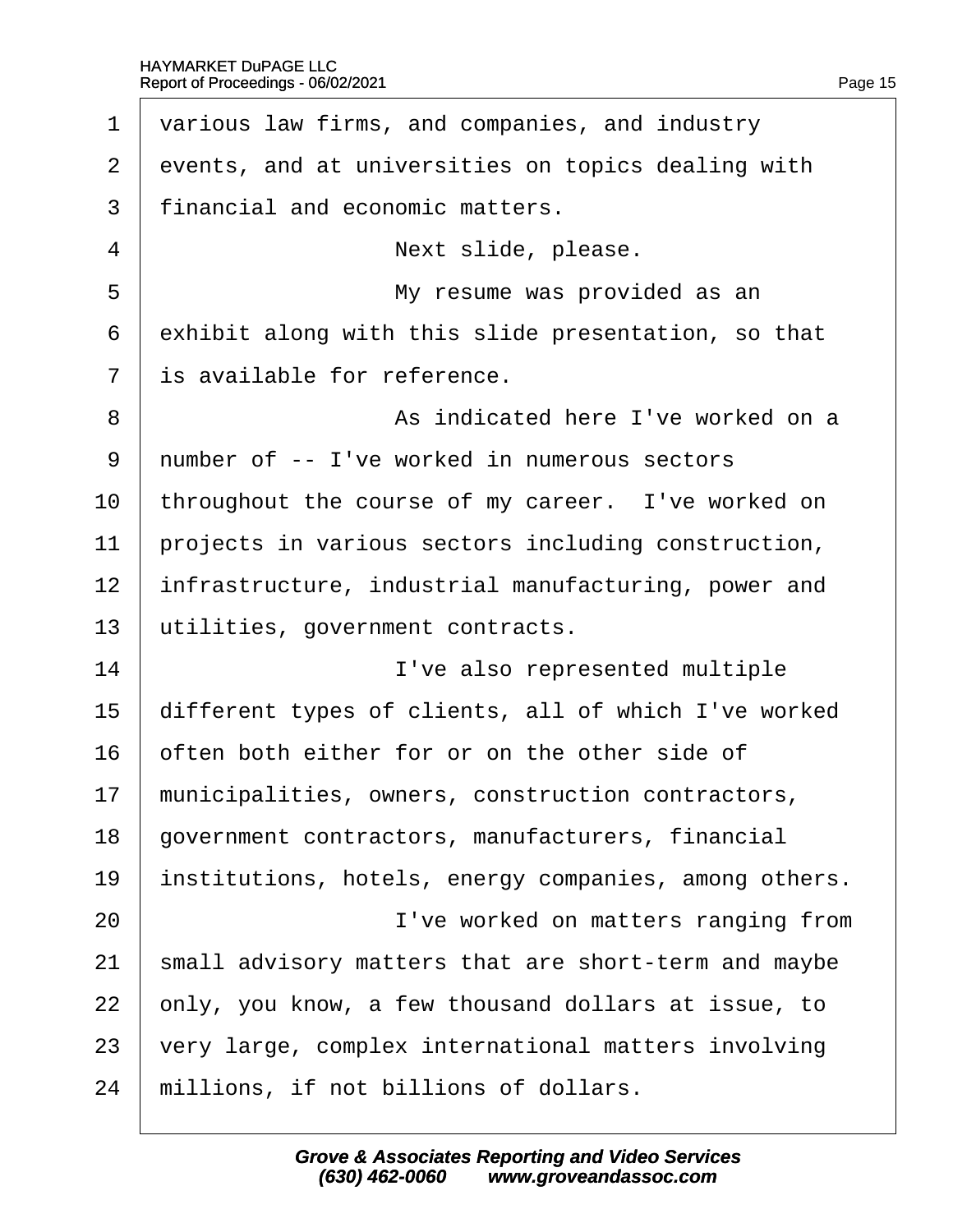| 1              | Next slide, please.                                   |
|----------------|-------------------------------------------------------|
| $\overline{2}$ | So as I mentioned, my resume was                      |
| 3              | provided. I have over 20 years experience working on  |
| 4              | the types of analyses referenced here and the types   |
| 5              | of matters referenced here. So my experience is in    |
| 6              | performing and developing accounting, economic, and   |
| $\overline{7}$ | financial analyses, including financial and economic  |
| 8              | modeling; comparing and developing comparative        |
| 9              | scenario analyses; evaluating commercial and economic |
| 10             | damages. I've assessed and evaluated the difference   |
| 11             | between planned and actual scenarios or actual and    |
| 12             | should-have-been scenarios. At times these matters    |
| 13             | have focused on forensic evaluations or an evaluation |
| 14             | of past situations, as well as an evaluation of       |
| 15             | future projection or a development of future          |
| 16             | projections.                                          |
| 17             | I've quantified commercial and                        |
| 18             | economic damages on many of these matters. I have     |
| 19             | developed and prepared expert reports, participated   |
| 20             | in settlement conferences, arbitrations and           |
| 21             | mediations in front of judges and arbitrators. I've   |
| 22             | also prepared other experts for trial, both domestic  |
| 23             | and federal and state trials, as well as domestic and |
| 24             | international arbitrations.                           |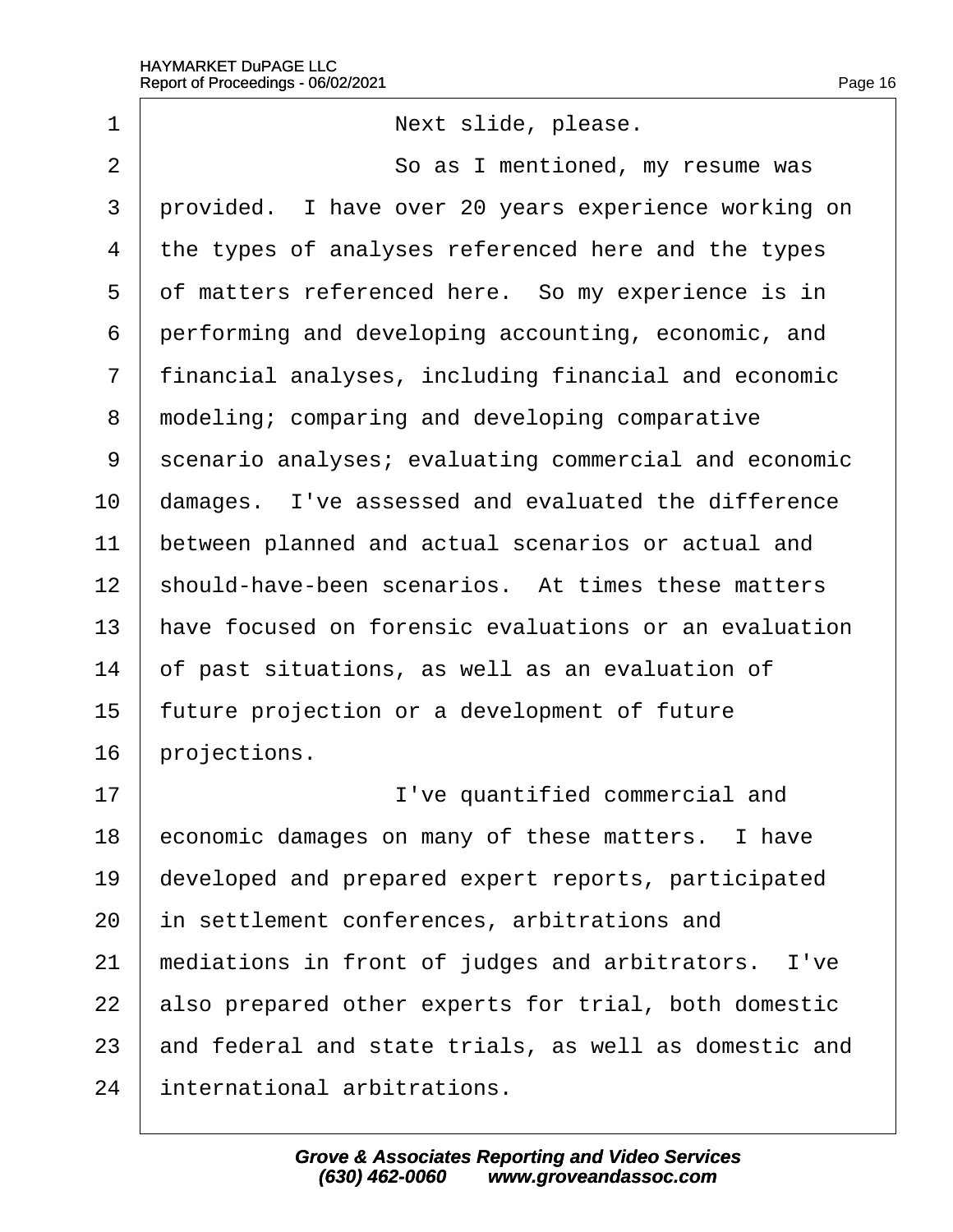| 1  | The types of matters as referenced                    |
|----|-------------------------------------------------------|
| 2  | Here range from breach of contract to forensic        |
| 3  | accounting investigations, quantifications of lost    |
| 4  | profits or business interruption losses, and          |
| 5  | evaluation of funds freezing, and often construction  |
| 6  | matters involving cost overruns or schedule delays.   |
| 7  | The next slide, please.                               |
| 8  | So as it pertains to the matter at                    |
| 9  | issue and the situation for this proceeding, I've     |
| 10 | offered here what's stated in the Village of Itasca's |
| 11 | zoning ordinance, which is the relevant page from the |
| 12 | zoning ordinance which indicates that certain         |
| 13 | information may be requested by the Plan Commission   |
| 14 | in its evaluation of a planned development if the     |
| 15 | Plan Commission finds the information would be        |
| 16 | relevant.                                             |
| 17 | In this instance the ordinance                        |
| 18 | specifies and identifies an economic impact, a tax    |
| 19 | impact study detailing the impact which the planned   |
| 20 | development will have upon all taxing bodies. And     |
| 21 | then, as stated here, it then references an           |
| 22 | evaluation of whether or not any students might be    |
| 23 | generated by the residential portion -- any           |
| 24 | residential portion of the planned development.       |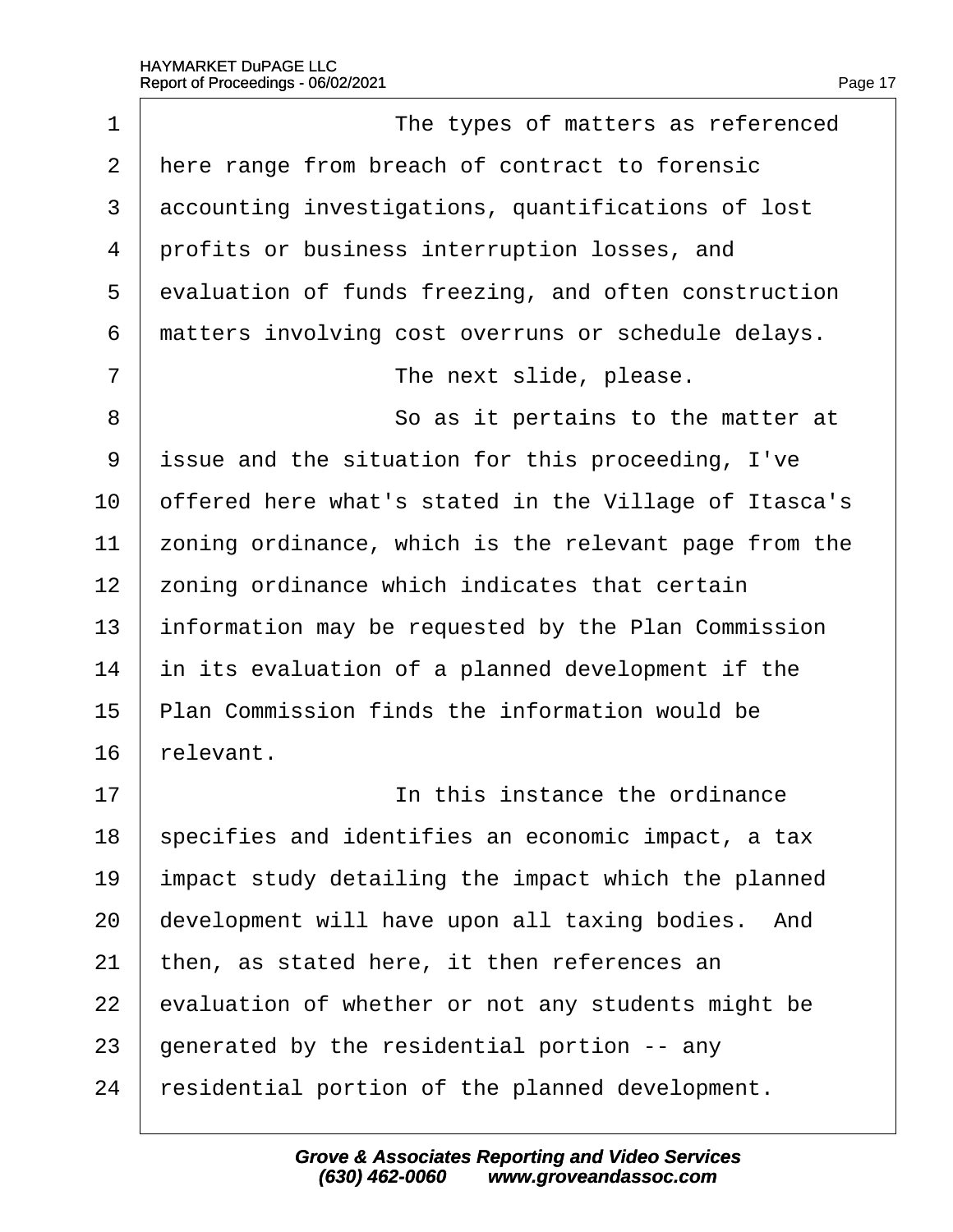| 1              | Next slide, please.                                   |
|----------------|-------------------------------------------------------|
| $\overline{2}$ | So for reference, I've also                           |
| 3              | included -- provided here, as this matter, as we all, |
| 4              | Ithink -- I'm sure everyone is aware, has gone on     |
| 5              | for some time due to various extenuating              |
| 6              | dircumstances such as the pandemic and other -- other |
| $\overline{7}$ | issues, and so I've provided here for reference some  |
| 8              | of the important and key events that have taken place |
| 9              | over the course of the past two years as this matter  |
| 10             | has proceeded.                                        |
| 11             | So back in July -- or in August                       |
| 12             | of 2019, Haymarket submitted its original application |
| 13             | to the Commission. With that application, shortly     |
| 14             | following in August 2019, Haymarket submitted an      |
| 15             | economic impact study from Teska Associates to the    |
| 16             | Plan Commission for their review and consideration.   |
| 17             | In September of 2019 I offered a                      |
| 18             | report that was submitted to the Commission, The      |
| 19             | Kenrich Group report, which was submitted in 2019     |
| 20             | just prior to the start of the hearings which then    |
| 21             | began in October of 2019.                             |
| 22             | In October of 2019 the hearings                       |
| 23             | began, and a number of hearings took place prior to   |
| 24             | the pending litigation, ultimately the pandemic.      |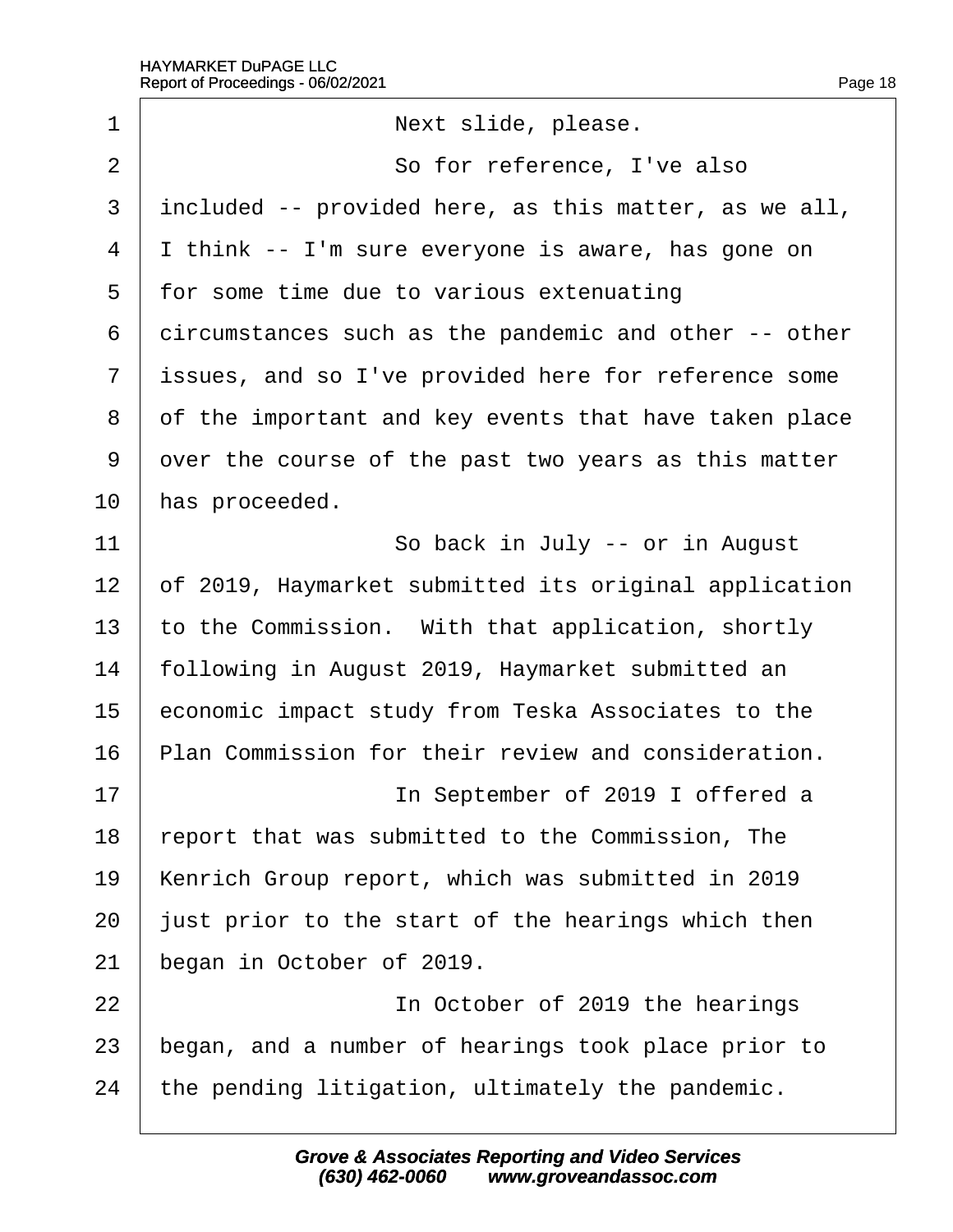| 1              | In August of 2020, Haymarket                          |
|----------------|-------------------------------------------------------|
| $\overline{2}$ | submitted its revised application with new economic   |
| 3              | impact studies associated. Those were the reports of  |
| 4              | Gruen Gruen + Associates, Okrent Kisiel and           |
| 5              | associates, and then the report from Polaris Public   |
| 6              | Safety Solutions evaluating the emergency services.   |
| $\overline{7}$ | In November of 2020, Mr. Gruen                        |
| 8              | testified to his report. In December on a number of   |
| 9              | different issues, Mr. Dominik of Polaris testified to |
| 10             | his report. Then in February Mr. Kisiel testified,    |
| 11             | of Okrent associates -- Okrent Kisiel Associates,     |
| 12             | testified to his report. Polaris offered an addendum  |
| 13             | to their report. And then in March Mr. Dominik        |
| 14             | testified again to the addendum to his report.        |
| 15             | Next slide, please.                                   |
| 16             | So circling back to my retention                      |
| 17             | and what I was retained to do, I was retained by      |
| 18             | Hervas, Condon & Bersani on behalf of the Village in  |
| 19             | 2019 to do two things; to evaluate the historical tax |
| 20             | revenue to Itasca from the Holiday Inn, which at the  |
| 21             | time was still operating, and to assess and evaluate  |
| 22             | the economic impact study provided by Haymarket       |
| 23             | DuPage.                                               |
| 24             | Next slide, please.                                   |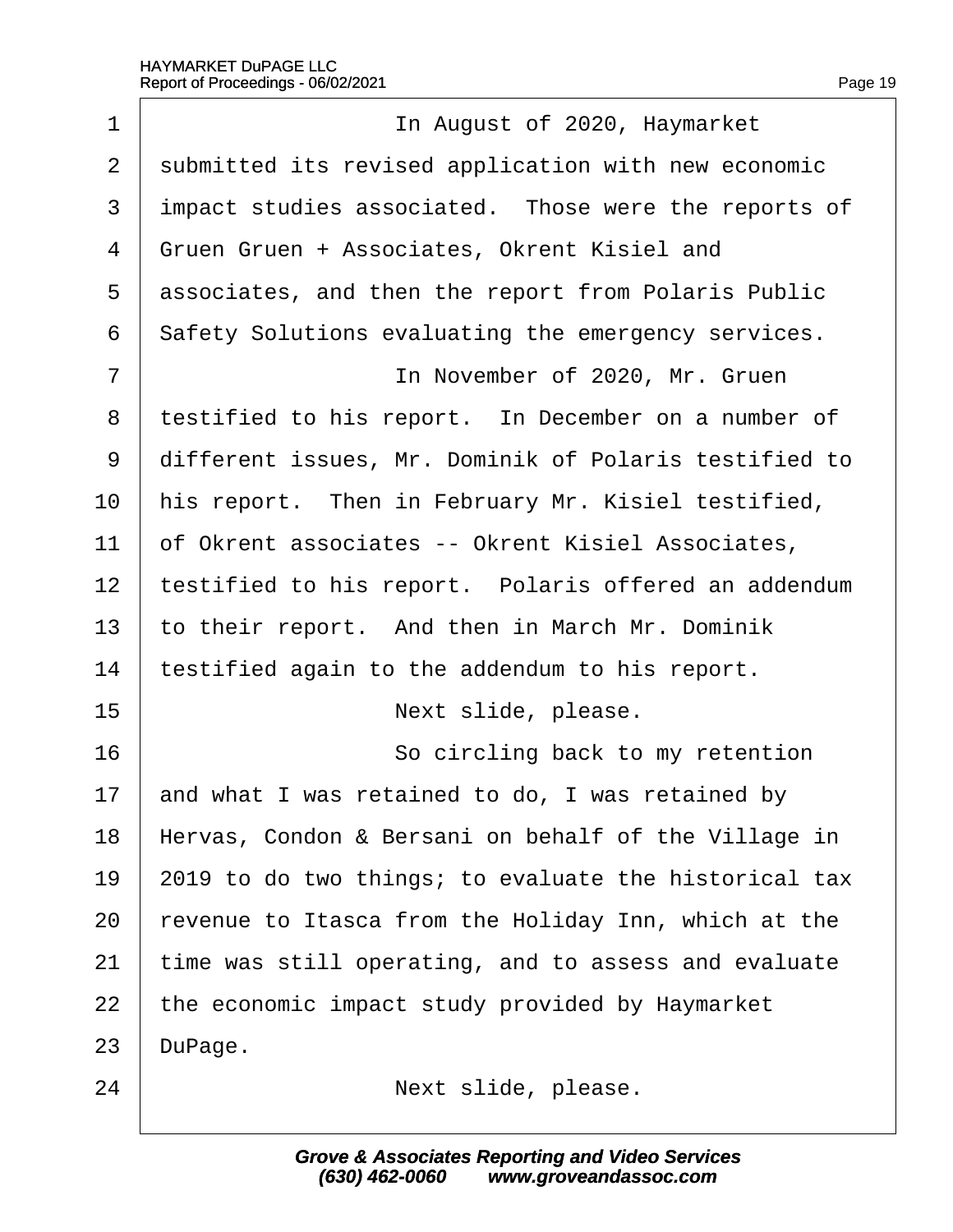| 1  | So to further expand on that -- to                    |
|----|-------------------------------------------------------|
| 2  | further expand on what that -- exactly what that      |
| 3  | included, it included analyzing the historical tax    |
| 4  | revenue generated from the property which formerly    |
| 5  | was the Holiday Inn, and also analyzing and           |
| 6  | evaluating Haymarket DuPage's impact studies, which   |
| 7  | ultimately included Teska Associates, the Gruen       |
| 8  | Gruen + Associates report filed in August of 2020,    |
| 9  | and the Okrent Kisiel and associates report filed     |
| 10 | In -- also filed in August of 2020.                   |
| 11 | In addition to that I reviewed or                     |
| 12 | read other relevant testimony, documents, and         |
| 13 | exhibits that were offered and submitted to the Plan  |
| 14 | Commission as part of these proceedings. And then,    |
| 15 | ultimately, I'm here tonight to offer my testimony to |
| 16 | the Plan Commission.                                  |
| 17 | Next slide, please.                                   |
| 18 | So I also think it's important to                     |
| 19 | identify what was not part of my scope and what --    |
| 20 | the services I did not perform.                       |
| 21 | My scope did not include performing                   |
| 22 | or developing an independent analysis or impact study |
| 23 | for Haymarket DuPage. I have not quantified           |
| 24 | financial or economic benefits to Itasca or the       |
|    |                                                       |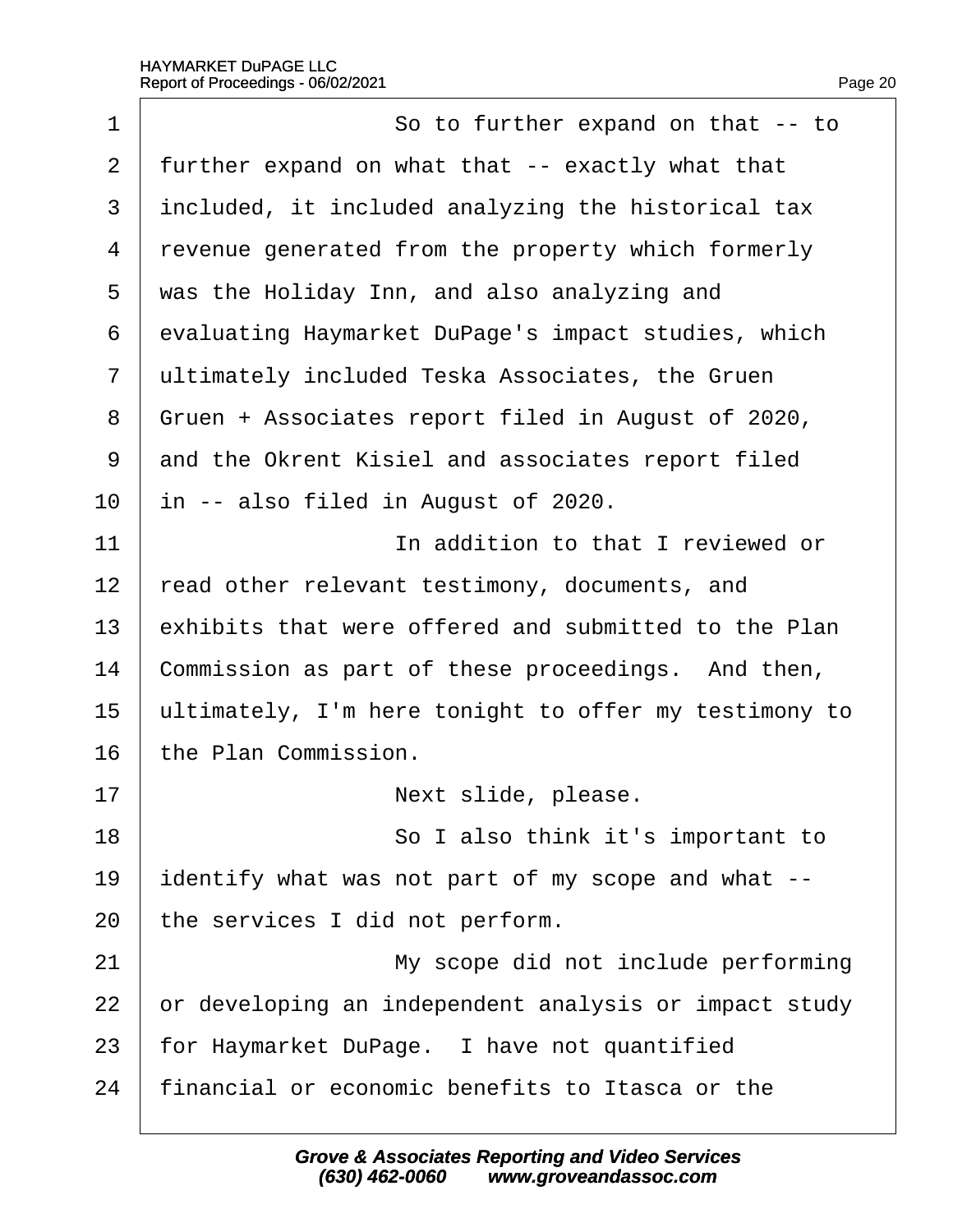| 1              | potential increased costs to Itasca from the proposed |
|----------------|-------------------------------------------------------|
| $\overline{2}$ | Haymarket DuPage facility.                            |
| 3              | Lastly, it was not my scope to                        |
| 4              | perform, and I have not performed, an evaluation of   |
| 5              | the need for the proposed Haymarket DuPage.           |
| 6              | Next slide, please.                                   |
| $\overline{7}$ | So in the following two tables,                       |
| 8              | slides 17 and 18, I've laid out here numerous         |
| 9              | economic considerations that are relevant to consider |
| 10             | as the Plan Commission evaluates the situation and    |
| 11             | Haymarket's application.                              |
| 12             | This slide first focuses on the                       |
| 13             | revenue side, the property at issue under the current |
| 14             | zoning, and the historical operations, the middle     |
| 15             | column referencing the proposed future use of         |
| 16             | Haymarket DuPage, and then the impacts that should be |
| 17             | evaluated based on Haymarket's application.           |
| 18             | So as referenced, the current                         |
| 19             | property at issue previously operated as a hotel and  |
| 20             | in doing so, with a revenue-generating property, it   |
| 21             | offered -- it generated property taxes, hotel taxes,  |
| 22             | food and beverage taxes, video gaming taxes, sales    |
| 23             | taxes, utility tax, and its portion of special        |
| 24             | service area, free property taxes.                    |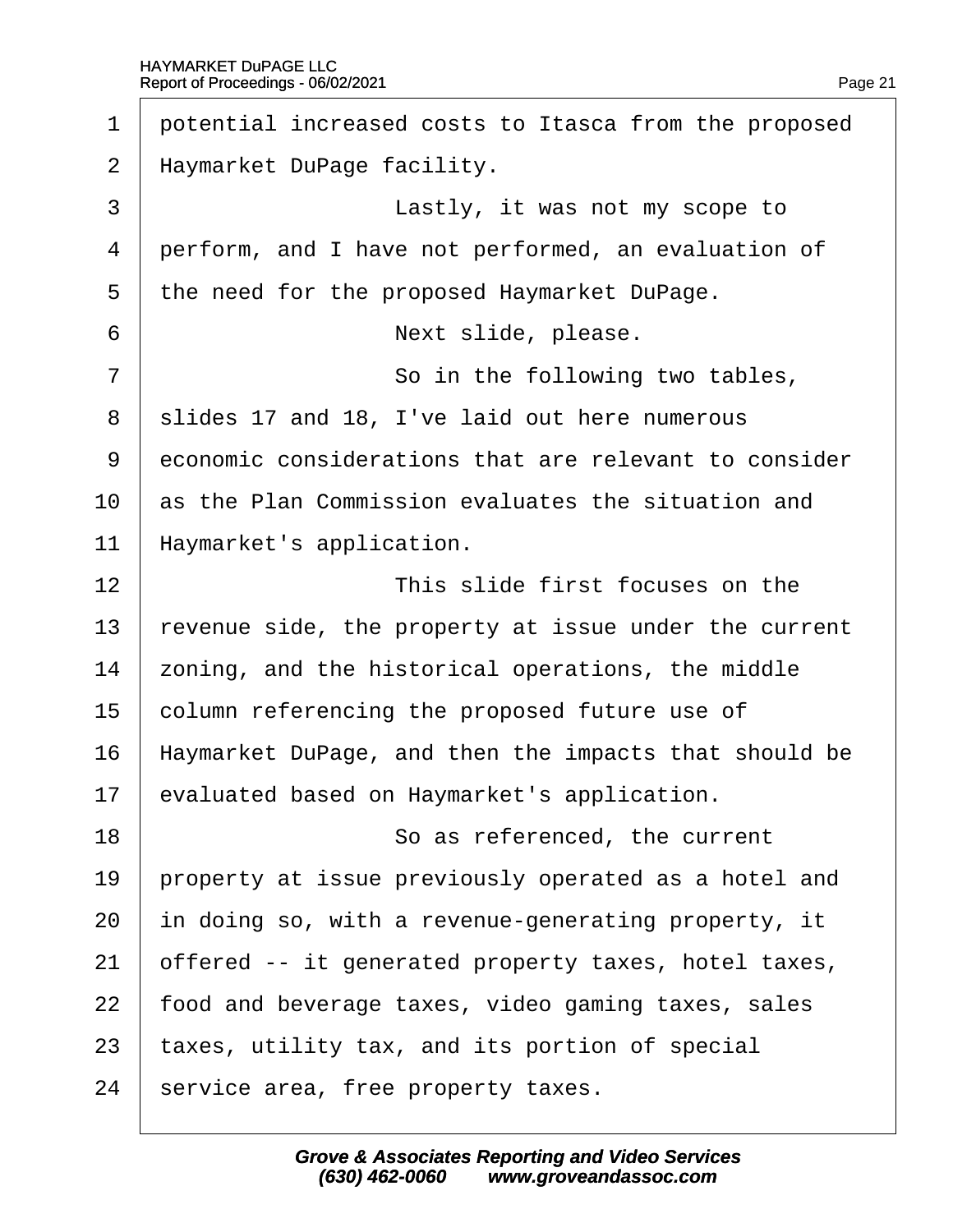| 1              | The proposed future Haymarket                        |
|----------------|------------------------------------------------------|
| $\overline{2}$ | DuPage is a nonprofit entity which would be a tax    |
| 3              | exempt entity and not generating tax revenue to      |
| 4              | the -- to the municipality. As such, the impacts     |
| 5              | need to be evaluated on the taxing bodies at         |
| 6              | issues -- the taxing bodies at issue. Those include  |
| $\overline{7}$ | the Village of Itasca, the Itasca Fire Protection    |
| 8              | District, the library district, the park district,   |
| 9              | the grade school, the high school, special service   |
| 10             | area, among others.                                  |
| 11             | In addition, there are the                           |
| 12             | community and financial impacts to be evaluated.     |
| 13             | Those include the jobs from the facility, the jobs   |
| 14             | previously generated, the jobs that Haymarket will   |
| 15             | bring, the employees spend in the area, consumer     |
| 16             | traffic, tourism spend, and evaluation of the wages  |
| 17             | any commercial spending with other businesses.       |
| 18             | Next slide, please.                                  |
| 19             | And, in addition, on the costs side                  |
| 20             | then, there's the evaluation of the municipal and    |
| 21             | government services, the emergency services, and the |
| 22             | potential impact on the school, if any, and the      |
| 23             | possibility of students attending.                   |
| 24             | And so this indicates the factors                    |
|                |                                                      |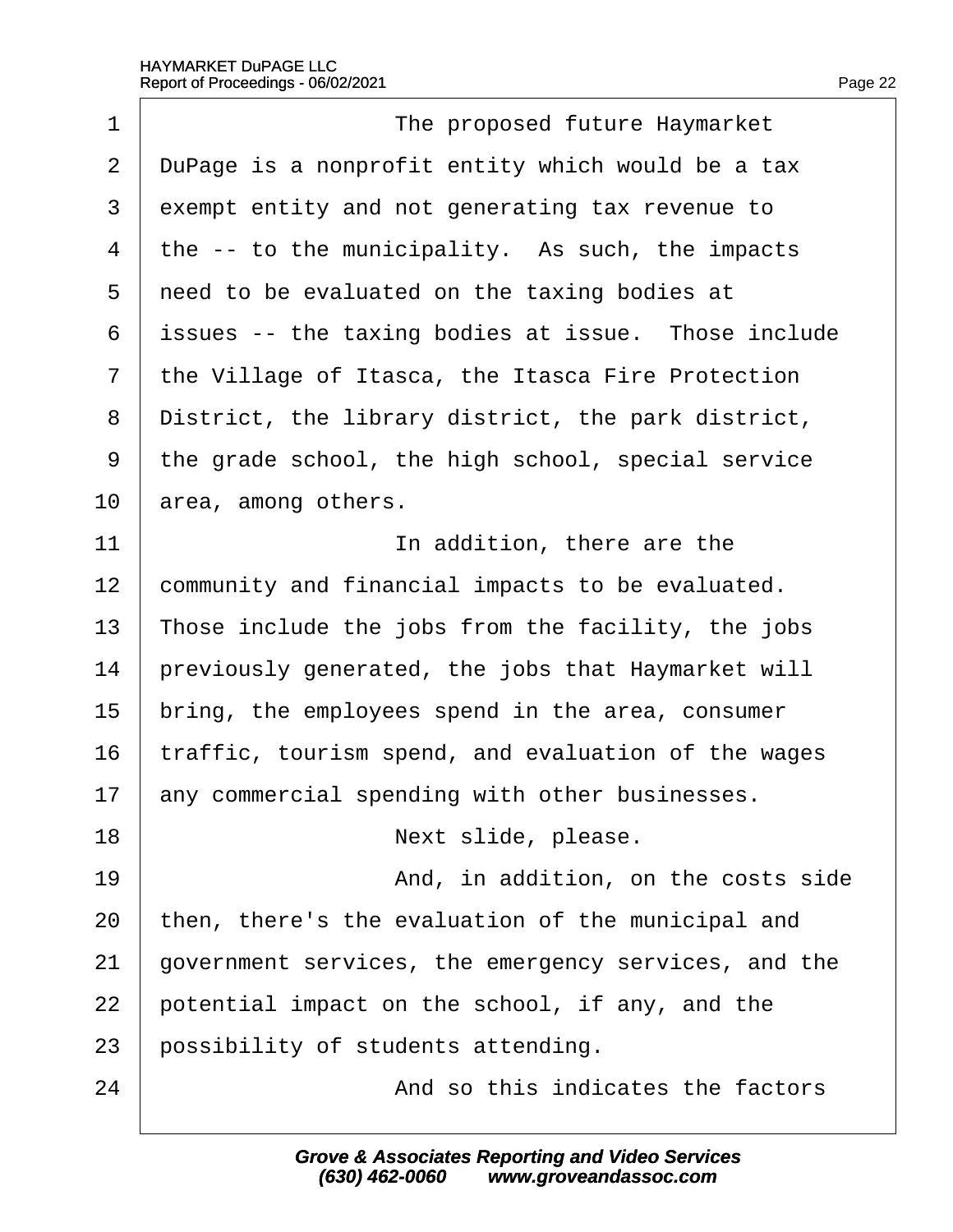| $\mathbf 1$     | at issue that need to be evaluated throughout this    |
|-----------------|-------------------------------------------------------|
| 2               | situation to perform economic analysis to provide the |
| 3               | Plan Commission with the information necessary to     |
| $\overline{4}$  | evaluate the situation and make their recommendation. |
| 5               | Next slide, please.                                   |
| 6               | So on page 16 of the Okrent Kisiel                    |
| $\overline{7}$  | report -- this is an extract of a statement that can  |
| 8               | be found on page 16. On this page you'll see in the   |
| 9               | dverview section of the Economic Impacts section      |
| 10              | Mr. Kisiel stated something very similar to what was  |
| 11              | laid out in the prior slides that says: In            |
| 12              | evaluating the economic impacts of the proposal, it   |
| 13              | is important to recognize that it is an adaptive      |
| 14              | reuse and not new construction on vacant land. The    |
| 15              | evaluation should take into account the impacts of    |
| 16              | the prior use and evaluate the incremental change.    |
| 17 <sub>2</sub> | Typical economic impacts on a municipality include    |
| 18              | any incremental difference in need and cost for       |
| 19              | public services, including police, fire, and schools, |
| 20              | along with any incremental change in the amount of    |
| 21              | revenues generated such as property taxes, food and   |
| 22              | beverage sales taxes, and hotel tax generated.        |
| 23              | Next slide, please.                                   |
| 24              | Mr. Gruen in his report -- this is                    |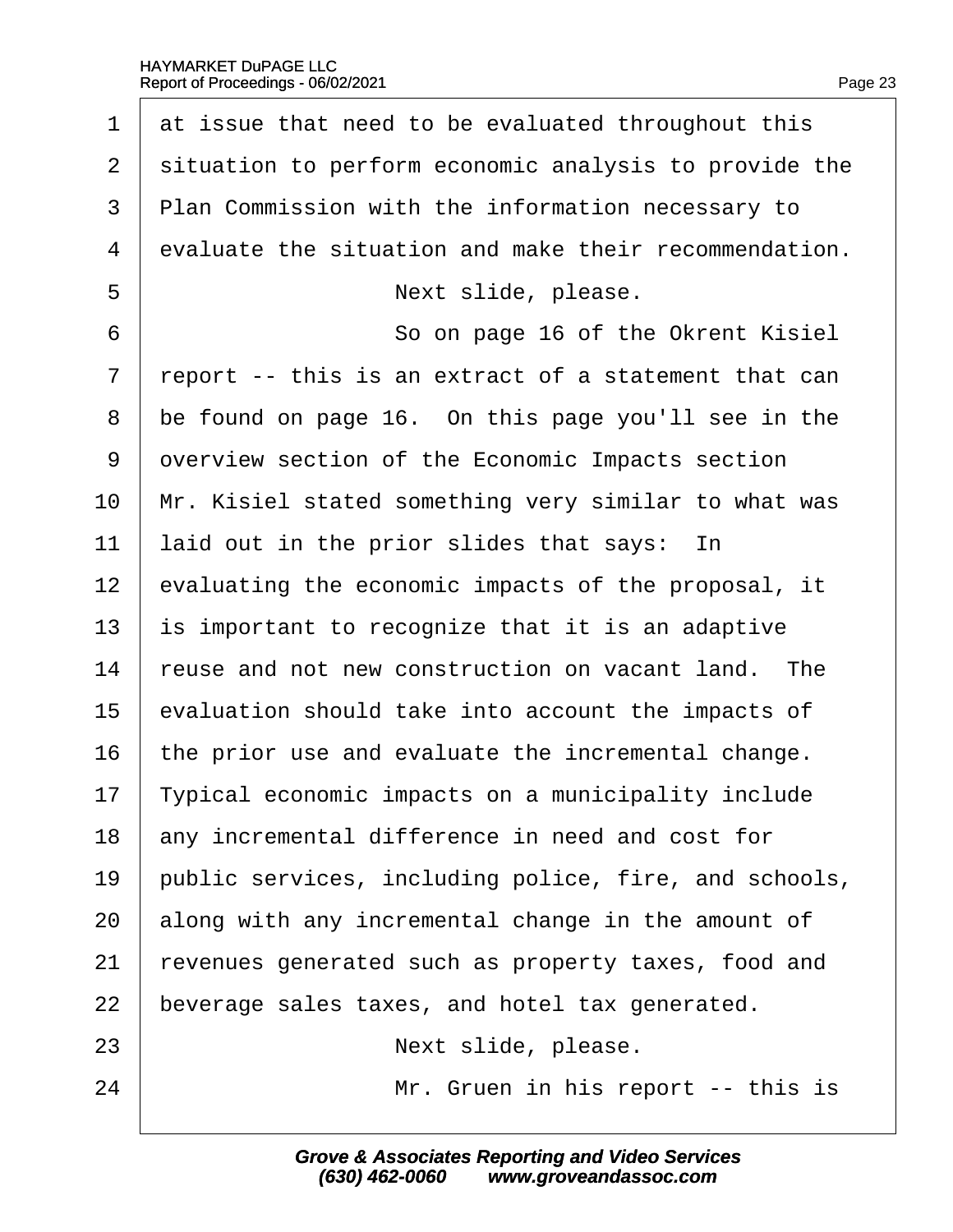| 1              | a snapshot from page 17 of Mr. Gruen's report.        |
|----------------|-------------------------------------------------------|
| 2              | Mr. Gruen also describes and technically defines the  |
| 3              | types of relevant economic impacts and benefits that  |
| 4              | dan occur and should be evaluated. These include the  |
| 5              | direct, indirect, and induced impacts which, as       |
| 6              | Mr. Gruen described, include the direct spending of   |
| $\overline{7}$ | Haymarket for its operations and jobs, the indirect   |
| 8              | effects in the industry and other businesses, and     |
| 9              | induced effects from the salaries and household       |
| 10             | income that people will now have to spend at their    |
| 11             | disposal.                                             |
| 12             | Next slide, please.                                   |
| 13             | So in evaluating the situation                        |
| 14             | there are a number of unique circumstances that       |
| 15             | should be considered because in each -- in each       |
| 16             | instance there are always unique facts and            |
| 17             | circumstances that affect the situation.              |
| 18             | In this instance, as are here, some                   |
| 19             | of the unique circumstances that must be considered,  |
| 20             | and as pointed out by Mr. Kisiel in his report, as    |
| 21             | well, Itasca is a small municipality in the northeast |
| 22             | corner of DuPage County.                              |
| 23             | Cook County borders DuPage to the                     |
| 24             | horth and to the east, partly to the south, and Kane  |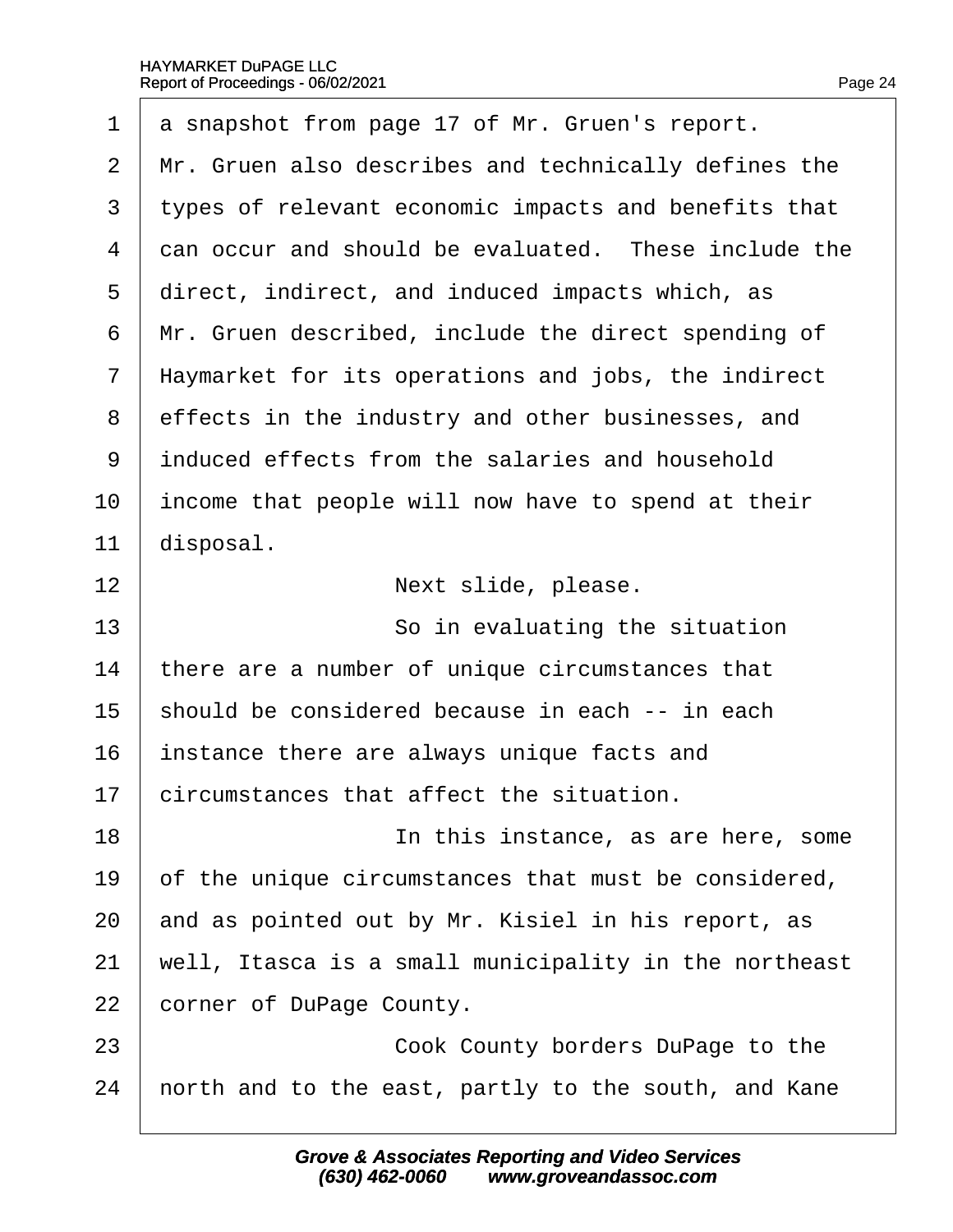| 1              | and Will counties to the west and south. In fact,     |
|----------------|-------------------------------------------------------|
| $\overline{2}$ | Itasca sits on the northern boundary of DuPage County |
| 3              | which sits on the boundary of Cook County, and as     |
| 4              | discussed throughout the proceeding, the benefits of  |
| 5              | the proposed facility are to be widespread for        |
| 6              | broader DuPage County and beyond. Due to its          |
| $\overline{7}$ | Ipcation with the metropolitan area, it creates a     |
| 8              | challenge in projecting the economic benefits         |
| 9              | isolated to Itasca.                                   |
| 10             | On the other hand, the costs of                       |
| 11             | supporting the facility will be isolated and totally  |
| 12             | borne by Itasca and its taxpaying constituents which  |
| 13             | is a municipality of fewer than 9,000 people.         |
| 14             | In my opinion, the analysis has not                   |
| 15             | evaluated whether Haymarket DuPage will bring         |
| 16             | esidents to Itasca, and Haymarket's experts haven't   |
| 17             | evaluated the full potential impact to Itasca         |
| 18             | Next slide, please.                                   |
| 19             | So as mentioned, in evaluating this                   |
| 20             | situation these are unique circumstances at play that |
| 21             | think must be evaluated and considered for purposes   |
| 22             | of an economic impact evaluation of this planned      |
| 23             | development.                                          |
| 24             | It's important to recognize and                       |
|                |                                                       |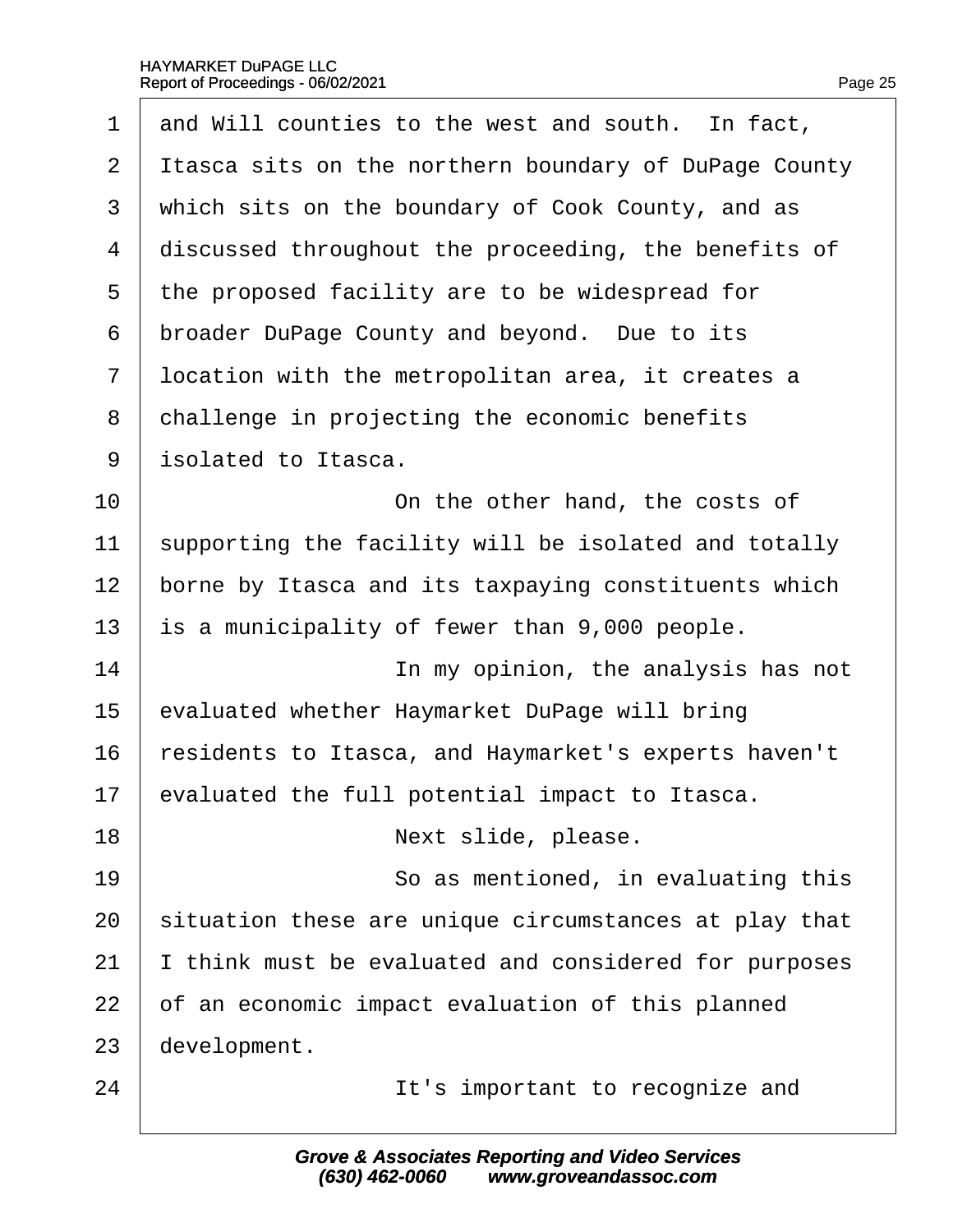- 1 provide the Plan Commission with the information
- 2 relevant to the unique circumstances identified here,
- 3 which include the current zoning of the property,
- 4 which historically generated tax revenue to the
- 5 municipality; that it is an adaptive re-use; it's not
- ·6· ·vacant land; and it does require a zoning change for
- 7 purposes of Haymarket's operation.
- 8 | **Next slide, please.**
- 9 **9 So to summarize my opinions, which**
- 10  $\parallel$  will then walk through in further detail,
- 11 Haymarket's impact studies have not achieved the
- 12 b bjectives that they stated. They have failed to
- 13 achieve the stated objective which is specifically
- 14 referenced in Mr. Kisiel's report.
- 15 **IDED** 15 **IDED** 15 **IDED** 15 **IDED** 15 **IDED** 15 **IDED**
- 16 brovided the Plan Commission with a thorough and
- 17 supported evaluation of the incremental and economic
- 18 impacts the Village and community could reasonably
- 19  $\epsilon$  expect by approving the permit and changing the
- 20 zoning at the site at issue.
- 21 **I** They misrepresent the historical
- 22 tax revenue that was previously generated from the
- 23 Holiday Inn or hotels operating on the property.
- 24 They misrepresent or understate the tax revenues.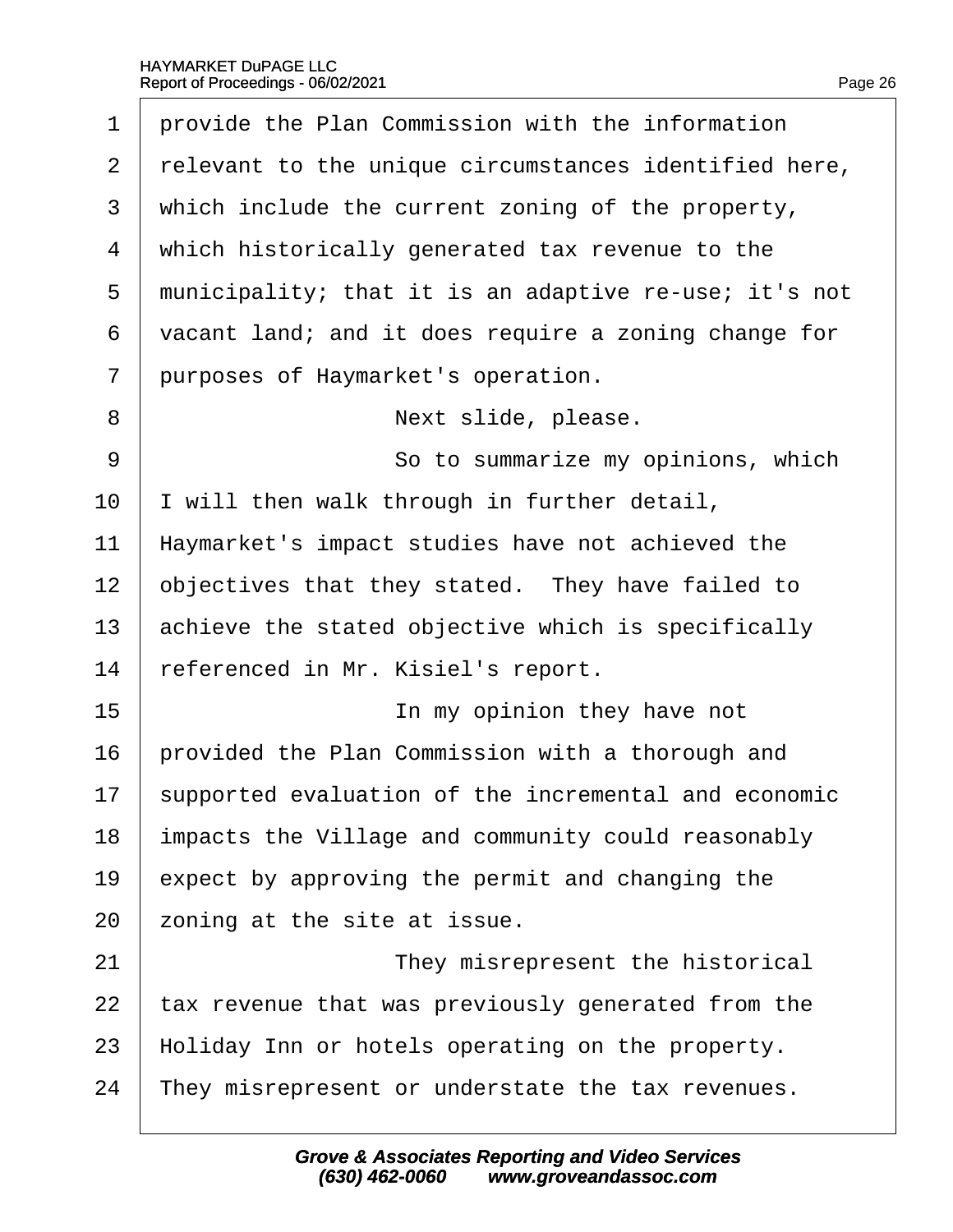| 1  | They overestimate the potential financial and         |
|----|-------------------------------------------------------|
| 2  | economic benefits that can be expected to occur       |
| 3  | specifically within Itasca. They underestimate the    |
| 4  | potential costs and potential impacts to Itasca, and  |
| 5  | amongst them they provide inconsistent and            |
| 6  | donflicting conclusions and information.              |
| 7  | Next slide, please.                                   |
| 8  | My evaluation of these reports                        |
| 9  | includes and considers the testimony provided by      |
| 10 | others who have testified or presented information in |
| 11 | this matter. That includes the information provided   |
| 12 | by Mr. Dominik, the Polaris Public Safety report;     |
| 13 | Mr. Moeller from Fitch & Associates and his           |
| 14 | evaluation of the Polaris report; Mr. Jim Burke, the  |
| 15 | Itasca Fire Protection District Chief; Mr. Craig      |
| 16 | Benes, the Itasca school superintendent; and          |
| 17 | Mr. Robert O'Connor, the Itasca Director of Police;   |
| 18 | and the information they have provided to the Plan    |
| 19 | Commission.                                           |
| 20 | Next slide, please.                                   |
| 21 | So in walking through some details                    |
| 22 | of the reports and the information referenced, this   |
| 23 | slide identifies the tax revenue that historically    |
| 24 | had been generated from the Holiday Inn for a period  |
|    |                                                       |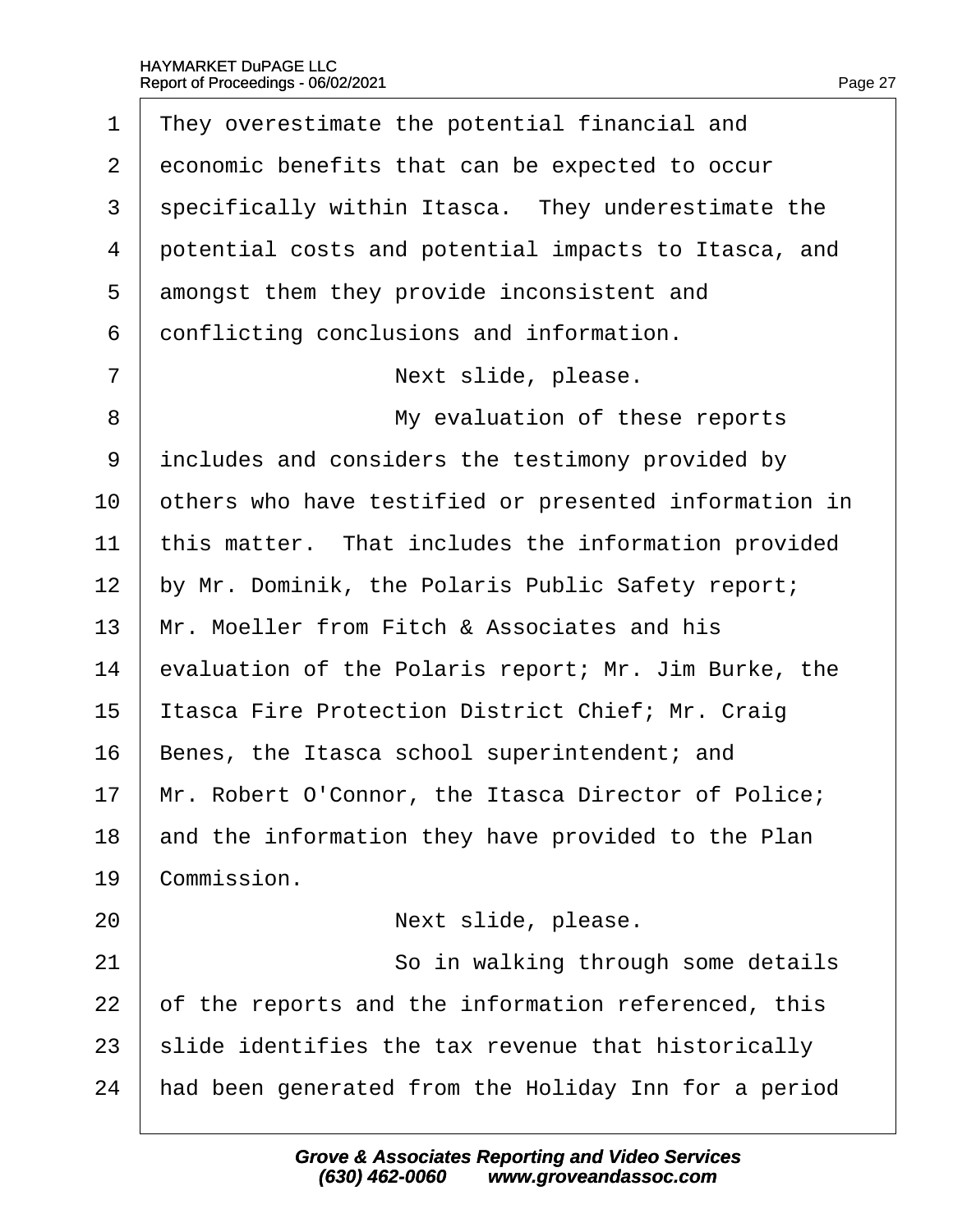| 1              | of the years 2014 through 2019.                       |  |  |
|----------------|-------------------------------------------------------|--|--|
| $\overline{2}$ | As you can see here, this                             |  |  |
| 3              | information was provided and quantified in the        |  |  |
| 4              | driginal report that I provided and presented to the  |  |  |
| 5              | Plan Commission in September of 2019. During the      |  |  |
| 6              | fiscal years 2014 through 2019 the Holiday Inn        |  |  |
| 7              | generated more than \$1.5 million in tax revenue from |  |  |
| 8              | these various types of taxes.                         |  |  |
| 9              | As I mentioned, this information                      |  |  |
| 10             | can be found in my report. It can be found in         |  |  |
| 11             | Attachment 1 to my report, and as discussed, the      |  |  |
| 12             | proposed future use of Haymarket DuPage will be a     |  |  |
| 13             | honprofit, tax exempt entity which will not generate  |  |  |
| 14             | tax revenue for the Village.                          |  |  |
| 15             | I understand that currently                           |  |  |
| 16             | Haymarket has withdrawn its application to be exempt  |  |  |
| 17             | from property taxes, but as I understand, that        |  |  |
| 18             | they -- it remains an outstanding issue.              |  |  |
| 19             | Throughout their reports --                           |  |  |
| 20             | throughout the Haymarket reports, specifically those  |  |  |
| 21             | of Teska and Okrent Kisiel, they make reference to    |  |  |
| 22             | past taxes that have been generated from the Holiday  |  |  |
| 23             | Inn or from the property at issue, but none of them   |  |  |
| 24             | quantify or provide a supportive quantification of    |  |  |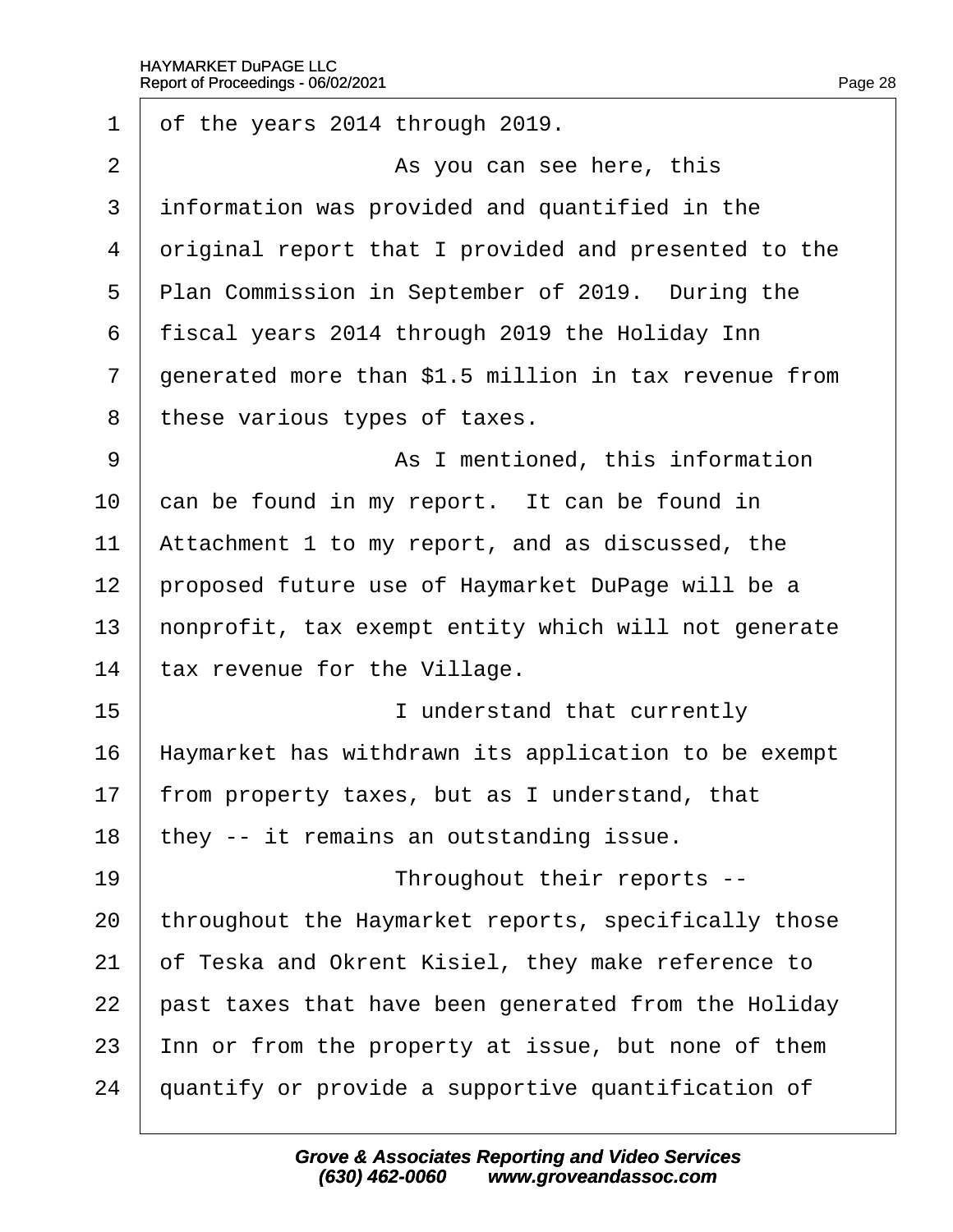| 1                        | those past taxes. They often reference an individual  |
|--------------------------|-------------------------------------------------------|
| $\overline{2}$           | year's tax or a certain type of tax that was          |
| 3                        | generated but do not provide documents or records to  |
| $\overline{\mathcal{A}}$ | support those numbers.                                |
| 5                        | Next slide, please.                                   |
| 6                        | The property taxes generated from                     |
| $\overline{7}$           | the property are distributed to various taxing bodies |
| 8                        | throughout the municipality.                          |
| 9                        | The taxing bodies listed here, as                     |
| 10                       | well as others, receive a percentage distribution     |
| 11                       | from property taxes generated from the property at    |
| 12                       | issue.                                                |
|                          |                                                       |
| 13                       | Attachment 12 to my original report                   |
| 14                       | provides a breakdown of the distrubution of property  |
| 15                       | taxes to all the taxing bodies in 2017 and 2018 for   |
| 16                       | reference. The taxing bodies include the Village,     |
| 17                       | the Itasca Fire Protection District, the schools, the |
| 18                       | special service area, the library and park district,  |
| 19                       | among others, and as such, if Haymarket DuPage is     |
| 20                       | exempt from property taxes, these taxing bodies will  |
| 21                       | be impacted as will the taxpayers within them.        |
| 22                       | Next slide, please.                                   |
| 23                       | While Haymarket experts acknowledge                   |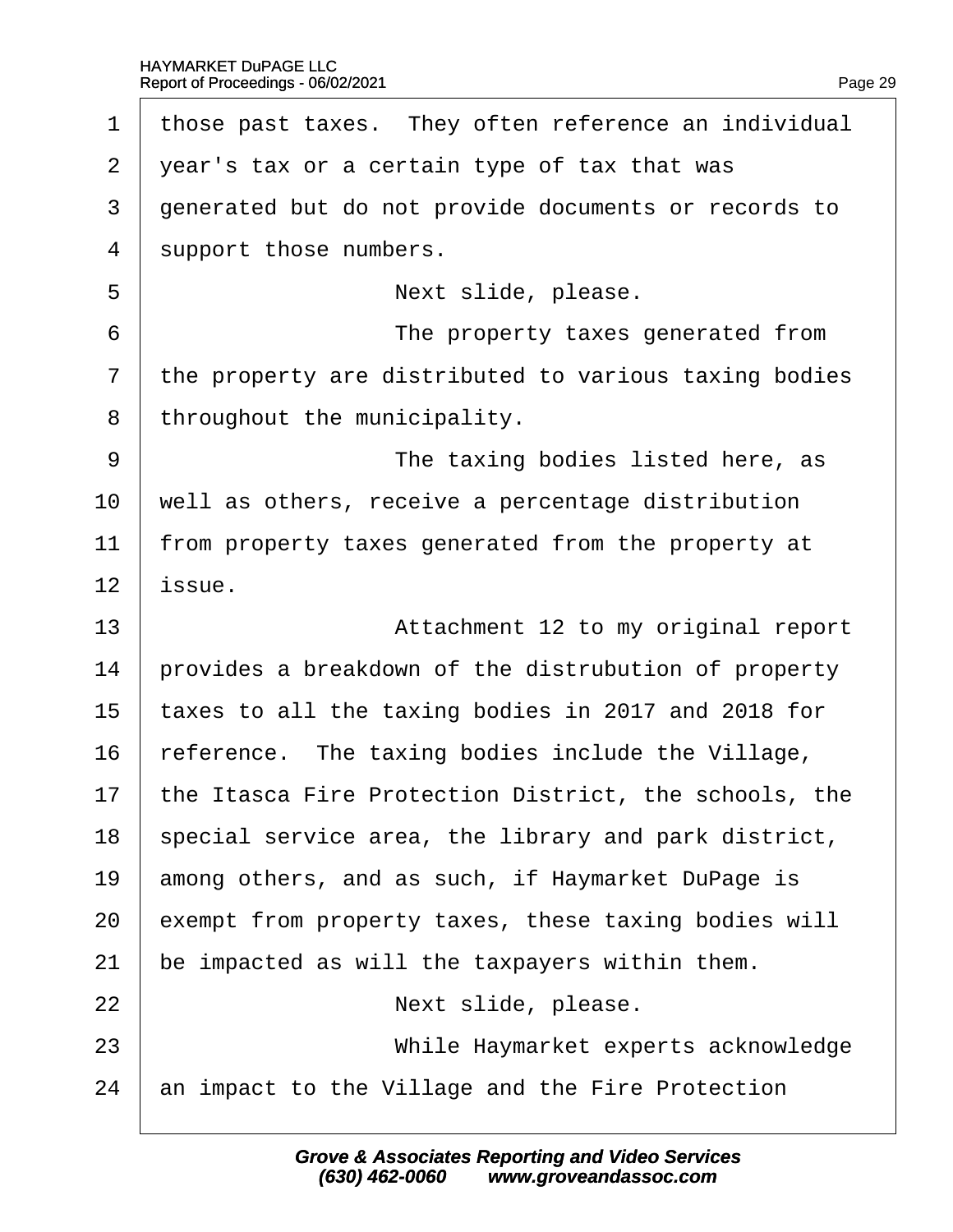- ·1· ·District in their reports, they did not evaluate a
- 2 potential impact to the other taxing bodies and the
- 3 taxpayers at issue.

| 4              | As indicated in my 2019 report, the                   |
|----------------|-------------------------------------------------------|
| 5              | property at issue was also located within the Spring  |
| 6              | Lake Business Park, which is special service area 3,  |
| $\overline{7}$ | which is assessed a portion of the property taxes.    |
| 8              | Holiday Inn contributed a proportionate share of      |
| 9              | those property taxes. If Haymarket is exempt from     |
| 10             | property taxes, the other businesses within the       |
| 11             | special service area could be impacted or required to |
| 12             | pay an increased proportionate share.                 |
| 13             | The Teska report acknowledged this                    |
| 14             | potential impact, but neither the Gruen report, nor   |
| 15             | the Kisiel report made mention of it, along with no   |
| 16             | mention of the other taxing bodies at issue or no     |
| 17             | evaluation of the other taxing bodies at issue.       |
| 18             | Next slide, please.                                   |
| 19             | So as indicated, the -- my review                     |
| 20             | of the Teska report, the Okrent Kisiel report, and    |
| 21             | the Gruen report, through that evaluation I found     |
| 22             | that they did not achieve the stated objectives that  |
| 23             | they themselves laid out and described were required, |
| 24             | and, in fact, offer conflicting statements and        |
|                |                                                       |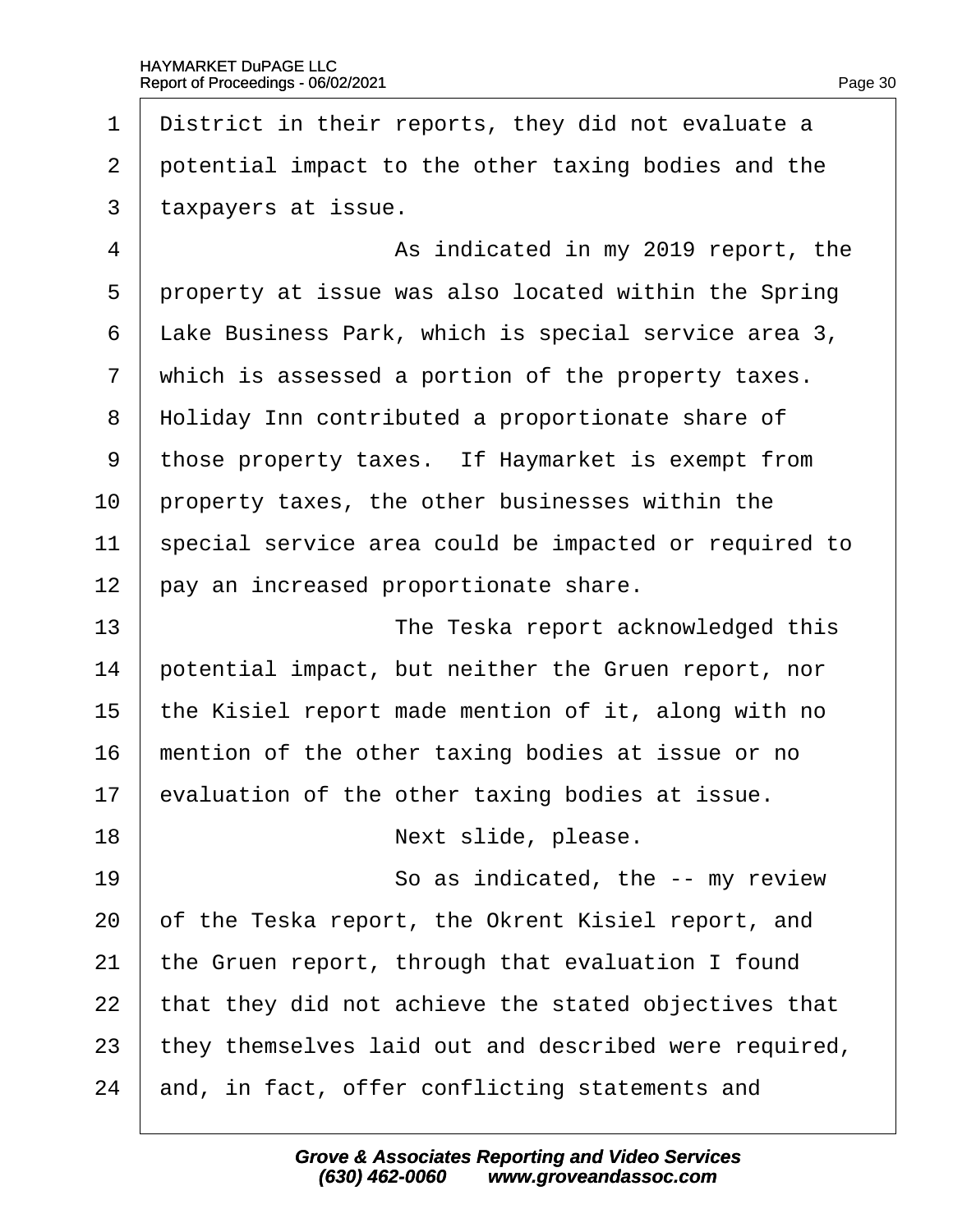| 1              | donflicting conclusions.                              |
|----------------|-------------------------------------------------------|
| $\overline{2}$ | While -- as shown here, this the                      |
| 3              | same quote that's shown in a prior slide. While the   |
| 4              | <b>Okrent Kisiel reports indicates here what's</b>    |
| 5              | necessary, the report does not offer a thorough       |
| 6              | analysis and quantification of the prior use and the  |
| $\overline{7}$ | impacts of the proposed future Haymarket use.         |
| 8              | Next slide.                                           |
| 9              | As shown here in Mr. Gruen's                          |
| 10             | testimony in November of 2020, Mr. Gruen indicated he |
| 11             | was not aware of and didn't find it to be relevant    |
| 12             | current zoning of the property at issue. He said it   |
| 13             | had no impact on his analysis, thus no evaluation of  |
| 14             | the prior use was included.                           |
| 15             | While I agree that the current                        |
| 16             | zoning isn't relevant when you're projecting the      |
| 17             | future impacts from Haymarket, the current zoning is  |
| 18             | relevant to the Plan Commission as it evaluates the   |
| 19             | potential difference and impact from the past years'  |
| 20             | or current zoning to the financial and economic       |
| 21             | impacts of the future proposed Haymarket facility.    |
| 22             | So the current zoning is relevant to the broader      |
| 23             | analysis.                                             |
| 24             | Next slide, please.                                   |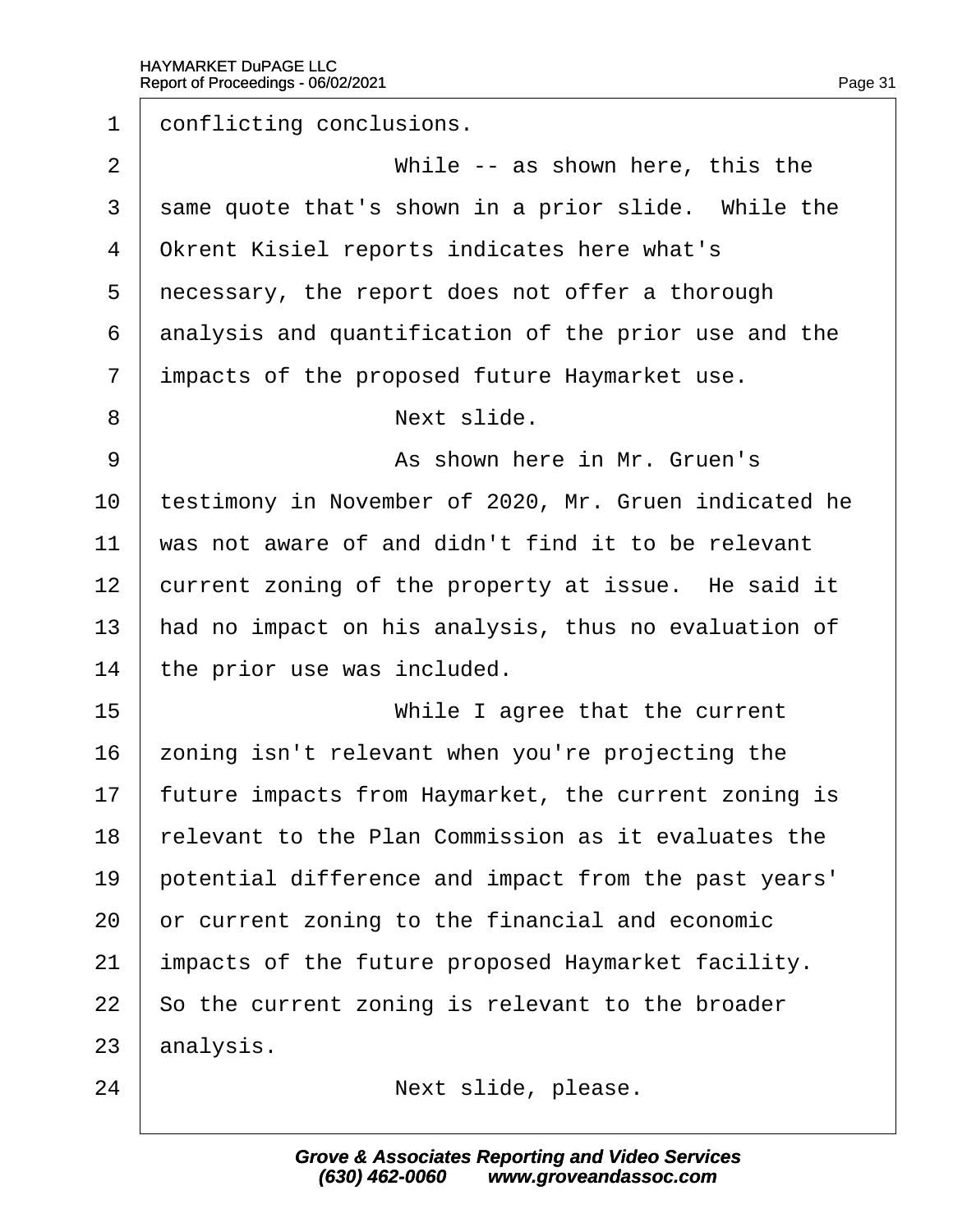| 1  | As previously shown, the quote from                   |
|----|-------------------------------------------------------|
| 2  | page 16 of Mr. Kisiel's report, then on page 18 of    |
| 3  | Mr. Kisiel's report it makes this statement, which    |
| 4  | then says that it is questionable as to whether the   |
| 5  | loss in any property tax revenues generated by the    |
| 6  | prior hotel use should be considered as an impact as  |
| 7  | the applicant has purchased the property and as a     |
| 8  | not-for-profit entity would not pay property taxes    |
| 9  | whether they pursued the proposed development or not. |
| 10 | The same could be said for any loss in sales taxes,   |
| 11 | food and beverage taxes, video gaming taxes, and      |
| 12 | hotel taxes discussed below.                          |
| 13 | So he indicates that it's                             |
| 14 | hecessary, but then indicates that because the        |
| 15 | applicant has purchased the property it's no longer   |
| 16 | elevant or questionable, but what is at issue is      |
| 17 | whether or not Haymarket can operate a facility on    |
| 18 | the propo- -- as a plan -- on the proposed property.  |
| 19 | Next slide, please.                                   |
| 20 | So in his report, this is the same                    |
| 21 | quote here on the left-hand side of the page that we  |
| 22 | just read the statement by -- in Mr. Kisiel's report  |
| 23 | Indicating that it was questionable whether the loss  |
| 24 | in any property tax revenues should be considered.    |
|    |                                                       |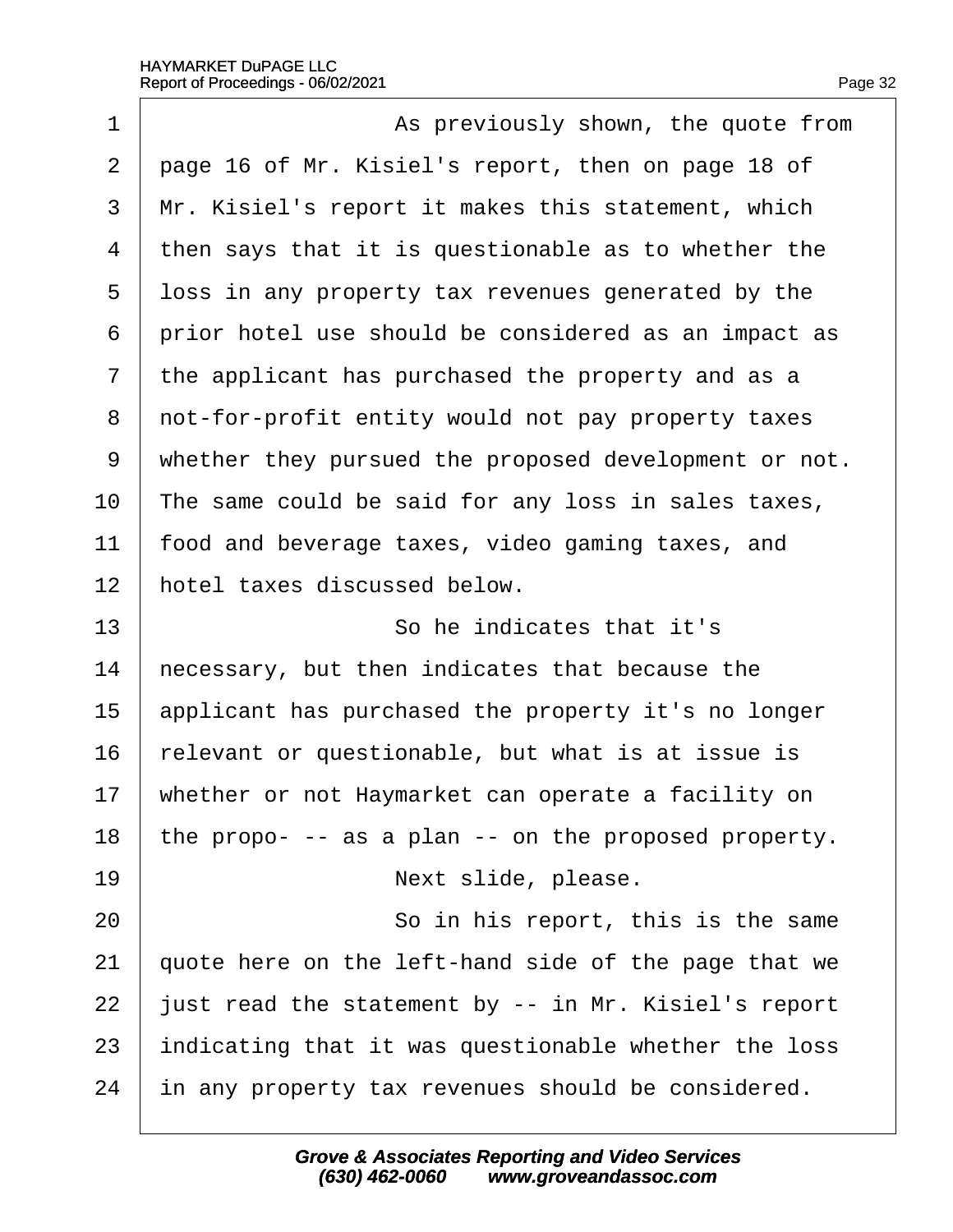$\sqrt{ }$ 

| 1  | Mr. Kisiel is effectively                             |
|----|-------------------------------------------------------|
| 2  | dontradicting himself within his own report and       |
| 3  | dontradicting his prior statement. He previously      |
| 4  | identifies the project as an adaptive reuse and not   |
| 5  | new construction on vacant land, but does not offer a |
| 6  | domplete evaluation of past and current use to future |
| 7  | proposed use. He doesn't evaluate the incremental     |
| 8  | change to the proposed use, and as mentioned, he      |
| 9  | dontradicts his own prior statement of the goals and  |
| 10 | economic impacts at play.                             |
| 11 | Mr. Kisiel's report relies on                         |
| 12 | Mr. Gruen's projections and relies on the projections |
| 13 | of Mr. Dominik's original report. Mr. Kisiel at       |
| 14 | times states certain types of tax revenue generated   |
| 15 | historically from different years, but in doing so    |
| 16 | doesn't support his numbers and calculations and      |
| 17 | misrepresents those amounts.                          |
| 18 | Next slide, please.                                   |
| 19 | So I'll now offer some specific                       |
| 20 | examples of how Haymarket's economic impact studies   |
| 21 | misrepresent historical tax revenue.                  |
| 22 | So as shown here on page 4 of                         |
| 23 | Teska's report, the Teska report states hotel taxes   |
| 24 | from 2015 and 2018. They indicate those amounts to    |
|    |                                                       |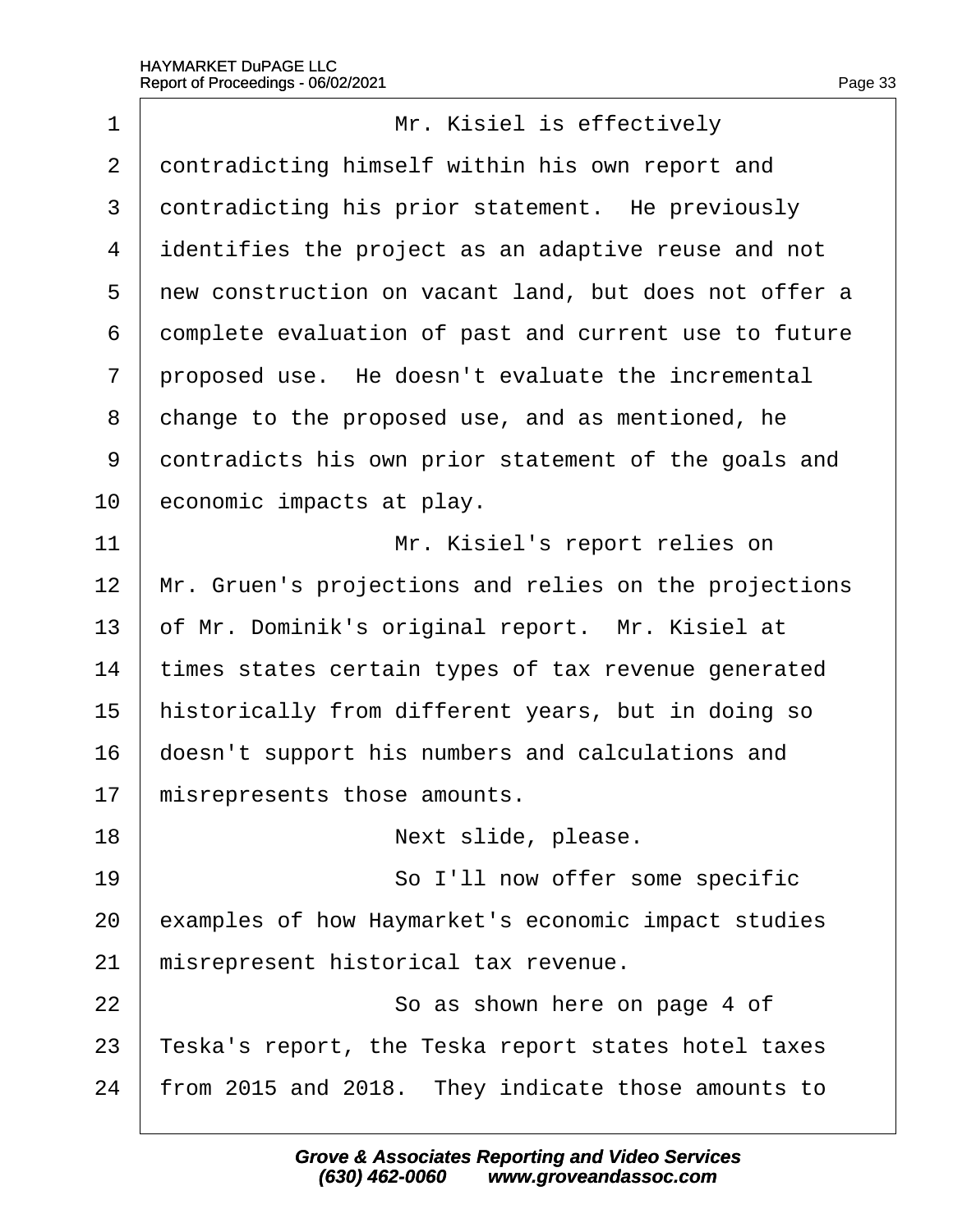|  |  | Page 34 |
|--|--|---------|
|  |  |         |

| 1              | be 72,000 and 44,000 as shown here. They provide no   |  |
|----------------|-------------------------------------------------------|--|
| 2              | source or support or reference for that information.  |  |
| 3              | As indicated in my report and                         |  |
| 4              | supported by the tax receipts and financials of the   |  |
| 5              | Village, the hotel's taxes from 2015 and 2018 were    |  |
| 6              | actually 126,000 and 51,000 respectively, and as      |  |
| $\overline{7}$ | mentioned, those -- those amounts are supported by    |  |
| 8              | the tax receipts from the Village.                    |  |
| 9              | Additionally, Appendix 1 of the                       |  |
| 10             | Teska report, states other unsupported tax revenue    |  |
| 11             | paid by the Holiday Inn. The numbers Teska            |  |
| 12             | referenced were inconsistent with the amounts paid to |  |
| 13             | the Village and supported by the Village's tax        |  |
| 14             | receipts and financials. This information was         |  |
| 15             | further detailed in my original report in 2019.       |  |
| 16             | These unsupported statements                          |  |
| 17             | created separate issues which included an evaluation  |  |
| 18             | of whether the Holiday Inn was underpaying and        |  |
| 19             | underreporting taxes.                                 |  |
| 20             | The second line here on this table                    |  |
| 21             | reflects a statement made in Mr. Kisiel's -- the      |  |
| 22             | Okrent Kisiel report. On page 16 Mr. Kisiel           |  |
| 23             | references property taxes -- one year of property     |  |
| 24             | taxes generated in 2018. He takes those to be         |  |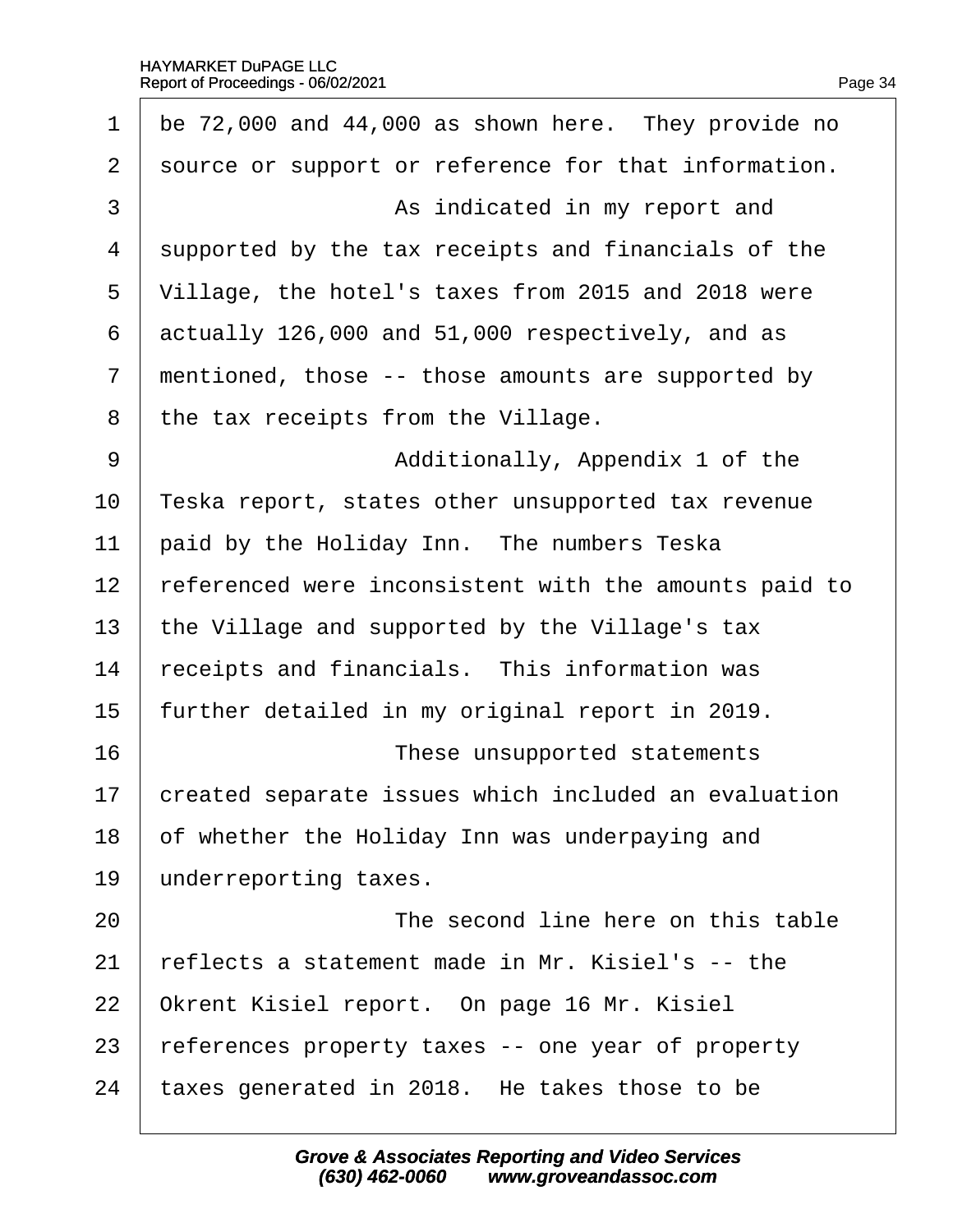| $\mathbf 1$    | \$178,780. This amount, also inconsistent with         |
|----------------|--------------------------------------------------------|
| 2              | historically records.                                  |
| 3              | As shown on attachment 1 of my                         |
| 4              | report, and supported by the Village's records, and    |
| 5              | as supported by the Village -- or the DuPage County    |
| 6              | website, property taxes in 2018 were actually          |
| $\overline{7}$ | \$188,122.                                             |
| 8              | The property taxes Mr. Kisiel                          |
| 9              | references here of \$178,000 I believe were from 2019. |
| 10             | But, again, he just references one year of taxes and   |
| 11             | performs no analysis of the taxing bodies impacted,    |
| 12             | the taxpayers that could be affected, and simply       |
| 13             | references historical taxes from one -- from one       |
| 14             | single year.                                           |
| 15             | Separately in his report Mr. Kisiel                    |
| 16             | also makes reference throughout his economic impact    |
| 17             | section to amounts paid by various tax types from the  |
| 18             | Holiday Inn. Those numbers are often not supported     |
| 19             | by either historical information or footnotes or       |
| 20             | sources. And in one case Mr. Kisiel references hotel   |
| 21             | taxes paid in 2017, but appears that that information  |
| 22             | s unsupported and relies on the hotel taxes that       |
| 23             | were included in Teska's report in Appendix 1, which   |
| 24             | as previously referenced here, were incorrect and      |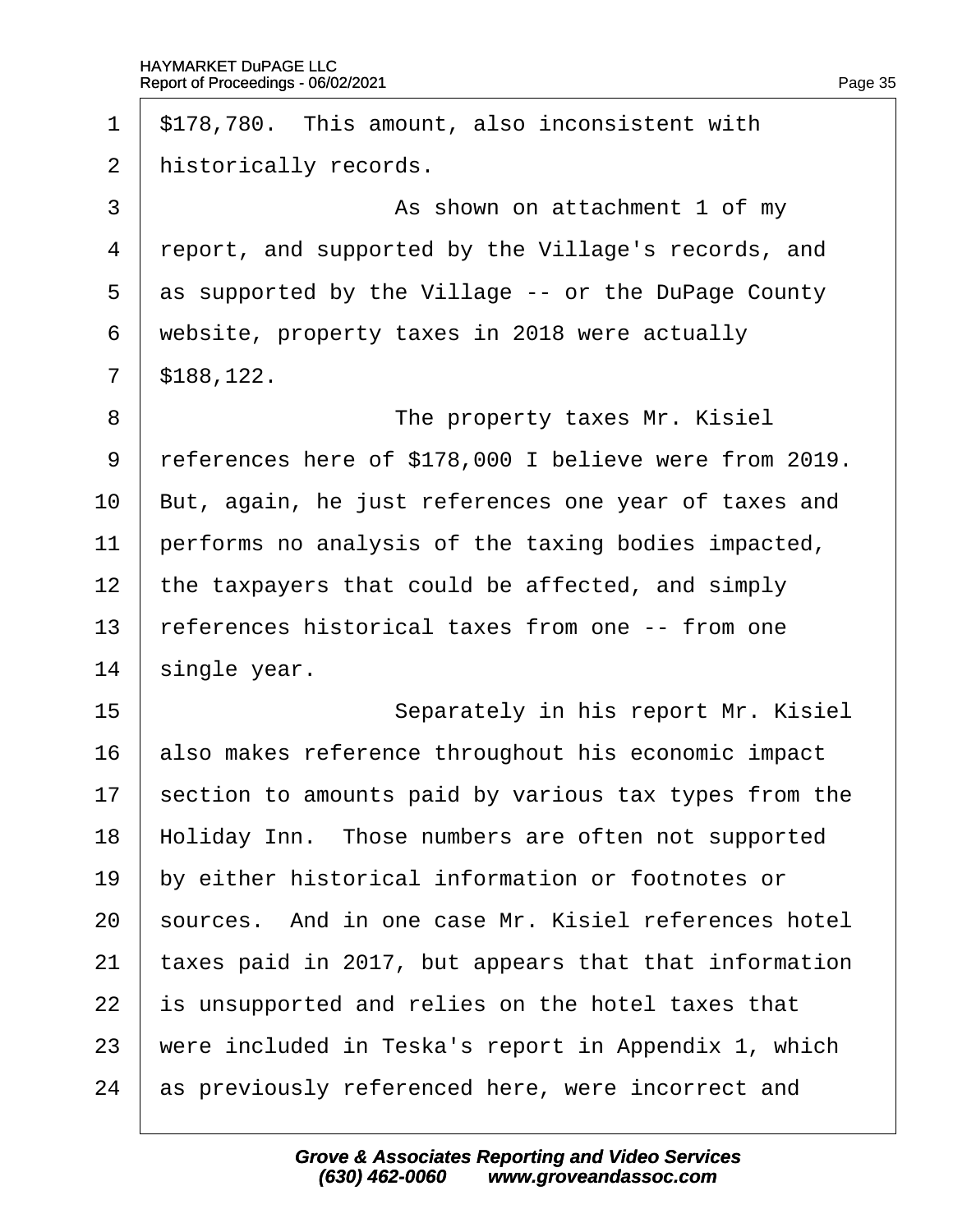| 1              | inconsistent with the tax receipts from the Village   |
|----------------|-------------------------------------------------------|
| 2              | and the Village -- the Village's records.             |
| 3              | Next slide, please.                                   |
| $\overline{4}$ | So as indicated here and as further                   |
| 5              | detailed in my report, there are some other           |
| 6              | statements that have been made that were not          |
| $\overline{7}$ | supported or offered conflicting information. This    |
| 8              | example is from the Teska Associates report where     |
| 9              | they made reference to the fact that the Holiday Inn  |
| 10             | was operating as an extended stay hotel.              |
| 11             | As stated, the Holiday Inn has also                   |
| 12             | produced less hotel tax revenue than would be         |
| 13             | expected. In recent years a significant percentage,   |
| 14             | over 50 percent, of their business has been           |
| 15             | extended-stay, and, as such, exempt from hotel taxes. |
| 16             | This statement was -- is                              |
| 17             | unsupported. There's no analysis or support provided  |
| 18             | to support this statement. The hotel was not          |
| 19             | licensed to operate as an extended-stay property,     |
| 20             | and, thus, be exempt from paying taxes to the         |
| 21             | Village. And separately it then raises allegations    |
| 22             | of the hotel underreporting and underpaying as it was |
| 23             | operating which would indicate that the tax revenues  |
| 24             | actually received from the hotel may have been        |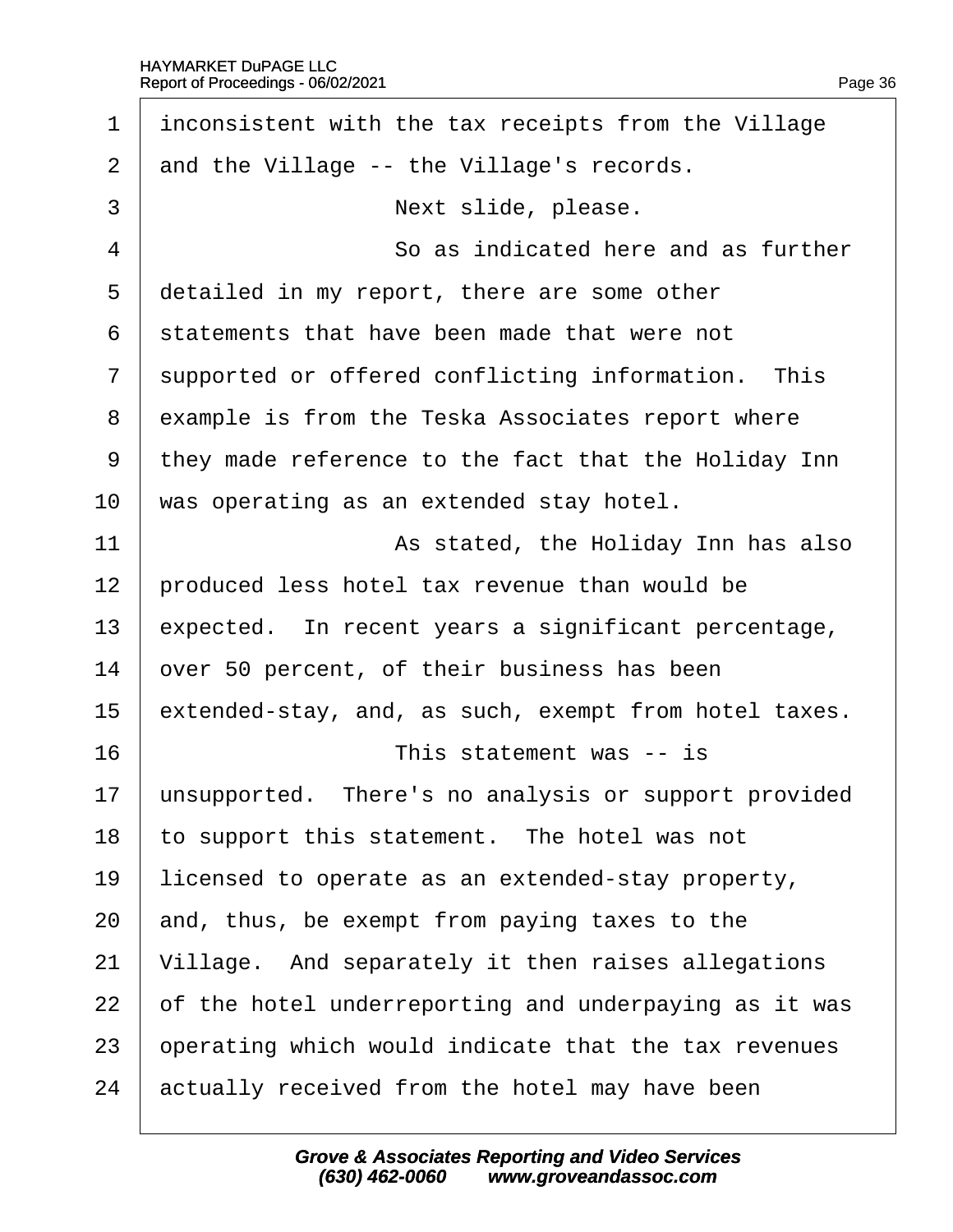| 1              | understated. So it caused a number of questions and   |
|----------------|-------------------------------------------------------|
| 2              | raised a number of issues.                            |
| 3              | Next slide, please.                                   |
| $\overline{4}$ | Mr. Kisiel's report -- this is a                      |
| 5              | statement here -- two statements from Mr. Kisiel's    |
| 6              | report on page 18 makes additional references and     |
| $\overline{7}$ | statements which offer no support or analysis.        |
| 8              | These two examples discuss the                        |
| 9              | declining occupancy rate and indicating that any loss |
| 10             | would be realized -- that any loss realized would     |
| 11             | be -- could be made up by the other hotels operating  |
| 12             | in the Village.                                       |
| 13             | Teska's report also made reference                    |
| 14             | to occupancy rates but provided no support for those  |
| 15             | rates and made misleading comparisons. This,          |
| 16             | again -- these statements were -- the statement from  |
| 17             | tasca was further evaluated in my prior report, and   |
| 18             | It misstated occupancy rates that were referenced.    |
| 19             | Next slide, please.                                   |
| 20             | In Mr. Kisiel's testimony, when                       |
| 21             | asked if he evaluated the property tax issue          |
| 22             |                                                       |
|                | incrementally or just as one year, Mr. Kisiel         |
| 23             | indicated he only revi- -- he only reviewed the most  |
| 24             | fecent year and only analyzed the one-year period.    |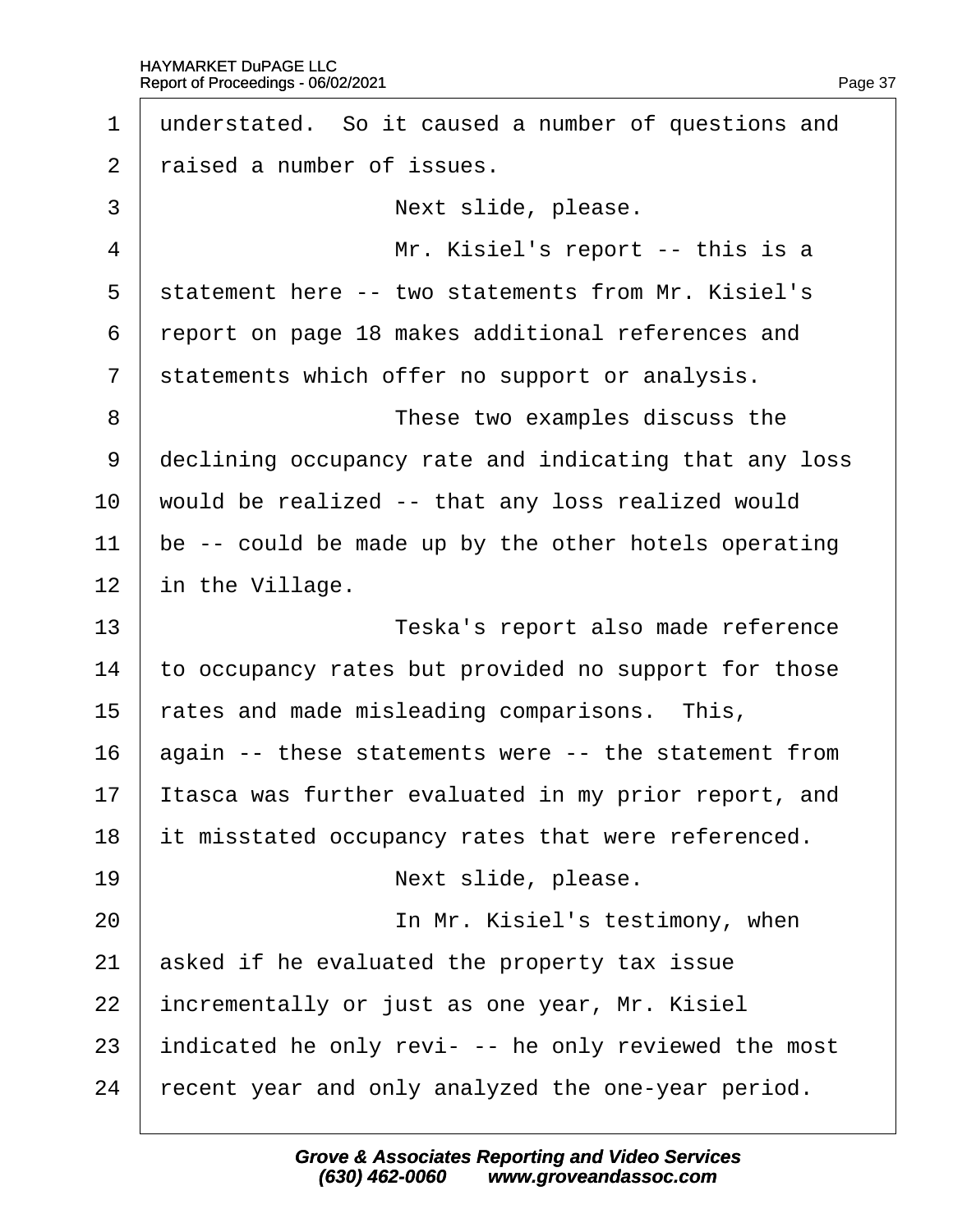$\Gamma$ 

| $\mathbf 1$    | He did not review prior years or any quantification   |
|----------------|-------------------------------------------------------|
| 2              | of any potential impact. He simply looked at one      |
| 3              | year's property taxes.                                |
| $\overline{4}$ | Next slide, please.                                   |
| 5              | So, further, in their analysis of                     |
| 6              | the projected benefits to Itasca and the community,   |
| $\overline{7}$ | Haymarket's experts and reports offer statements with |
| 8              | no support or analysis or with unsupported            |
| 9              | assumptions.                                          |
| 10             | This slide references a statement                     |
| 11             | made -- two statements made in Teska's report, which  |
| 12             | indicates that additional employees will likely visit |
| 13             | local restaurants and shops and buy gas on their      |
| 14             | daily commute to and from work, and that the increase |
| 15             | in the number of jobs and increased wages is expected |
| 16             | to have a ripple effect on the local economy.         |
| 17             | However, Teska offered no analysis or quantification  |
| 18             | or support for these statements. They offered no      |
| 19             | analysis to isolate these benefits to Itasca, and     |
| 20             | they both assume 100 percent staffing and operation   |
| 21             | from start-up with no ramp-up period assumed.         |
| 22             | Next slide, please.                                   |
| 23             | In Mr. Gruen's report, this                           |
|                |                                                       |

24 statement that can be found on page 4 of Mr. Gruen's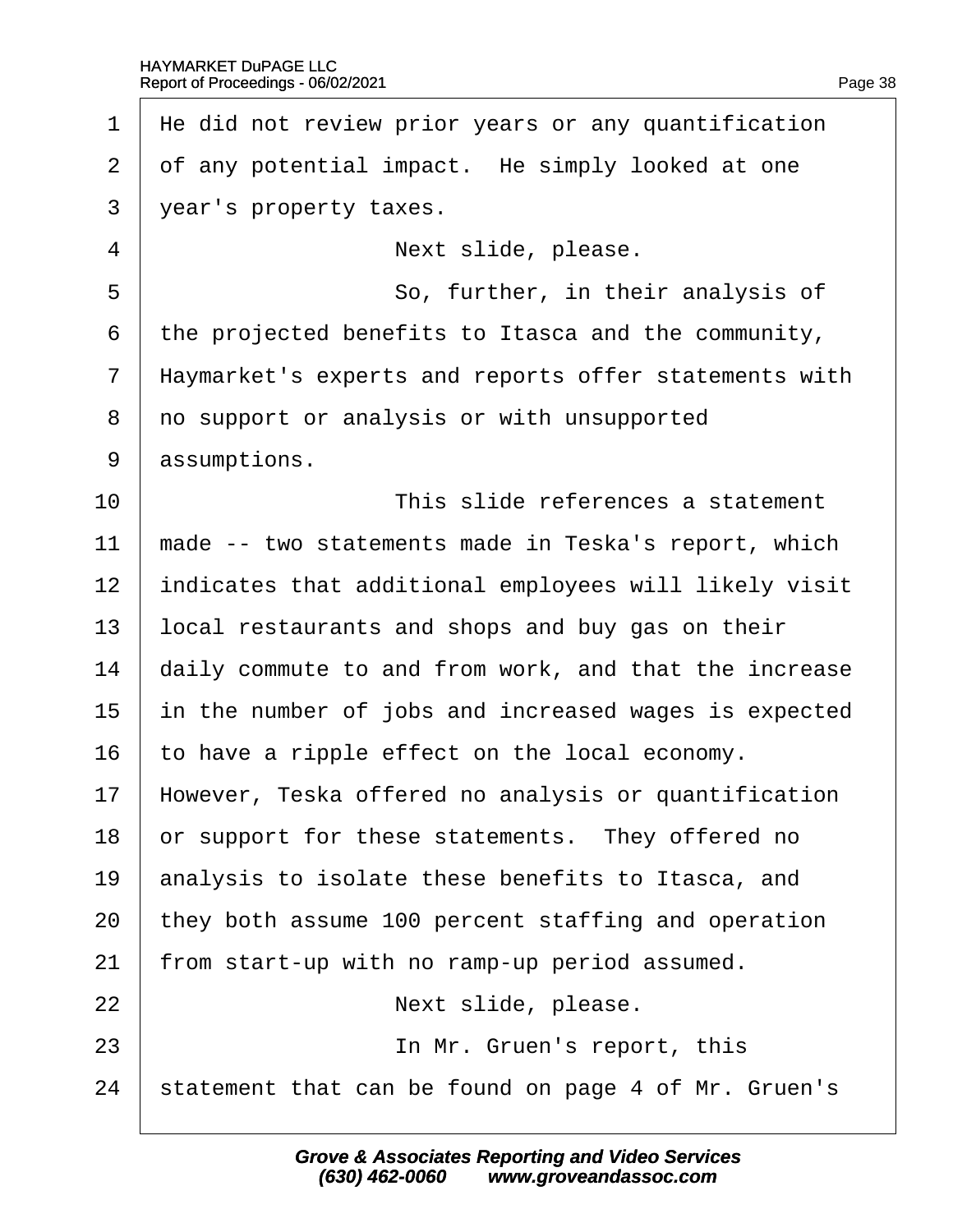1 report on the left-hand side of the screen. He makes 2 a statement that projects sales tax revenue to be 3 denerated from the employees and jobs generated by 4 Haymarket. 5 **I** Mr. Gruen's calculation assumes 163 ·6· ·workers, or employees, will spend \$5 a day on 7 donveniences and necessities, and that would produce 8 an annual sales estimate of \$297,475, and at the 9 dne-and-a-half percent tax rate this would produce 10 sales tax revenue to the Village of  $$4,462$ . 11 **I** The assumptions imbedded within 12 this calculation are unsupported in the sense that it 13 **bassumes all 163 employees will be on-site 365 days a** 14  $\sqrt{2}$  vear spending \$5 a day in the Village. While this is 15 **b** minimal estimate in terms of the amount of dollars 16 spent, \$5 a day, it does assume all employees will be 17 bn-site every day spending this money and that 18 they'll spend it within Itasca. 19 **If also assumes that all jobs are** 20 hew jobs and that none of these jobs are staffed by 21 someone in Itasca who is already in Itasca spending 22 and living in the Village. So it assumes all these 23 employees will be staffed by non-Itasca residents 24 coming to the Village and spending -- incrementally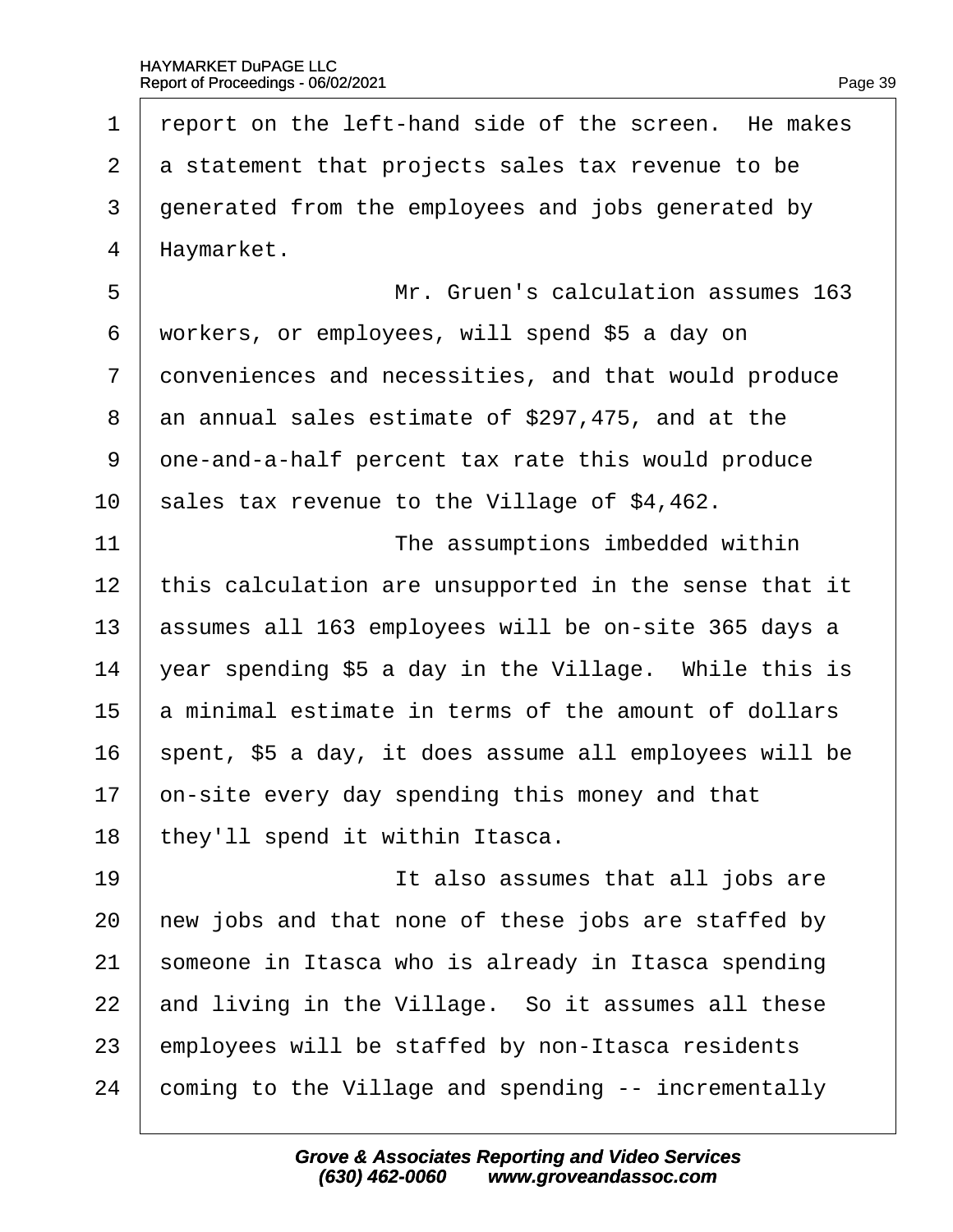1 spending additional moneys. So, in other words, it

| $\overline{2}$ | assumes that all revenue is new revenue to the        |
|----------------|-------------------------------------------------------|
| 3              | dommunity and none of these individuals are already   |
| 4              | residents of Itasca.                                  |
| 5              | Mr. Gruen acknowledged that there's                   |
| 6              | no ramp-up assumed, and that this does assume a 100   |
| 7              | percent operation and a full year of operations for   |
| 8              | purposes of further projections, but as indicated,    |
| 9              | there's no ramp-up assumed. And when Dr. Lustig       |
| 10             | testified, he indicated that to the extent there were |
| 11             | individuals within the Village, that they would like  |
| 12             | to employ local residents, if qualified, as there is  |
| 13             | a benefit to employing individuals who live and are   |
| 14             | proximate to the facility.                            |
| 15             | Next slide, please.                                   |
| 16             | Mr. Gruen's report develops and                       |
| 17             | projects the direct and indirect benefits that can be |
| 18             | expected from the proposed facility. While the jobs   |
| 19             | themselves will be located at the proposed facility,  |
| 20             | the projections and projected benefits are relevant   |
| 21             | to broader DuPage County and can't be isolated to     |
| 22             | tasca.                                                |
| 23             | Here in his projection of utility                     |
| 24             | taxes Mr. Gruen projects natural gas and electric     |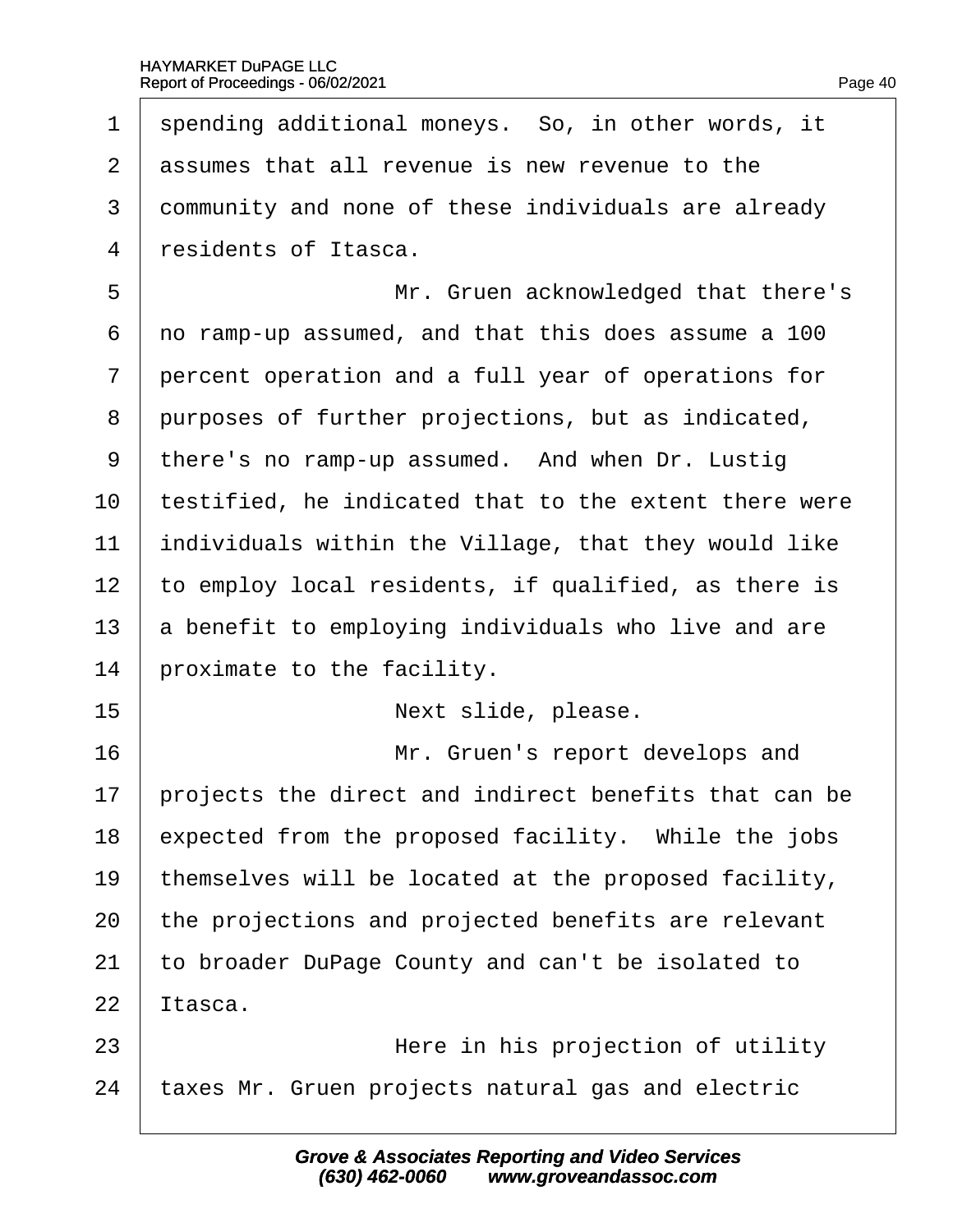| $\mathbf 1$    | donsumption. He does not indicate that these taxes    |
|----------------|-------------------------------------------------------|
| $\overline{2}$ | were generated historically from the property, and he |
| 3              | does not evaluate the incremental impact of this      |
| 4              | utility tax revenue, and suggestions that it would be |
| 5              | new revenue.                                          |
| 6              | Next slide, please.                                   |
| 7              | So as indicated, the statements on                    |
| 8              | the left are from Mr. Gruen's report on the pages     |
| 9              | identified, page 15 and page 16.                      |
| 10             | Mr. Gruen develops and projects the                   |
| 11             | benefits that can be expected from the proposed       |
| 12             | facility, but he's unable to isolate the projected    |
| 13             | benefits to Itasca. Instead, they are relevant to     |
| 14             | the broader DuPage County and beyond.                 |
| 15             | As he indicates, the Haymarket                        |
| 16             | DuPage will attract dollars outside of DuPage County  |
| 17             | and spend many of these dollars within DuPage County  |
| 18             | on payroll and operations, and he states that the     |
| 19             | total impacts of Haymarket DuPage operations,         |
| 20             | including direct and indirect effects, are estimated  |
| 21             | at 191 jobs and 10.6 million of annual earnings       |
| 22             | within DuPage County. This equates to total annual    |
| 23             | earnings of \$55,600 per job created. The total       |
| 24             | annual output impact is expected -- or it's estimated |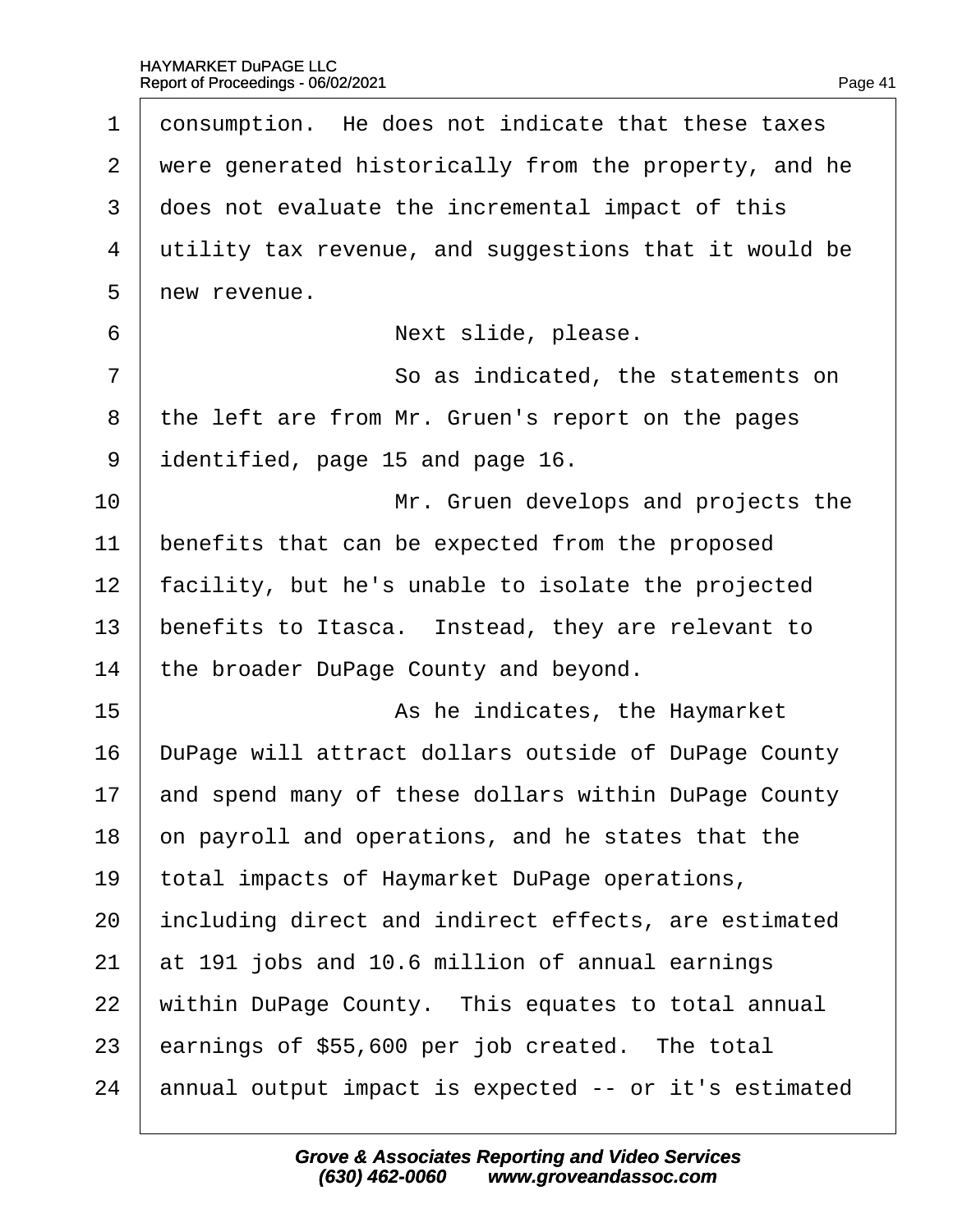| 1              | at 27.7 million in DuPage County.                     |
|----------------|-------------------------------------------------------|
| $\overline{2}$ | So, again, these projected benefits                   |
| 3              | are relevant to broader DuPage County and cannot be   |
| 4              | isolated to Itasca and the specific municipality and  |
| 5              | the taxing bodies at issue.                           |
| 6              | This overstates the impact and does                   |
| $\overline{7}$ | not consider the losses to Itasca from the loss of    |
| 8              | the revenue-generating -- tax revenue generating      |
| 9              | property, and an evaluation of DuPage County is not   |
| 10             | relevant to the Plan Commission's evaluation of the   |
| 11             | specific impacts of the Itasca taxing bodies at       |
| 12             | issue. And, again, this assumes that all jobs are     |
| 13             | hew jobs.                                             |
| 14             | Next slide, please.                                   |
| 15             | Mr. Kisiel's report offers a                          |
| 16             | statement, which you can see here on the left-hand    |
| 17             | side from page 15, that states that the larger --     |
| 18             | while the population of the proposed use would be     |
| 19             | different than the typical business traveler, the     |
| 20             | employee population, anticipated to be nearly twice   |
| 21             | that of the prior hotel use, may be more likely to    |
| 22             | patronize the surrounding restaurants and businesses. |
| 23             | There is no analysis of support to                    |
| 24             | support that statement, no basis was provided, no     |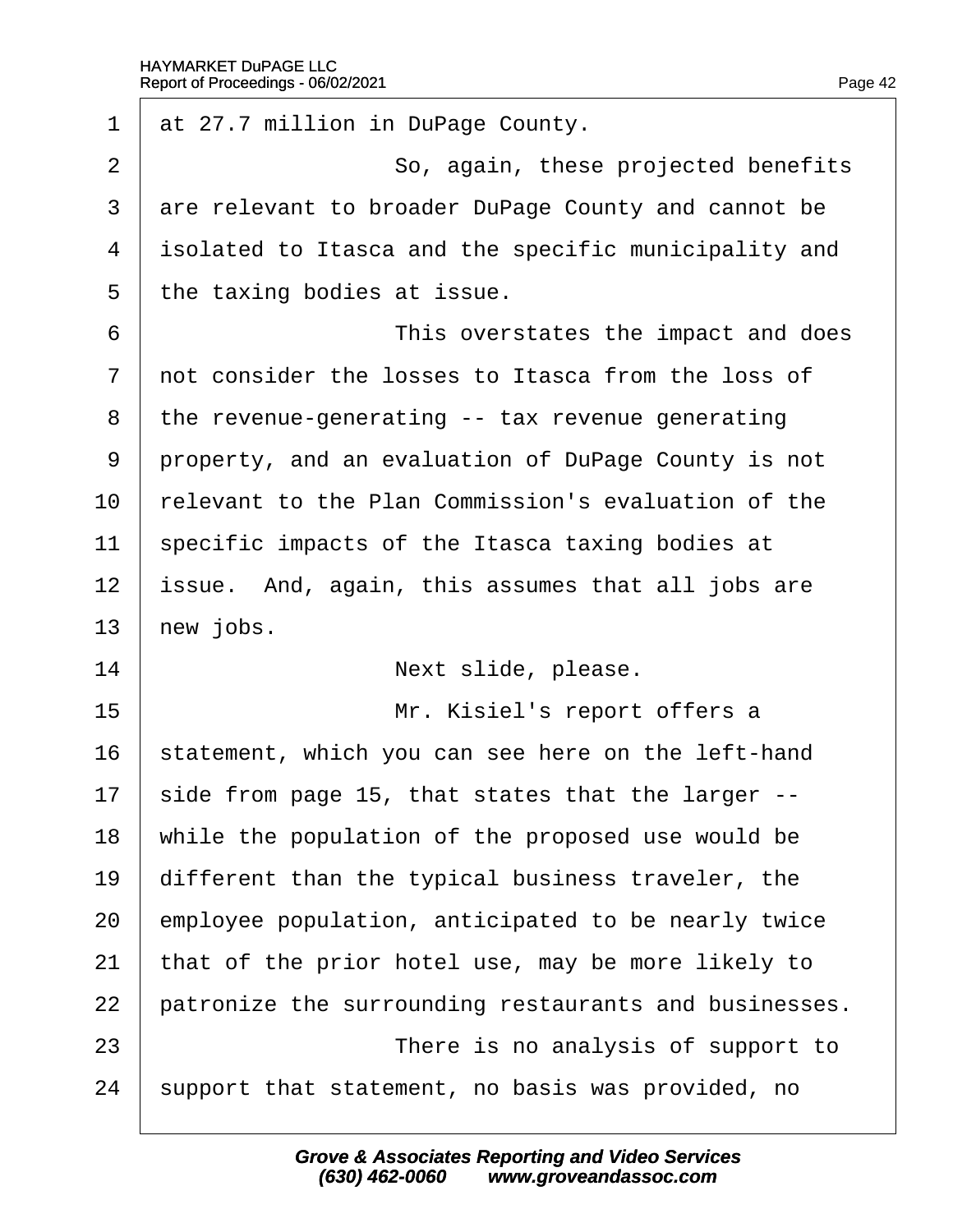| 1              | analysis was performed, and many -- likely, many      |
|----------------|-------------------------------------------------------|
| $\overline{2}$ | business travelers often patronize the surrounding    |
| 3              | restaurants and businesses in the area. So, again,    |
| $\overline{4}$ | there is no support to support that statement.        |
| 5              | Next slide, please.                                   |
| 6              | And here there is another statement                   |
| $\overline{7}$ | from the Okrent Kisiel report on the left-hand side   |
| 8              | of the screen.                                        |
| 9              | Mr. Kisiel's report references                        |
| 10             | other development opportunity in Itasca as the offset |
| 11             | to any property tax reduction from the proposed use   |
| 12             | of Haymarket DuPage.                                  |
| 13             | As indicated in his statement, the                    |
| 14             | modest reduction of property tax revenues due to the  |
| 15             | acquisition of the property by a non-for profit owner |
| 16             | is more than offset nearly tenfold by the development |
| 17             | potential of vacant or underutilized properties       |
| 18             | within Itasca, some currently under construction.     |
| 19             | Other properties and other                            |
| 20             | developments either in consideration or potential     |
| 21             | development in Itasca aren't relevant to the          |
| 22             | Commission's evaluation of the property at issue.     |
| 23             | It's inappropriate to suggest that                    |
| 24             | the potential or unrelated developments are relevant  |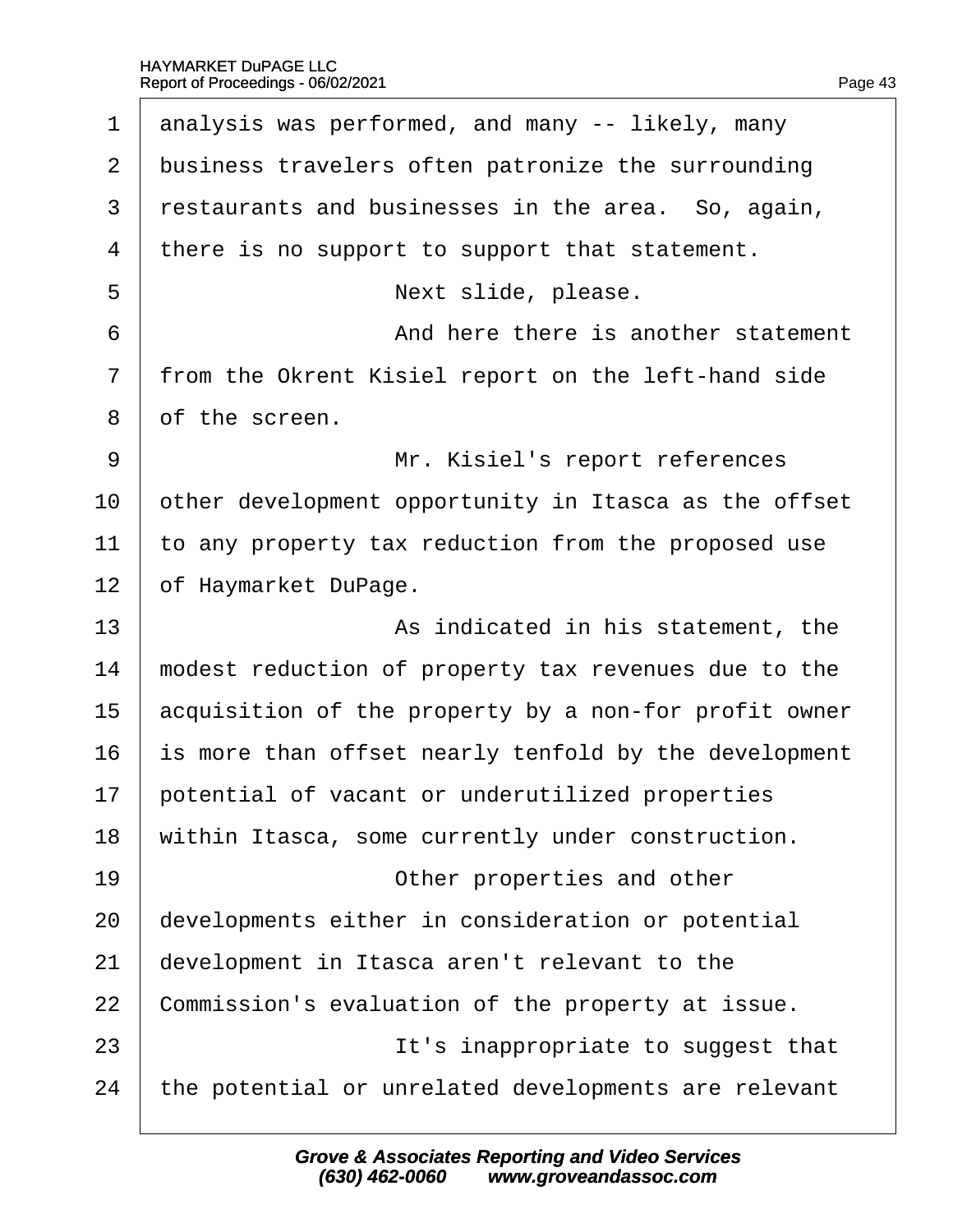| 1              | to the zoning status of the property at issue. And,   |
|----------------|-------------------------------------------------------|
| 2              | again, within this statement it's a reference to just |
| 3              | one year of property taxes and doesn't consider the   |
| 4              | Ibnger term impact.                                   |
| 5              | In many instances some of these                       |
| 6              | properties are either in development or in            |
| $\overline{7}$ | donsideration and any benefit from them wouldn't be   |
| 8              | realized for many years into the future.              |
| 9              | Next slide, please.                                   |
| 10             | So this last section of slides                        |
| 11             | details some of the examples and impact -- some of    |
| 12             | the examples as to how the economic impact studies    |
| 13             | underestimate the potential increased costs to        |
| 14             | ltasca.                                               |
| 15             | As shown here on this slide, based                    |
| 16             | on the testimony of the Fire Chief and the police     |
| 17             | director, there are costs that could be experienced   |
| 18             | If the Fire Protection District or the police         |
| 19             | department increase resources. This table identifies  |
| 20             | the costs that were indicated by those individuals    |
| 21             | either through testimony or through information       |
| 22             | provided by the Deputy Chief John Matuga to identify  |
| 23             | what those -- what those costs for those resources or |
| 24             | for the additional personnel are.                     |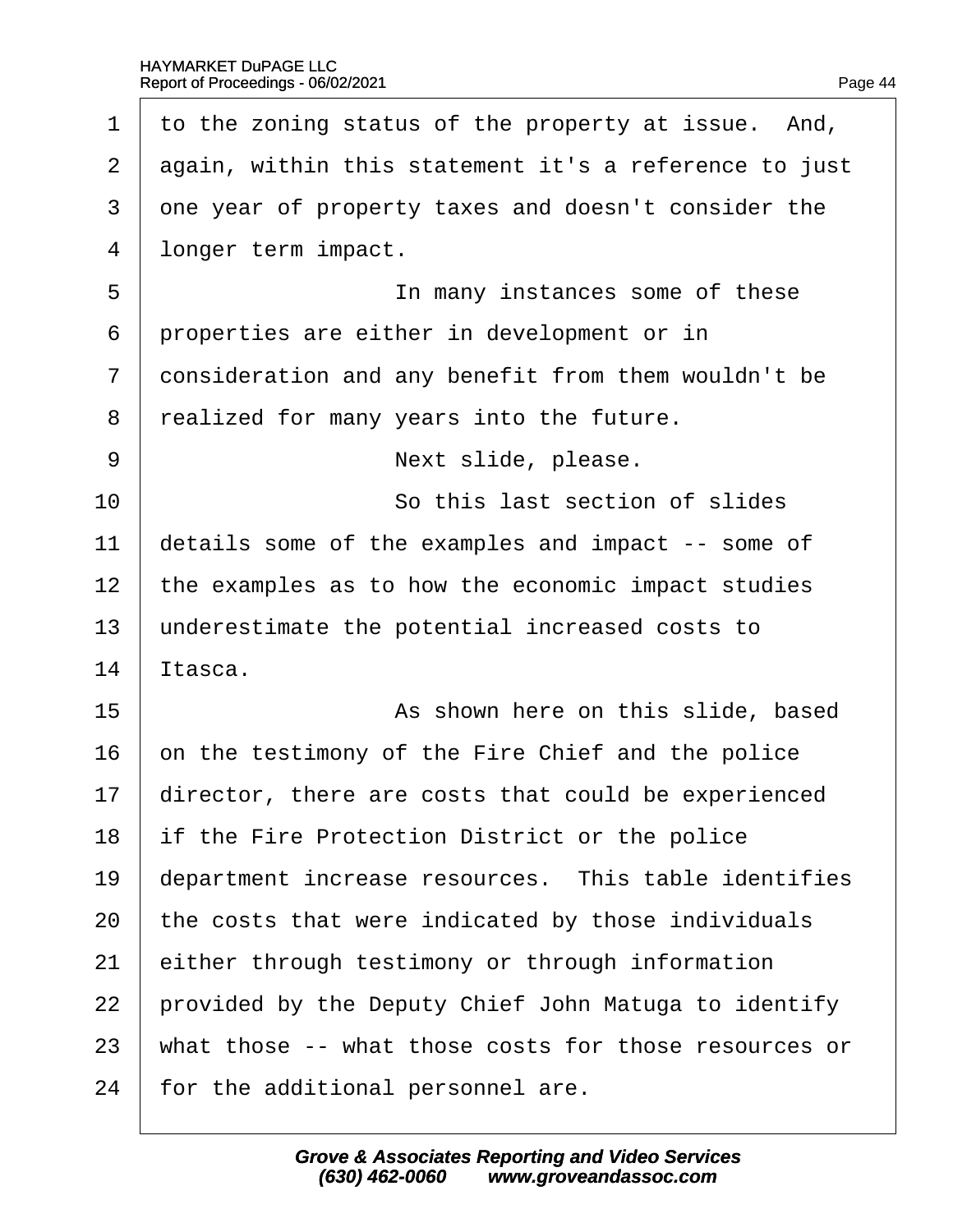| 1              | Haymarket did not evaluate the cost                   |
|----------------|-------------------------------------------------------|
| $\overline{2}$ | of emergency services equipment or personnel or       |
| 3              | indicate how much those might be.                     |
| 4              | Next slide, please.                                   |
| 5              | So Teska's report made a number of                    |
| 6              | unsupported or misleading statements and conclusions  |
| 7              | as it related to any potential costs that might be    |
| 8              | experienced by the -- by the Village.                 |
| 9              | Here on this slide Teska made                         |
| 10             | reference to and quoted from a research study that    |
| 11             | was relevant to DuPage County. In that study, as      |
| 12             | Teska references, the cost to DuPage County of        |
| 13             | untreated mental illness and substance abuse          |
| 14             | disorders is over 900 million. Broken down to the     |
| 15             | taxpayer, that equates to 1,000 per person. For the   |
| 16             | Village of Itasca population that is over             |
| 17             | 8.6 million.                                          |
| 18             | Teska then goes on to state that                      |
| 19             | the economic savings to the taxpayers of Itasca from  |
| 20             | Haymarket totals over \$2 million. The statement that |
| 21             | Teska made in its report is misleading and            |
| 22             | misrepresents the research study. The research study  |
| 23             | indicates and states that the average DuPage County   |
| 24             | resident incurs approximately \$1,000 per year in     |

Page 45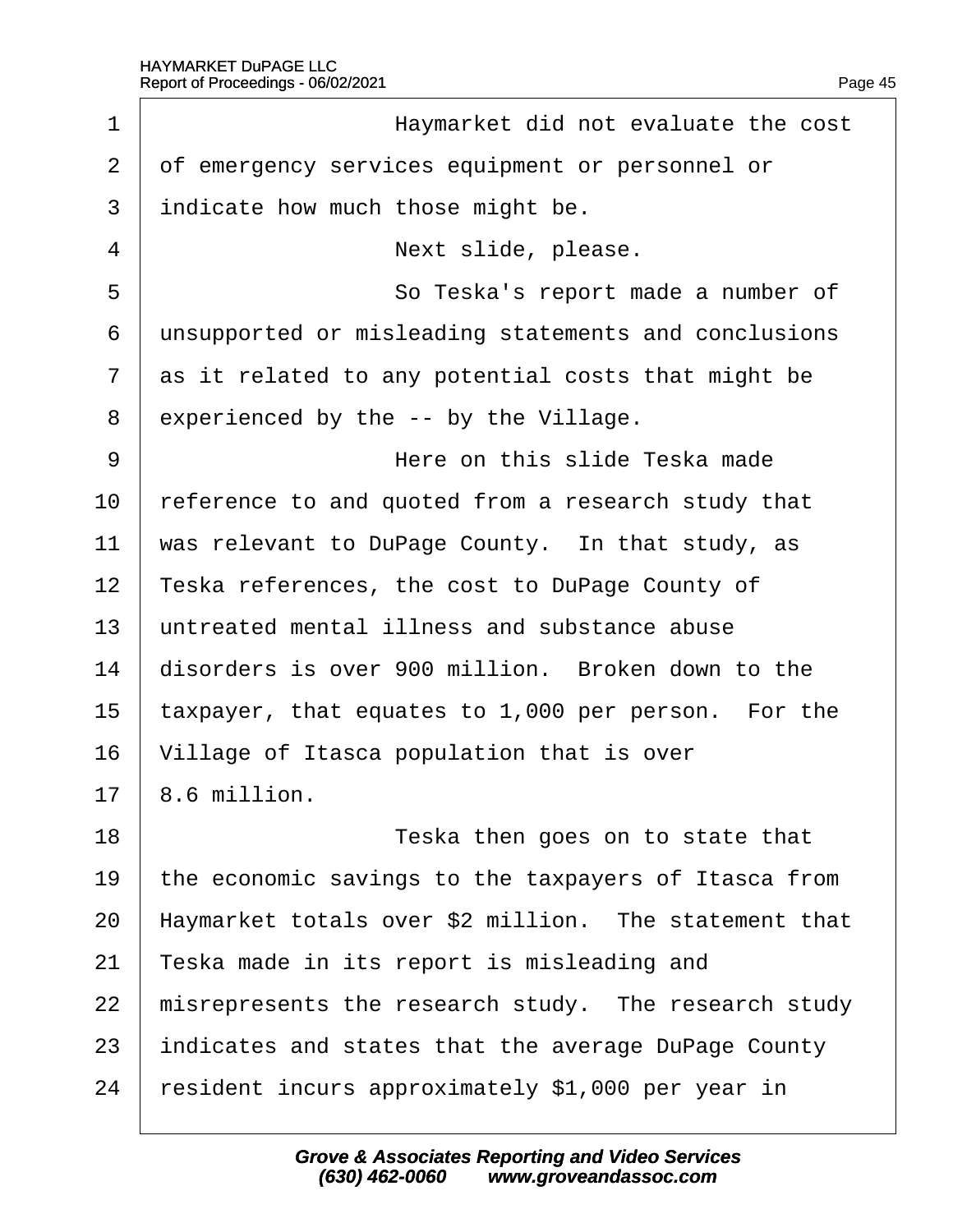- 1 Healthcare, productivity, and societal costs. The
- 2 research study does not suggest tax savings or direct
- 3 savings.
- 4 | **Next slide, please.**
- 5 **b Teska's report makes additional**
- 6 unsupported statements like those shown here at the
- ·7· ·top of the page on the left-hand side and at the
- 8 bottom of the page on the left-hand side. They
- 9 reference municipal services will experience minimal
- 10 to no cost to provide services to Haymarket DuPage.
- 11 And they also indicate that it is anticipated that
- 12 the need for emergency services and corresponding
- 13 expenses to the local governments will be roughly
- 14 equivalent to those currently provided to the
- 15 existing Holiday Inn.
- $16$   $\parallel$  **Per the individuals who have**
- 17 testified in these proceedings and have filed
- 18 reports, per the Fire Chief, director of -- Police
- 19 Director O'Connor, the Gruen report, the Okrent
- 20 Kisiel report, the Polaris report, and the Fitch &
- 21 Associates report of Mr. Moeller, all of those
- 22 individuals acknowledge and recognize that there will
- 23 hecessarily be a cost increase and evaluate it.
- 24 **There was no analysis or support**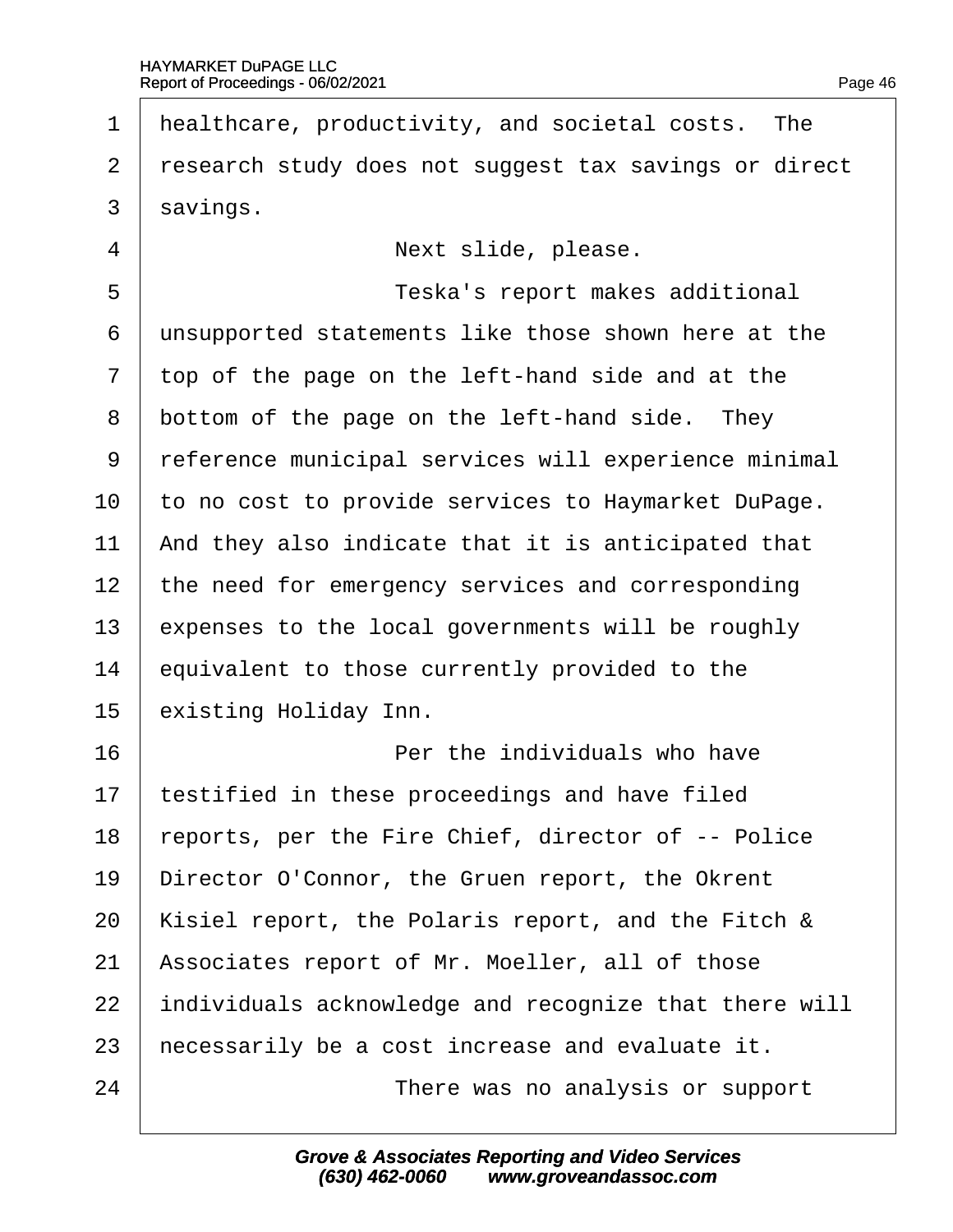1 provided to offer the statements that Teska included 2 within its report. 3 | **Next slide, please.** 4 **In the Gruen and Gruen report** 5 Mr. Gruen's testimony also underestimates the 6 potential increased costs. As discussed previously, 7 Mr. Gruen's testimony indicates that the current 8 zoning of the property is irrelevant. As a result, ·9· ·there is no analysis of the potential impact on the 10 taxing bodies. 11 | **Additionally, Mr. Gruen's analysis** 12 projects the cost of emergency services based on 13 projections of emergency services calls included in 14 Mr. Dominik's original report. So Mr. Gruen does not 15 consider or revise his analysis following 16 Mr. Dominik's addendum report and supplemental 17 testimony. 18· · · · · · · · · · ·Mr. Gruen didn't consider this 19 initial testimony and Mr. Dominik's addendum report 20 indicates the impact and costs will remain 21 hegligible. 22 **So as shown here, Mr. Gruen's** 23 report on page 12 indicates that according to 24 Polaris, Haymarket DuPage is estimated to generate 11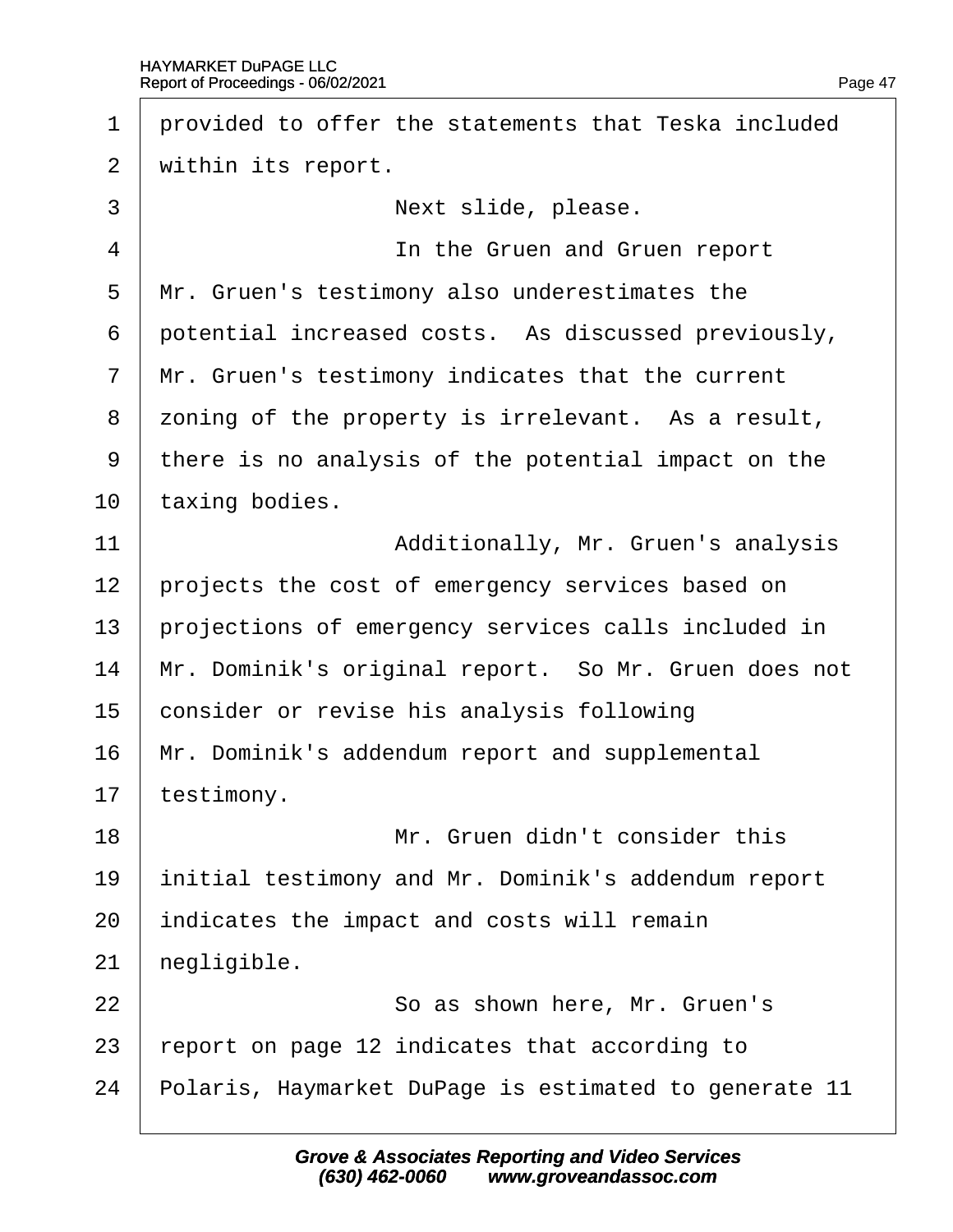| $\mathbf 1$    | to 19 emergent EMS calls per year and seven fire    |
|----------------|-----------------------------------------------------|
| $\overline{2}$ | protection service calls per year.                  |
| 3              | Mr. Gruen then did not consider                     |
| 4              | Mr. Dominik's addendum or supplemental testimony    |
| 5              | which revised upward the potential and estimates of |
| 6              | the number of emergency calls that Haymarket DuPage |
| 7              | may generate.                                       |
| 8              | Next slide, please.                                 |
| 9              | Additionally, in his report                         |
| 10             | Mr. Gruen makes reference to the resident           |
| 11             | equivalence. He performs a calculation to isolate   |
| 12             | the costs per resident equivalent. This calculation |
| 13             | overstates the number of resident equivalents which |
| 14             | leads to understated general fund expenditures per  |
| 15             | village resident.                                   |
| 16             | Next slide, please.                                 |
| 17             | In the Okrent Kisiel report, as                     |
| 18             | shown here on page 20 of the -- of Mr. Kisiel's     |
| 19             | report, the costs for providing municipal, police,  |
| 20             | fire, and EMS services to Haymarket DuPage are      |
| 21             | hegligible and do not cause any undo burden to the  |
| 22             | Village of Itasca or the Itasca Fire Prevention     |
| 23             | District.                                           |
| 24             | In making this statement Mr. Gruen                  |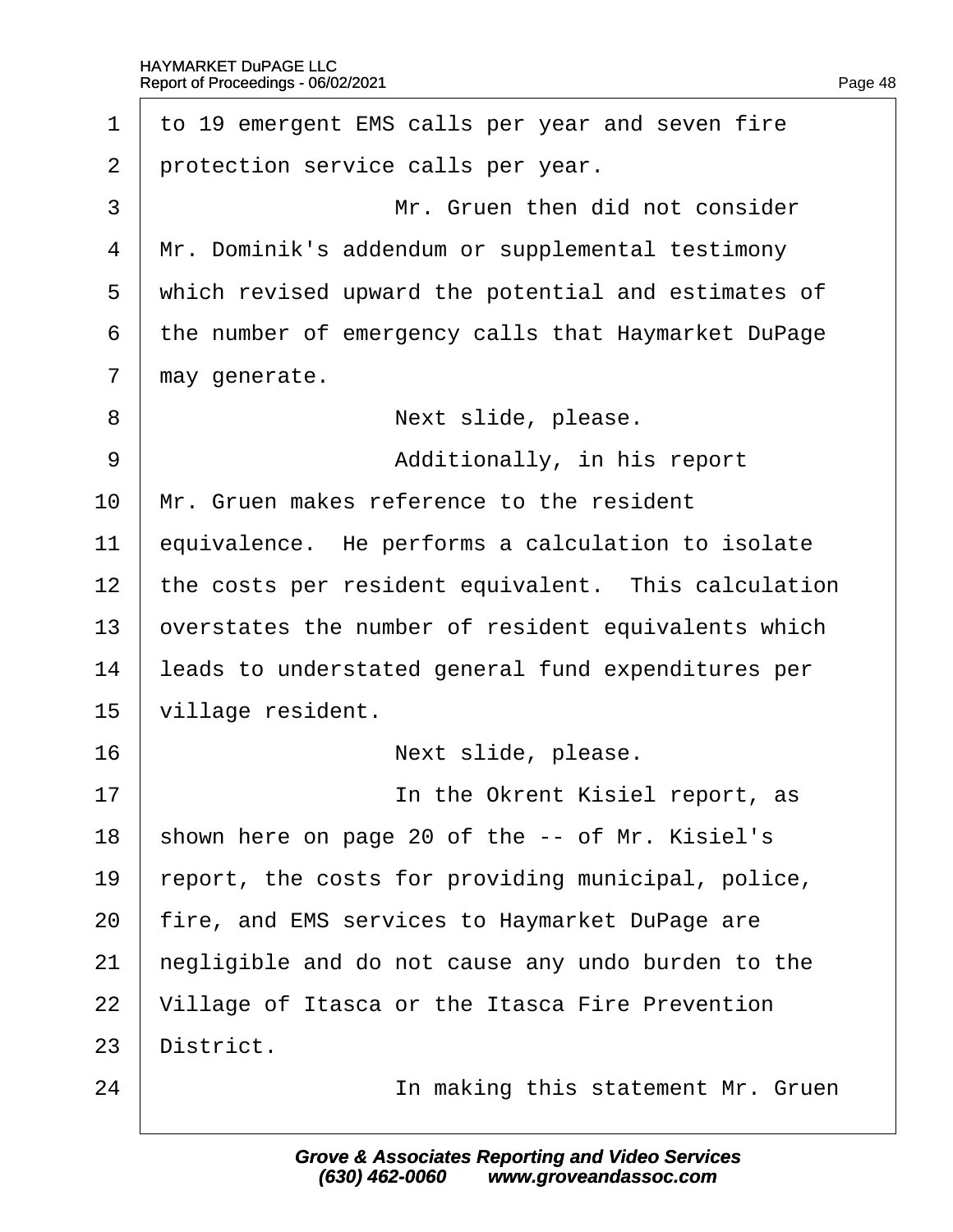| 1              | doesn't provide an evaluation. He does not define or  |
|----------------|-------------------------------------------------------|
| $\overline{2}$ | qualify undo burden for purposes of the Itasca Plan   |
| 3              | Commission, and he does not perform or evaluate the   |
| 4              | dapacity and resources to support or assess an undue  |
| 5              | burden.                                               |
| 6              | Similarly, he did not offer any                       |
| 7              | revised testimony following the addendum offered by   |
| 8              | Mr. Dominik.                                          |
| 9              | Next slide, please.                                   |
| 10             | Mr. Kisiel's report as stated here                    |
| 11             | states that the study prepared by Polaris Public      |
| 12             | Safety Solutions evaluated incremental demand and     |
| 13             | costs for police, fire, and EMS services for the      |
| 14             | proposed facility over that of the hotel -- prior     |
| 15             | hotel use.                                            |
| 16             | In this statement, again,                             |
| 17             | Mr. Kisiel did not consider Mr. Dominik's addendum or |
| 18             | supplemental testimony which made revised estimates   |
| 19             | of the number of emergency calls that Haymarket       |
| 20             | DuPage may generate.                                  |
| 21             | Next slide, please.                                   |
| 22             | So, in summary, when evaluating and                   |
| 23             | comparing Haymarket DuPage's economic impact reports  |
| 24             | across the various categories mentioned and           |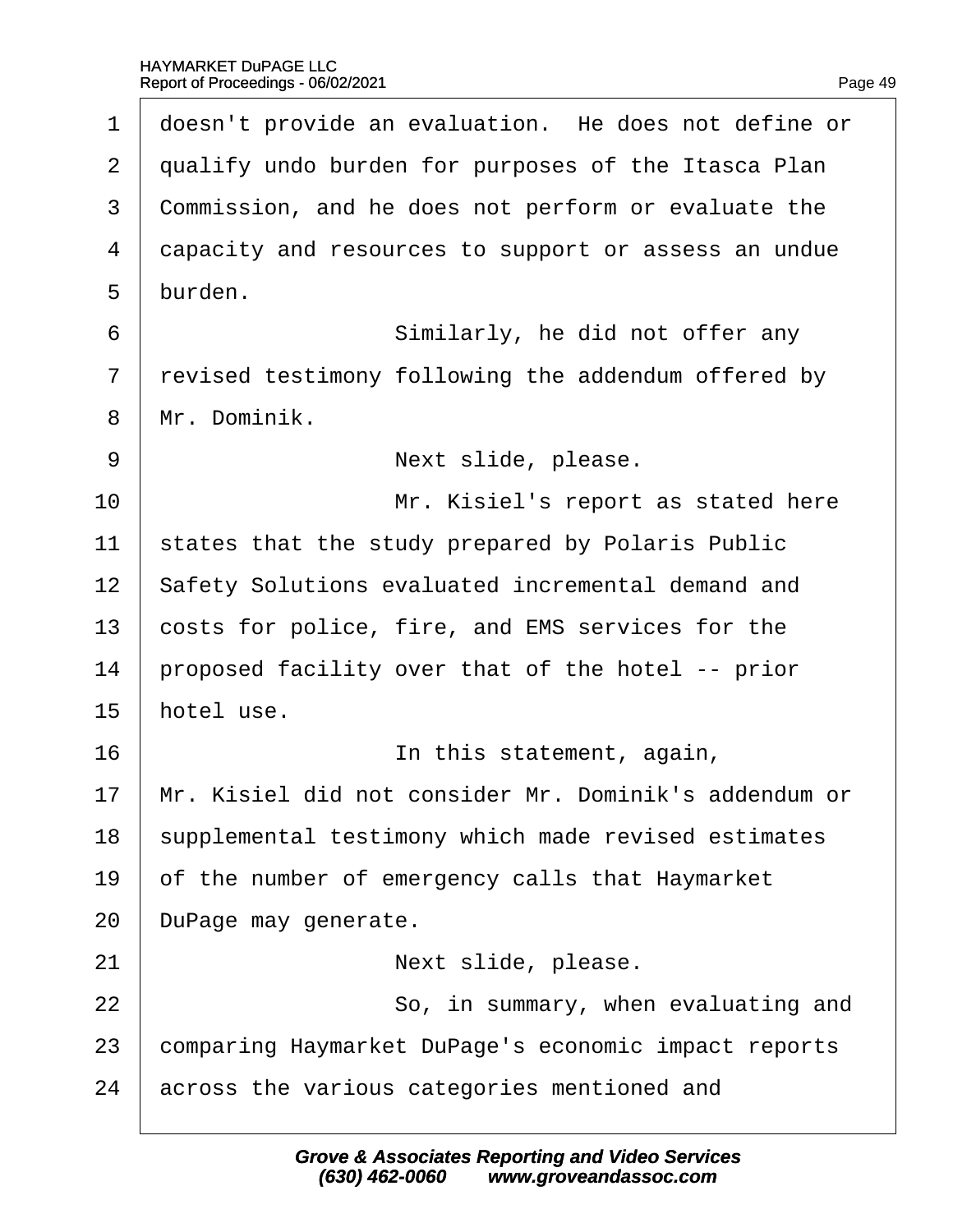1 referenced throughout this presentation, I found that 2 they have -- they do not individually, nor 3 dollectively, offer a thorough and supported 4 evaluation of the impacts that can reasonably be 5 experienced and expected by the municipality of ·6· ·Itasca for the Plan Commission's use and evaluation 7 in assessing the application of a planned development 8 by Haymarket DuPage. 9 | As I've described throughout this 10 presentation they offer unsupported statements and 11 **assumptions, conflicting opinions and statements** 12 regarding the relevance of the current zoning. They 13 misrepresent or misstate the historical tax revenue 14 generated. They overstate the projected economic 15 benefits as they are unable to isolate them to 16 Itasca. They underestimate the potential increased 17 costs. They do not evaluate the impact on all taxing 18 bodies and taxpayers within them. 19· · · · · · · · · · ·And, in conclusion, they do not 20 offer a comprehensive and supported evaluation for 21 the Itasca Plan Commission's use and reliance in the 22 Plan Commission's evaluation of the application by 23 Haymarket DuPage in accordance with the zoning 24 **brdinance**.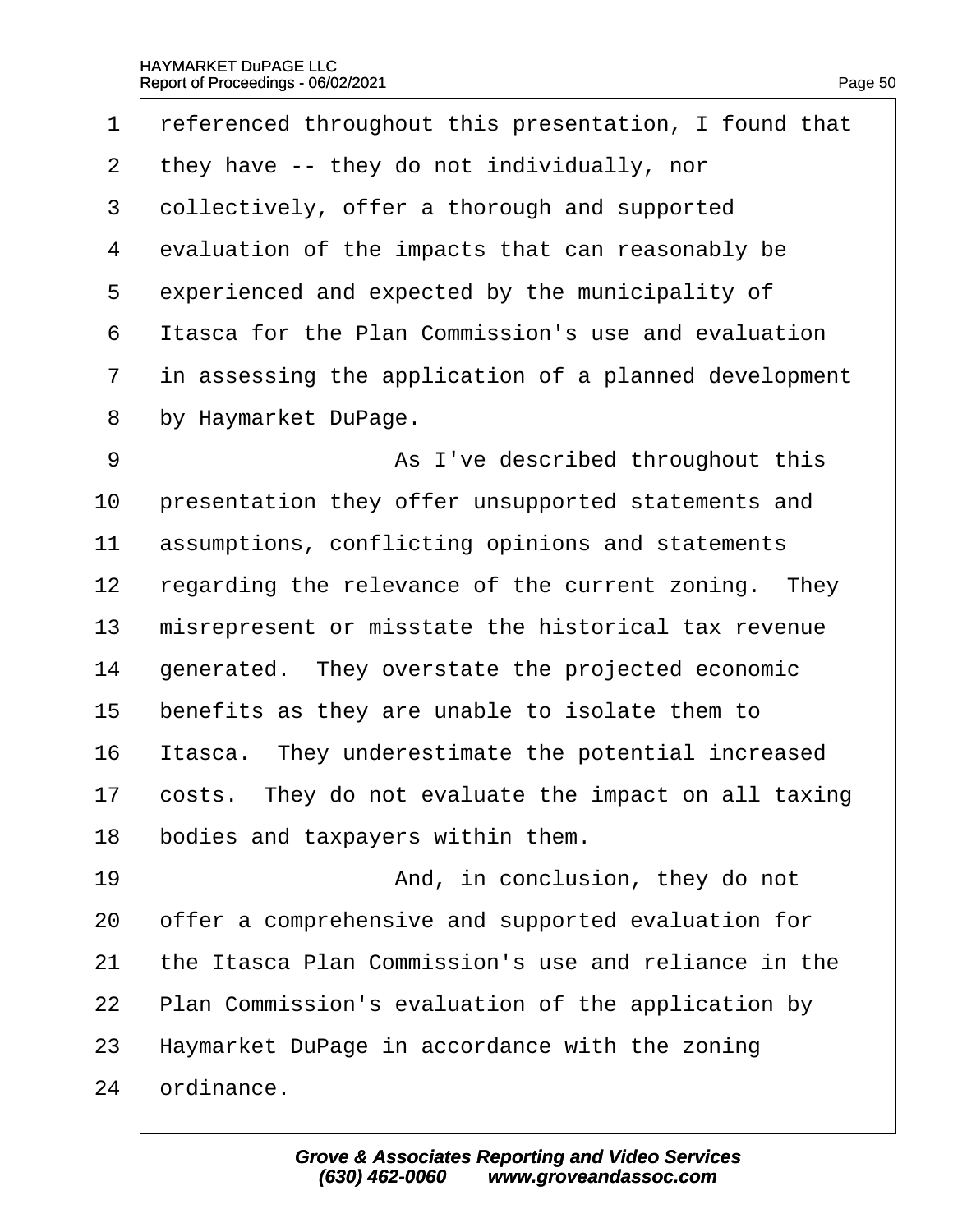| 1  | Next slide, please.                                   |
|----|-------------------------------------------------------|
| 2  | So, in summary, this concludes my                     |
| 3  | direct testimony and presentation for the Plan        |
| 4  | Commission.                                           |
| 5  | CHAIRMAN DALY: Thank you, Ms. Ketchum.                |
| 6  | At this time I would ask if                           |
| 7  | Mr. Ellenbecker has any questions in                  |
| 8  | dross-examination of you.                             |
| 9  | MR. ELLENBECKER: Commissioner Daly, I do              |
| 10 | hot.                                                  |
| 11 | CHAIRMAN DALY: Okay, thank you,                       |
| 12 | Mr. Ellenbecker.                                      |
| 13 | Mr. DiNolfo, do you have any                          |
| 14 | questions in cross-examination of the witness?        |
| 15 | MR. DI NOLFO: I do not. Thank you.                    |
| 16 | CHAIRMAN DALY: Thank you.                             |
| 17 | Ms. Smith, do you have any                            |
| 18 | questions of Ms. Ketchum at this time?                |
| 19 | MS. SMITH: I do not. Thank you.                       |
| 20 | CHAIRMAN DALY: Okay, thank you all.                   |
| 21 | At this time I'm going to ask that                    |
| 22 | we take a 10-minute break and then we will begin with |
| 23 | cross-examination by the Haymarket DuPage team.       |
| 24 | Let's call it 8:17 we'll reconvene. Thank you.        |
|    |                                                       |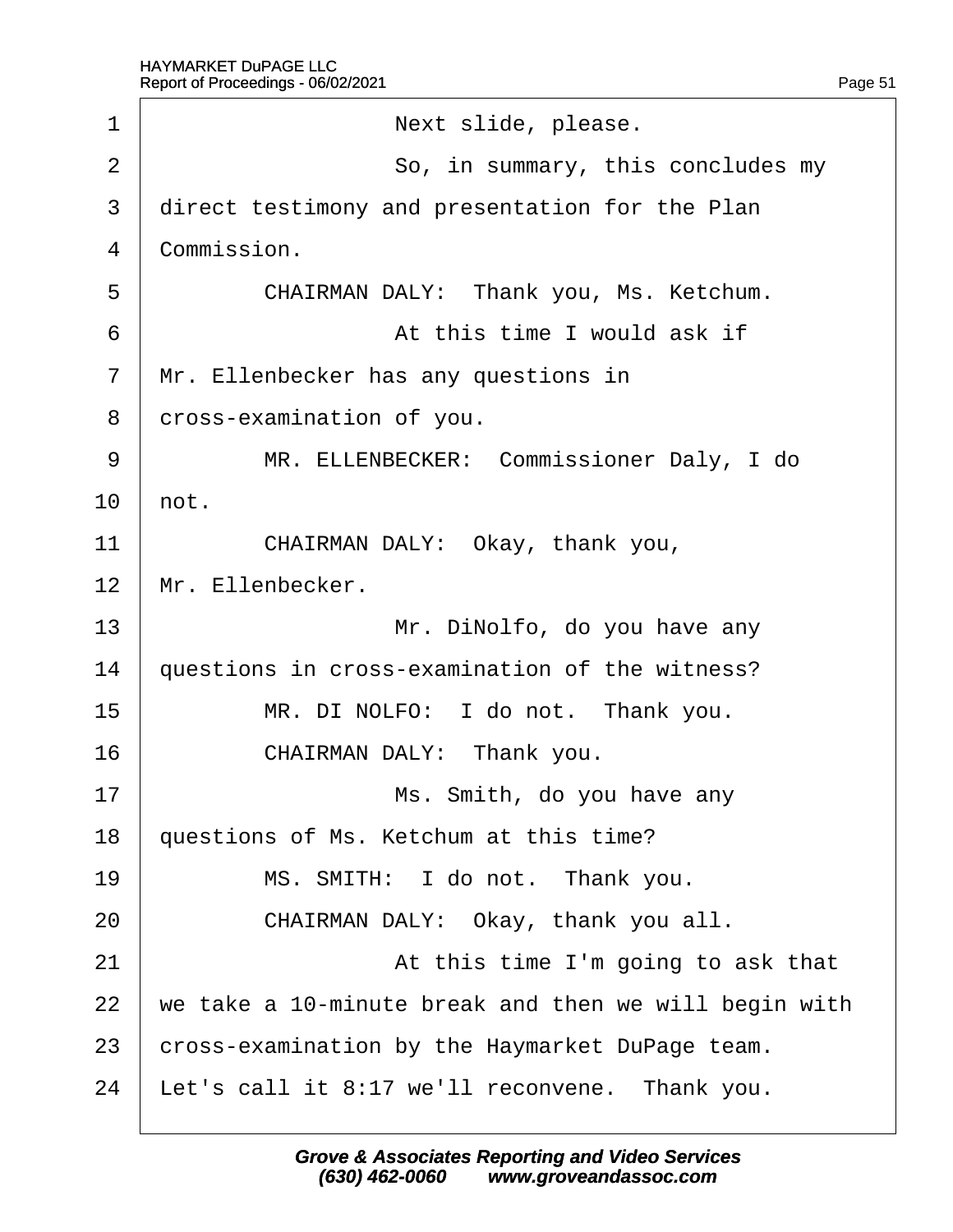| 1              | (Recess taken.)                                      |
|----------------|------------------------------------------------------|
| 2              | CHAIRMAN DALY: Okay, it's time to resume.            |
| 3              | So at this time I would ask Ms. O'Keefe if you would |
| 4              | like to begin your cross-examination of the witness. |
| 5              | MS. O'KEEFE: Sure. Thank you, Mr. Chairman.          |
| 6              | Where is Ms. Ketchum?                                |
| $\overline{7}$ | It's nice to meet you, Ms. Ketchum.                  |
| 8              | MS. KETCHUM: Nice to meet you, as well.              |
| 9              | <b>SARAH KETCHUM</b>                                 |
| 10             | called as a witness herein, having been first duly   |
| 11             | sworn, was examined and testified as follows:        |
| 12             | <b>CROSS-EXAMINATION</b>                             |
| 13             | BY MS. O'KEEFE:                                      |
| 14             | Q. So I have a few questions here tonight.           |
| 15             | So let's start out with just a little background on  |
| 16             | the retention.                                       |
| 17             | Who first contacted you about the                    |
| 18             | assignment that brought you here today?              |
| 19             | A. Ms. Wysocki.                                      |
| 20             | Q.<br>When did she contact you?                      |
| 21             | A. It was the summer of 2019.                        |
| 22             | Q. Has she been your primary contact                 |
| 23             | throughout this assignment?                          |
| 24             | A. She has.                                          |
|                |                                                      |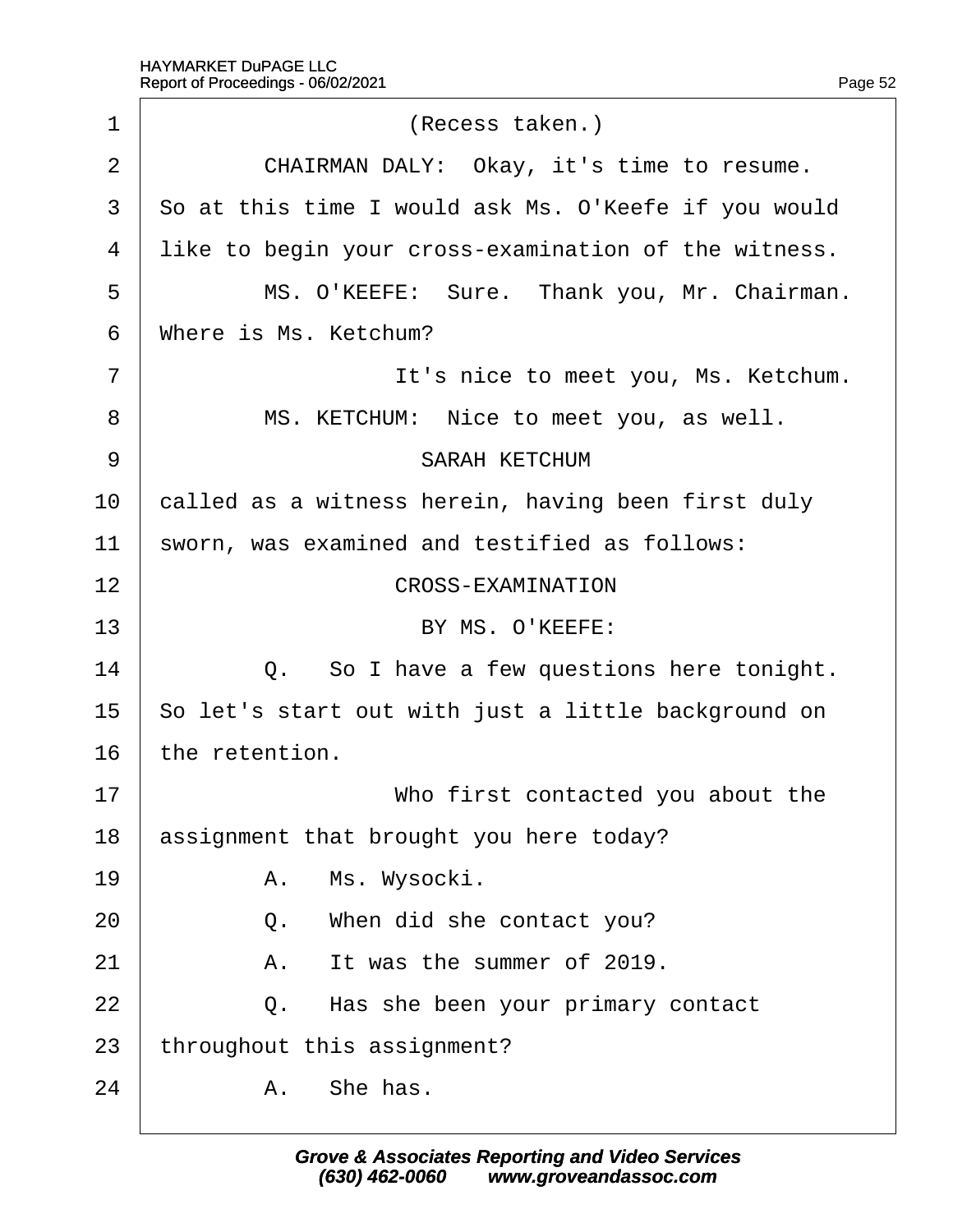| 1              | Q. Have you had any interaction with other           |
|----------------|------------------------------------------------------|
| 2              | attorneys in her firm?                               |
| 3              | A. I have had some limited interaction with          |
| 4              | Mr. Hervas. He's participated a time or two on a     |
| 5              | phone call on this matter.                           |
| 6              | Q. Do you have a contract with the Village           |
| $\overline{7}$ | of Itasca for the purpose of this assignment?        |
| 8              | A. Well, we have a retention letter with             |
| 9              | Counsel, that is, we are retained on behalf of the   |
| 10             | Village.                                             |
| 11             | Q. Okay. Have you ever worked with the               |
| 12             | Village or on behalf of the Village of Itasca in the |
| 13             | past?                                                |
| 14             | A. We have worked with Counsel in the past           |
| 15             | and we have -- there was one past matter for Itasca. |
| 16             | Q. What was the nature of that matter?               |
| 17             | A. Well, I'm not at liberty to provide many          |
| 18             | details. Often in a lot of our work it's             |
| 19             | confidential. We were retained as a consultant and   |
| 20             | were never disclosed, but we assisted in performing  |
| 21             | an evaluation of an analysis, but then that matter   |
| 22             | proceeded to settlement discussions with insurance   |
| 23             | and we didn't continue to be involved. So it was     |
| 24             | very limited.                                        |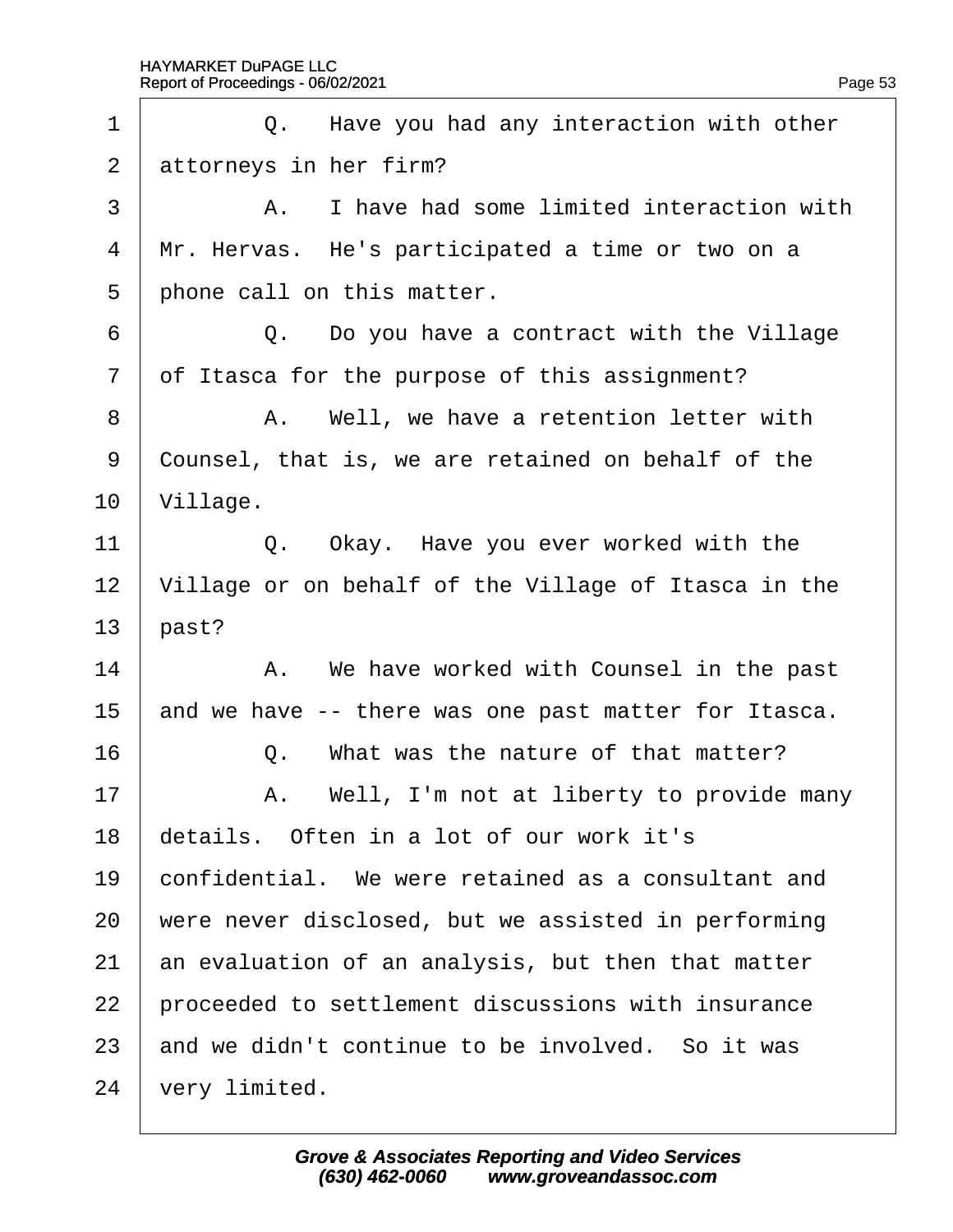| 1              | Q. Okay. So that matter wasn't related in          |
|----------------|----------------------------------------------------|
| $\overline{2}$ | any way to zoning?                                 |
| 3              | A. It was -- that matter was not related to        |
| 4              | zoning, no.                                        |
| 5              | Q. Okay. So you mentioned you have done            |
| 6              | work with the Village attorney's law firm in the   |
| $\overline{7}$ | past?                                              |
| 8              | A. Yes.                                            |
| 9              | Q. Okay. So pursuant to the terms of your          |
| 10             | retention letter with Counsel, how much are you    |
| 11             | charging for your services?                        |
| 12             | A. For my time?                                    |
| 13             | Q. Uh-huh.                                         |
| 14             | A. My hourly rate on this matter, I charge         |
| 15             | an hourly rate and an hourly rate for anyone on my |
| 16             | team within my firm.                               |
| 17             | Q. And what is your hourly rate?                   |
| 18             | A. My hourly rate on this matter is 375 --         |
| 19             | \$375 an hour.                                     |
| 20             | Q. Okay. Have you ever worked with                 |
| 21             | Mr. DiNolfo, Mr. Ellenbecker, or Ms. Smith in the  |
| 22             | past or their law firms?                           |
| 23             | I have not.<br>А.                                  |
| 24             | Okay. So when you were retained by<br>Q.           |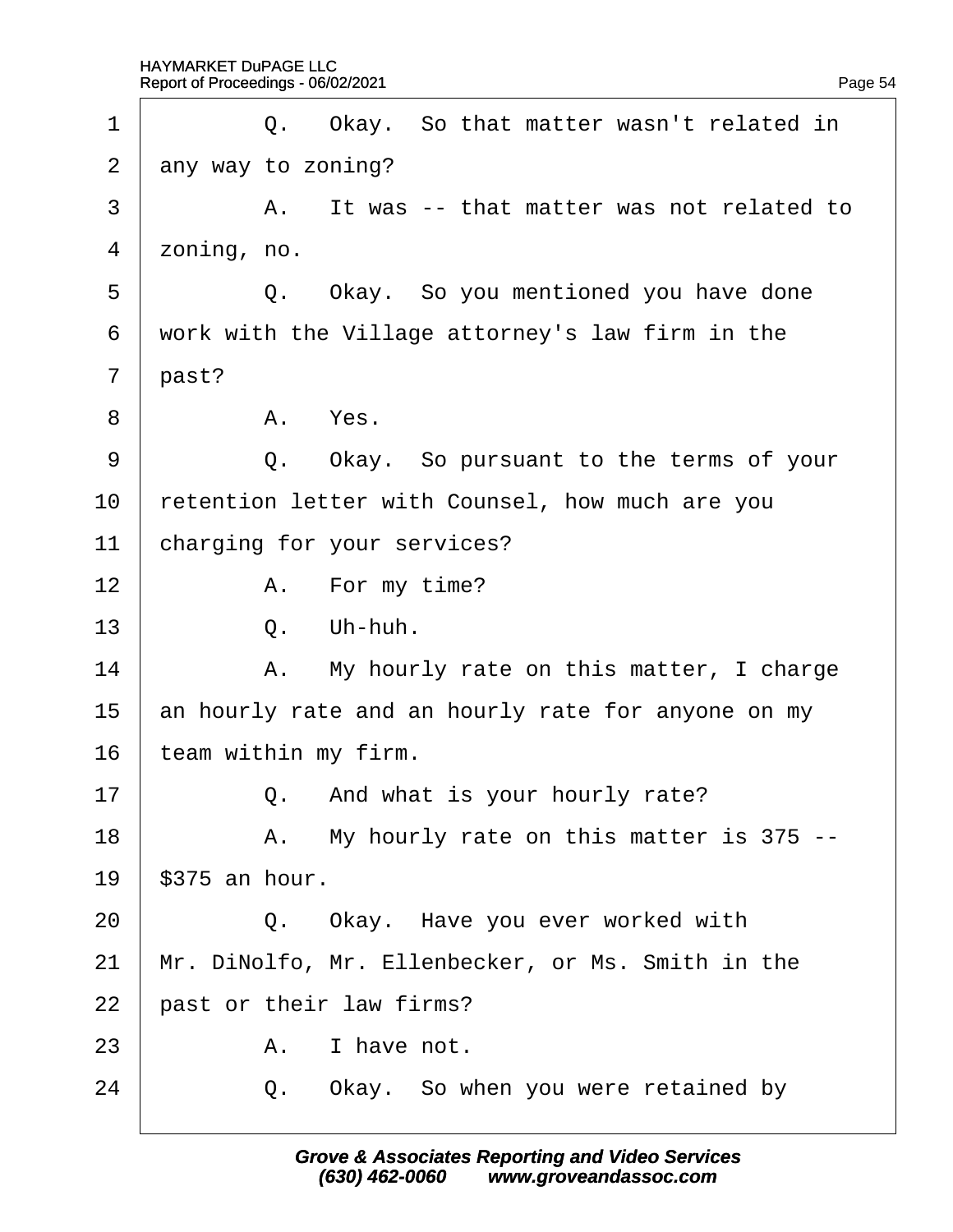| 1              | dounsel, what documentation was provided to you for   |
|----------------|-------------------------------------------------------|
| $\overline{2}$ | the purposes of this assignment?                      |
| 3              | MS. WYSOCKI: Bridget, can I -- can I                  |
| 4              | interrupt? There's like a static or something on --   |
| 5              | when you're talking. I thought maybe it was my line,  |
| 6              | but it's just when you're talking and it's hard to    |
| $\overline{7}$ | understand your questions.                            |
| 8              | I don't know if the Plan Commission                   |
| 9              | is having -- if it's mine, then I'll log off and log  |
| 10             | back on, but if it's yours, then maybe we can fix it. |
| 11             | CHAIRMAN DALY: Yordana, this is -- this is            |
| 12             | Commissioner -- or Chairman Daly. I also can hear     |
| 13             | the statistic, but I can clearly hear through the     |
| 14             | static Ms. O'Keefe's line of questioning.             |
| 15             | MS. O'KEEFE: Yeah, let me try moving the              |
| 16             | speaker to see if that helps. (Indicating.)           |
| 17             | Let me know, does that make it any                    |
| 18             | clearer.                                              |
| 19             | MS. WYSOCKI: You know, I can hear you better          |
| 20             | how, but I still hear this -- I don't know what the   |
| 21             | background noise is, but you're definitely clearer    |
| 22             | with the speaker there. So I actually turned my       |
| 23             | volume up, too, so maybe that helps.                  |
| 24             | MS. O'KEEFE: Well, I could also, you know,            |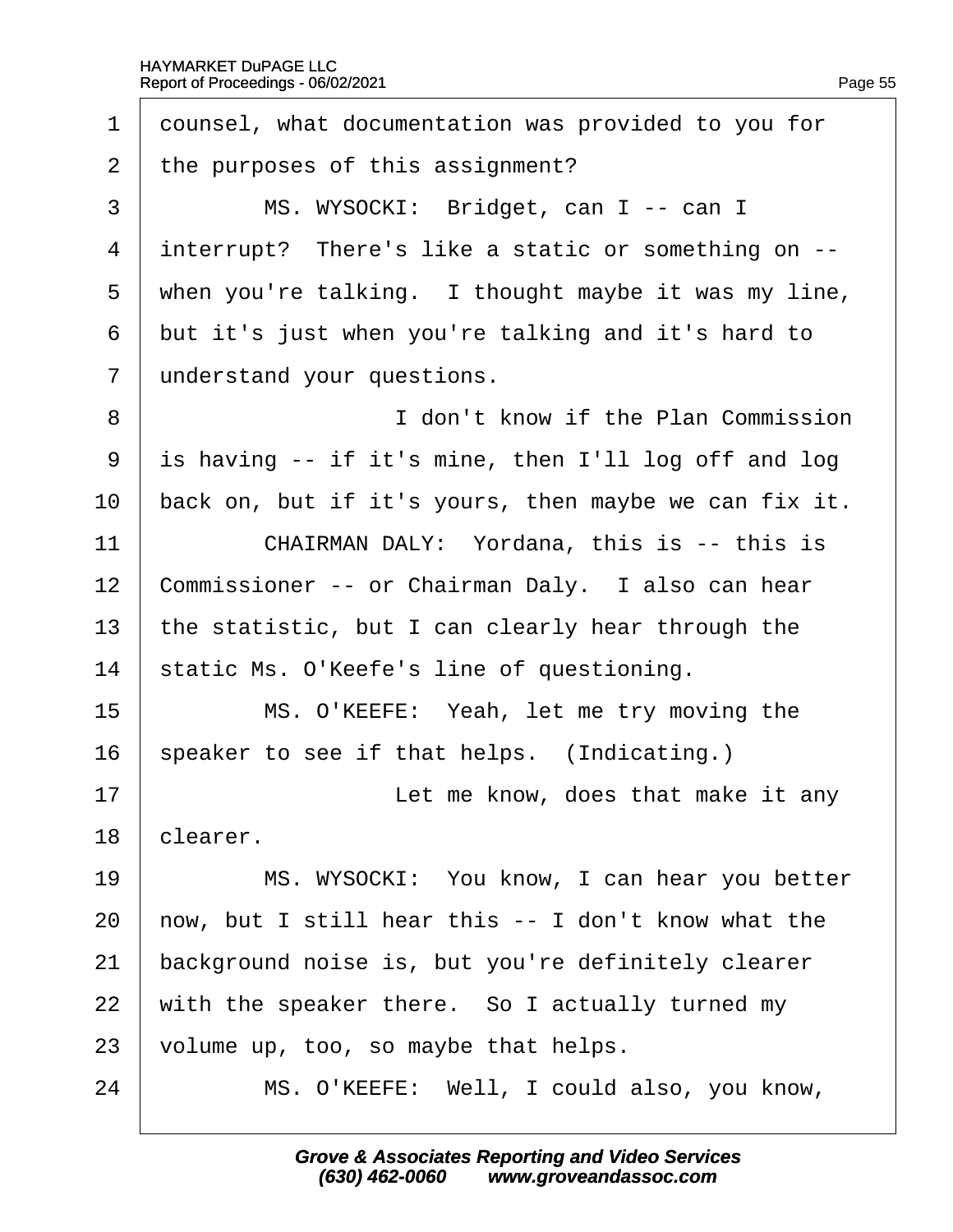| 1  | step out and come back if that would help you.          |
|----|---------------------------------------------------------|
| 2  | MS. WYSOCKI: I'll leave it up to the Chair.             |
| 3  | I can hear you okay now, so -- there's a little --      |
| 4  | there's something on the line, but I don't know what    |
| 5  | it is or how to fix it, so.                             |
| 6  | MS. O'KEEFE: Okay.                                      |
| 7  | CHAIRMAN DALY: Let's proceed, please.                   |
| 8  | MS. O'KEEFE: Okay. If it gets worse again,              |
| 9  | just let me know.                                       |
| 10 | BY MS. O'KEEFE:                                         |
| 11 | Q. So, Ms. Ketchum, can you tell me the                 |
| 12 | documentation you received when you were retained       |
| 13 | to -- to do this assignment?                            |
| 14 | A. So the initial documentation that I                  |
| 15 | would have received was the filing by Haymarket, its    |
| 16 | application, the attachments and documents              |
|    | 17 associated, and then once Teska's report was filed I |
| 18 | eceived that report.                                    |
| 19 | Q. And what documentation -- documentation              |
| 20 | has been provided since you prepared the report in      |
| 21 | 2019?                                                   |
| 22 | Well, I want to ask one question                        |
| 23 | first. Were these the only documents you relied on      |
| 24 | when you prepared your report in September 2019; the    |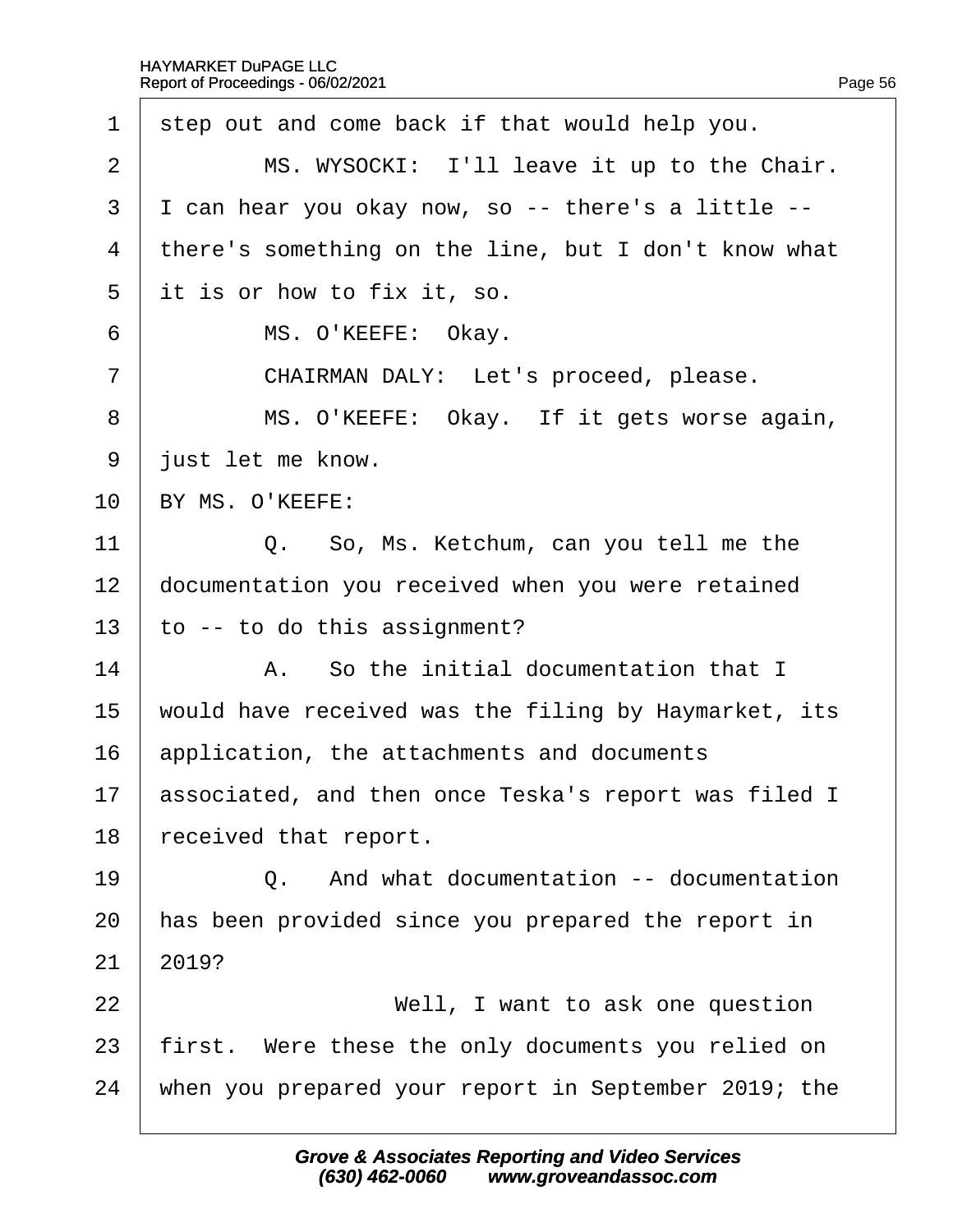| 1              | application, the attachments to the application, and  |
|----------------|-------------------------------------------------------|
| 2              | the Teska report?                                     |
| 3              | A. No, those weren't the only documents I             |
| $\overline{4}$ | relied upon. I may have misunderstood your question.  |
| 5              | I thought you asked what was I provided first.        |
| 6              | Q. Okay. So what other documentation did              |
| 7              | you rely upon in doing the original report from 2019? |
| 8              | A. So I think as referenced in my report --           |
| 9              | I believe it's an appendix to my report -- I received |
| 10             | humerous other documents from the Village.            |
| 11             | I requested and received tax                          |
| 12             | receipts from the -- for the Holiday Inn, as well as  |
| 13             | the Hyatt Place, which was a comparable hotel         |
| 14             | operating in the Village.                             |
| 15             | I received Village financials. I                      |
| 16             | received information relevant to the zoning           |
| 17             | commission and its organization, the zoning ordinance |
| 18             | that needed to be followed in this instance.          |
| 19             | I received documents pertaining to                    |
| 20             | the Fire Protection District, how property taxes are  |
| 21             | distributed amongst the taxing bodies within the      |
| 22             | Village.                                              |
| 23             | I believe there are -- I know there                   |
| 24             | are other -- a number of other documents referenced   |
|                |                                                       |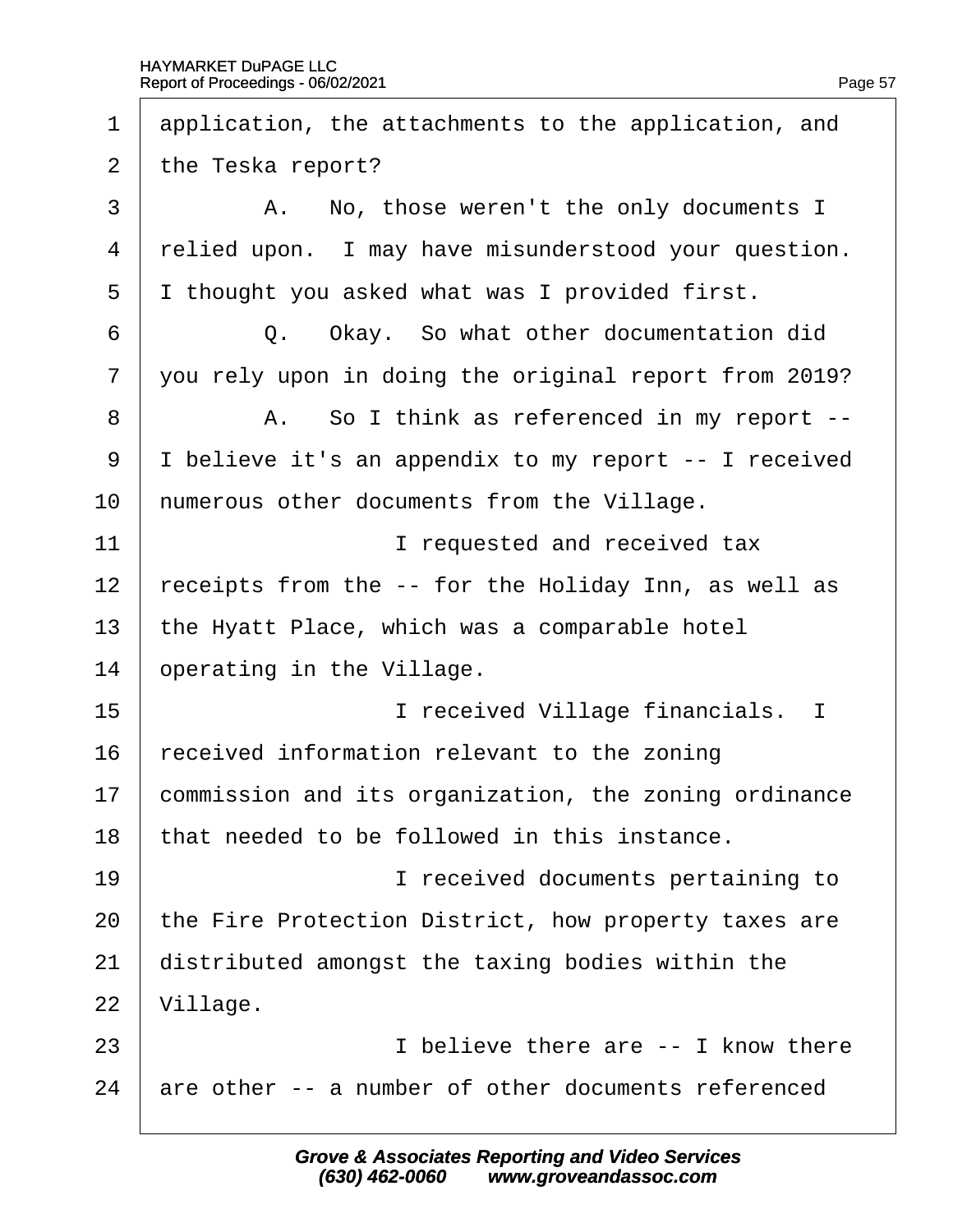1 in my appendix.  $2 \mid$  at that time also received 3 information from the police department based on some 4 dssessment of the types of costs that they incur for 5 **equipment or personnel.** 6 **believe that's a number of the** 7 documents that were utilized and relied upon in my 8 driginal report. 9 | Q. Were all these documents public 10 **information?** 11 | A. Some were public information and some 12 were not public information. Anything that was not 13 public information previously was provided in 14 conjunction and along with my report, and anything 15 that was publicly available I indicated as such in my 16 report but did not produce it for a second time.  $17$   $\Box$  Q. So since -- so basically everything you 18 relied upon is attached to your report in your 19 appendix?  $20$   $A$   $Y$ es 21 | Q. And then since September of 2018 when 22 you prepared that report, I assume you received the 23 amended application and the reports that were 24 attached thereto.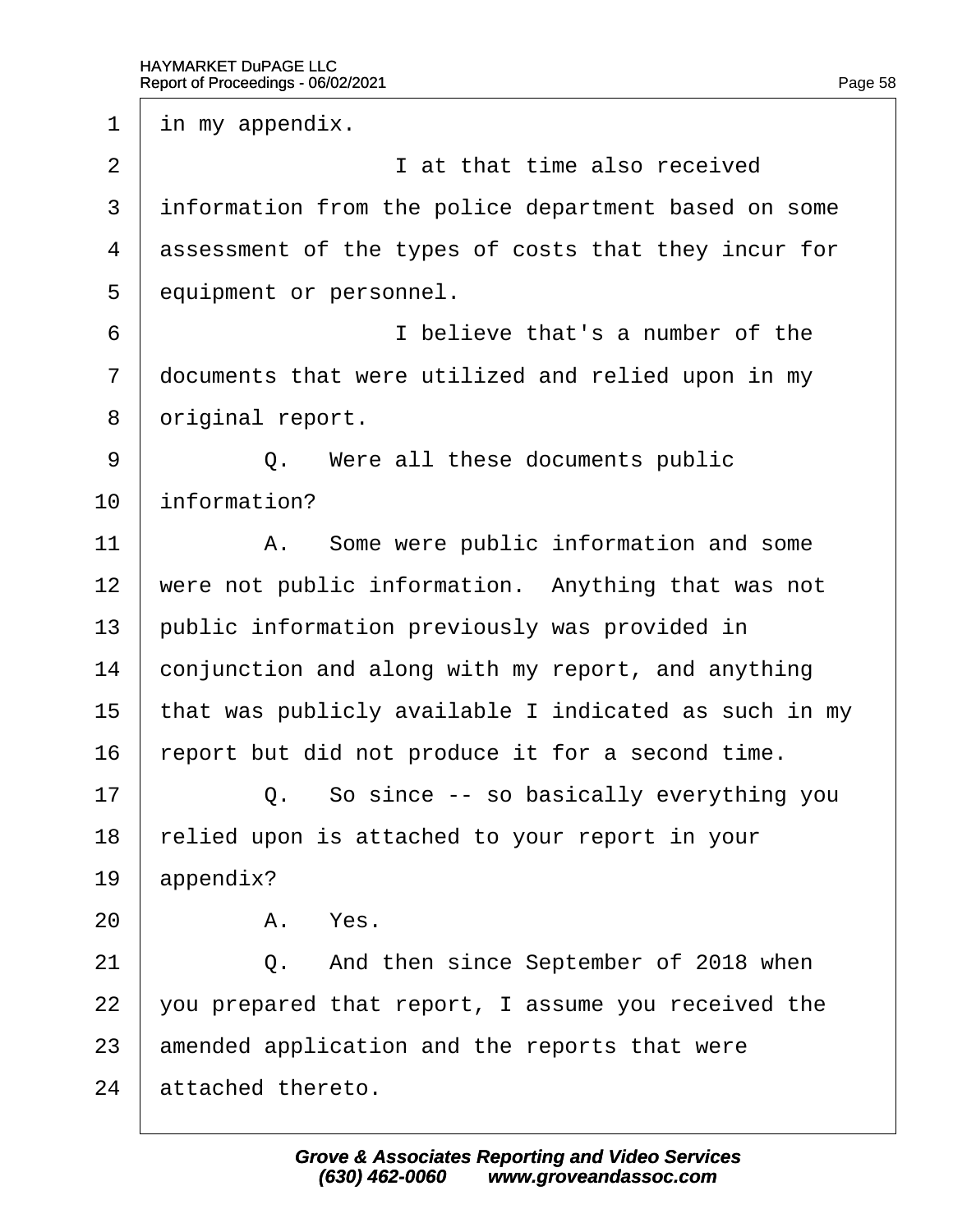| 1              | Is there any other documentation                      |  |  |
|----------------|-------------------------------------------------------|--|--|
| $\overline{2}$ | you've been provided other than that or relied upon   |  |  |
| 3              | other than that?                                      |  |  |
| 4              | A. I believe that the amended supplemental            |  |  |
| 5              | application, the reports associated with that         |  |  |
| 6              | application are the substance of the additional       |  |  |
| $\overline{7}$ | information that I had available to me, as best I can |  |  |
| 8              | recall at the moment.                                 |  |  |
| 9              | Q. So basically it was just that                      |  |  |
| 10             | information which is already part of the record?      |  |  |
| 11             | There's no other documentation you relied upon?       |  |  |
| 12             | A. Right.                                             |  |  |
| 13             | Q. Were you given the transcripts to any of           |  |  |
| 14             | the hearings that have been held to date?             |  |  |
| 15             | A. Yes. I was either given the transcripts            |  |  |
| 16             | from some of the initial hearings or obtained the     |  |  |
| 17             | transcripts from the Village's website.               |  |  |
| 18             | Q. So which transcripts did you review,               |  |  |
| 19             | which hearings?                                       |  |  |
| 20             | A. So I -- well, I attended two of the                |  |  |
| 21             | first five hearings that were held. I attended in     |  |  |
| 22             | person. I believe there was one in October and one    |  |  |
| 23             | in November or maybe it was two in November in 2019.  |  |  |
| 24             | And then I reviewed the transcripts                   |  |  |
|                |                                                       |  |  |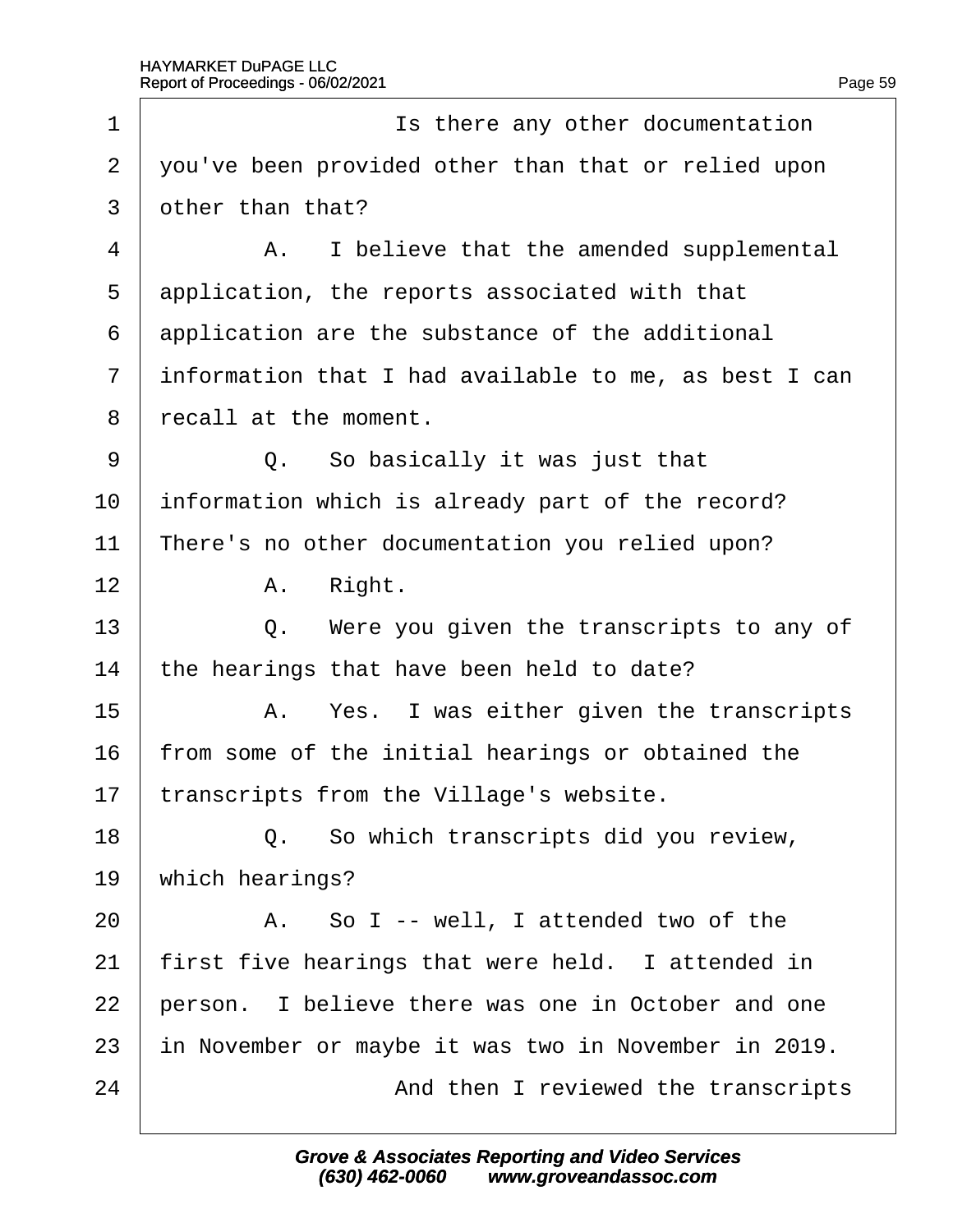| 1              | of those hearings where Dr. Lustig and Mr. Baldwin    |
|----------------|-------------------------------------------------------|
| 2              | were offering testimony.                              |
| 3              | I did not review the entirety of                      |
| 4              | the transcripts from December when I believe there    |
| 5              | were additional public questions being asked of       |
| 6              | Dr. Lustig and Mr. Baldwin.                           |
| $\overline{7}$ | And then once the hearings resumed                    |
| 8              | in, I believe it was, October of 2020, I have either  |
| 9              | watched or reviewed transcripts from the testimony of |
| 10             | Dr. Lustig; Mr. Gruen; Mr. Kisiel; Mr. Moeller; the   |
| 11             | Fire Chief, the police director, Mr. O'Connor; the    |
| 12             | school superintendent; some of Mr. Dominik's          |
| 13             | testimony -- not all. I believe he's testified, you   |
| 14             | know, maybe as many as four times, so some of his     |
| 15             | testimony, including his supplemental testimony --    |
| 16             | and the testimony of Mr. Kisiel.                      |
| 17             | And I believe that's everyone.                        |
| 18             | Q. So when you rev- -- when you watched the           |
| 19             | transcripts for Lustig, Gruen, Kisiel, Moeller, Fire  |
| 20             | Chief, Police Chief, they were often over multiple    |
| 21             | hights. You know, we rarely finished somebody just    |
| 22             | in one night.                                         |
| 23             | Right.<br>А.                                          |
| 24             | So did you watch multiple nights so that<br>Q.        |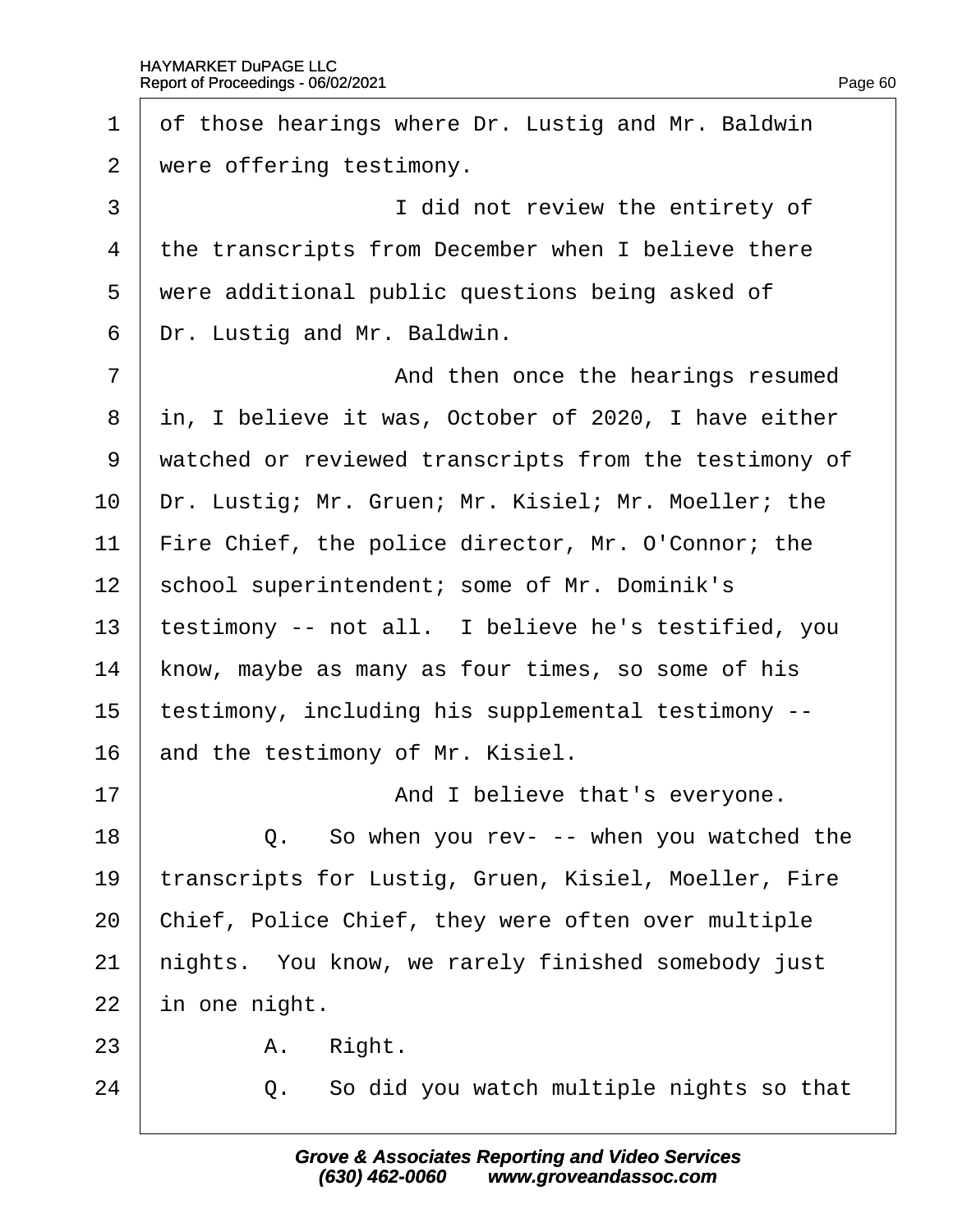| 1              | you got the complete testimony?                       |
|----------------|-------------------------------------------------------|
| 2              | A. For the most part, yes. I didn't always            |
| 3              | watch, and oftentimes I was reviewing the transcript  |
| 4              | afterwards, but to --                                 |
| 5              | Q. (Inaudible.)                                       |
| 6              | A. -- make sure -- (Inaudible.) -- to the             |
| $\overline{7}$ | dontext.                                              |
| 8              | Q. So did you -- other than this                      |
| 9              | documentation that was either provided by you or      |
| 10             | attached, is there any other independent research     |
| 11             | that you conducted to supplement what you've already  |
| 12             | described?                                            |
| 13             | A. I don't believe there's anything in                |
| 14             | addition or beyond what I've -- what I've offered and |
| 15             | described.                                            |
| 16             | Q. Okay. So have you had any independent              |
| 17             | conversations about this case with the following      |
| 18             | individuals, and I'll go through them one by one.     |
| 19             | Have you had any independent                          |
| 20             | conversations on the use of the village manager?      |
| 21             | The use of the village manager?<br>А.                 |
| 22             | Yes.<br>Q.                                            |
| 23             | A. Who was the village manager?                       |
| 24             | Carie Anne Ergo.<br>Q.                                |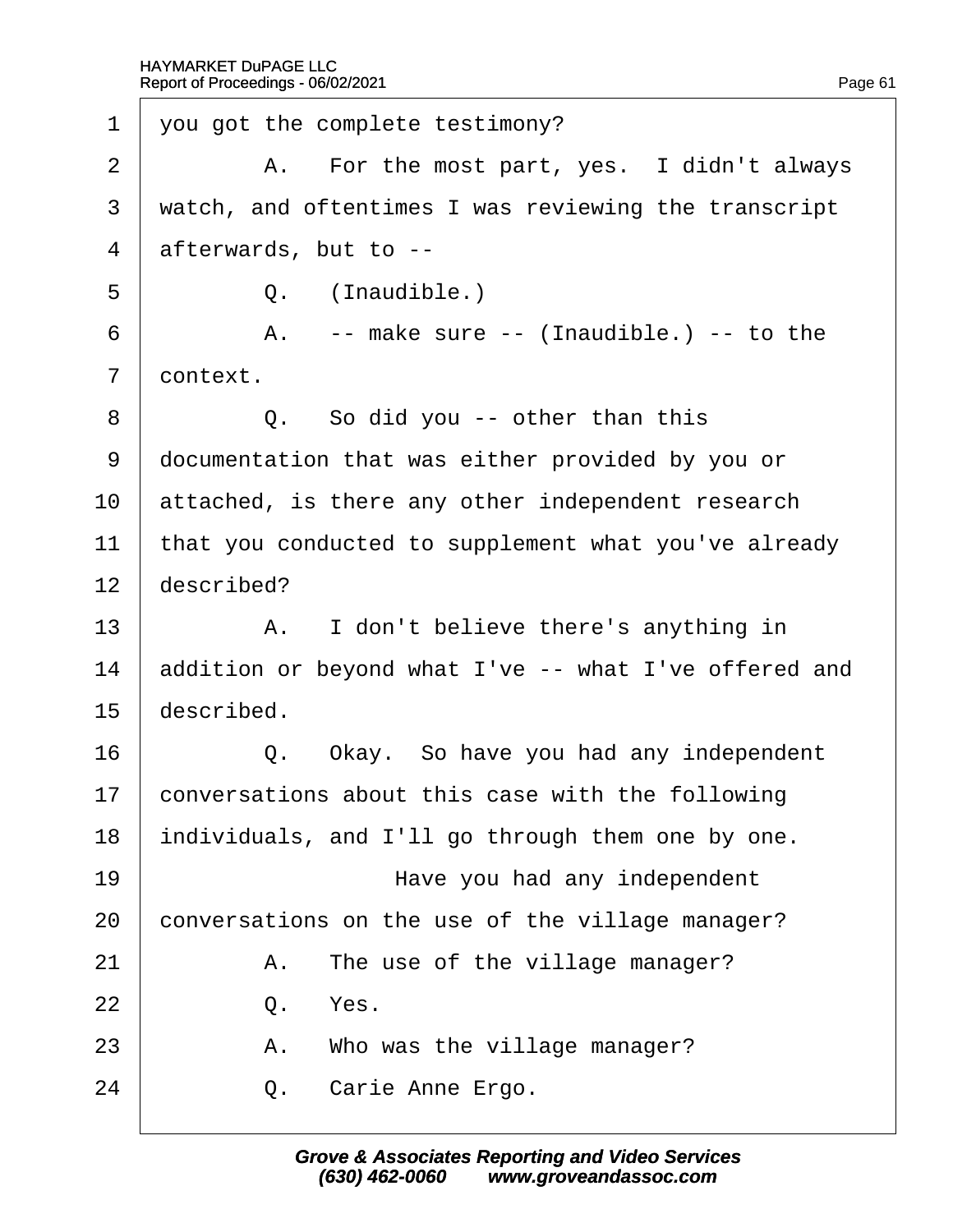| 1              | A. Oh. So I understood her title was                  |
|----------------|-------------------------------------------------------|
| $\overline{2}$ | village administrator. Is that --                     |
| 3              | Q. I'm sorry, yeah, I might have it wrong.            |
| $\overline{4}$ | A. That's okay. I just want to make sure              |
| 5              | we are speaking of the same person.                   |
| 6              | I -- I participated in one or two                     |
| $\overline{7}$ | discussions very early on following my initial        |
| 8              | retention and following the receipt of the Teska      |
| 9              | report. I participated in a couple of discussions     |
| 10             | which included Carie Anne as I was requesting         |
| 11             | documents and information from the Village, and       |
| 12             | discussing the status of those requests, and offering |
| 13             | the initial observations from my review of the Teska  |
| 14             | eport.                                                |
| 15             | Who else was in that -- those meetings?<br>Q.         |
| 16             | A. Yordana, and I don't -- I'm not entirely           |
| 17             | sure. They were phone calls. I don't believe there    |
| 18             | was anyone else present.                              |
| 19             | I think in one instance that                          |
| 20             | Shannon may have been present. I don't want to        |
| 21             | mispronounce her last name, but Shannon Malik         |
| 22             | Jarmusz.                                              |
| 23             | Q. So what did you talk about during --               |
| 24             | what was the nature of the conversations that you     |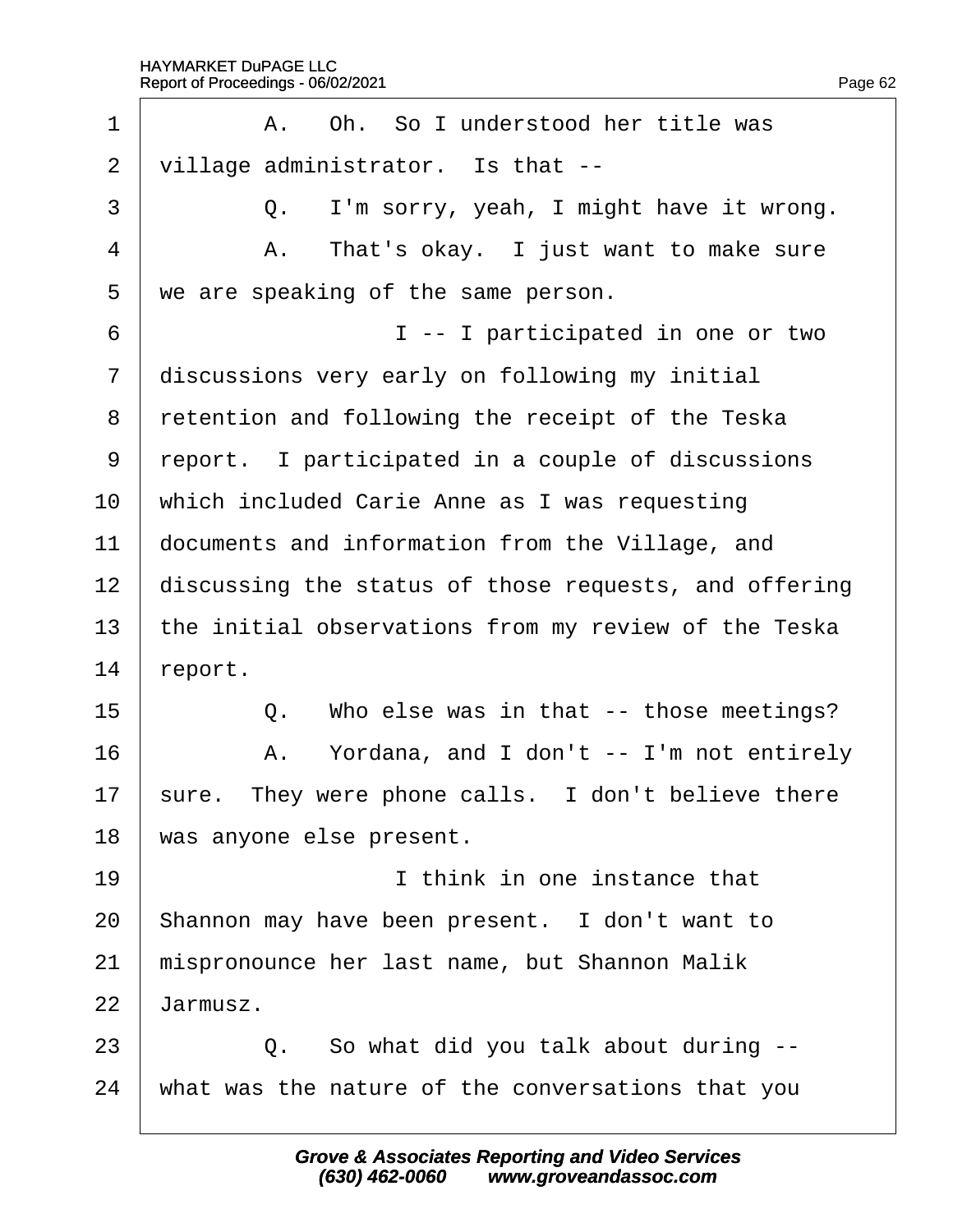| $\mathbf 1$    | had?  |                                                    |
|----------------|-------|----------------------------------------------------|
| $\overline{2}$ |       | A. Again, it was to request information,           |
| 3              |       | and then the status of those document requests.    |
| 4              |       | Q. Did you discuss your findings at all?           |
| 5              | А.    | I didn't discuss -- well, I discussed my           |
| 6              |       | dbservations of Teska. I wasn't discussing and     |
| $\overline{7}$ |       | offering my final conclusions.                     |
| 8              |       | Q. Did you talk to the Police Chief?               |
| 9              |       | A. No, I did not.                                  |
| 10             |       | Q. Did you talk to anyone affiliated either        |
| 11             |       | as an attorney or employed by the Itasca Fire      |
| 12             |       | <b>Protection District?</b>                        |
| 13             |       | A. No.                                             |
| 14             |       | Q. Anybody representing -- representative          |
| 15             |       | of the School District 10?                         |
| 16             |       | A. No.                                             |
| 17             | Q.    | Did you speak with the Mayor of Itasca?            |
| 18             |       | A. No.                                             |
| 19             |       | Q. And was there any other governmental            |
| 20             |       | staff that you spoke with that's related to this   |
| 21             | case? |                                                    |
| 22             |       | A. No.                                             |
| 23             | Q.    | Okay. Is there any research that you               |
| 24             |       | wanted to conduct that you felt was necessary, but |
|                |       |                                                    |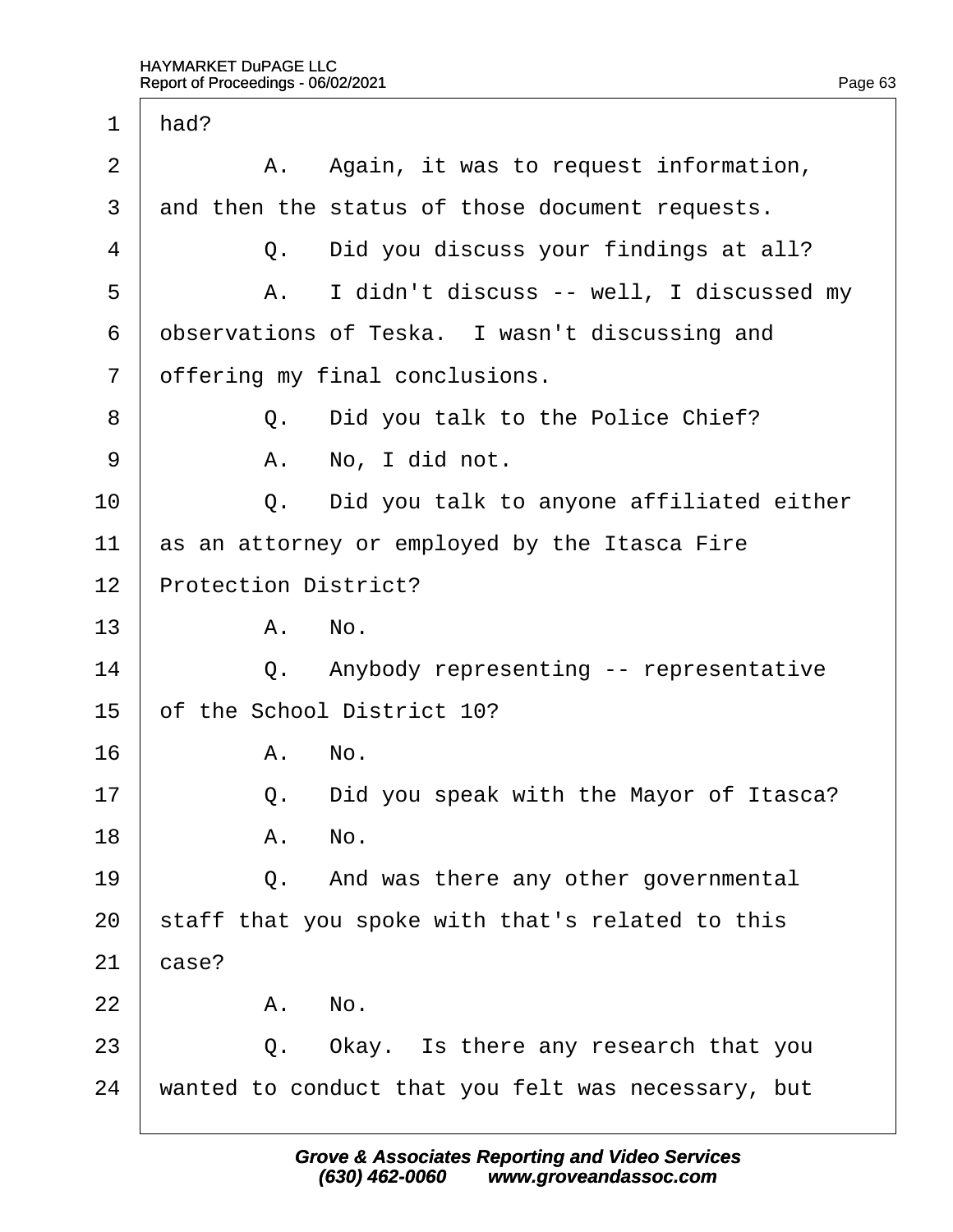1 the client said not to because it was outside of the 2 scope of the work that you were originally retained  $3$  for?  $4 \mid$  A. No. No. I was not limited in what I 5 felt was necessary to do or to evaluate the 6 historical taxes or Haymarket's impact studies.  $7 \mid$  Q. At any time during the preparation of ·8· ·your report did you have any communication with the 9 other attorneys involved with this case; 10 Mr. Ellenbecker, Mr. DiNolfo, or Ms. Smith?  $11$  A. No.  $12 \parallel Q$ . Okay. When you came to your final 13 conclusions, who were those reports tendered to? 14 | A. When I submitted my final report I sent 15 it to Ms. Wysocki.  $16 \quad | \quad Q$ . And did she receive drafts?  $17$   $\parallel$  A. She did not receive drafts. She 18  $\frac{1}{2}$  received a final -- I guess, final draft, if you want 19 to call it that, immediately prior to submission to 20 confirm she didn't have any questions or nothing 21 was -- there were no confusing statements.  $22$   $\Box$  Q. Were there any edits made as a result of 23 that review?  $24$   $\parallel$  A. No. I think she offered some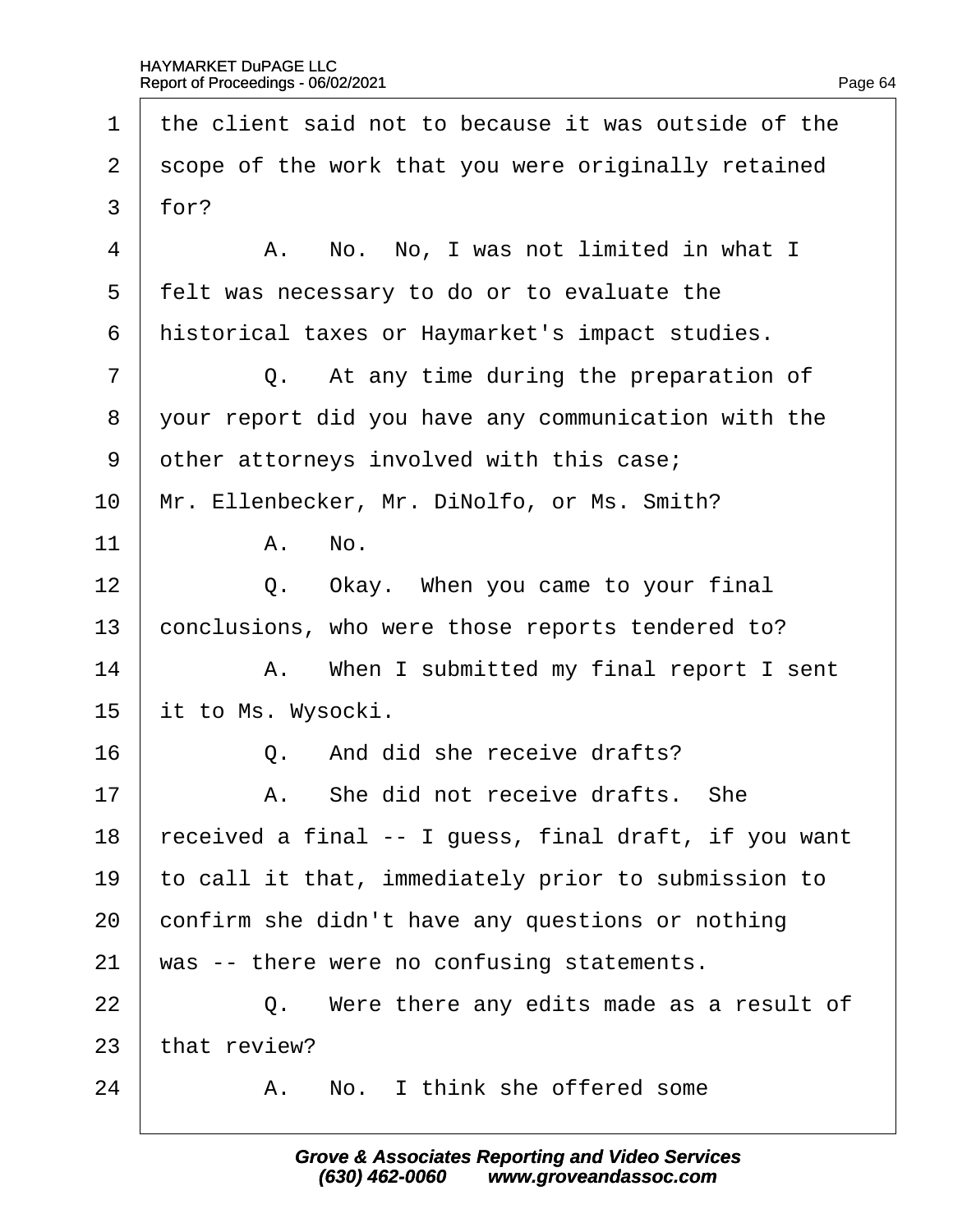1 dbservations that, you know, the statement might not 2 be entirely clear, but there were no -- there were no 3 dedits provided.  $4 \mid Q$ . Great. Okay. Well, thank you for that. 5 **So I want to talk with you a little** 6 bit about your background, which from your CV is, you 7 know, very impressive. I would like to just dive in 8 a little bit to your experience with zoning cases in 9 **particular.** 10 **So I saw -- I want to get into a** 11 couple things that were mentioned on your CV, but I'd 12 like to ask, have you ever been involved in a zoning 13 base before a Plan Commission before?  $14$  | A. So I have not been involved in a matter 15 that was before a Plan Commission. I have --16· · · · · ·Q.· ·I'm sorry.· That was the question.· So 17 you haven't been involved in any zoning matter before 18 **a** Plan Commission before? 19 | A. Well, I have been involved in one matter 20 that involved zoning issues.  $21$   $\Box$  Q. Right, but I'm asking about the 22  $\alpha$  administrative hearings that led up to it -- $23$   $\parallel$  A. No. I have not.  $24 \mid Q_{1} \cdot \cdot \cdot \text{ since --}$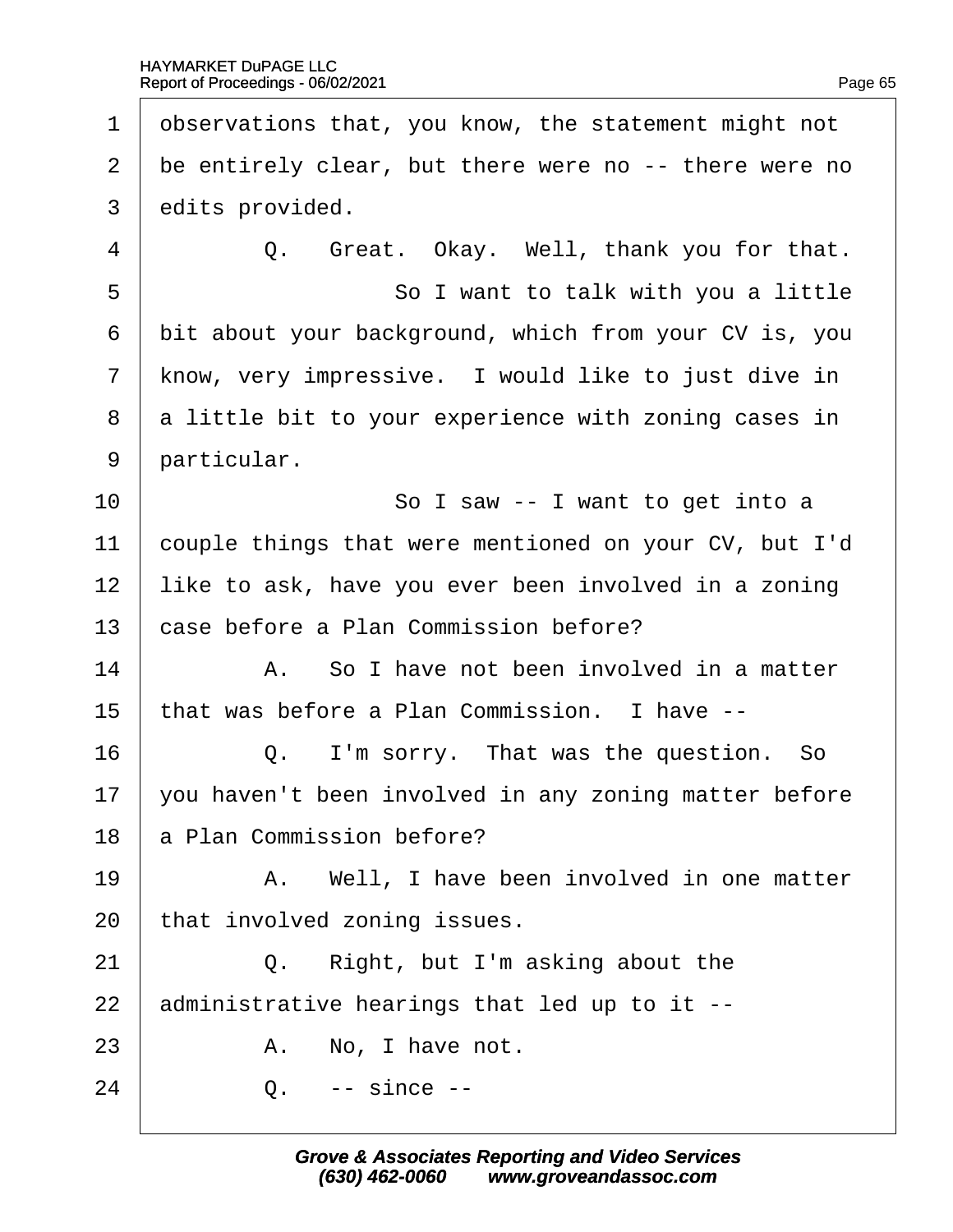| 1              | A. Correct, I have not.                               |
|----------------|-------------------------------------------------------|
| $\overline{2}$ | Q. Okay. So you've never been involved in             |
| 3              | an administrative proceeding involving zoning before? |
| 4              | A. Correct.                                           |
| 5              | Q. You've never worked with an expert                 |
| 6              | involving planning issues?                            |
| $\overline{7}$ | A. Correct, I have not.                               |
| 8              | Q. You've never worked with an expert in a            |
| 9              | zoning perspective or working with appraisal issues?  |
| 10             | A. No, not in a zoning perspective, no.               |
| 11             | Q. You've never worked with an expert in a            |
| 12             | zoning perspective involved with an economic impact   |
| 13             | analysis at the administrative level?                 |
| 14             | A. I don't believe so.                                |
| 15             | Can you restate the question? I'm                     |
| 16             | getting a little bit of delay, and I don't know if    |
| 17             | it's just me, but your stalling at times, but that    |
| 18             | might be just me.                                     |
| 19             | Q. That can be very distracting, too.                 |
| 20             | Would you like me to check off and                    |
| 21             | then come back on just to see if we get it clearer?   |
| 22             | CHAIRMAN DALY: Ms. O'Keefe, this is Chairman          |
| 23             | Daly. I would appreciate that because your static is  |
| 24             | getting worse.                                        |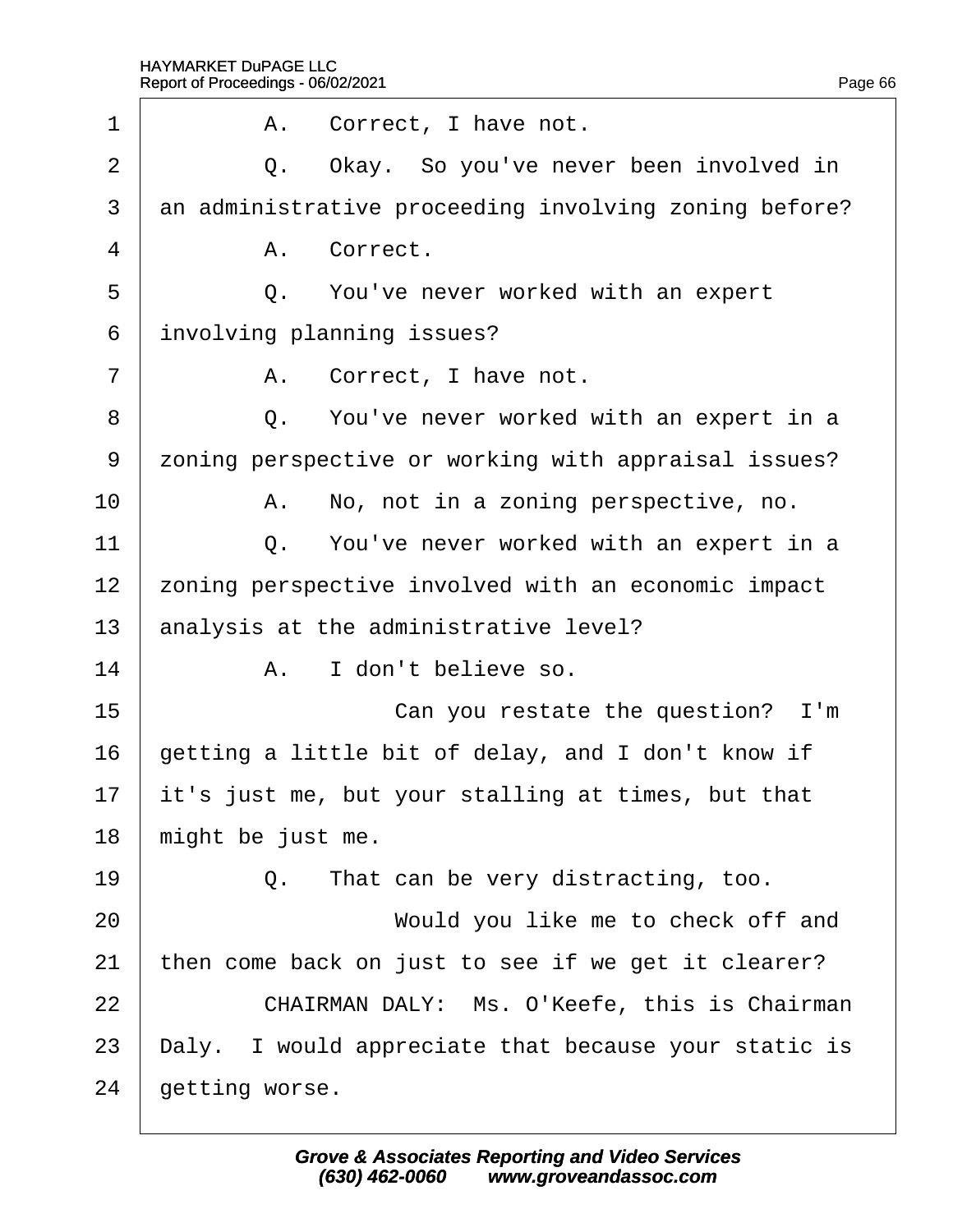| 1              | MS. O'KEEFE: Oh, sure.                               |
|----------------|------------------------------------------------------|
| $\overline{2}$ | CHAIRMAN DALY: I'm not experiencing the              |
| 3              | delay, but if the witness can't hear you or          |
| 4              | understand you, yeah. So please come back here in a  |
| 5              | minute.                                              |
| 6              | MS. O'KEEFE: I'll do so right now, sir.              |
| $\overline{7}$ | CHAIRMAN DALY: Thank you.                            |
| 8              | (Brief interruption.)                                |
| 9              | MS. O'KEEFE: How is the sound quality now?           |
| 10             | CHAIRMAN DALY: Ms. O'Keefe, please proceed.          |
| 11             | MS. O'KEEFE: Is the sound quality better             |
| 12             | how?                                                 |
| 13             | CHAIRMAN DALY: We'll find out here in a              |
| 14             | minute. Keep going.                                  |
| 15             | MS. O'KEEFE: Okay. Can we ask the court              |
| 16             | eporter to restate the question I just asked.        |
| 17             | (Question read.)                                     |
| 18             | BY THE WITNESS:                                      |
| 19             | A. No, I have not worked with an expert in           |
| 20             | a zoning impact -- in a zoning hearing at the        |
| 21             | administrative level.                                |
| 22             | BY MS. O'KEEFE:                                      |
| 23             | Q. Have you ever conducted an analysis of            |
| 24             | the fiscal impacts on a specific governmental entity |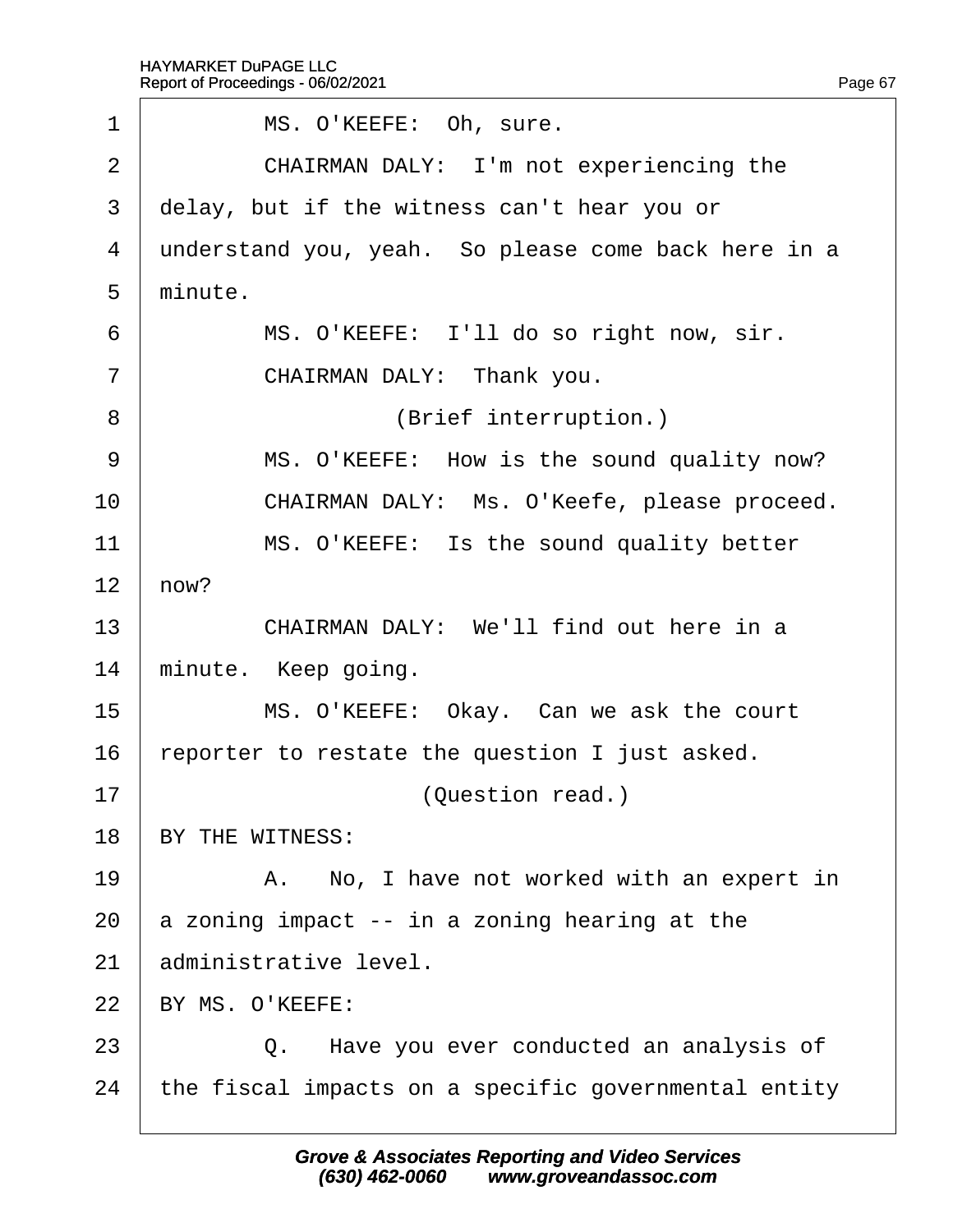| 1              | related to a land use issue?                          |
|----------------|-------------------------------------------------------|
| $\overline{2}$ | A. I have not evaluated on a governmental             |
| 3              | entity.                                               |
| 4              | Q. So -- so you've never -- you've never              |
| 5              | donducted an economic or fiscal impact analysis for a |
| 6              | government entity in an administrative proceeding;    |
| $\overline{7}$ | dorrect?                                              |
| 8              | A. No, not in an administrative proceeding.           |
| 9              | Q. Okay. Have you ever analyzed or                    |
| 10             | forecasted budgets for municipalities?                |
| 11             | A. No.                                                |
| 12             | Q. Have you ever conducted a market                   |
| 13             | analysis for a hotel?                                 |
| 14             | A. I don't believe I have developed a                 |
| 15             | market analysis for a hotel.                          |
| 16             | Q. Have you ever conducted an analysis of             |
| 17             | the demand for hotel rooms or meeting space for any   |
| 18             | hotel owners, investors, et cetera, financing         |
| 19             | sources?                                              |
| 20             | A. I don't believe I have developed that              |
| 21             | for a hotel.                                          |
| 22             | Q. Okay. So I'd like to turn to your CV               |
| 23             | that you presented, and you mentioned that -- in your |
| 24             | CV you state you were retained on behalf of a         |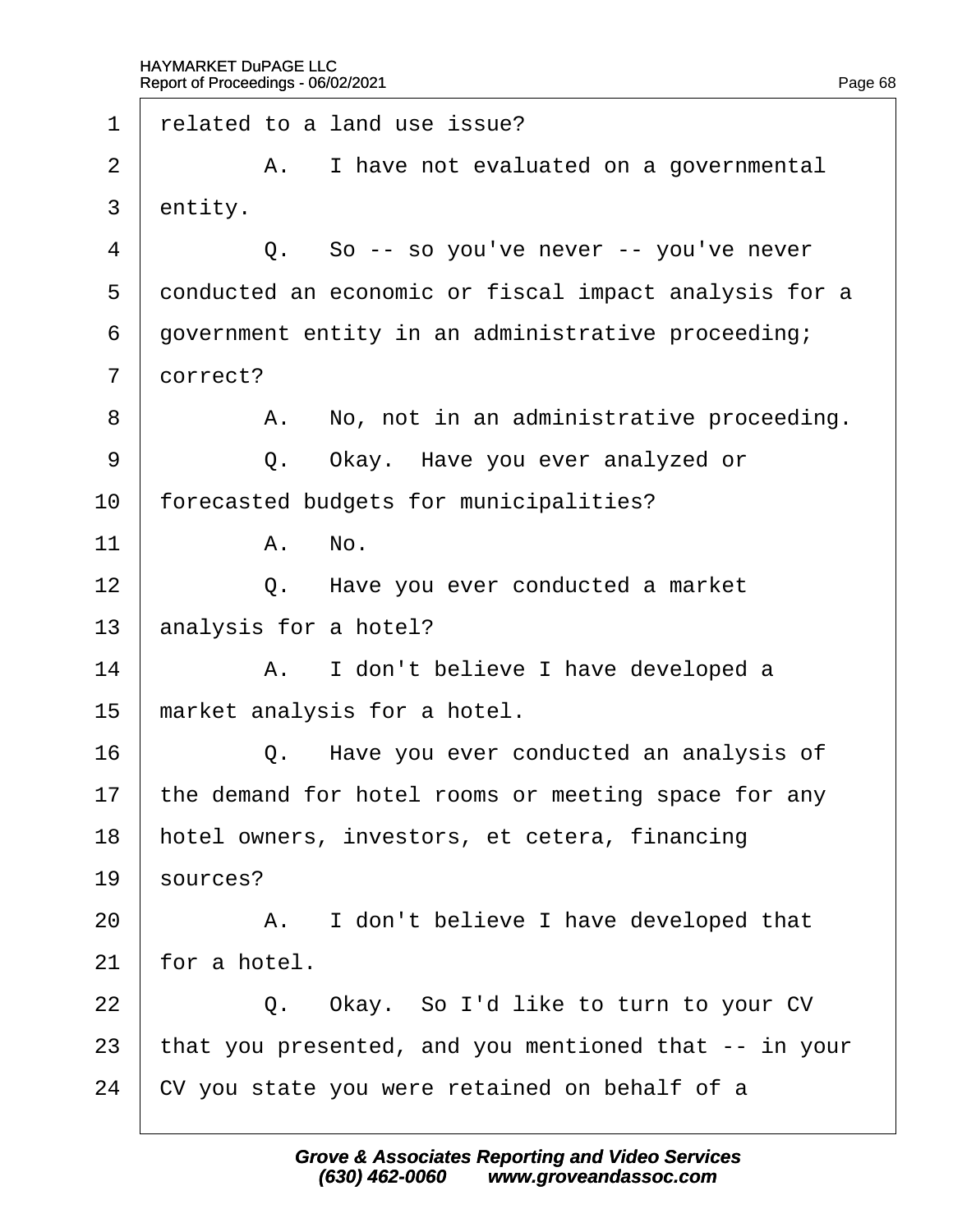1 municipality to analyze and rebut plaintiff's alleged 2 lost profit damages, and increased financing, and 3 dther costs claimed as a result of an alleged permit 4 and zoning delays, and the plaintiff was a drug and 5 alcohol rehabilitation facility.  $6$   $A.$  Uh-huh.  $7 \mid$  Q. Is -- who was your client in that case? 8 **A.** I'm -- I was not disclosed in that 9 matter so I'm not actually at liberty to say, but it 10 was a municipality. 11  $\vert$  Q. Well, you were -- you put it in your CV, 12 so let's talk -- can we talk about the nature of the 13 $\;$  case. 14 **First of all, is that the only case** 15  $\sqrt{2}$  you've ever been involved with involving a drug 16 treatment center?  $17$  | A. That's the only other matter, yes, that 18 I've been involved with involving a drug and 19 rehabilitation -- $20$   $\Box$  Q. Okay. What was the name of that drug 21 treatment center?  $22$  | A. Again, I'm not at liberty to say. I'm 23 hot at liberty to give client names or case names in 24 instances where we weren't -- we were retained as a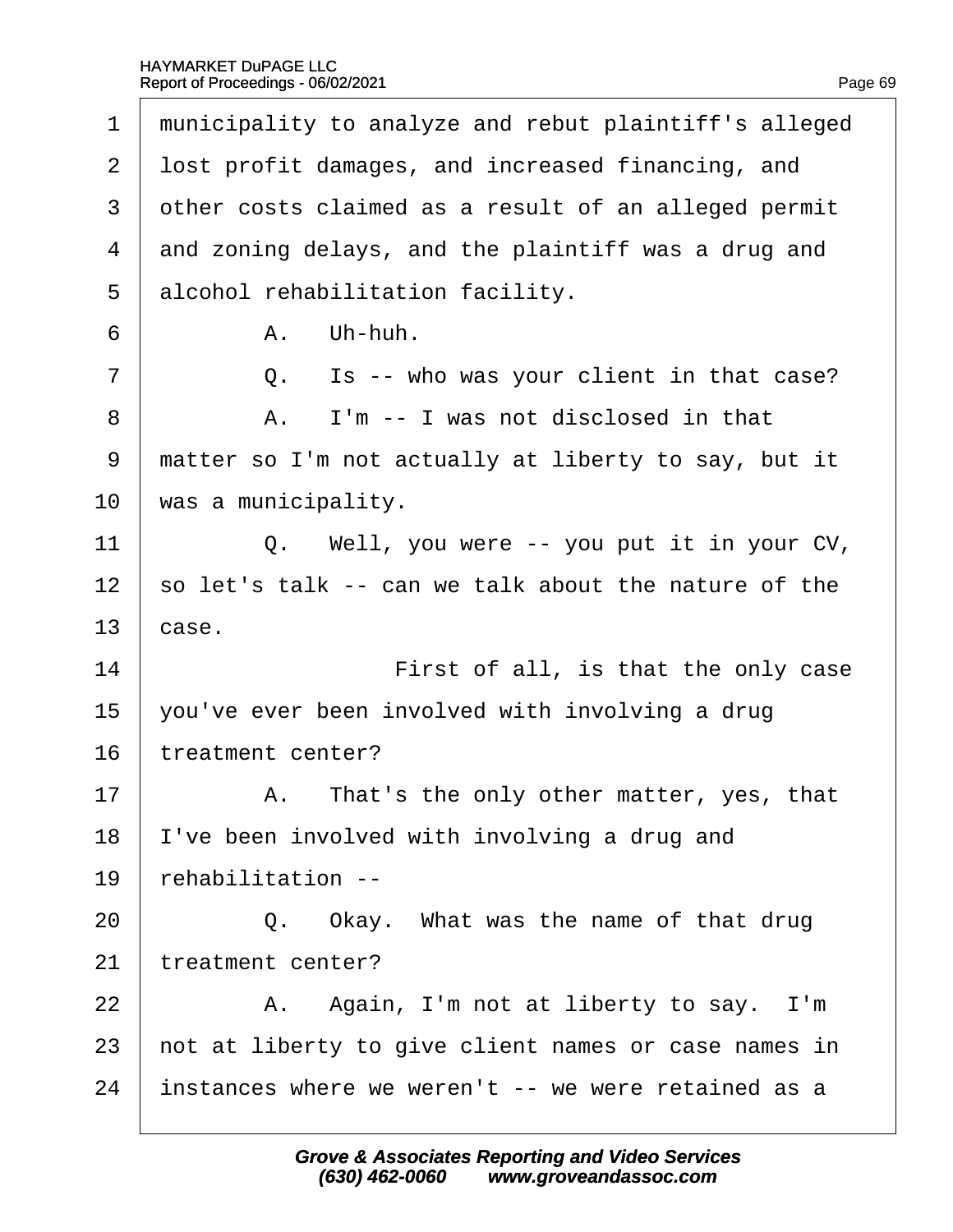Г

| 1              | donsultant but not disclosed as an expert.            |
|----------------|-------------------------------------------------------|
| 2              | That matter was in settlement                         |
| 3              | proceedings, and I was retained to assess the claims  |
| 4              | put forth by the claimant -- in this instance the     |
| 5              | drug and alcohol rehabilitation facility -- that      |
| 6              | dlaimed that delays caused increased financing costs, |
| $\overline{7}$ | and delays, caused lost profits because they were not |
| 8              | allowed to open and operate on the timeline that they |
| 9              | had projected, and also claimed increase -- or costs  |
| 10             | incurred to maintain the property while they were     |
| 11             | awaiting approval.                                    |
| 12             | So on behalf of counsel and client                    |
| 13             | assessed those claims and offered some criticisms,    |
| 14             | and critiques, and revised calculations that were     |
| 15             | then used in the settlement.                          |
| 16             | So there was litigation involved?<br>Q.               |
| 17             | A. There was.                                         |
| 18             | Q. Okay. Was the Village attorney's firm              |
| 19             | involved in this litigation as counsel?               |
| 20             | A. They were.                                         |
| 21             | Q. Okay. Did Mr. Hervas retain you in that            |
| 22             | case?                                                 |
| 23             | No, Mr. Hervas did not.<br>А.                         |
| 24             | Q. So what was the nature of the analysis             |
|                |                                                       |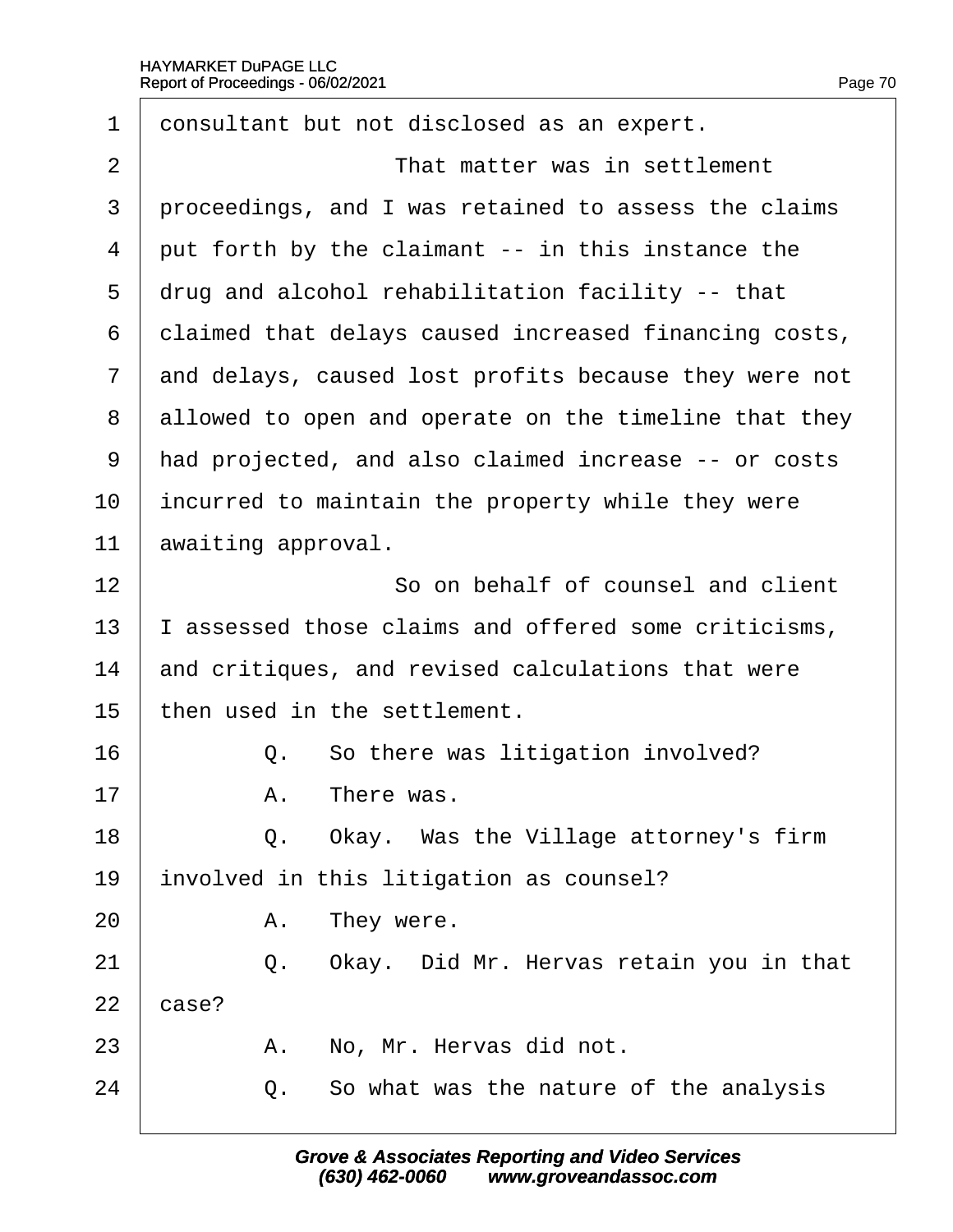| 1              | for losses claimed? What -- what kind of factors did  |
|----------------|-------------------------------------------------------|
| $\overline{2}$ | you look at?                                          |
| 3              | A. Well, we assessed the information that             |
| 4              | was provided by the facility. There were projections  |
| 5              | of their operations, their costs to -- costs to       |
| 6              | operate, projections of the revenues that they        |
| $\overline{7}$ | expected on the number of patients expected to treat, |
| 8              | the costs incurred to staff the facility and operate  |
| 9              | and maintain the facility.                            |
| 10             | There were also costs for financing                   |
| 11             | to, you know, fund their operations, and any          |
| 12             | construction necessary.                               |
| 13             | So we assessed the information                        |
| 14             | provided. We assessed the support that was provided   |
| 15             | for purposes of developing those claims and           |
| 16             | developing the business plan that they offered.       |
| 17             |                                                       |
|                | We analyzed the information they                      |
| 18             | provided regarding the increased financing costs that |
| 19             | they were experiencing and whether or not that was    |
| 20             | consistent with, you know, interest rates and         |
| 21             | industry information at the time.                     |
| 22             | I believe that was --                                 |
| 23             | Q. And in that case the -- wasn't the                 |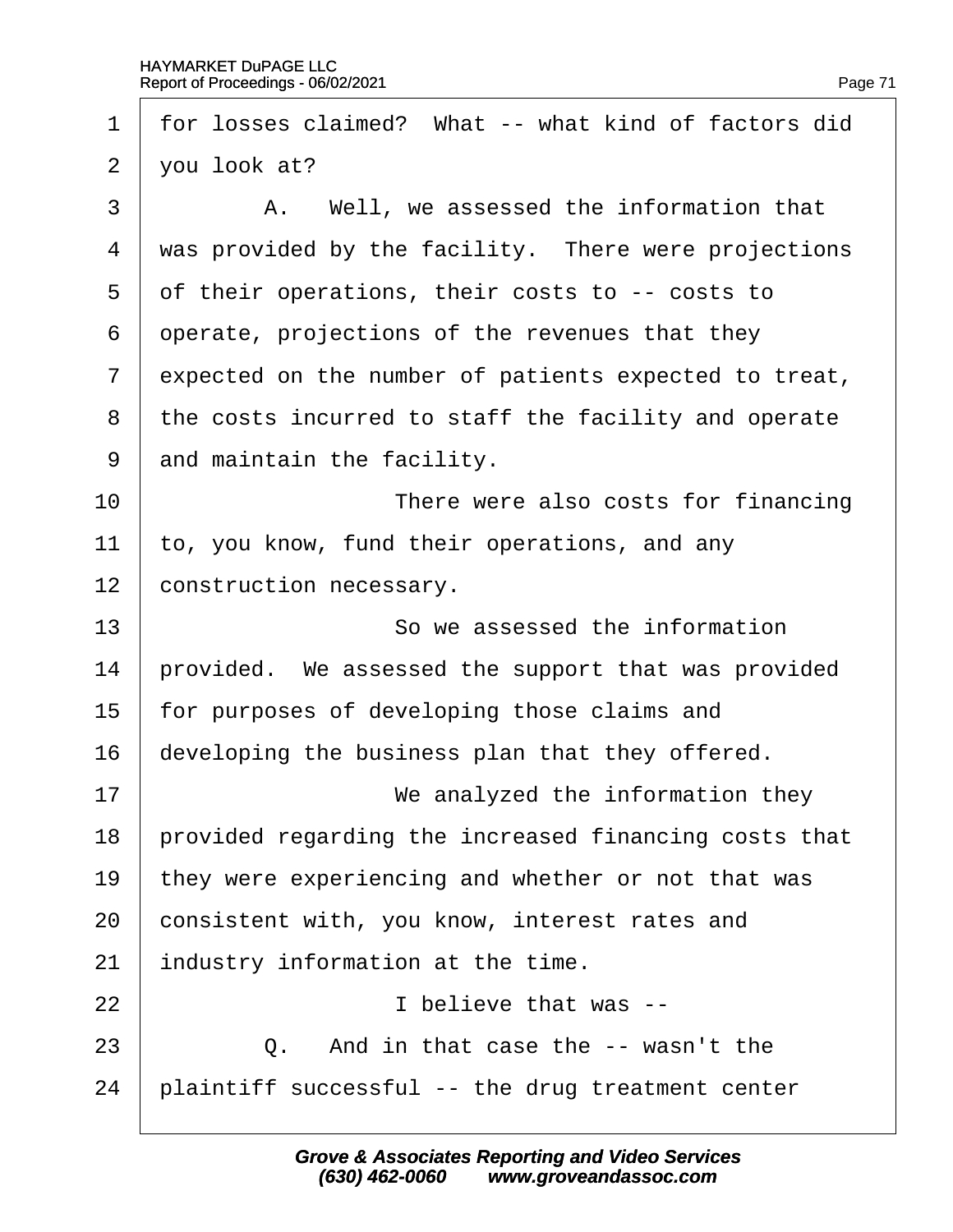1 successful?  $2 \mid$  A. Well, it depends on how you define 3 success. I believe that there was -- they were not 4 **paid their initial claims.**  $5 \mid Q_i$ . Do you know what the basis was for the 6 awarded damages?  $7$  | A. I don't actually know the final amounts 8 and often don't.  $9 \mid Q$ . In that case the drug and alcohol center 10 did open; correct? 11  $\parallel$  A. I'm -- I believe that there are still 12 some issues.  $13 \mid Q$ . The only other case on your CV that 14 related to anything to do with a municipality was 15 involved in an analysis of a developer's claims for 16 lost profits and diminution of value of a newly 17 constructed 30,000-square foot retail development 18 which they claimed resulted from the municipality's 19 interference with construction. Is that correct?  $20$  | A. That is on my resume. That isn't the 21 bnly other municipal reference or engagement on my 22 resume, but, yes, that is on my resume.  $23$   $\Box$  Q. Is that the only one that kind of 24 involves zoning, however?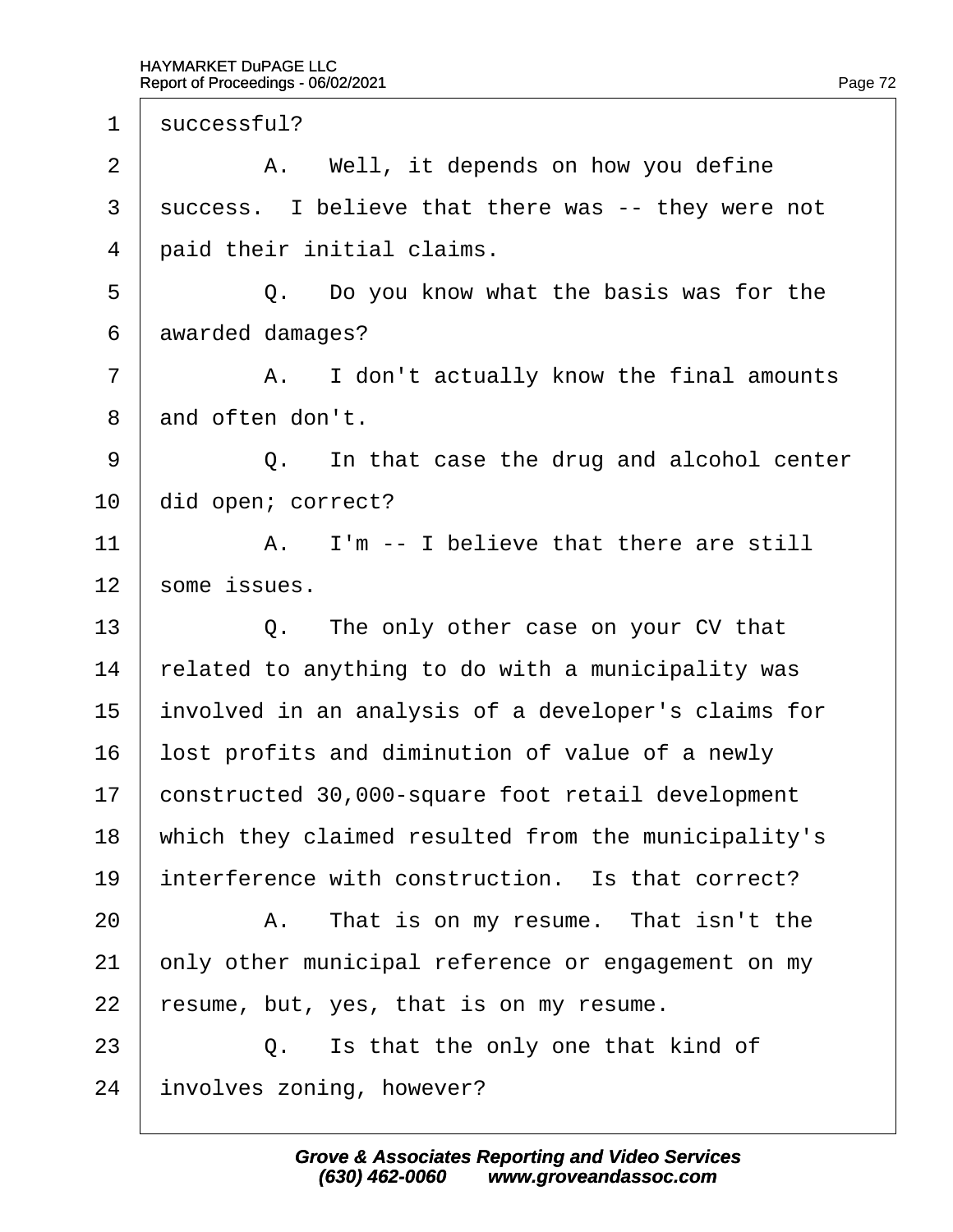| 1              | A. That is the only matter that involves              |
|----------------|-------------------------------------------------------|
| $\overline{2}$ | zoning, yes.                                          |
| 3              | Q. Okay. So in that case did you conduct              |
| 4              | the similar kind of analysis you conducted in the     |
| 5              | first case, because it sounds like there was a        |
| 6              | similar suit regarding delays and any kind of damages |
| $\overline{7}$ | that resulted from the delays, and did you kind of    |
| 8              | just perform the same kind of methodology you did     |
| 9              | that you explained earlier?                           |
| 10             | A. I think that's the case. I think that's            |
| 11             | fair. We assessed the developer's claims that delays  |
| 12             | to the permitting process extended their timeline and |
| 13             | pushed them into a less attractive point in the       |
| 14             | market, and as such, they were unable to rent some of |
| 15             | their spaces and also receive the rents for some of   |
| 16             | the spaces that they were able to rent. So they       |
| 17             | claimed lost profits and lost value.                  |
| 18             | And so we assessed the rents that                     |
| 19             | they received, and the claims that they put forward,  |
| 20             | and the changes in economic conditions within the     |
| 21             | market to assess their reasonableness.                |
| 22             | Q. And so you represented the municipality            |
| 23             | in that case, too?                                    |
| 24             | A. Correct.                                           |
|                |                                                       |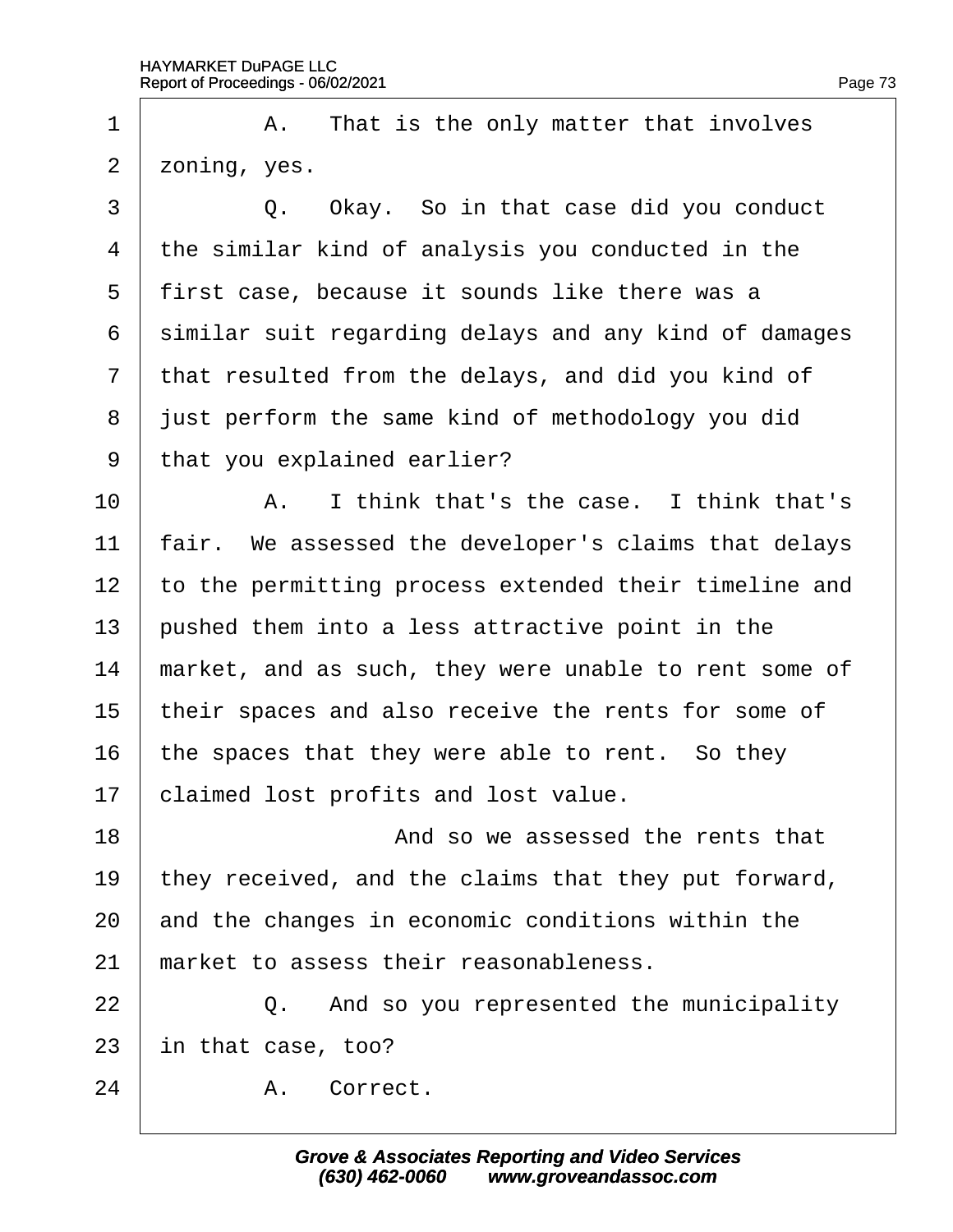| 1              | Q. Was that ultimately settled or was that            |
|----------------|-------------------------------------------------------|
| $\overline{2}$ | decided in litigation?                                |
| 3              | A. That was ultimately settled, as well.              |
| $\overline{4}$ | Q. Okay. So there's no other cases that               |
| 5              | involve zoning?                                       |
| 6              | A. Not that involve zoning, no.                       |
| $\overline{7}$ | Q. Okay. Ms. Ketchum, is anybody there you            |
| 8              | with tonight when you were giving your presentation   |
| 9              | or are you just on your own, at your own --           |
| 10             | A. On my own.                                         |
| 11             | Q. -- in your own location? Good.                     |
| 12             | Okay. So I'd like to just talk                        |
| 13             | about your timeline a little bit that you presented   |
| 14             | in your PowerPoint.                                   |
| 15             | You cite a section of the zoning                      |
| 16             | code, and it's on slide 10, and I have a hard copy so |
| 17             | 'm just going by the numbers on the bottom of the     |
| 18             | page, if that's okay.                                 |
| 19             | And this is the one you started out                   |
| 20             | with. It's a provision from the zoning code that      |
| 21             | states that as part of the PD process the Village may |
| 22             | request a study of the economic impact and that, as   |
| 23             | defined in your PowerPoint, is detailing the impact   |
| 24             | which the planned development would have on all       |
|                |                                                       |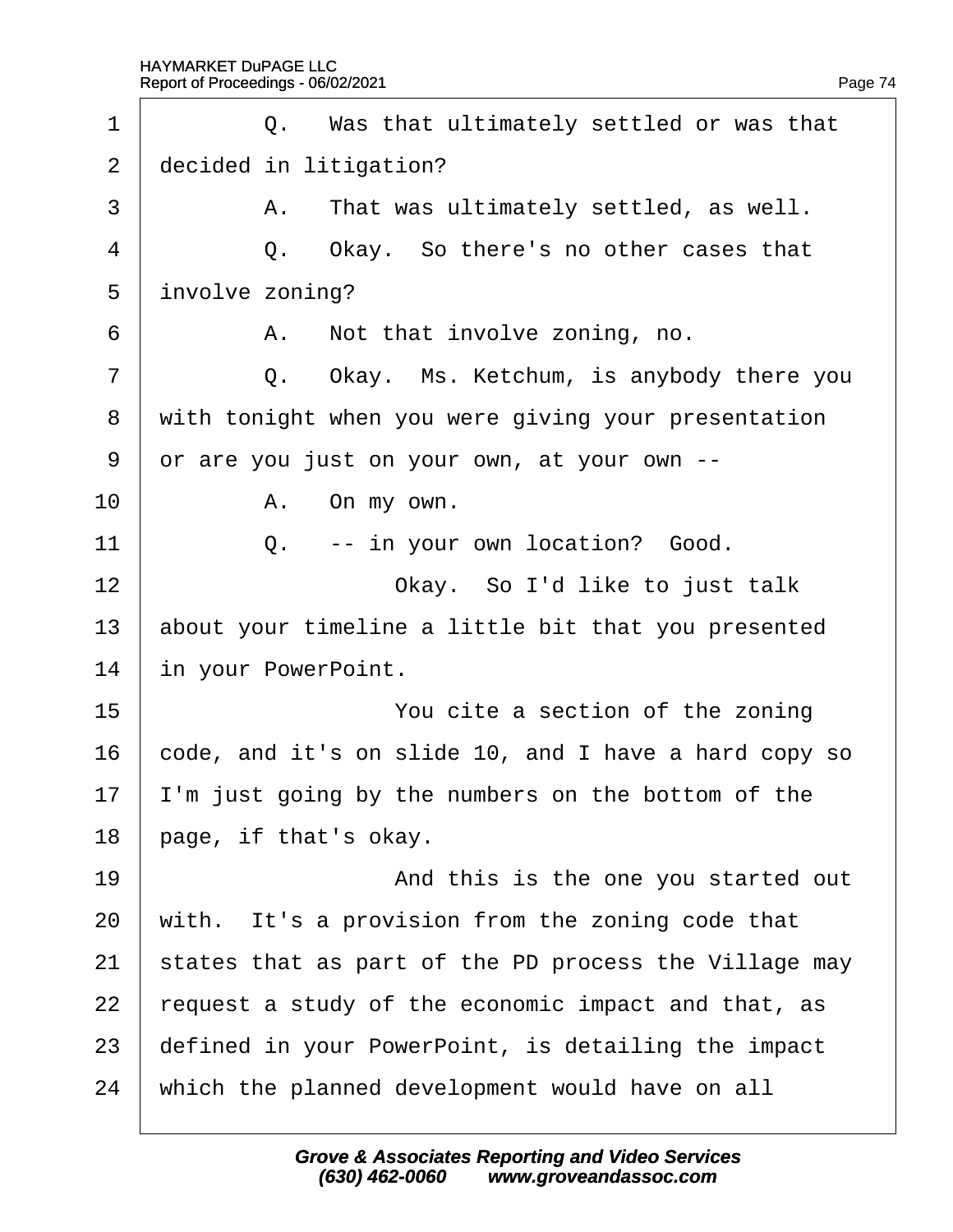| 1              | taxing bodies. And you testified just previously      |
|----------------|-------------------------------------------------------|
| 2              | that the Village invoked this provision in this case. |
| 3              | So if the Village requests a tax                      |
| 4              | impact study pursuant to the course of this specific  |
| 5              | language, does this ordinance's language state that   |
| 6              | the focus should be on the impact of the proposed     |
| $\overline{7}$ | use?                                                  |
| 8              | A. It's my understanding that this -- that            |
| 9              | this section of the ordinance is relevant, what the   |
| 10             | Plan Commission may request as part of a planned      |
| 11             | development and evaluation of a planned development.  |
| 12             | Q. And so that planned development is the             |
| 13             | use that's proposed, such in this case is Haymarket's |
| 14             | drug treatment center?                                |
| 15             | A. Correct.                                           |
| 16             | Correct, okay.<br>Q.                                  |
| 17             | Where in the ordinance does it say                    |
| 18             | that it would be relevant or required to compare the  |
| 19             | impact of this proposed use to a closed past use?     |
| 20             | I don't believe that the ordinance<br>А.              |
| 21             | specifies exactly how the evaluation is to be         |
| 22             | performed, but it -- it requests a study detailing    |
| 23             | the impact that it will have on all taxing bodies.    |
| 24             | Q. So that impact is of the proposed use,             |
|                |                                                       |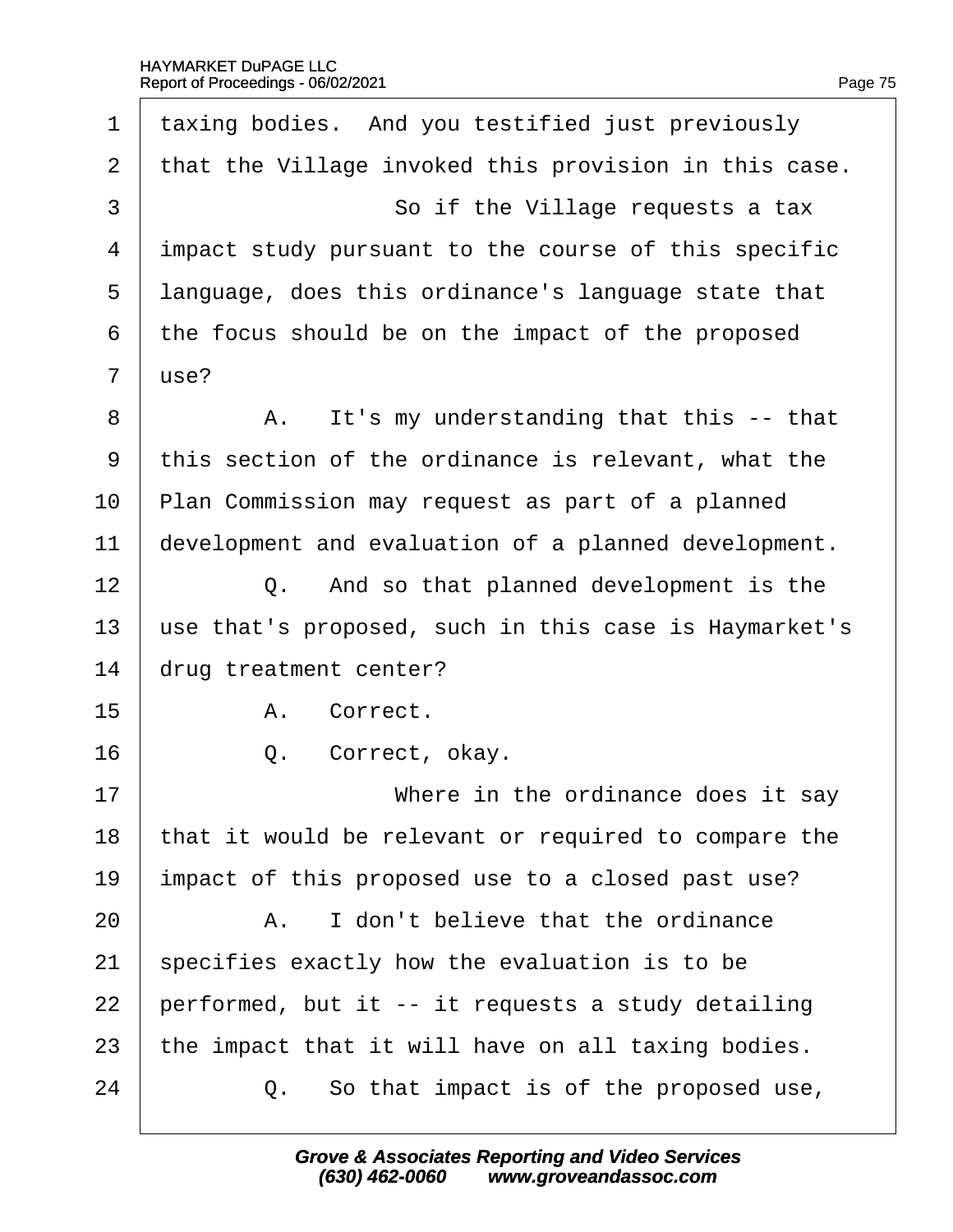| 1              | which is Haymarket, and what that impact itself will |
|----------------|------------------------------------------------------|
| 2              | have by its use going forward?                       |
| 3              | A. Well, the impact that it will have to             |
| 4              | the taxing bodies. And in this instance the taxing   |
| 5              | bodies had experienced tax revenue. As such, to      |
| 6              | understand the impact to them, they would require an |
| $\overline{7}$ | evaluation of the current and incremental change to  |
| 8              | the proposed use.                                    |
| 9              | Q. So we're going to -- we're going to come          |
| 10             | back to that in a couple minutes, if that's okay.    |
| 11             | So the second component of this                      |
| 12             | prdinance provision states that, in addition, the    |
| 13             | expected number of students to be generated by any   |
| 14             | residential portion shall be quantified.             |
| 15             | Did you -- was that part of your                     |
| 16             | scope of assignment?                                 |
| 17             | A. To assess the central students?                   |
| 18             | Q. Uh-huh, the expected number of students.          |
| 19             | A. No, I did not evaluate an expected                |
| 20             | humber of students.                                  |
| 21             | Q. So on page 11 of your PowerPoint we have          |
| 22             | this chronology that you put together, and as you    |
| 23             | said, it has been going on for a long time.          |
| 24             | So when the application was                          |
|                |                                                      |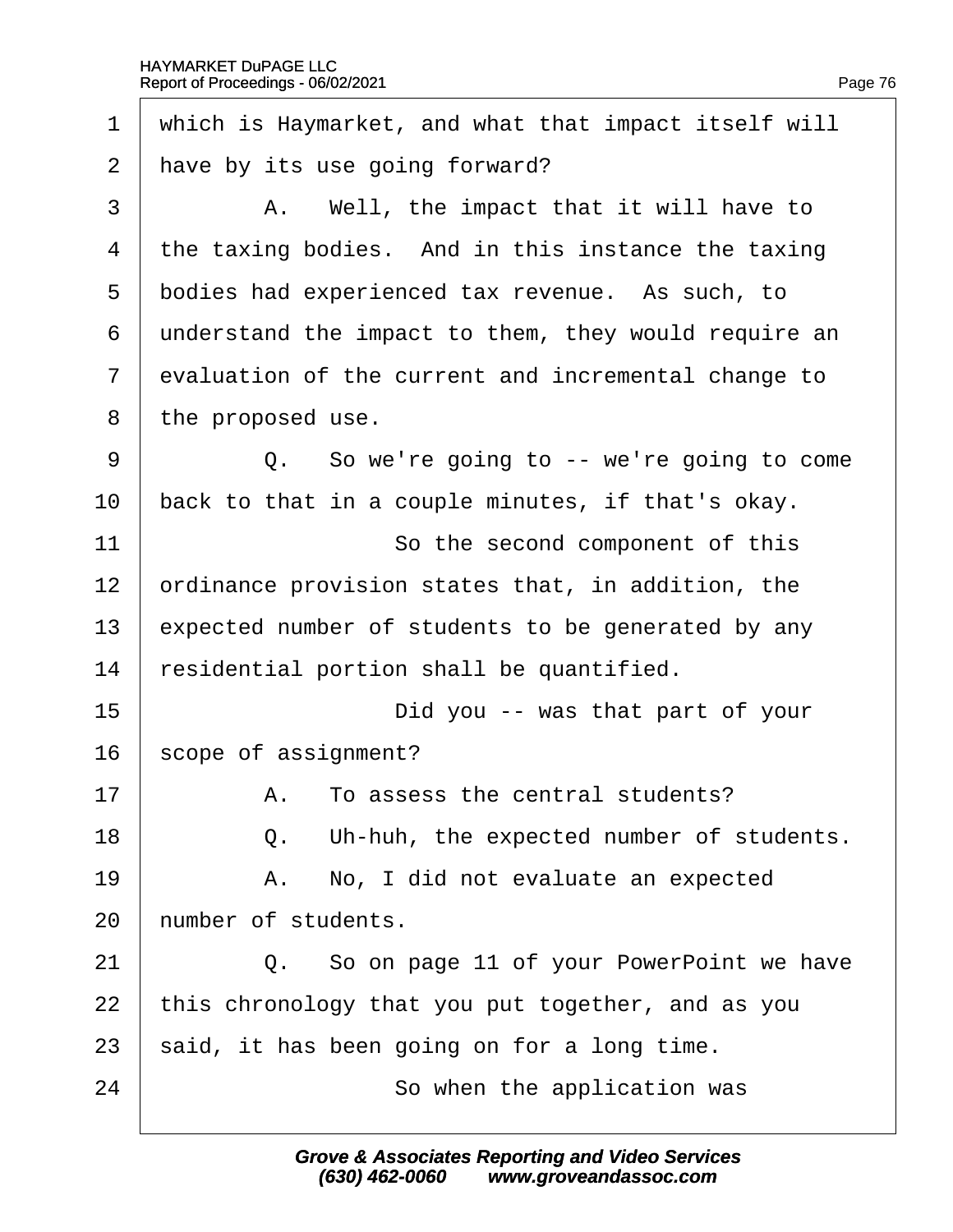1 driginally filed in July of 2019, who owned the 2 property?  $\overline{3}$  | A. When it was originally filed?  $4 \mid$  Q. Uh-huh. 5 **A.** The Holiday Inn was still -- still owned 6 and was operating.  $7 \mid$  Q. Okay. And then in September of 2019 8 when you prepared your report, who owned the 9 property? 10 | A. I believe the Holiday Inn still owned 11 the property and was operating. 12 **Q.** And then in April 2020 who purchased the 13 property?  $14$  | A. It's my understanding that's when 15 Haymarket purchased the property. 16 **Q.** So that's not noted on your timeline, 17 that change in facts. 18 **I** Your timeline does indicate, 19 however, that in August 2020 Haymarket filed an 20 amended application which reflected their purchase of 21 the property. Is that correct? 22 A. Yes, in August of 2020 when Haymarket 23 submitted their revised application, they had at that 24 time purchased the property.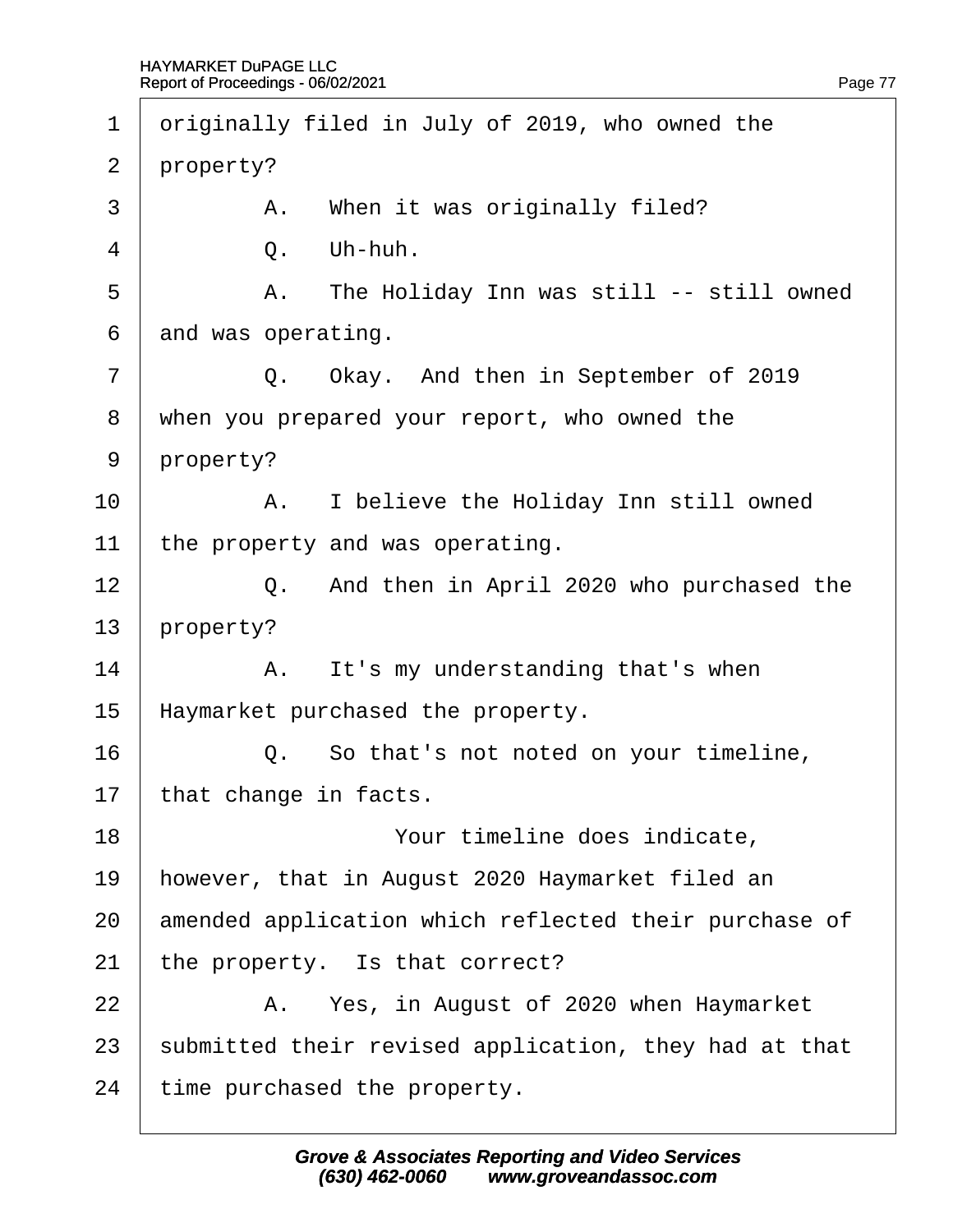| 1              | And there are a number of other                       |
|----------------|-------------------------------------------------------|
| $\overline{2}$ | instances and facts throughout the case that are not  |
| 3              | represented here.                                     |
| 4              | Q. Right. It's been a long time so there              |
| 5              | $i$ \$, but this is $-$ this is $-$ this is a pretty  |
| 6              | important fact.                                       |
| $\overline{7}$ | So as part of the application that                    |
| 8              | they filed in August 2020 you reference three reports |
| 9              | that were filed with it, which include the Gruen      |
| 10             | report, the Okrent report, the Polaris report.        |
| 11             | You didn't reference the KLOA                         |
| 12             | traffic report or the Polach appraisal report, but    |
| 13             | there was a full application package with drawings    |
| 14             | filed that amended the original application.          |
| 15             | MS. O'KEEFE: So, Mo, can we pull up                   |
| 16             | Exhibit 41, cover letter, page 2.                     |
| 17             | VILLAGE PLANNER KHAN: Do you see it?                  |
| 18             | MS. O'KEEFE: Can you go down to the next              |
| 19             | page, please, to No. 4.                               |
| 20             | BY MS. O'KEEFE:                                       |
| 21             | Q. So are you aware, Ms. Ketchum, that when           |
| 22             | we filed the application in August of 2020, Haymarket |
| 23             | withdrew the Teska report because the ownership and   |
| 24             | some of the underlying facts -- (Inaudible).          |
|                |                                                       |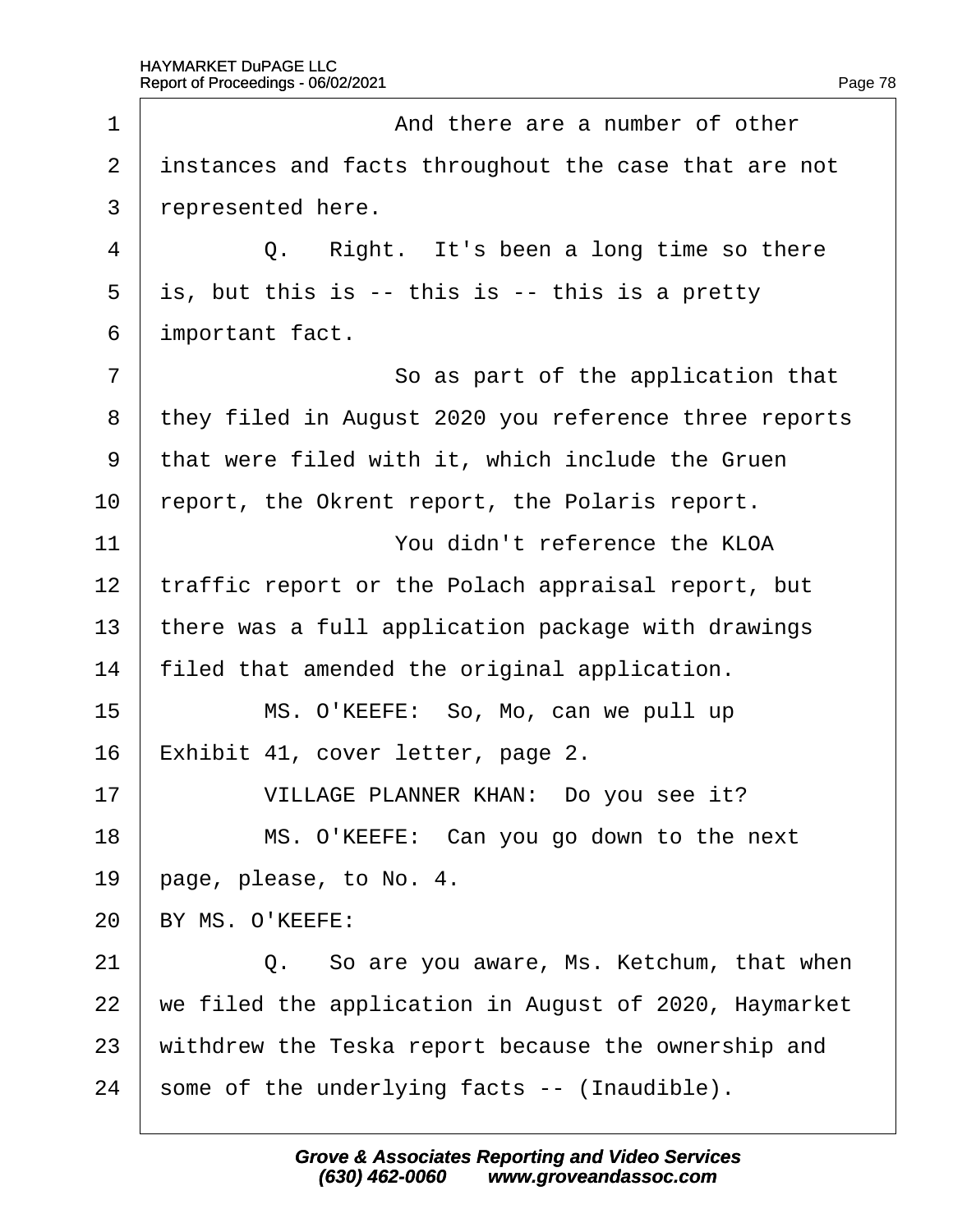| 1              | A. It's my understanding from Counsel that           |
|----------------|------------------------------------------------------|
| $\overline{2}$ | the Teska report was still at issue because it had   |
| 3              | been presented to the Plan Commission.               |
| 4              | Q. So are you aware that this letter                 |
| 5              | existed, that we withdrew it?                        |
| 6              | A. I was made aware that this letter                 |
| $\overline{7}$ | existed, but as I mentioned, I was -- it was my      |
| 8              | understanding from Counsel that it was still at      |
| 9              | issue.                                               |
| 10             | Q. Are you aware that at no time since               |
| 11             | August 2019 -- 2020 when this amended package was    |
| 12             | filed, there's been no objection raised by any       |
| 13             | counsel to the fact that the Teska withdraw -- Teska |
| 14             | report was withdrawn?                                |
| 15             | A. I was not aware that there have been no           |
| 16             | objection made to this letter.                       |
| 17             | Q. So it would be reasonable to assume that          |
| 18             | if the letter is part of the record, it's been       |
| 19             | accepted as an exhibit, and before a formal hearing, |
| 20             | the wit- -- and the witness never testified, and no  |
| 21             | objection has been raised, well, wouldn't it be      |
| 22             | easonable to assume that that report was withdrawn?  |
| 23             | MS. WYSOCKI: I'm going to object to the              |
| 24             | extent that it calls for a legal conclusion. It's    |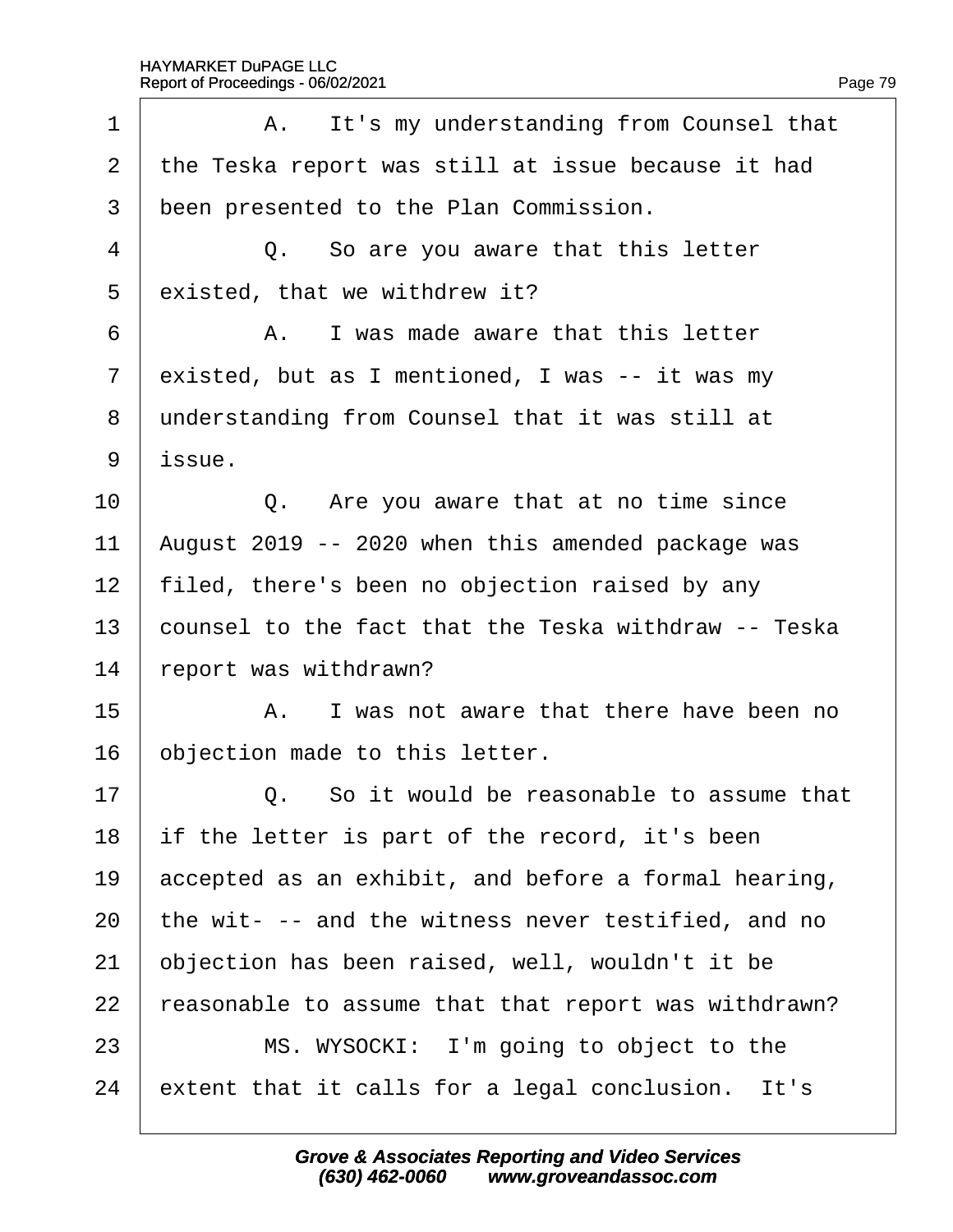1 not within the scope of the witness's knowledge. 2 | MS. DICKSON: Get a ruling on that. Ask for 3 a ruling. 4 | MS. O'KEEFE: So I'm going to ask for a 5 ruling on that, sir. 6 **I** MR. SILVERMAN: I would recommend that that 7 dbjection be overruled. I don't -- I don't think she 8 has a basis of knowledge. 9 | MS. O'KEEFE: So we're overruling the Village 10 attorney's objection? 11 | MS. DICKSON: Yes. 12 BY MS. O'KEEFE: 13  $\vert$  Q. Okay. So then -- so then you are aware 14 that they withdrew the application, Ms. Ketchum? 15 | MS. WYSOCKI: That wasn't the question. I'm 16 a little confused by the ruling, but --17 | MS. DICKSON: He ruled. 18 | MS. O'KEEFE: He made a ruling that --19 **CHAIRMAN DALY: This is Chairman -- this is** 20 Chairman Daly. I heard most of that, and I think 21 part of the issue was when Ms. Wysocki initially 22 b bjected the feed didn't come through. 23 **I** believe Yordana objected to the 24 extent that the current witness had no knowledge of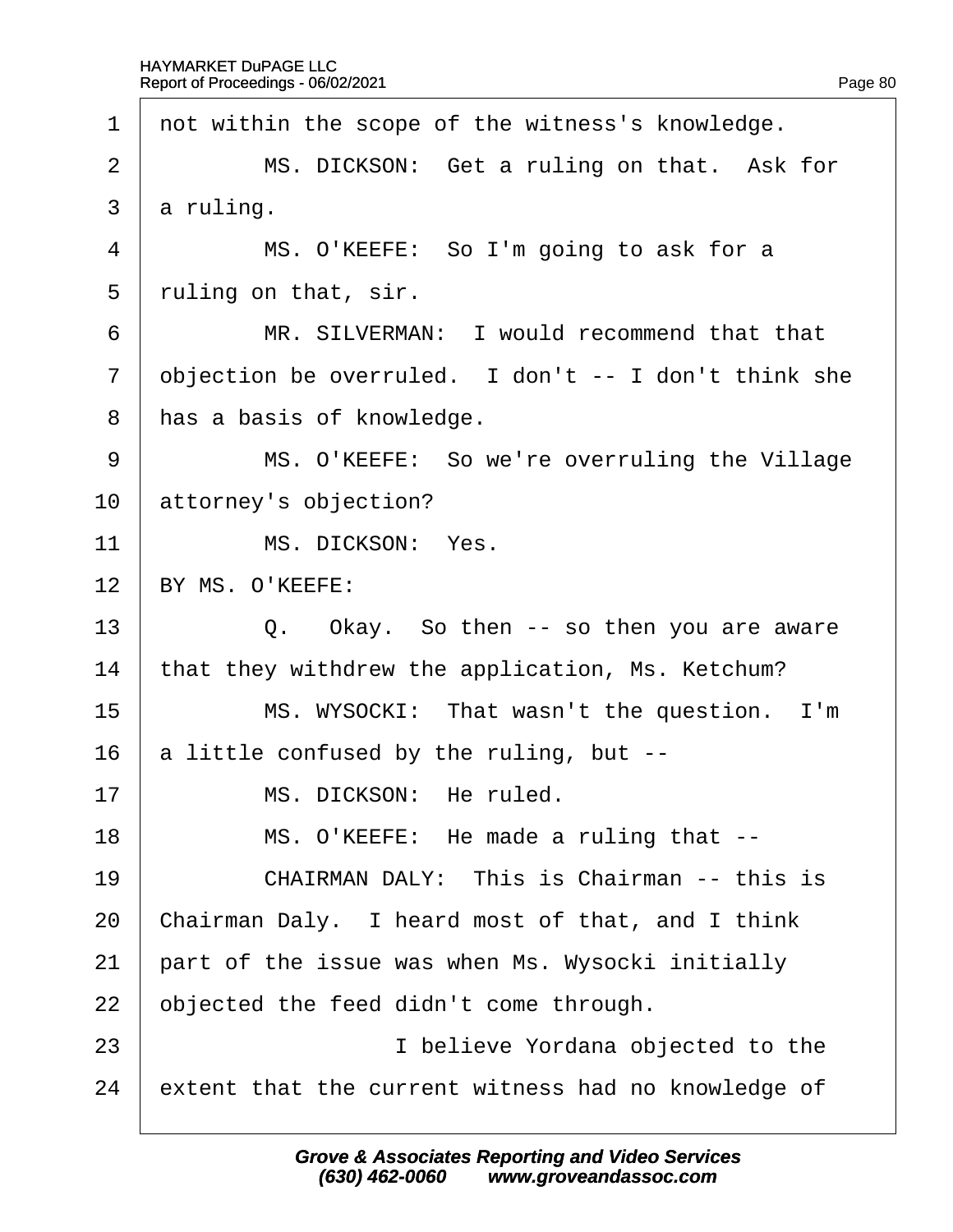1 that. And I would ask if Ms. Wysocki would please 2 restate her objection so that Village counsel can 3 rule on that. 4 | MS. WYSOCKI: Yeah, no problem. I'm sorry 5 that it cut out. 6 **I** was objecting to Ms. O'Keefe's 7 duestion about whether or not it would be reasonable 8 based on attorney objections and so forth to assume ·9· ·the Teska report was withdrawn, and I think that that 10 question calls for a legal conclusion, and it's 11 butside of the personal knowledge of the witness, 12 butside the scope of prior testimony. 13 | MS. O'KEEFE: So in response I would suggest 14 that, you know, Ms. Ketchum is not being asked for a 15 legal conclusion. She's being asked for her 16 **understanding.** 17 **I** MR, SILVERMAN: We can read what the letter 18 says. We don't know whether the Plan Commission 19 acted on withdrawing that or the Plan Commission 20 **considered it to be withdrawn.** 21 **You've said that it was withdrawn** 22 but, in fact, it could still be part of the record if 23 it's not been stricken or somehow removed by the Plan 24 Commission.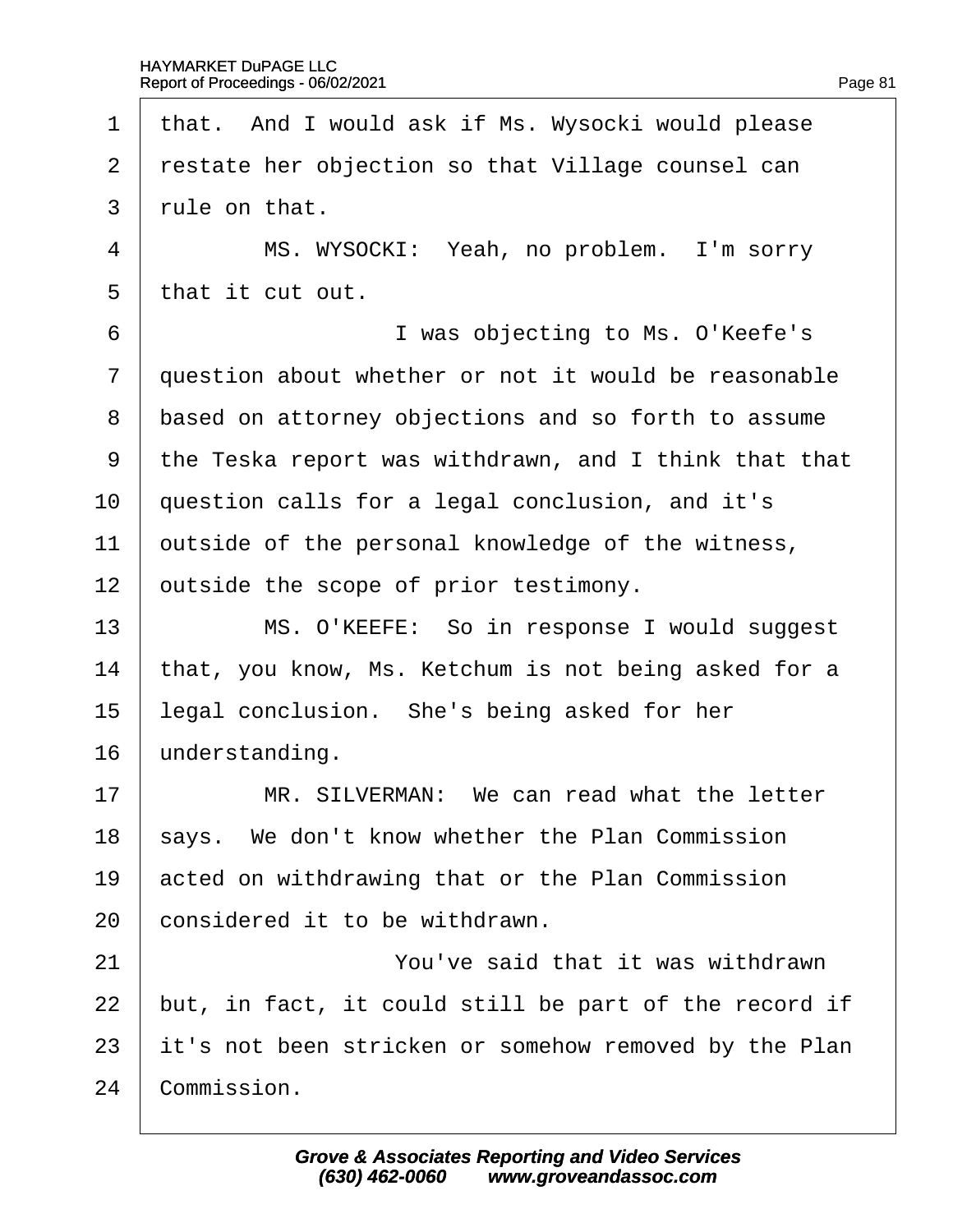| MS. O'KEEFE: Well, there was a discussion of          |
|-------------------------------------------------------|
| the withdrawal at an earlier hearing, I think on      |
| November 9th, 2020, and a question was raised         |
| regarding this, and I made the statement it was       |
| withdrawn, and there was no objection, no -- no       |
| ruling that it wasn't withdrawn.                      |
| This has been addressed before in                     |
| earlier hearing, and so I don't understand why it     |
| would not have been withdrawn if we actively withdrew |
| it.                                                   |
| We did not present the witness for                    |
| testimony or cross-examination, and we -- we          |
| specifically stated in this paragraph that the fiscal |
| and economic impact statement by Gruen + Associates   |
| was being submitted in lieu thereof given the change  |
| in facts.                                             |
| MS. WYSOCKI: Mr. Silverman, do you want me            |
| to respond?                                           |
| MR. SILVERMAN: Yes.                                   |
| MS. WYSOCKI: Okay, sorry about that.                  |
| I know that this -- that                              |
| Haymarket's counsel has stated that it was withdrawn. |
| know that there has not been a -- you know, the       |
| Plan Commission did not rule on the matter. It        |
|                                                       |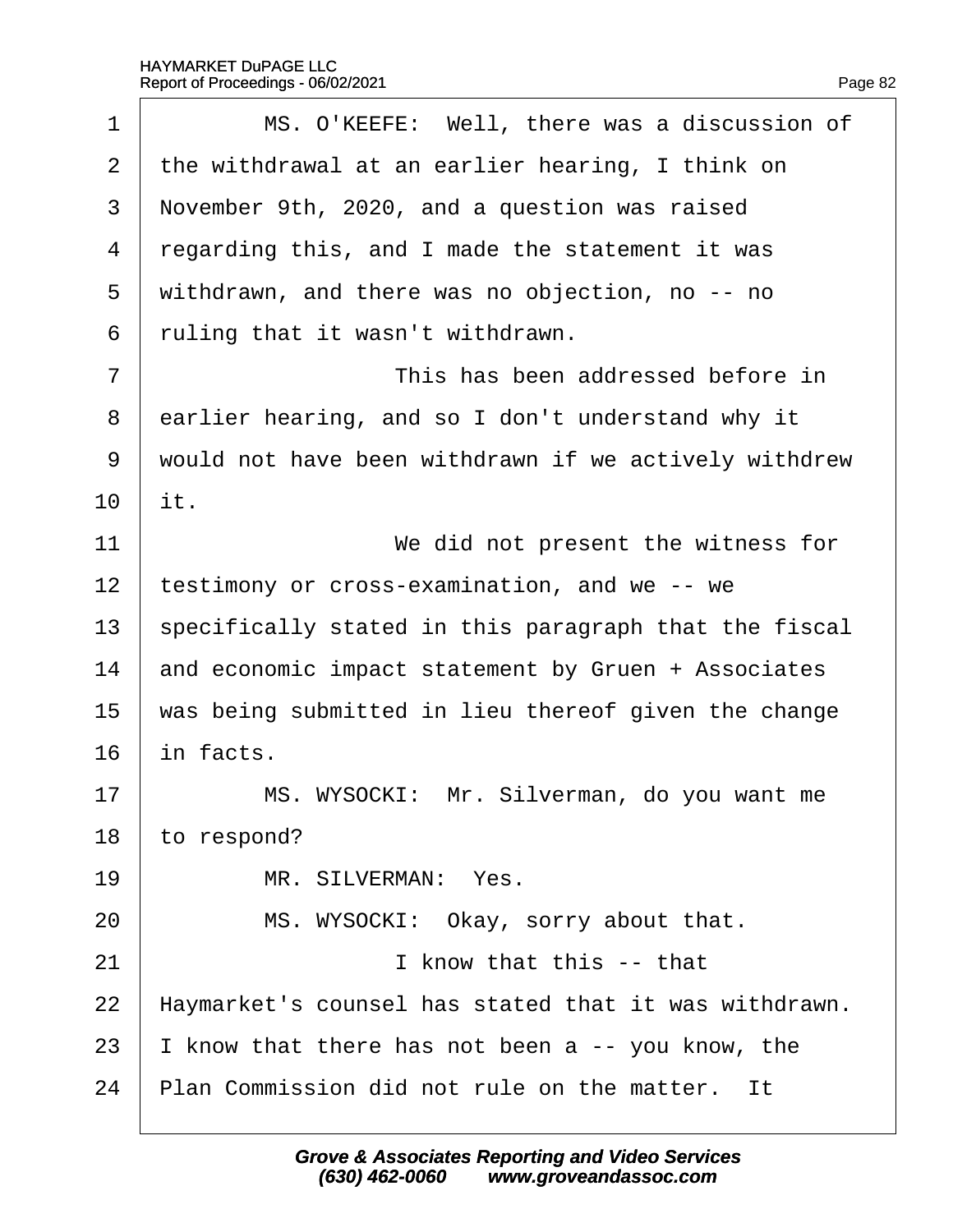| 1              | hasn't really been -- you know, the Plan Commission   |
|----------------|-------------------------------------------------------|
| 2              | didn't make a decision whether it's withdrawn.        |
| 3              | It was submitted as an exhibit with                   |
| 4              | the original zoning application. It was labeled       |
| 5              | Exhibit 2 and submitted in October of 2019, and I     |
| 6              | think that it's already part of the record. It's      |
| $\overline{7}$ | been considered by the Plan Commission.               |
| 8              | And then the other piece of it is,                    |
| 9              | is even if it's withdrawn, you know, as substantive   |
| 10             | evidence, I think that it's still relevant as part of |
| 11             | the record because it contradicts some of the later   |
| 12             | reports, which is what, I think, Ms. Ketchum's        |
| 13             | comments were, you know, during her direct testimony. |
| 14             | So, you know, the fact that                           |
| 15             | Haymarket has submitted inconsistent reports over the |
| 16             | course of this proceeding I think is very relevant to |
| 17             | the credibility of --                                 |
| 18             | MS. O'KEEFE: That's because there's no --             |
| 19             | 'm going to object to that statement.                 |
| 20             | You know, this report was based on                    |
| 21             | acts that changed, and the facts changed as a result  |
| 22             | in the change in ownership. That is a material fact,  |
| 23             | which is why we took the affirmative step of          |
| 24             | withdrawing the application and submitting a new      |
|                |                                                       |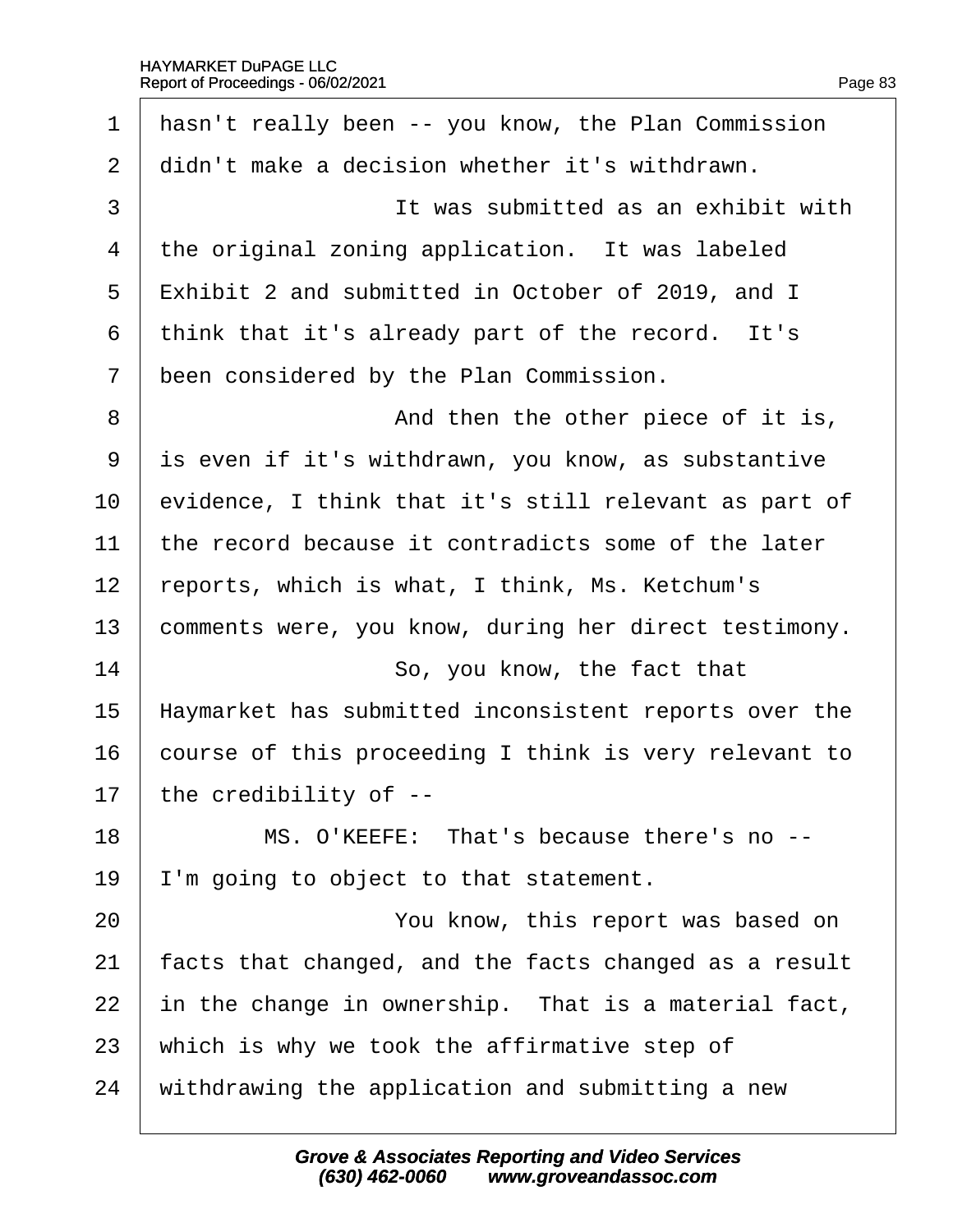| 1              | application based on the accurate facts.              |
|----------------|-------------------------------------------------------|
| $\overline{2}$ | If there's contradiction, it could                    |
| 3              | be -- it is because there's been a change in facts    |
| 4              | which were not reflected in the Teska report which is |
| 5              | why it was withdrawn.                                 |
| 6              | So for you to make the statement                      |
| $\overline{7}$ | that there's been inconsistent reports, that's        |
| 8              | dutside the scope of what a lawyer would do; and      |
| 9              | secondly, it's because there's been a change in       |
| 10             | facts. This has been -- was done almost 10 months     |
| 11             | ago and there's been no objection to this point.      |
| 12             | MR. SILVERMAN: Well, I think your objection           |
| 13             | has been heard. I think the witness testified on her  |
| 14             | direct examination concerning issues she had with     |
| 15             | this report. That testimony was offered and heard by  |
| 16             | the Plan Commission without objection.                |
| 17             | MS. O'KEEFE: Mr. Chairman, that                       |
| 18             | objection was not -- no testimony was --              |
| 19             | MR. SILVERMAN: It --                                  |
| 20             | MS. O'KEEFE: -- provided by Teska --                  |
| 21             | MR. SILVERMAN: You know what --                       |
| 22             | MS. O'KEEFE: -- Mr. I'm sorry.                        |
| 23             | MR. SILVERMAN: -- you had your turn. Can we           |
| 24             | have our turn, please?                                |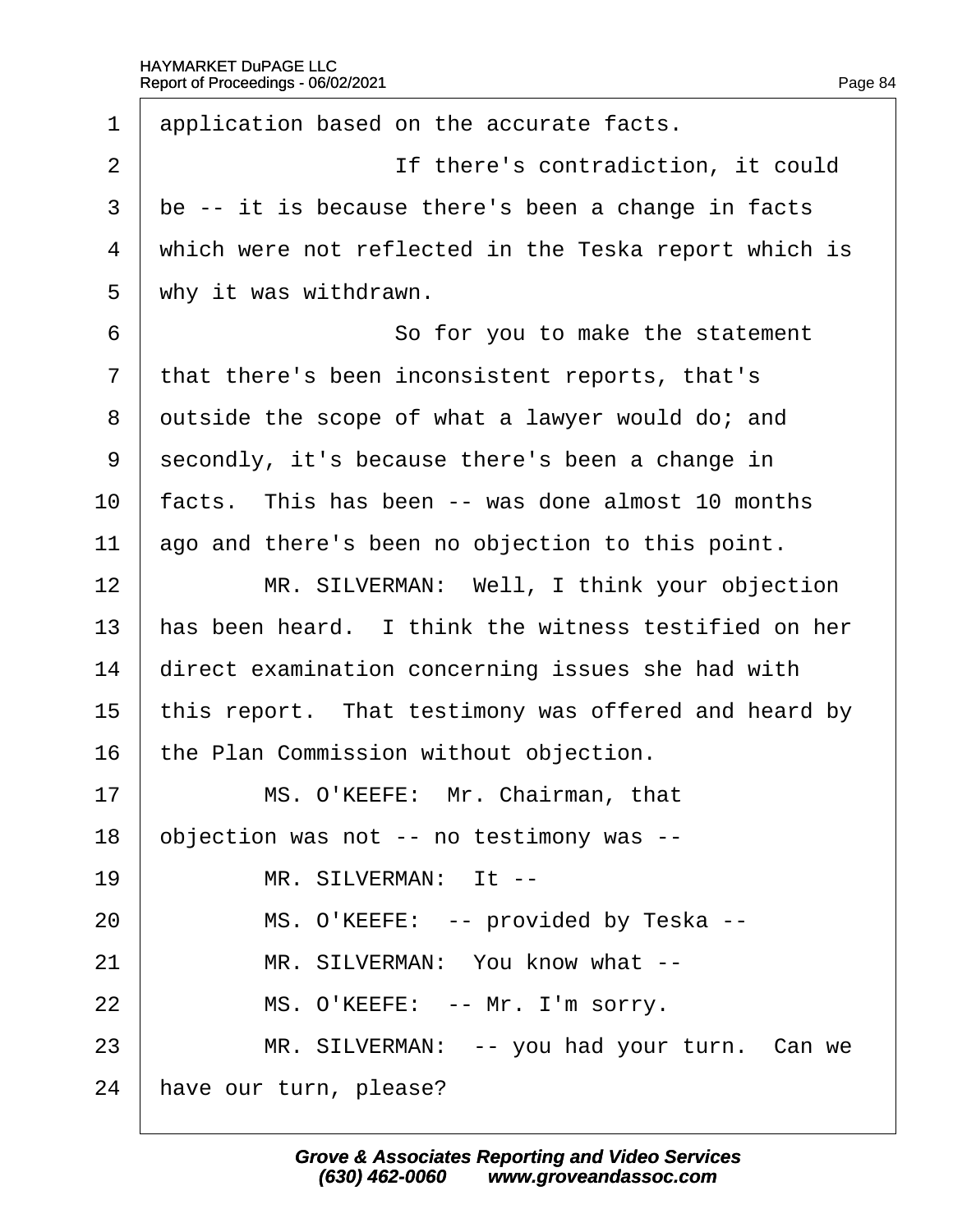$\sqrt{ }$ 

| 1              | MS. O'KEEFE: Uh-huh.                                 |
|----------------|------------------------------------------------------|
| $\overline{2}$ | MR. SILVERMAN: That testimony was not                |
| 3              | objected to by you. If you care to argue -- argue    |
| 4              | that it's not relevant, I suppose that you can make  |
| 5              | that argument, however, this is Plan Commission      |
| 6              | hearing and there is a great deal of latitude.       |
| 7              | So I think that if you want to                       |
| 8              | question her on that report, then question her. If   |
| $9\,$          | you don't, then argue to the Plan Commission later   |
| 10             | that her testimony doesn't have a significant amount |
| 11             | of weight.                                           |
| 12             | MS. O'KEEFE: So first of all, for the                |
| 13             | record, I want to just clarify based on your         |
| 14             | statement that the Teska consultant never appeared   |
| 15             | before the Plan Commission, never presented the      |
| 16             | report, never was subject to cross-examination, was  |
| 17             | hever subject to any kind of questioning, and had no |
| 18             | opportunity to defend the report.                    |
| 19             | So if -- so in the interest of                       |
| 20             | equity and fairness, if the report was going to be   |
| 21             | automatically considered, like now, don't you think  |
| 22             | that objection should have been raised when we       |
| 23             | withdrew the report 10 months ago?                   |
| 24             | COMMISSIONER CARELLO: Thank you for making           |
|                |                                                      |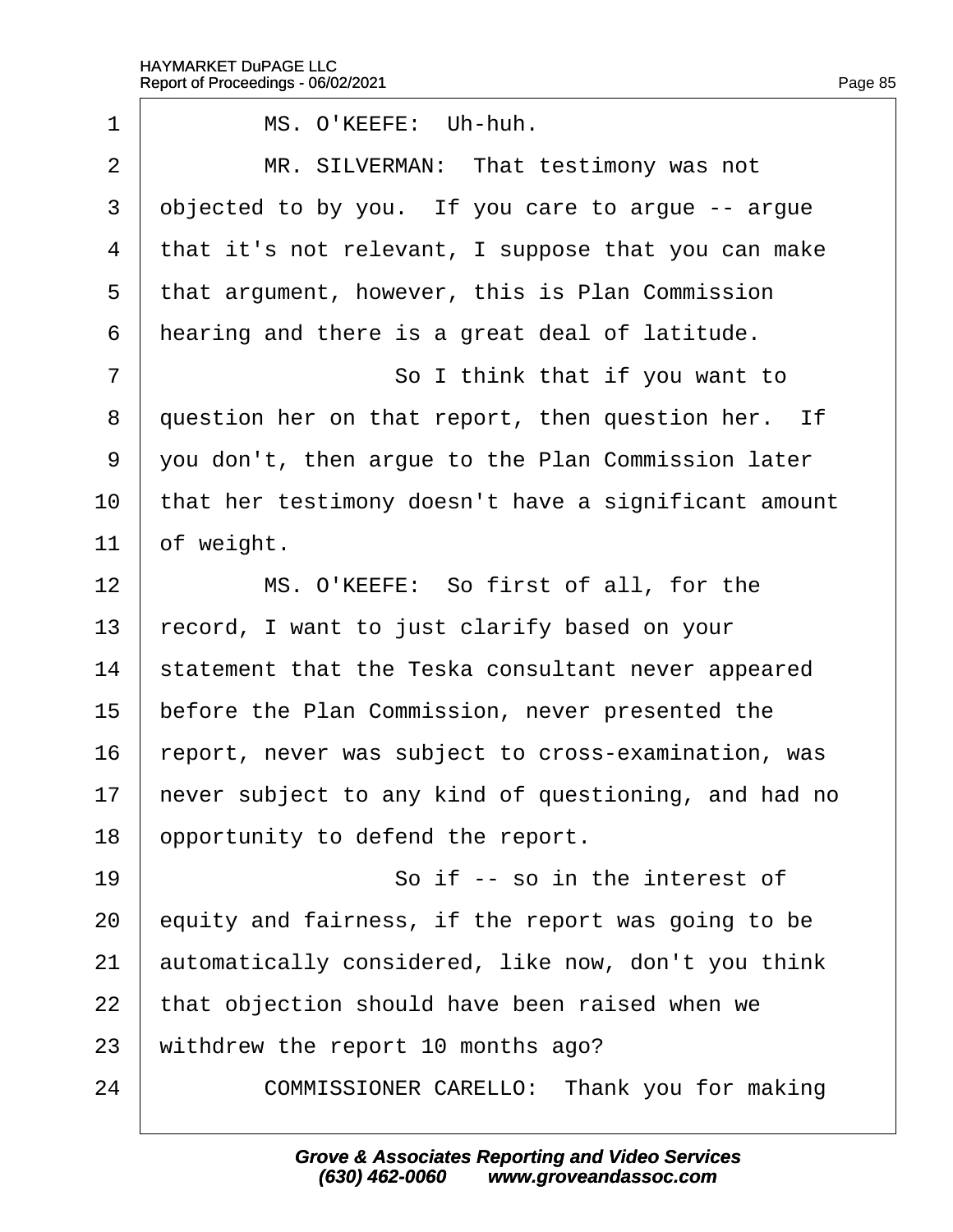$\sqrt{ }$ 

| 1              | the record. Let's proceed.                            |
|----------------|-------------------------------------------------------|
| $\overline{2}$ | MS. O'KEEFE: So we're going to make a formal          |
| 3              | objection to any information contained in this report |
| 4              | that relates to the Teska report given that it was    |
| 5              | formally withdrawn from our application and we had a  |
| 6              | fiscal and economic impact statement by Gruen Gruen + |
| $\overline{7}$ | Associates submitted in lieu thereof.                 |
| 8              | We attest for the record that the                     |
| 9              | facts contained in the Teska report encountered a     |
| 10             | significant change and that's why the application was |
| 11             | withdrawn.                                            |
| 12             | CHAIRMAN DALY: Okay, thank you.                       |
| 13             | BY MS. O'KEEFE:                                       |
| 14             | Q. Okay, let's go back.                               |
| 15             | So in your report you identify the                    |
| 16             | Polaris report as an economic impact study?           |
| 17             | A. Where in my report do I reference the              |
| 18             | Polaris report?                                       |
| 19             | Q. On the -- page 11 on the timeline. You             |
| 20             | said they introduced new economic impact studies, and |
| 21             | you claim that the Polaris report was an economic     |
| 22             | impact study.                                         |
| 23             | A. Oh. I referenced that the Haymarket                |
| 24             | submitted a revised application with new economic     |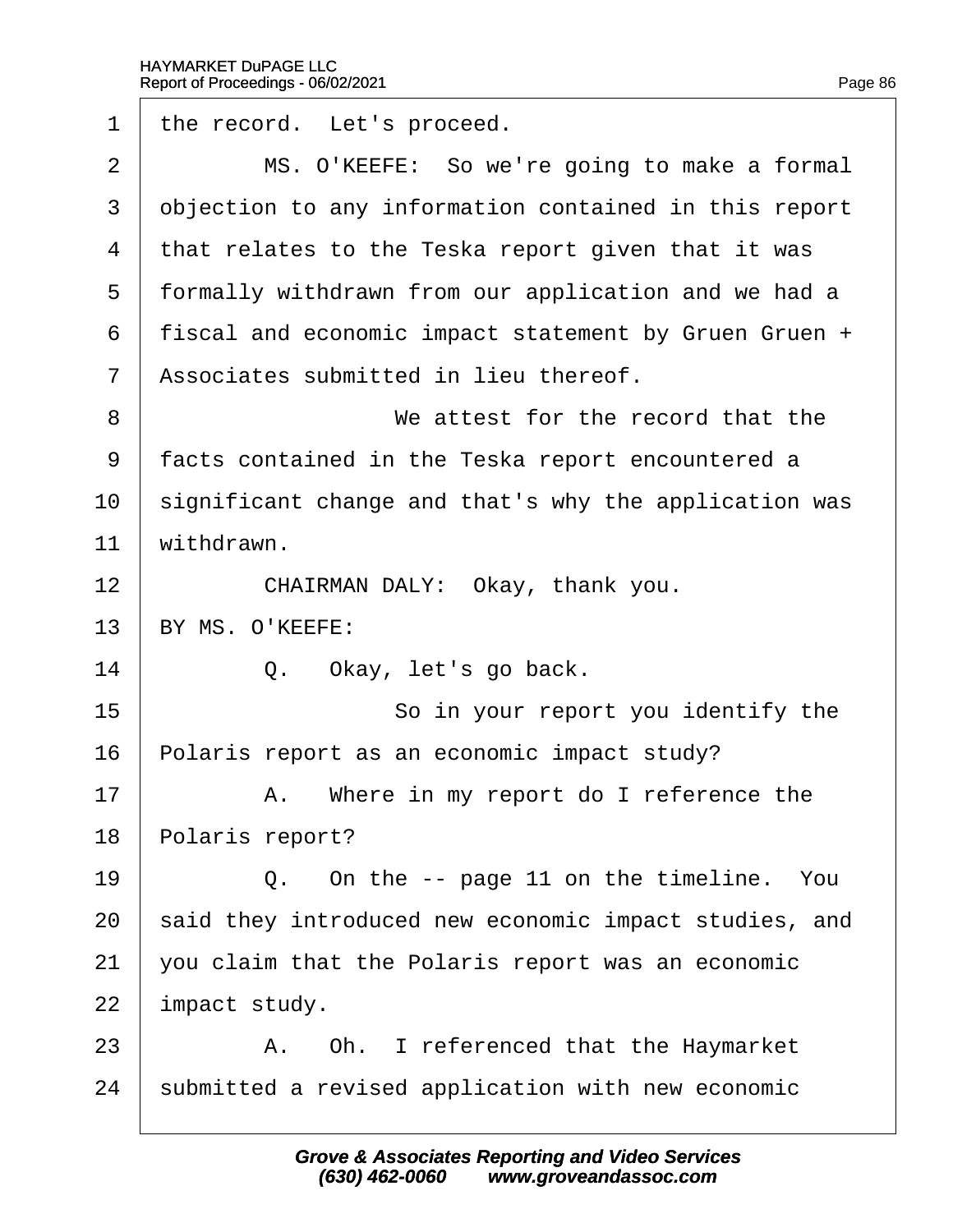1 *i*mpact studies.  $2 \quad | \quad Q$ . Uh-huh. And Polaris's name --3 | A. Gruen Gruen, Okrent consultant -- Okrent 4 and Polaris. Yes, I -- Polaris evaluates the 5 emergency services. 6 **0 Q.** Does it evaluate the economics of the 7 emergency services or does it evaluate the impact on 8 the emergency services? 9 | A. My understanding, Polaris evaluates the 10 impact on the emergency services, which are then 11  $\mu$ tilized by the Gruen + Gruen Associates and Okrent 12 Kisiel reports in their economic evaluations. 13 | MR. SILVERMAN: Ms. O'Keefe, are you're done 14 with this letter? If you are --15 | MS. O'KEEFE: Yes, I am. 16 BY MS. O'KEEFE:  $17$   $\Box$  Q. So you were responsible for preparation 18 of the report dated September 13th and that was 19 introduced in the Haymarket -- into the record as 20 Exhibit 15? It's the report dated September 13,  $21$   $2019$ . 22 | A. Correct.  $23$   $\Box$  Q. Typically when you're retained as an 24 expert do you rely on a report that you prepared 20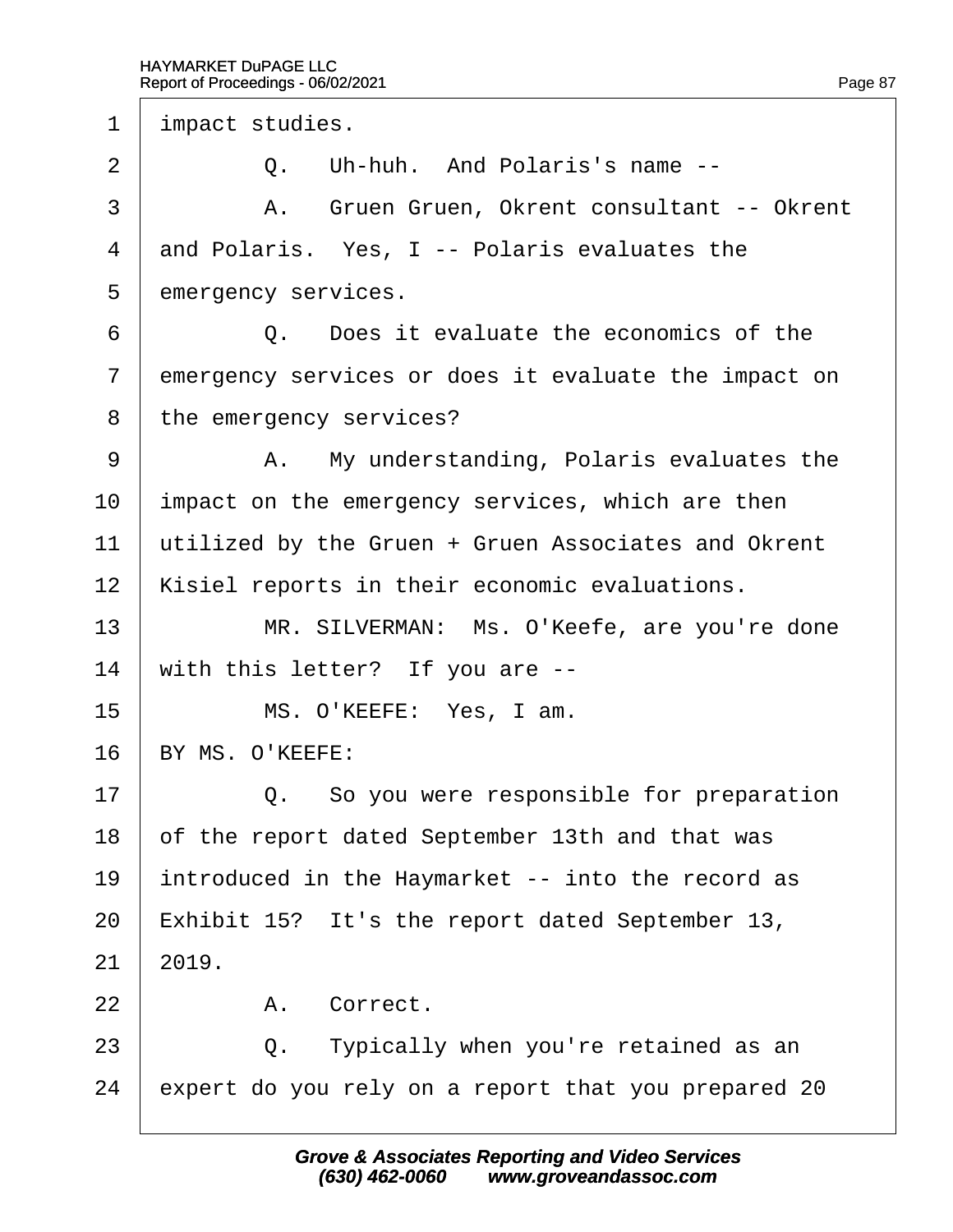1 months ago?

 $2 \mid$  A. It depends on the nature of the

3 proceedings.

 $4 \mid Q$ . When there's a material change in facts

5 such as the ownership of the property, wouldn't it be

6 standard procedure to update or amend the report to

7 reflect the change in facts?

8 | A. Not necessarily. I believe the

9 economics of the proposed facility changed.

 $10$   $\Box$  Q. I'm sorry, you broke up. Now you've got 11 a little static. Would you mind repeating that? I'm

12  $\frac{1}{2}$  sorry.

13 | A. I said not necessarily. I mean, the

14 economics of the proposed facility and the impacts it

15 may create didn't change --

 $16$   $\phantom{0}$  Q. Did you ask --

 $17$   $\parallel$  A. -- and I was not ask -- and I was not

18 asked to provide an updated report.

19  $\vert$  Q. Did you suggest providing an updated

20 report?

21 A. In discussions with Counsel we talked

22 about the economic studies provided by the Gruen  $+$ 

23 Gruen report and the Okrent Kisiel report. We

24 discussed my observations and the evaluation of those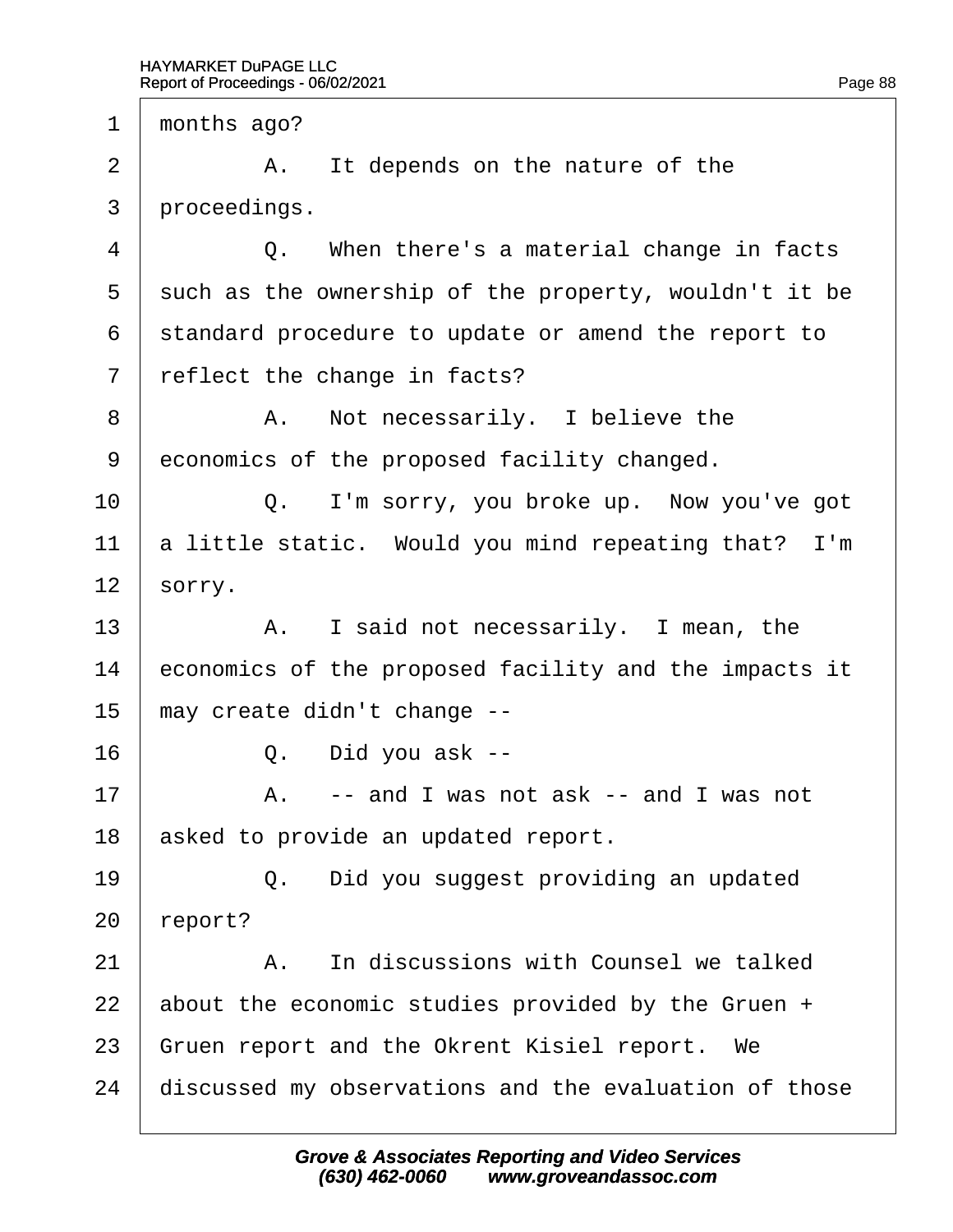| 1              | reports, but I was not asked to provide an updated    |
|----------------|-------------------------------------------------------|
| $\overline{2}$ | expert report.                                        |
| 3              | Q. But typically -- you didn't answer my              |
| 4              | duestion.                                             |
| 5              | I'm sorry, did you suggest updating                   |
| 6              | the report to reflect the new facts?                  |
| 7              | A. I did not.                                         |
| 8              | We talked about my findings and                       |
| 9              | talked about what was necessary for the -- for the    |
| 10             | Plan Commission, and ultimately determined it would   |
| 11             | be to provide a -- to testify in front of the Plan    |
| 12             | Commission and provide a presentation.                |
| 13             | Q. So basically the scope of your                     |
| 14             | assignment changed from a reliance on your report     |
| 15             | based on facts that were no longer relevant to        |
| 16             | basically just reviewing the Gruen + Gruen and Okrent |
| 17             | reports?                                              |
| 18             | A. I -- my scope changed in terms of not              |
| 19             | only reviewing Teska, but also reviewing and          |
| 20             | analyzing the Okrent Kisiel report and the Gruen +    |
| 21             | Gruen report once those were submitted.               |
| 22             | Q. Can you give me an example of a prior              |
| 23             | case you've worked on where you've been -- where      |
| 24             | you've been previously involved with when there's     |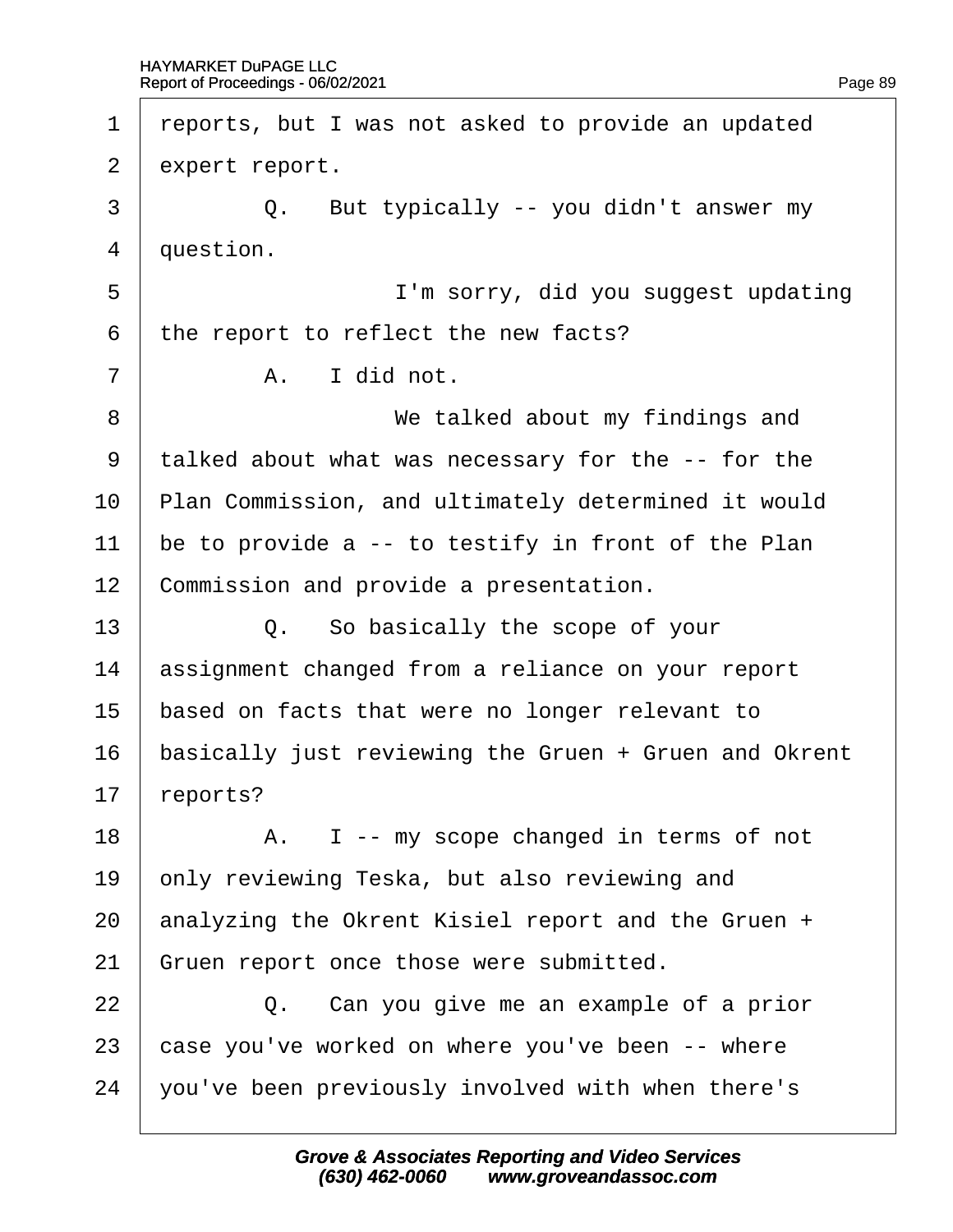| 1              | been a material change in the facts of the case and   |
|----------------|-------------------------------------------------------|
| $\overline{2}$ | you have not updated the report?                      |
| 3              | A. I would have -- I would have to consider           |
| 4              | my past experience.                                   |
| 5              | There are often changes that occur                    |
| 6              | throughout a matter and you don't always provide an   |
| $\overline{7}$ | updated report. It depends upon the venue at issue    |
| 8              | and the requirements of the proceeding.               |
| 9              | Q. In this case when you were asked to do             |
| 10             | an economic -- a review of an economic impact         |
| 11             | statement on an operating hotel that closes and       |
| 12             | changes to ownership of a nonprofit, that wasn't      |
| 13             | deemed significant enough to update your report?      |
| 14             | A. Well, my report evaluated the taxes                |
| 15             | generated from the prior hotel and evaluated Teska's  |
| 16             | study.                                                |
| 17             | Then there were new economic                          |
| 18             | studies submitted which I then evaluated and assessed |
| 19             | and have now offered my opinions of those.            |
| 20             | My understanding through this                         |
| 21             | proceeding is that a report was not required, and I   |
| 22             | was not asked to prepare a report and submit a        |
| 23             | report.                                               |
| 24             | MS. O'KEEFE: Mr. Chairman, since we've been           |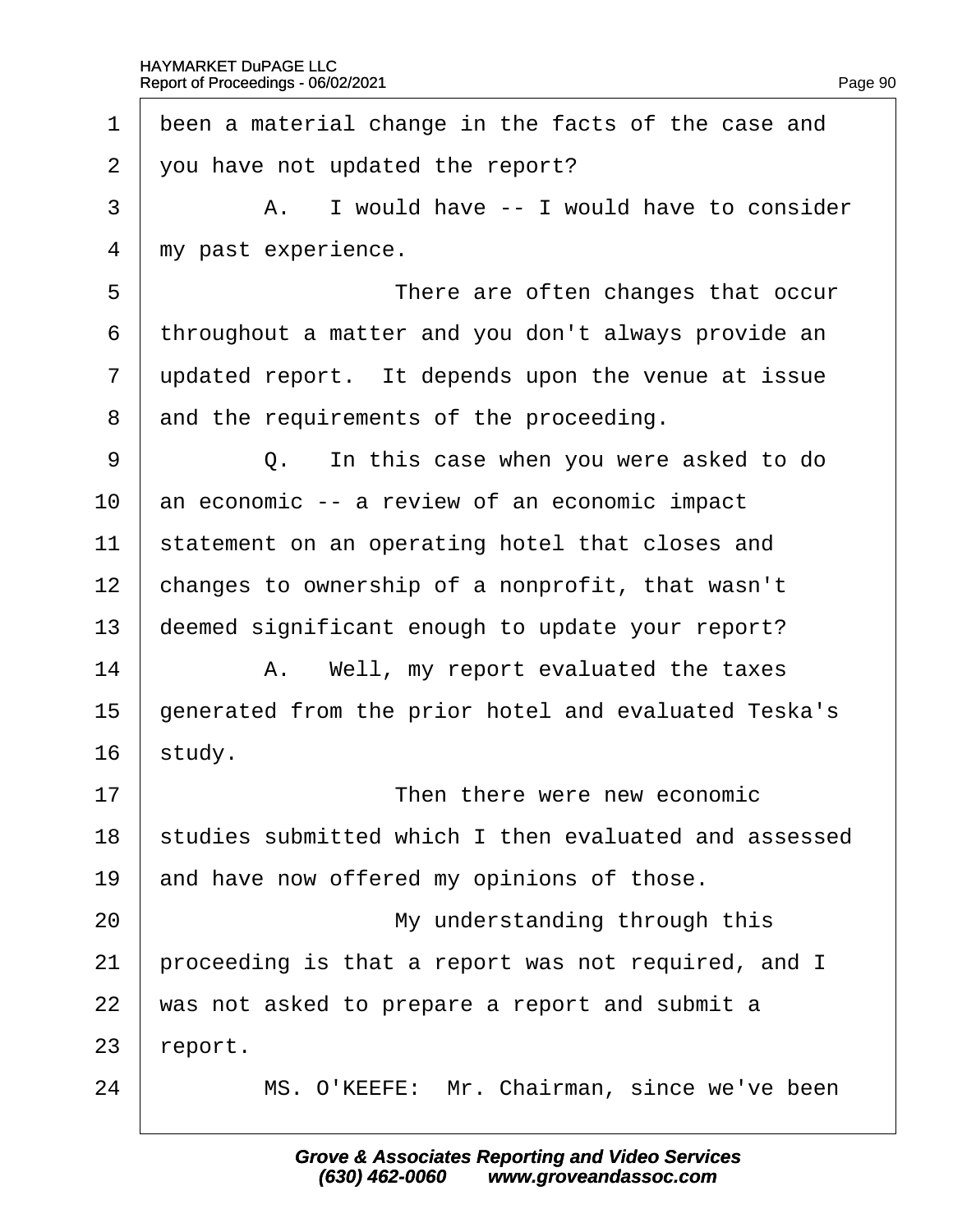| 1              | going about another hour, could we take a break now   |
|----------------|-------------------------------------------------------|
| 2              | for another five, 10 minutes?                         |
| 3              | <b>CHAIRMAN DALY: That's fine. Let's reconvene</b>    |
| $\overline{4}$ | at 9:10.                                              |
| 5              | MS. O'KEEFE: That's four minutes. Can we              |
| 6              | have, like, a little bit more than four minutes?      |
| 7              | CHAIRMAN DALY: All right, let's reconvene at          |
| 8              | 9:15.                                                 |
| 9              | MS. O'KEEFE: Thank you, sir.                          |
| 10             | (Recess taken.)                                       |
| 11             | CHAIRMAN DALY: I would just ask that if               |
| 12             | Attorneys DiNolfo and Ellenbecker are in the same     |
| 13             | room, could you just confirm that you are back.       |
| 14             | MR. DI NOLFO: We're in separate places this           |
| 15             | week. I am back.                                      |
| 16             | CHAIRMAN DALY: And I see Mr. Ellenbecker.             |
| 17             | All right, great. Thanks everybody.                   |
| 18             | I believe we're ready to go.                          |
| 19             | Ms. O'Keefe, your witness.                            |
| 20             | BY MS. O'KEEFE:                                       |
| 21             | Q. Ms. Ketchum, as we sit here today in               |
| 22             | June 2021, 14 months after the Holiday Inn closed and |
| 23             | isn't going to reopen, and the job -- the hotel taxes |
| 24             | and other taxes that are related to jobs and incomes  |
|                |                                                       |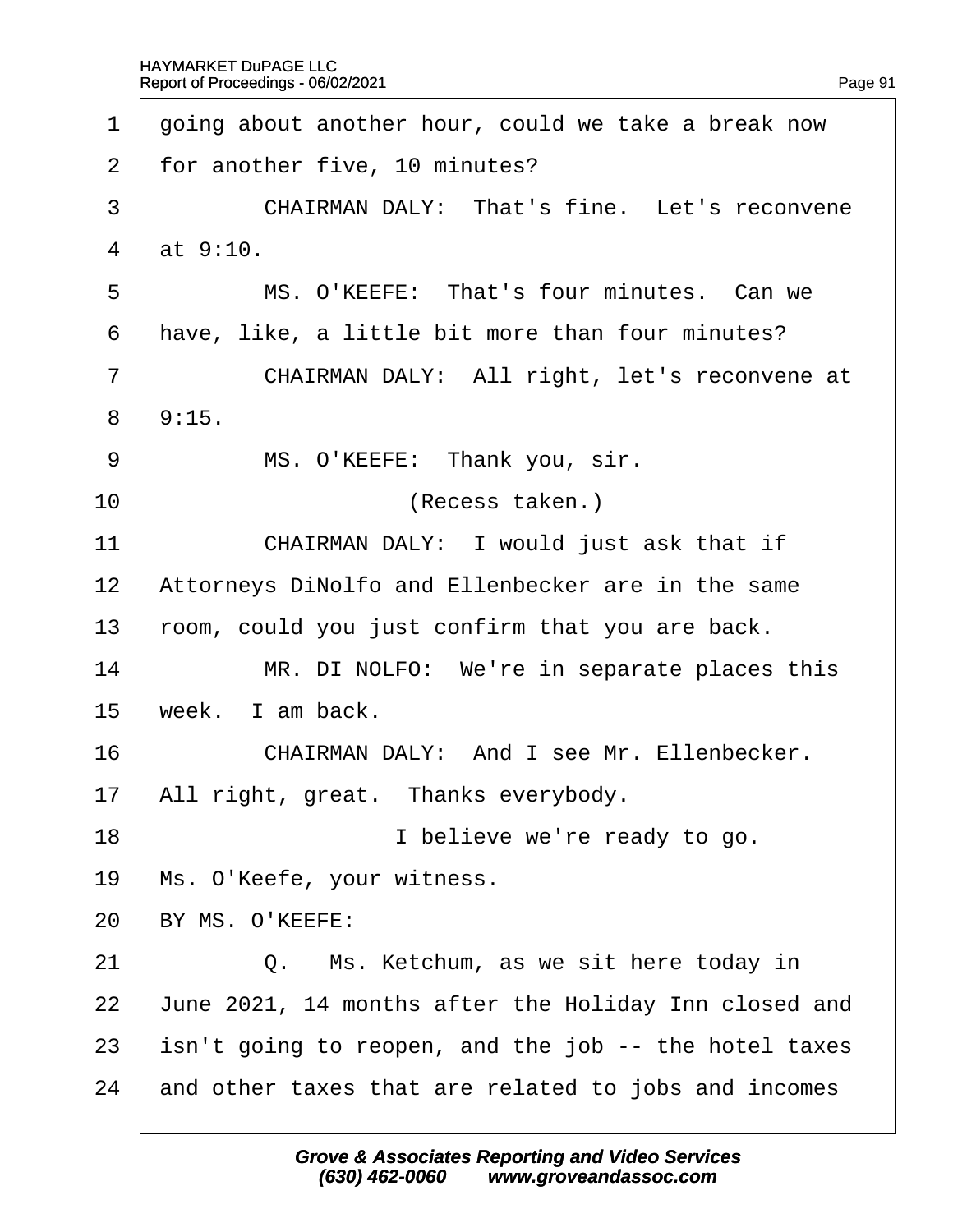| 1              | associated with the hotel are gone, how relevant --  |
|----------------|------------------------------------------------------|
| $\overline{2}$ | how relevant is it to continue to consider that use  |
| 3              | to the proposed Haymarket drug treatment facility?   |
| $\overline{4}$ | A. Well, I think it's very relevant because          |
| 5              | that's how the property is still zoned. The zoning   |
| 6              | of the property has not changed. The current zoning  |
| $\overline{7}$ | is still for a commercial use, and so I think it's   |
| 8              | still relevant to evaluate the current and past use  |
| 9              | if that's how the property is still zoned.           |
| 10             | Q. Well, the underlying zoning is a B-2;             |
| 11             | correct?                                             |
| 12             | A. Yes, I believe that's correct.                    |
| 13             | Q. And there's a whole range of commercial           |
| 14             | uses that could go on the property?                  |
| 15             | A. Sure.                                             |
| 16             | Q. So -- and those would be permitted as a           |
| 17             | use? It could go in with no analysis whatsoever?     |
| 18             | A. I don't know if they could go in with no          |
| 19             | analysis, but I just -- I know that the -- the point |
| 20             | of the hearings is that it's -- the request is for a |
| 21             | change in zoning from the current zoning to a        |
| 22             | different zoning.                                    |
| 23             | Q. Well, the underlining zoning stays the            |
| 24             | same, so there is no change with the underlying      |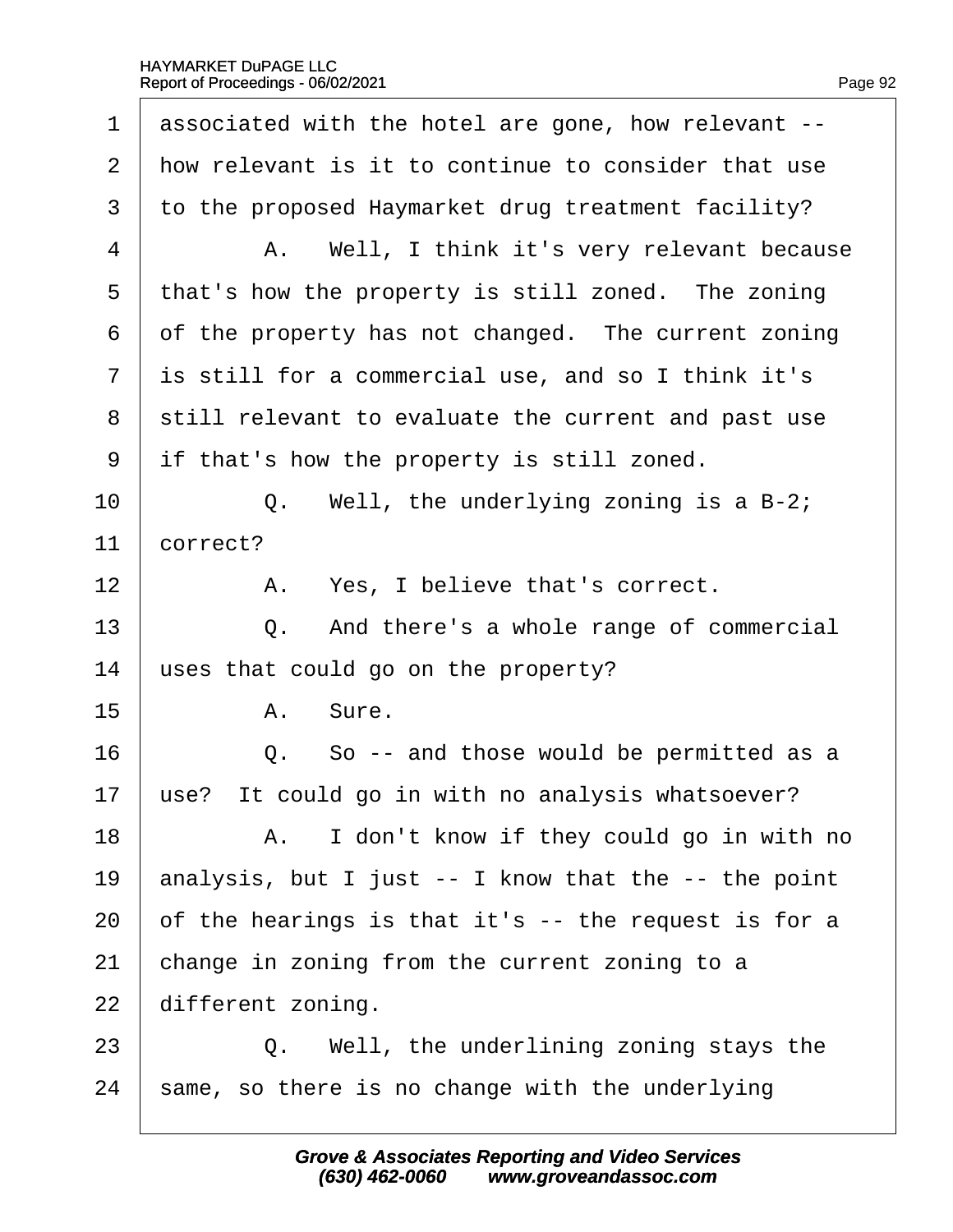| 1              | zoning of a B-2. What -- and a -- the proposed use    |
|----------------|-------------------------------------------------------|
| 2              | as a planned development is an authorized special     |
| 3              | use.                                                  |
| 4              | So what you're doing is --                            |
| 5              | A. Yes.                                               |
| 6              | Q. -- overlaying a planned development on             |
| $\overline{7}$ | it, but there's other uses that could be utilized for |
| 8              | the property; correct?                                |
| 9              | A. Yes, correct.                                      |
| 10             | Q. And wouldn't it then just be as relevant           |
| 11             | to look at any commercial use under a B-2, too?       |
| 12             | A. Well, I don't know that you would look             |
| 13             | at, I mean, any use, but the -- I think the           |
| 14             | evaluation considers what previously was generated to |
| 15             | the taxing bodies and the municipality versus what    |
| 16             | the changed use would generate.                       |
| 17             | Q. Well, how long is your -- is your                  |
| 18             | lookback? If the use was there five years ago would   |
| 19             | you look back? If it had been closed and vacant for   |
| 20             | five years -- I mean, at what point does the prior    |
| 21             | use not become the touchstone against which you base  |
| 22             | this because it's already been more than a year?      |
| 23             | A. Sure. I -- I don't have a specific                 |
| 24             | humber in mind, but the point is it's currently zoned |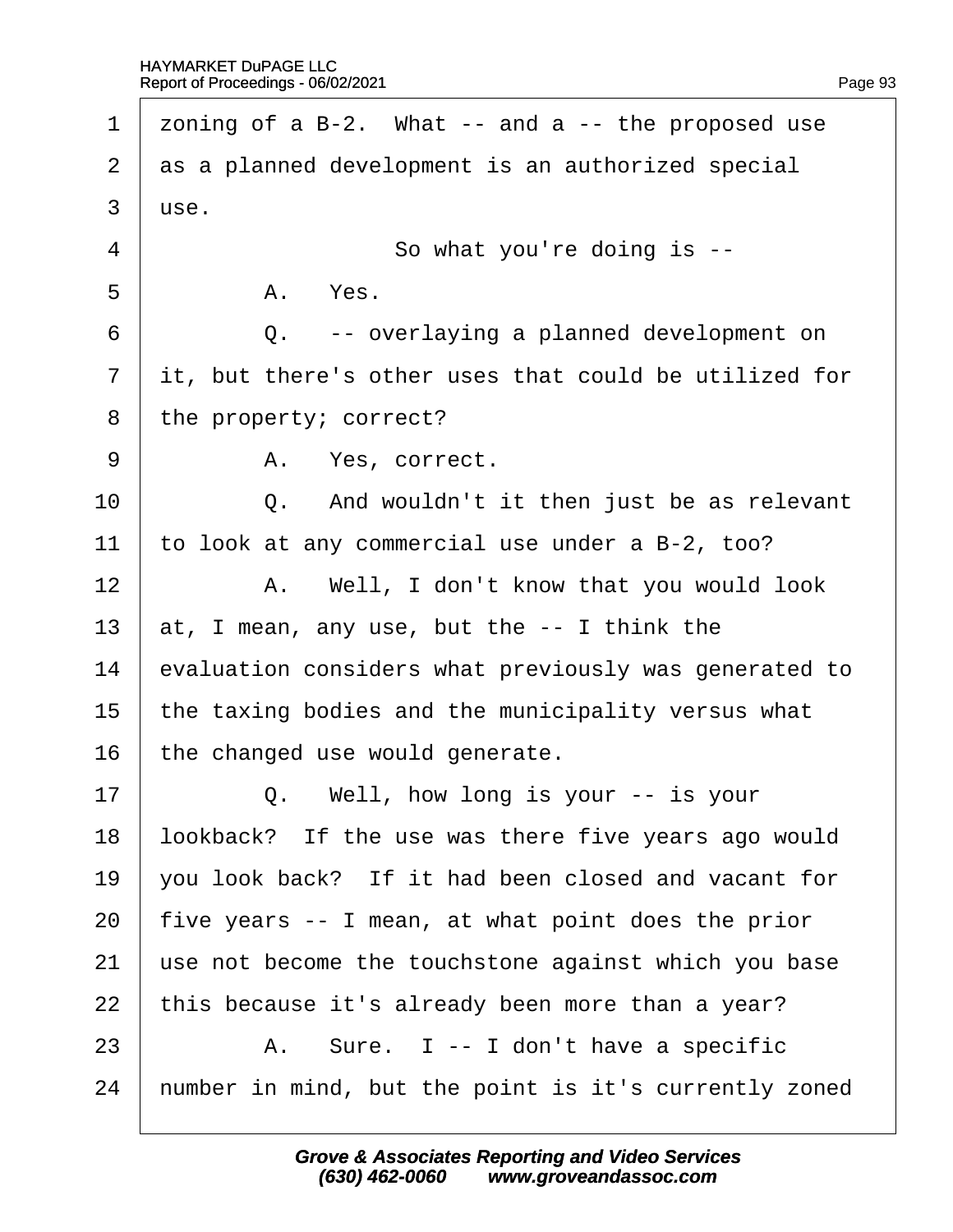|  | Page 94 |
|--|---------|

| 1              | for -- and understand the zoning doesn't change and   |
|----------------|-------------------------------------------------------|
| $\overline{2}$ | the Haymarket's application is for a special use      |
| 3              | permit, but the property is not vacant land and has   |
| 4              | previously generated tax revenue for the              |
| 5              | municipality, and as such, could continue to under a  |
| 6              | host of different hotel operators or different uses.  |
| $\overline{7}$ | Q. Your 2019 report upon which you still              |
| 8              | rely -- because it hasn't been updated -- extensively |
| 9              | exams the financial implications of a hotel and what  |
| 10             | happens when you loose hotel revenue based on hotel   |
| 11             | sales tax, hotel taxes, food and beverage taxes,      |
| 12             | video gaming taxes. Those no longer exist because     |
| 13             | that use went away; correct?                          |
| 14             | A. Well, it's not currently in use as a               |
| 15             | hotel, but it doesn't mean it couldn't be in use as a |
| 16             | hotel.                                                |
| 17             | Q. Are you aware that a replacement Holiday           |
| 18             | Inn is under -- has been approved in Itasca as part   |
| 19             | of the bridge development?                            |
| 20             | A. I -- I don't know if -- that it's a                |
| 21             | replacement Holiday Inn, but I'm aware that there is  |
| 22             | a bridge development, but I don't know the --         |
| 23             | Q. So are you --                                      |
| 24             | I don't know the status of it or the<br>А.            |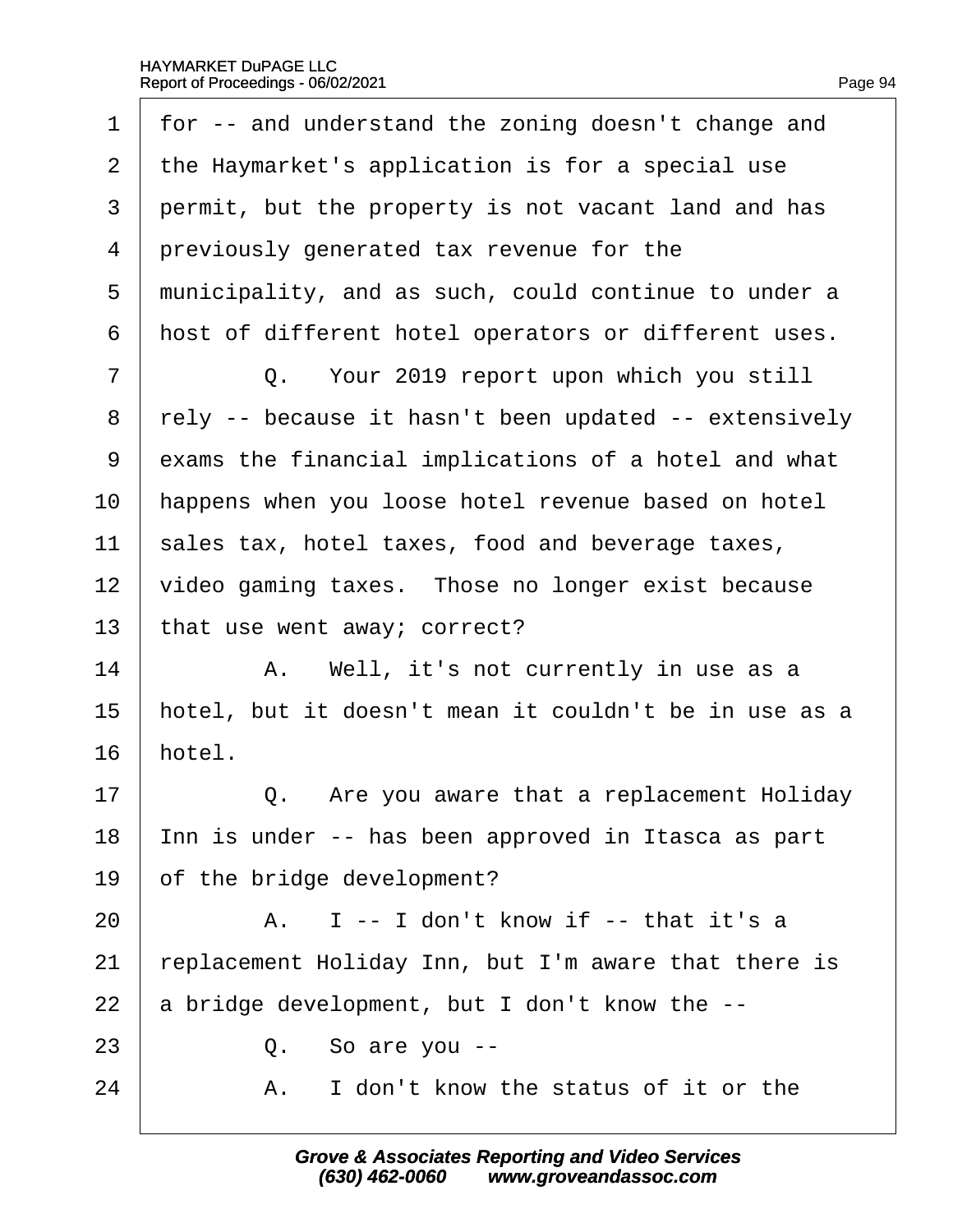Г

| 1              | development of that development.                      |
|----------------|-------------------------------------------------------|
| $\overline{2}$ | Q. Well, you can -- it's been made part of            |
| 3              | the record previously that that was approved last     |
| 4              | summer in June of 2020 by the Plan Commission and the |
| 5              | Village board, so that means that right now there's   |
| 6              | five hotels in a town of 9,000 people, so what makes  |
| 7              | you think there would be the demand -- the market     |
| 8              | demand for a hotel within this building?              |
| 9              | A. I didn't specifically evaluate the                 |
| 10             | market demand for a hotel in this building, but       |
| 11             | evaluating other planned developments for purposes of |
| 12             | this application is also not relevant. So evaluating  |
| 13             | the bridge development and any -- any properties      |
| 14             | within that development as it relates to the impact   |
| 15             | of Haymarket's application on this development I      |
| 16             | don't think is relevant.                              |
| 17             | Q. But you're talking about the lost hotel            |
| 18             | taxes, video gaming taxes, food and beverage taxes,   |
| 19             | sales taxes, all of which are going to be generated   |
| 20             | by this replacement Holiday Inn hotel.                |
| 21             | So I think it's -- if you're                          |
| 22             | looking at the broader perspective, which is what you |
| 23             | talked about doing, those taxes are a new source of   |
| 24             | revenue that is coming in to help replace that.       |
|                |                                                       |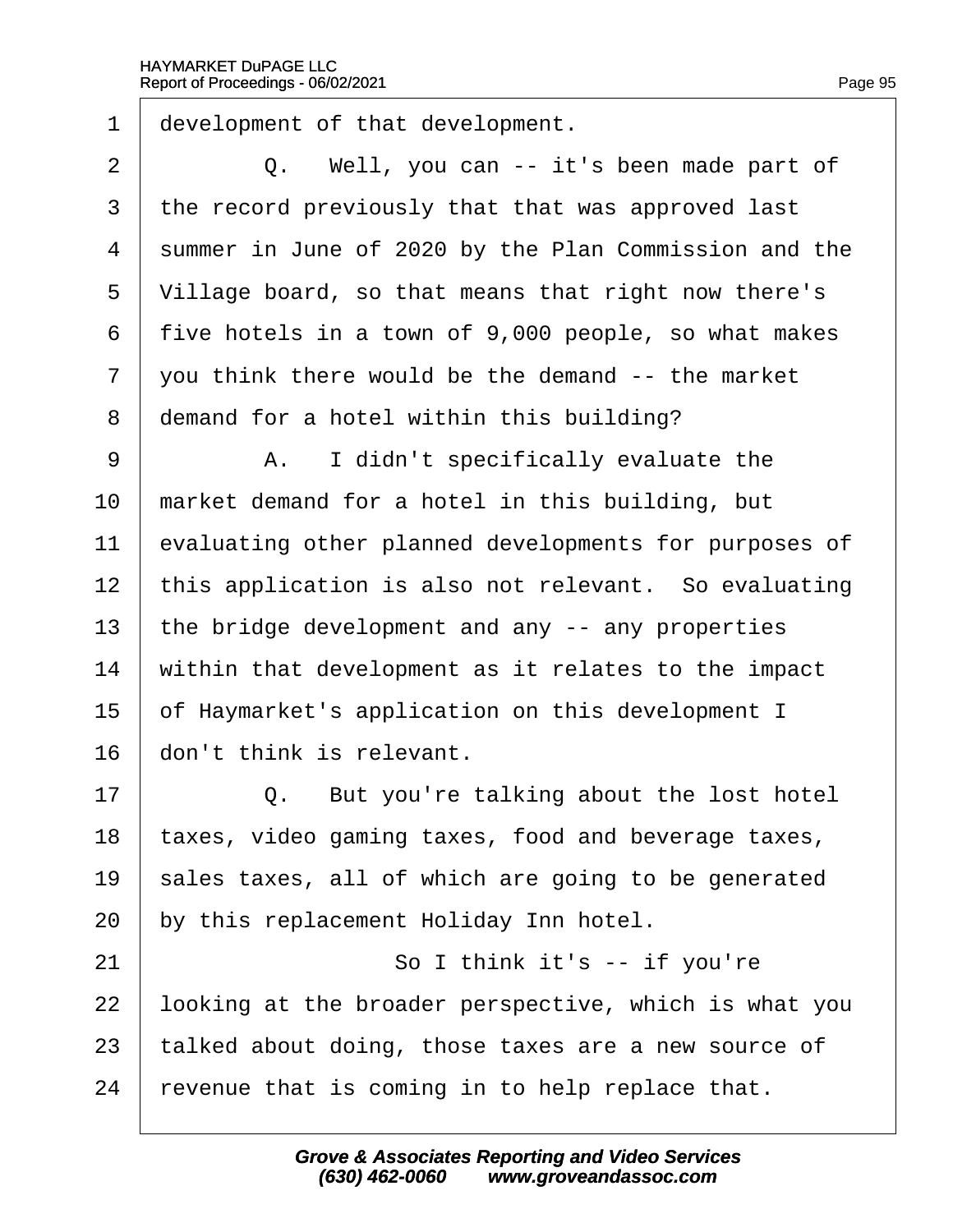| 1              | And so then you have to look --                     |
|----------------|-----------------------------------------------------|
| $\overline{2}$ | don't we have to look, then, at what are the other  |
| 3              | uses that could be made of the existing building?   |
| $\overline{4}$ | A. Well, I don't think the Village is               |
| 5              | dapped at what revenue-generating sources they're   |
| 6              | allowed to have, be it from other developments or   |
| $\overline{7}$ | other possible businesses within the Village, but   |
| 8              | with respect to this development, it's currently    |
| 9              | zoned and previously operated as a hotel and it's   |
| 10             | currently zoned for commercial operation. So there  |
| 11             | is tax revenue possibility and that's what was      |
| 12             | projected in the prior report.                      |
| 13             | Q. Okay. So you're aware the prop- --               |
| 14             | you're aware the property was for sale?             |
| 15             | A. Yes, that the property was for sale.             |
| 16             | Yes, I was aware.                                   |
| 17             | Q. And are you aware that the former owner          |
| 18             | of the property informed the Village that the hotel |
| 19             | wasn't justifying sufficient revenues to justify    |
| 20             | further investment in the property?                 |
| 21             | A. I'm aware that that owner wasn't making          |
| 22             | investments within the property and to sell the     |
| 23             | property.                                           |
| 24             | MS. O'KEEFE: So, Mo, can we pull up                 |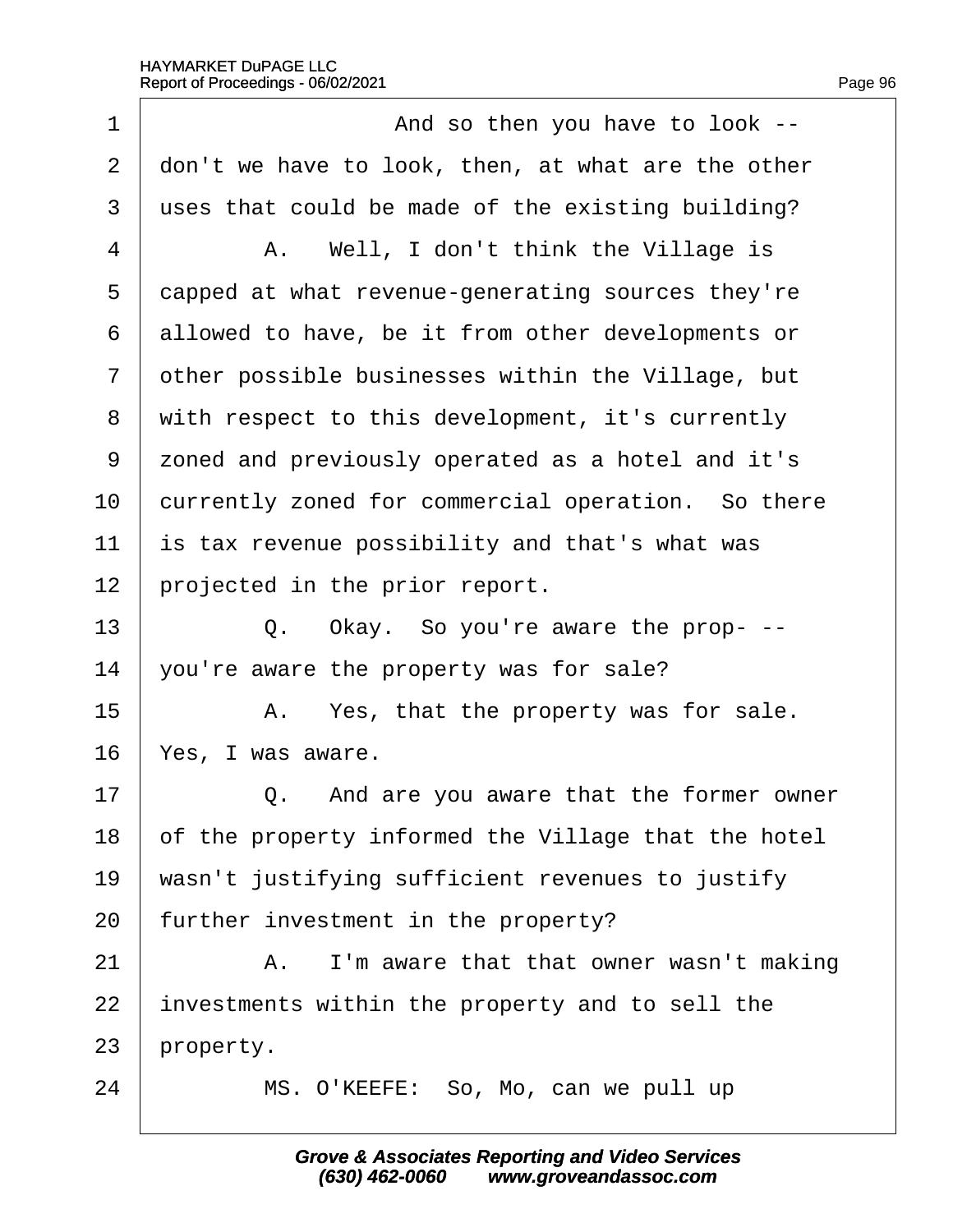- 1 Exhibit 17, please. 2 BY MS. O'KEEFE:
- $\overline{3}$   $\overline{Q}$ . So you are -- you have the -- you have
- 4 the relevant paragraph.
- 5 **I EXECUTE:** Have you seen this letter from
- ·6· ·the -- I can't see, Ms. Ketchum, on the screen right
- 7 now, but have you seen this letter from the land
- 8 dwner to the Mayor of Itasca, the former land owner?
- $9 \mid$  A. I'm reviewing it to see.
- $10$   $\Box$  Q. No, but had you seen it previously?
- 11  $\parallel$  A. That's why I'm reviewing it to see.
- 12 **I** believe, yes, I saw that this is
- 13 where the owner indicated they were looking to sell
- 14 the property.
- $15 \quad | \quad Q$  And that was because the increased hotel
- 16 competition and that the type of investment that
- 17 would be required wouldn't generate a sufficient ROI
- 18 to justify the infusion of capital?
- 19  $\parallel$  A. Well, that's what this individual says.
- $20$   $\vert$  Q. So if the hotel was successful, why
- 21 would it  $-$  if the hotel  $-$  why would a hotel such as
- 22 a former Holiday Inn shutter if the demand for its
- 23 hotel rooms was high and it was expected to be high
- 24 in the future?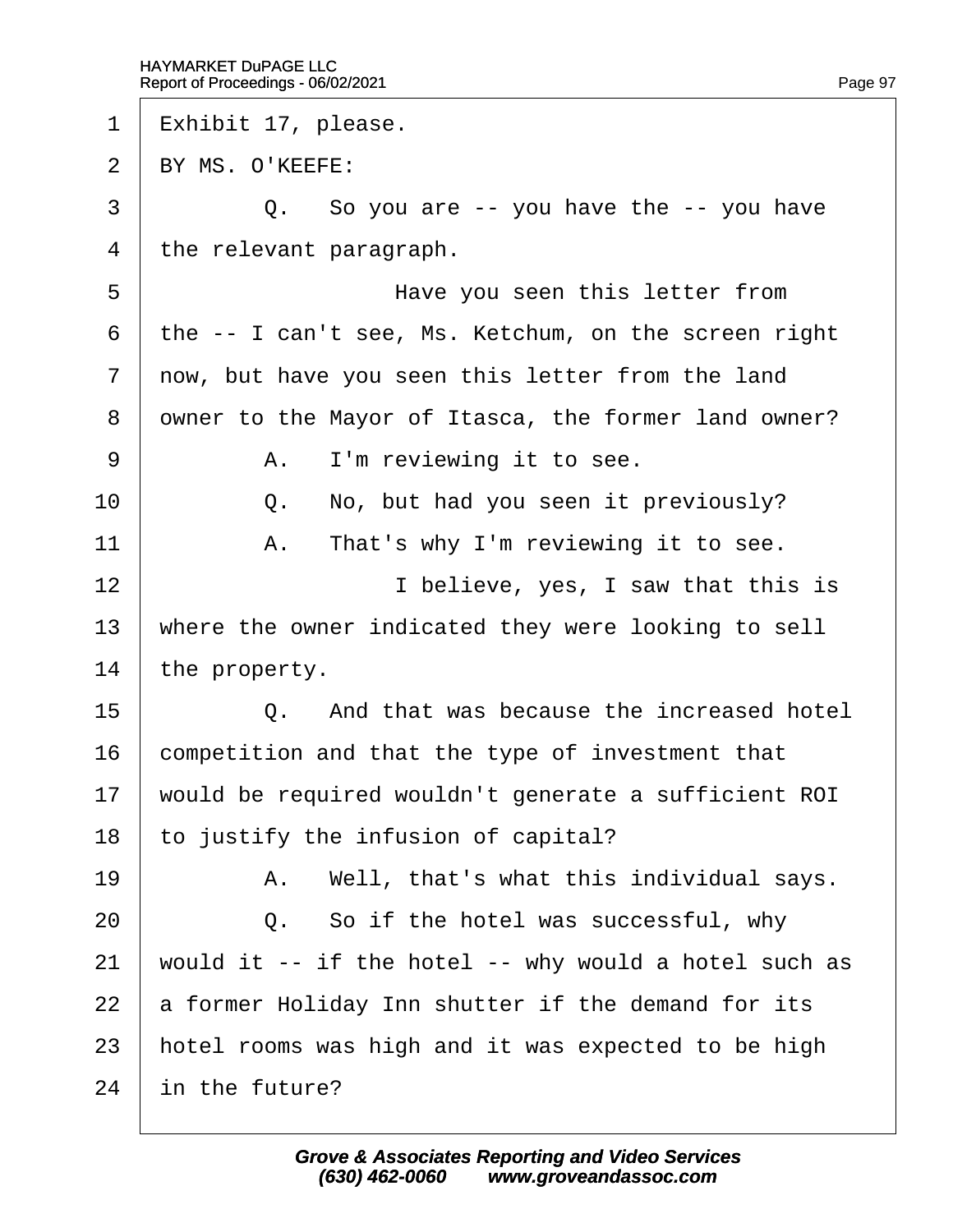| 1              | A. I am unaware and can't speak to the --             |
|----------------|-------------------------------------------------------|
| $\overline{2}$ | that owner's financial status or their investment in  |
| 3              | the property or ability to make additional            |
| 4              | investments in the property.                          |
| 5              | I have no knowledge of their                          |
| 6              | finances or their other business entities, so I can't |
| $\overline{7}$ | say from this letter that that statement is justified |
| 8              | by a market analysis or a market competition          |
| 9              | analysis.                                             |
| 10             | Q. But that's not something you would have            |
| 11             | experience in because you've not worked in that area  |
| 12             | with hotels; correct?                                 |
| 13             | A. Well, I haven't -- I haven't developed a           |
| 14             | projection for a hotel, but I have assessed -- I have |
| 15             | assessed market analyses and comparative scenarios.   |
| 16             | Q. Well, are you aware that the hotel's               |
| 17             | financial issues didn't suddenly -- suddenly arise    |
| 18             | and that it had struggled financially in the past?    |
| 19             | A. Well, I don't know if I would agree with           |
| 20             | that in looking at the tax receipts received from the |
| 21             | Village, which was part of the comparison that we     |
| 22             | performed in the report that I filed in 2019 when     |
| 23             | looking at the Holiday Inn's operations in comparison |
| 24             | to the Hyatt Place's operations.                      |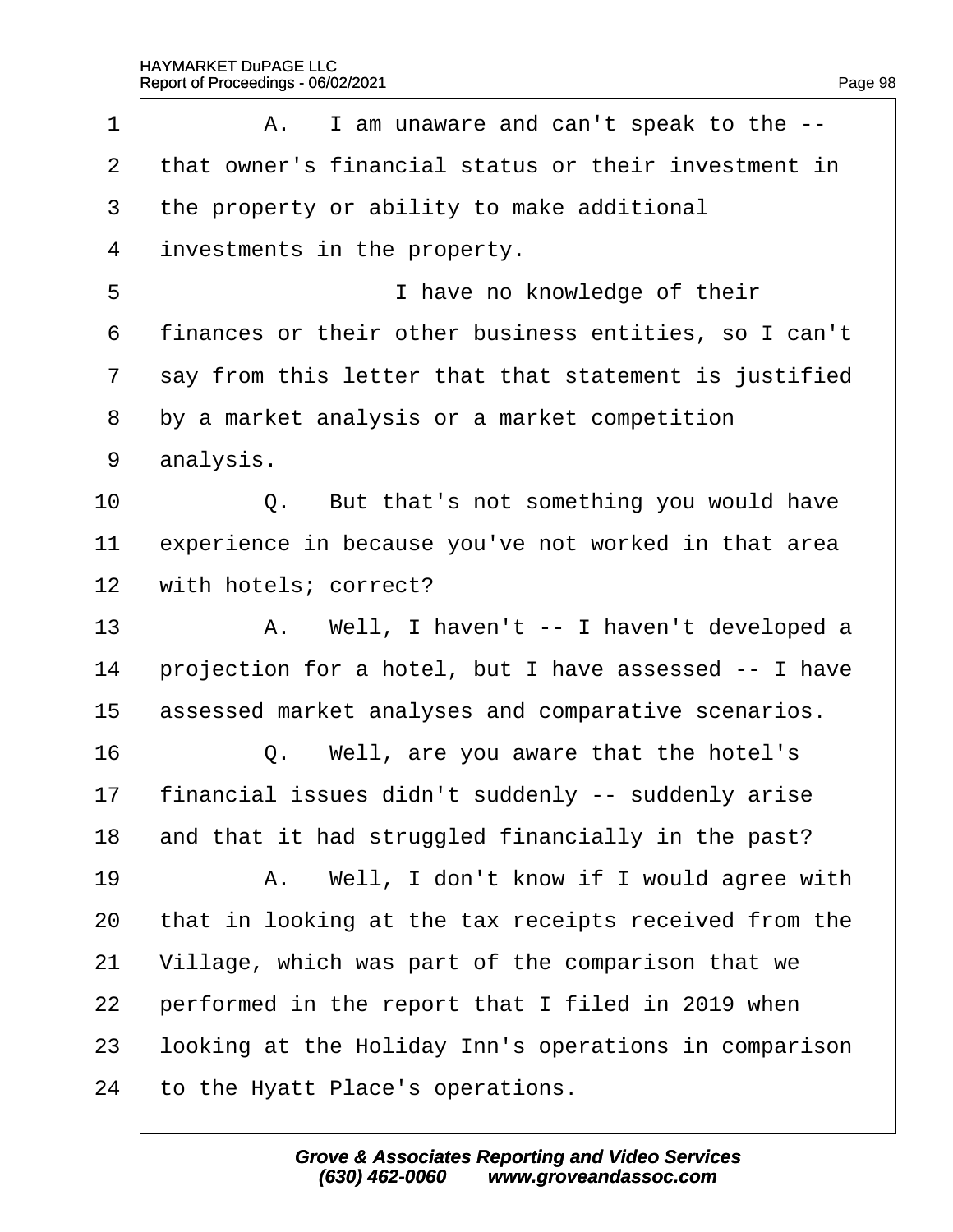| 1              |          | Q. But they had purchased the property out            |
|----------------|----------|-------------------------------------------------------|
| 2              |          | of bankruptcy. It had been foreclosed upon once;      |
| 3              | dorrect? |                                                       |
| 4              |          | A. Previously --                                      |
| 5              | Q.       | Okay.                                                 |
| 6              | А.       | -- correct.                                           |
| $\overline{7}$ |          | Q. So since April 2020 have any hotel                 |
| 8              |          | taxes, food and beverage taxes, sales taxes, or video |
| 9              |          | gaming taxes been generated by the property?          |
| 10             |          | A. Since April of 2020 any -- would you               |
| 11             |          | state them again. Hotel taxes?                        |
| 12             |          | Q. Hotel taxes, food and beverage taxes,              |
| 13             |          | sales taxes, and video gaming taxes.                  |
| 14             |          | A. Not that I'm aware of.                             |
| 15             |          | Q. Okay. So you've heard of the concept of            |
| 16             |          | spilled milk; you can't put milk back in a glass once |
| 17             |          | it's been spilled.                                    |
| 18             |          | So it's the same case here, you                       |
| 19             |          | know, the property has been sold. The hotel is        |
| 20             |          | closed. We have a new use proposed. Why is it fair    |
| 21             |          | to continue to compare this to a shuttered use which  |
| 22             |          | sn't coming back?                                     |
| 23             |          | A. Because the reason for the zoning                  |
| 24             |          | hearing is to evaluate and approve Haymarket's        |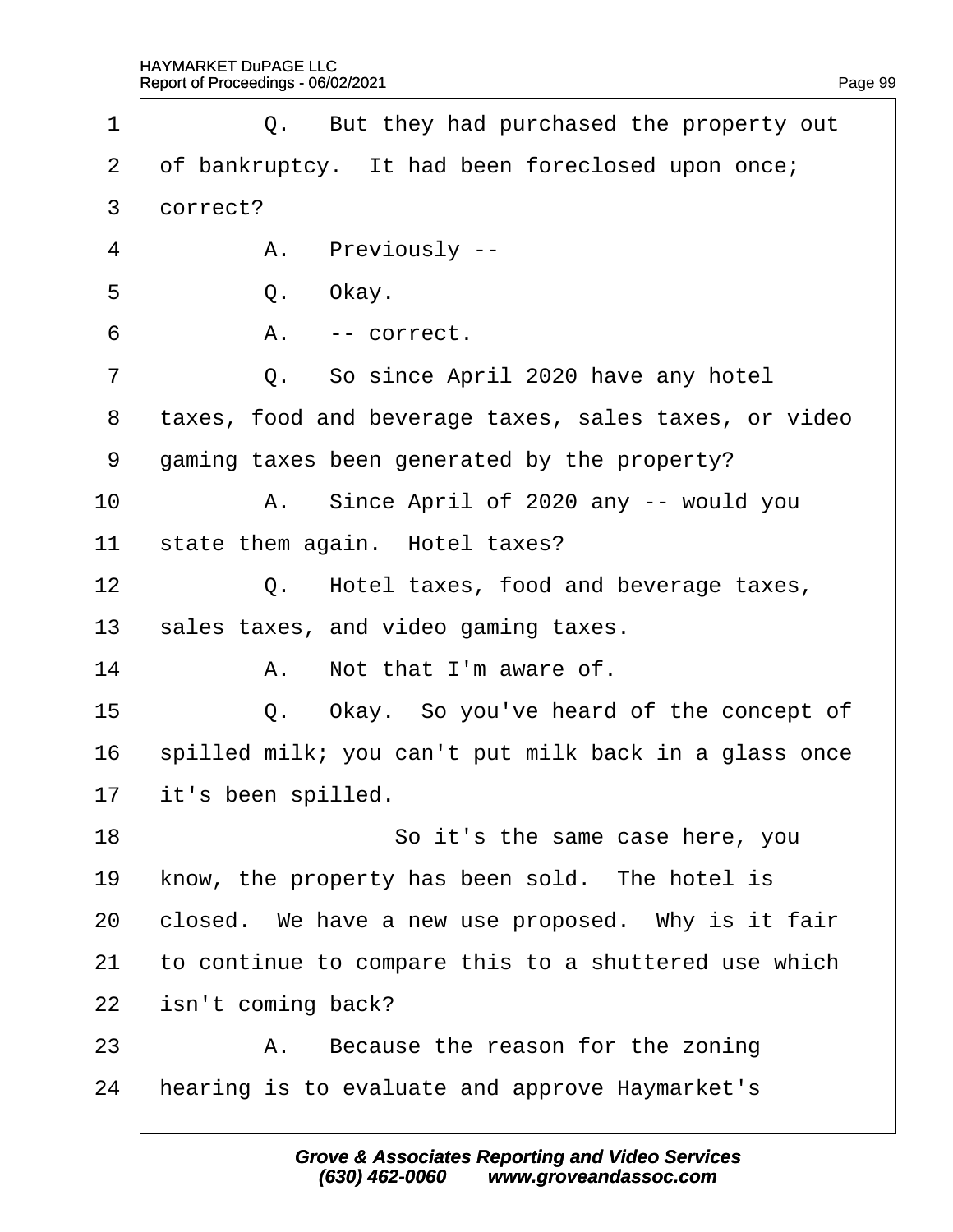| special use. That hasn't been done. So the            |
|-------------------------------------------------------|
| zoning -- the circumstances of the zoning of the      |
| property have not changed.                            |
| So Haymarket has purchased the                        |
| property, but until they are allowed and are approved |
| for a special use permit, they are unable to open and |
| operate a facility.                                   |
| Q. Yeah, but that wasn't -- that wasn't my            |
| question.                                             |
| My question is, the ordinance                         |
| requires us to prepare an economic impact study on    |
| the impact of Haymarket on the taxing bodies. It      |
| does not require us to compare it to what was there   |
| previously that is closed and not coming back.        |
| So I think one of my confusion                        |
| becomes is why you're interpreting the ordinance to   |
| mean something it doesn't say.                        |
| A. Because --                                         |
| Q. Because what -- I'm sorry, I didn't mean           |
| to interrupt. I apologize.                            |
| A. From the -- it requires that you                   |
| evaluate and develop an economic impact study for     |
| purposes of the Plan Commission.                      |
| Q. Uh-huh.                                            |
|                                                       |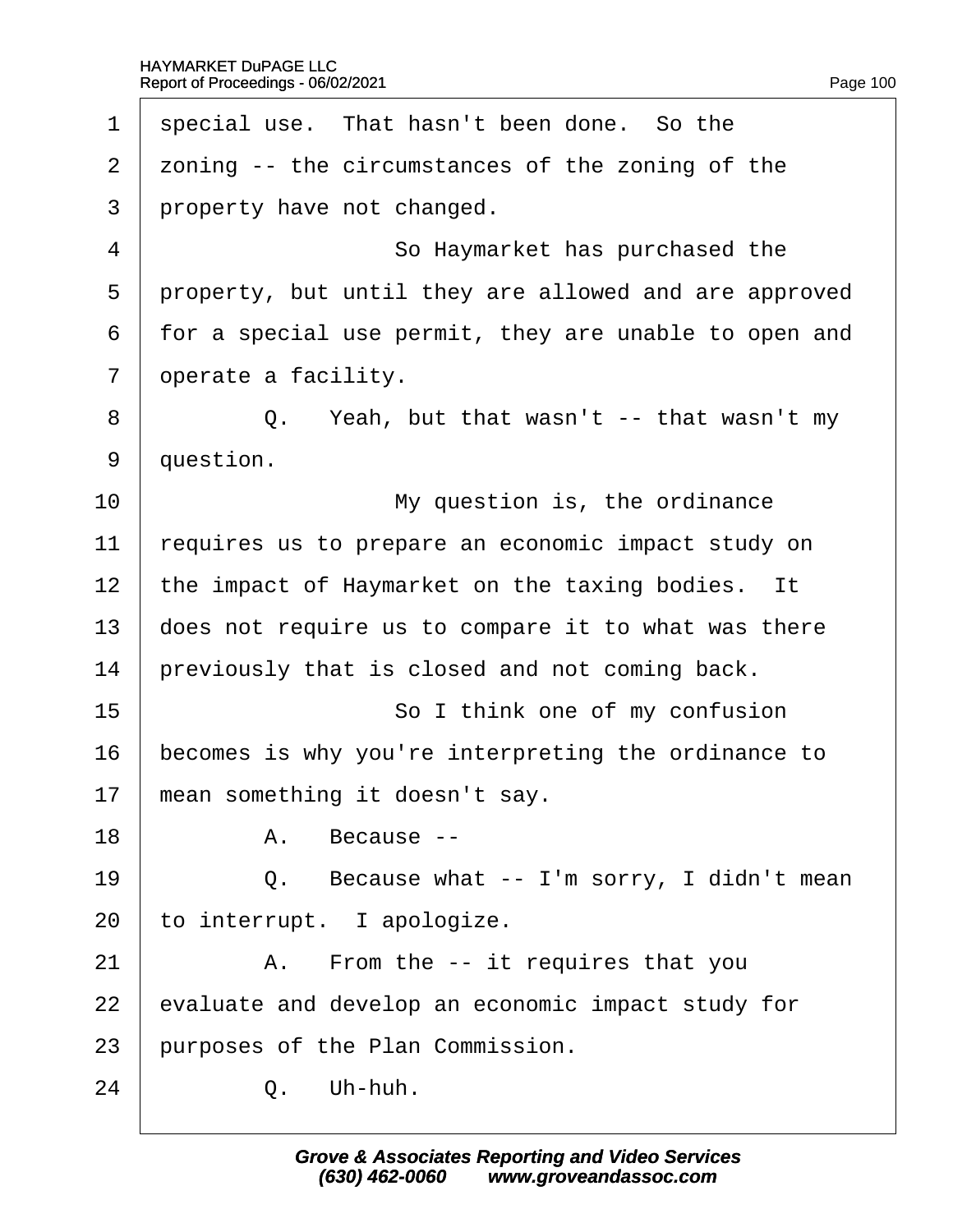| 1              | A. The Plan Commission's perspective, they            |
|----------------|-------------------------------------------------------|
| 2              | have received revenue from the property, and this     |
| 3              | alternate use changes the financial situation of      |
| $\overline{4}$ | various taxing bodies.                                |
| 5              | Q. We agree. We agree. And that's what                |
| 6              | Mr. Gruen studied in his report, which we'll get to   |
| $\overline{7}$ | in a few moments.                                     |
| 8              | Mr. Gruen's -- wouldn't you                           |
| 9              | agree -- your September 13, '21, report has a section |
| 10             | on increased cost to the Village of Itasca including  |
| 11             | emergency calls.                                      |
| 12             | Did you update your report after                      |
| 13             | eceiving the Polaris report?                          |
| 14             | A. So you're referencing my 2019 report?              |
| 15             | Did you -- did you change your<br>Q.                  |
| 16             | opinion or -- we know you didn't update the report.   |
| 17             | That's a fact you've already testified to today. But  |
| 18             | did you consider in your assessment the findings that |
| 19             | were documented in the Polaris report?                |
| 20             | A. There was -- I did not evaluate the                |
| 21             | Polaris report, and I did not evaluate the emergency  |
| 22             | services projections offered by Mr. Dominik.          |
| 23             | Mr. Moeller did so, and I reviewed                    |
| 24             | his report and Mr. Dominik's report.                  |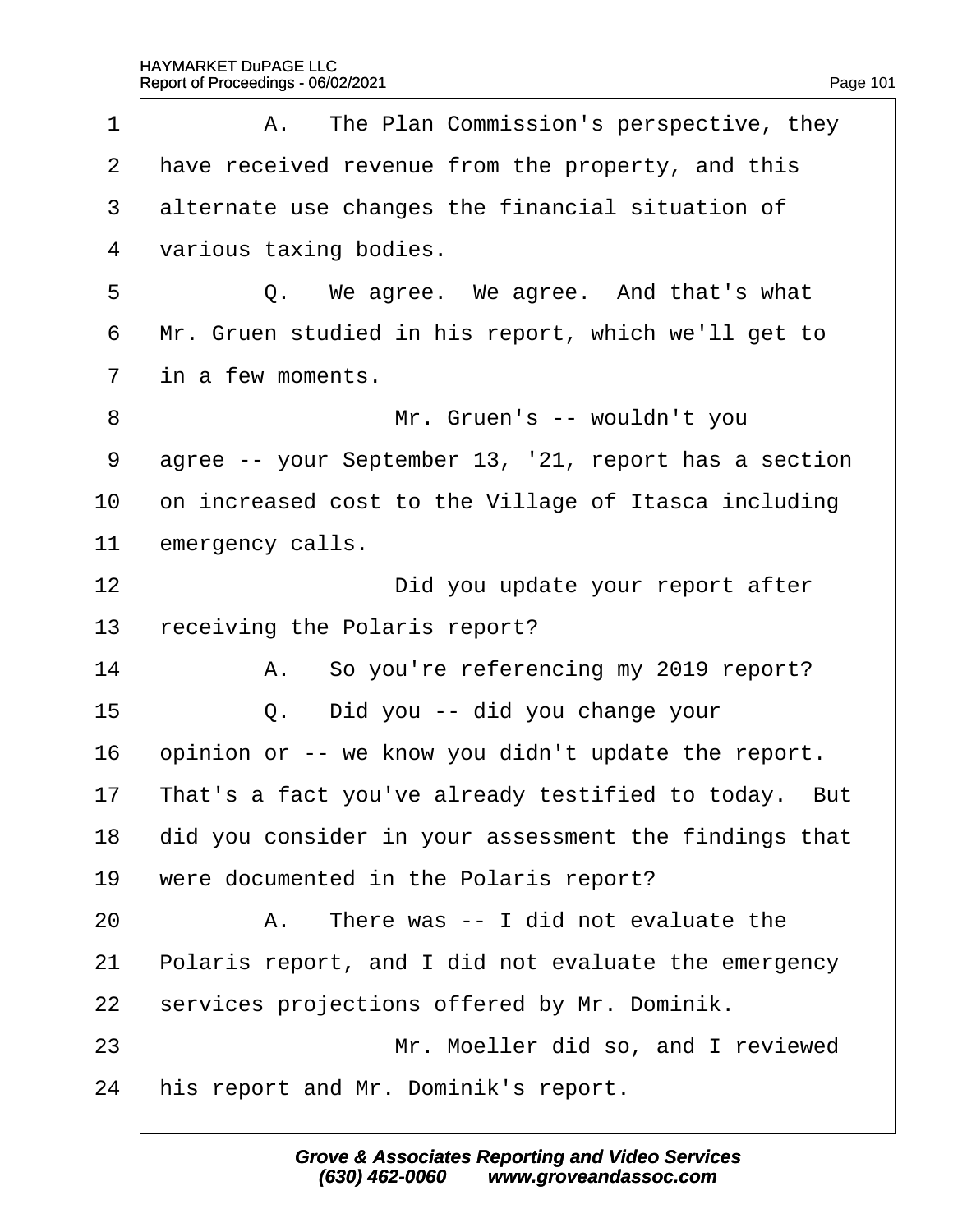| 1               | Q. So you -- so you reviewed both reports,            |
|-----------------|-------------------------------------------------------|
| 2               | but you didn't -- you reviewed the Polaris report?    |
| 3               | A. Correct.                                           |
| 4               | Q. And the Moeller report?                            |
| 5               | A. Correct.                                           |
| 6               | Q. And the testimony from Chief Burke and             |
| $\overline{7}$  | Director O'Connor?                                    |
| 8               | A. Correct.                                           |
| 9               | Q. But you didn't factor any of that                  |
| 10              | information into your testimony?                      |
| 11              | I believe that I did when I referenced<br>А.          |
| 12 <sub>2</sub> | the -- when I made statements and referenced the      |
| 13              | understatement of the calls, as the Gruen report and  |
| 14              | the Kisiel report don't revise either projections or  |
| 15              | cost estimates following the addendum to the Polaris  |
| 16              | report.                                               |
| 17              | Q. We will come back to that. We will come            |
| 18              | back to that because that was done and we have        |
| 19              | documentation to that effect.                         |
| 20              | So when there is such a dominant                      |
| 21              | ssue, you yourself testified tonight that             |
| 22              | Mr. Dominik testified over the course of, you know,   |
| 23              | four nights, and we have to all admit as we -- all of |
| 24              | us -- I'm looking at on the screen. We've learned     |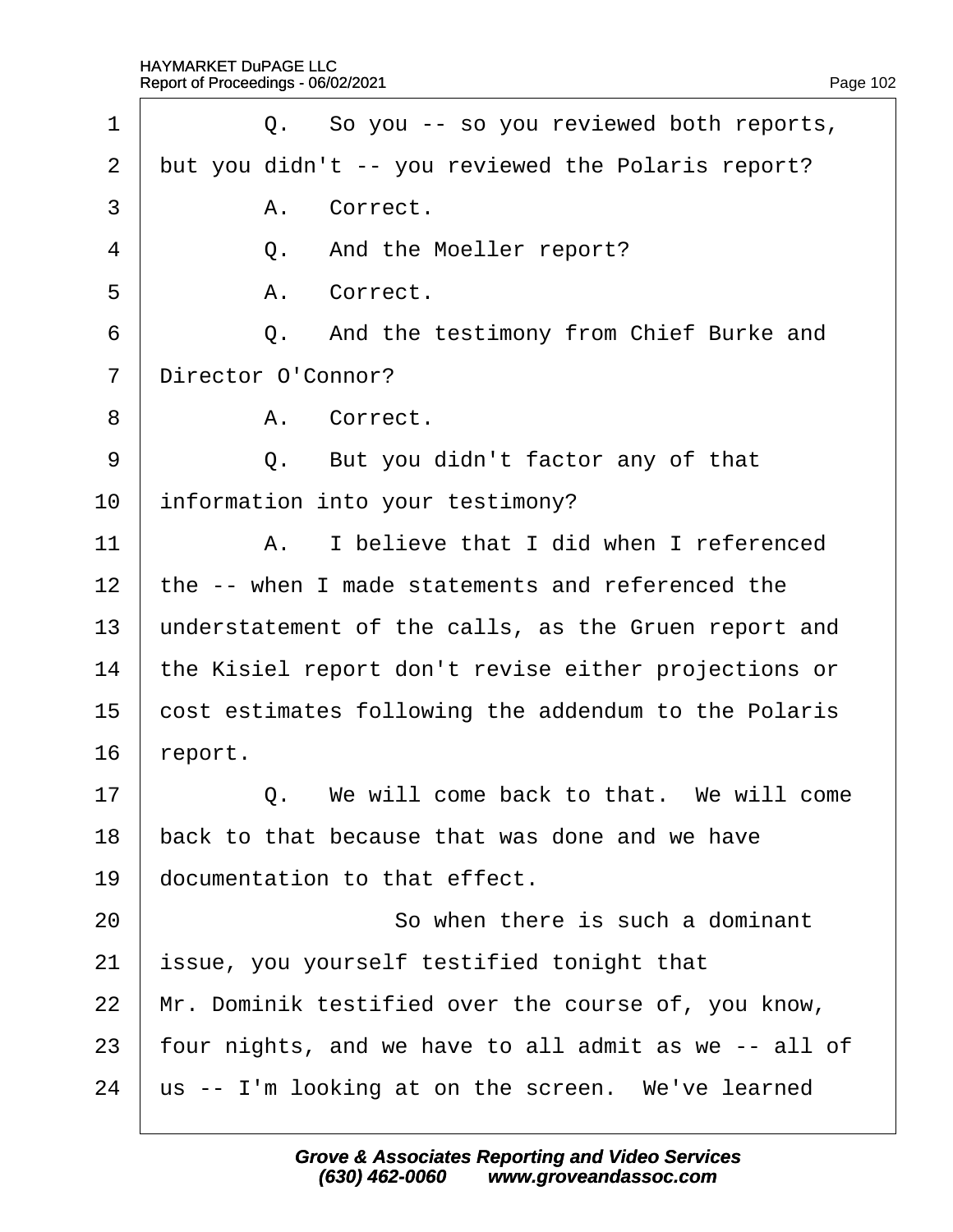| 1              | more about EMS and fire and police calls than we've   |
|----------------|-------------------------------------------------------|
| $\overline{2}$ | ever considered.                                      |
| 3              | When we spend more than a dozen                       |
| 4              | hours or two dozen hours on this issue, is it --      |
| 5              | wouldn't it be standard practice to review this       |
| 6              | fundamental issue in your findings?                   |
| $\overline{7}$ | A. I believe that I did review the issue in           |
| 8              | my findings.                                          |
| 9              | Q. When did you do that?                              |
| 10             | A. Mr. -- Mr. Moeller evaluated the reports           |
| 11             | of Polaris and offered his opinions.                  |
| 12             | Q. I -- but he -- he talked about the                 |
| 13             | humber of calls, just like Polaris talked about the   |
| 14             | humber of calls, but did you evaluate the economic    |
| 15             | impact of those calls?                                |
| 16             | A. Well, what I evaluated was that the --             |
| 17             | the projections included in Mr. Gruen's report, and   |
| 18             | the projections and any information included in       |
| 19             | Mr. Kisiel's report, were based upon the original     |
| 20             | Polaris report offered.                               |
| 21             | Mr. Moeller offered criticisms to                     |
| 22             | the Polaris report. The Polaris report subsequently   |
| 23             | evaluated additional information by Haymarket DuPage, |
| 24             | and developed revised projections.                    |
|                |                                                       |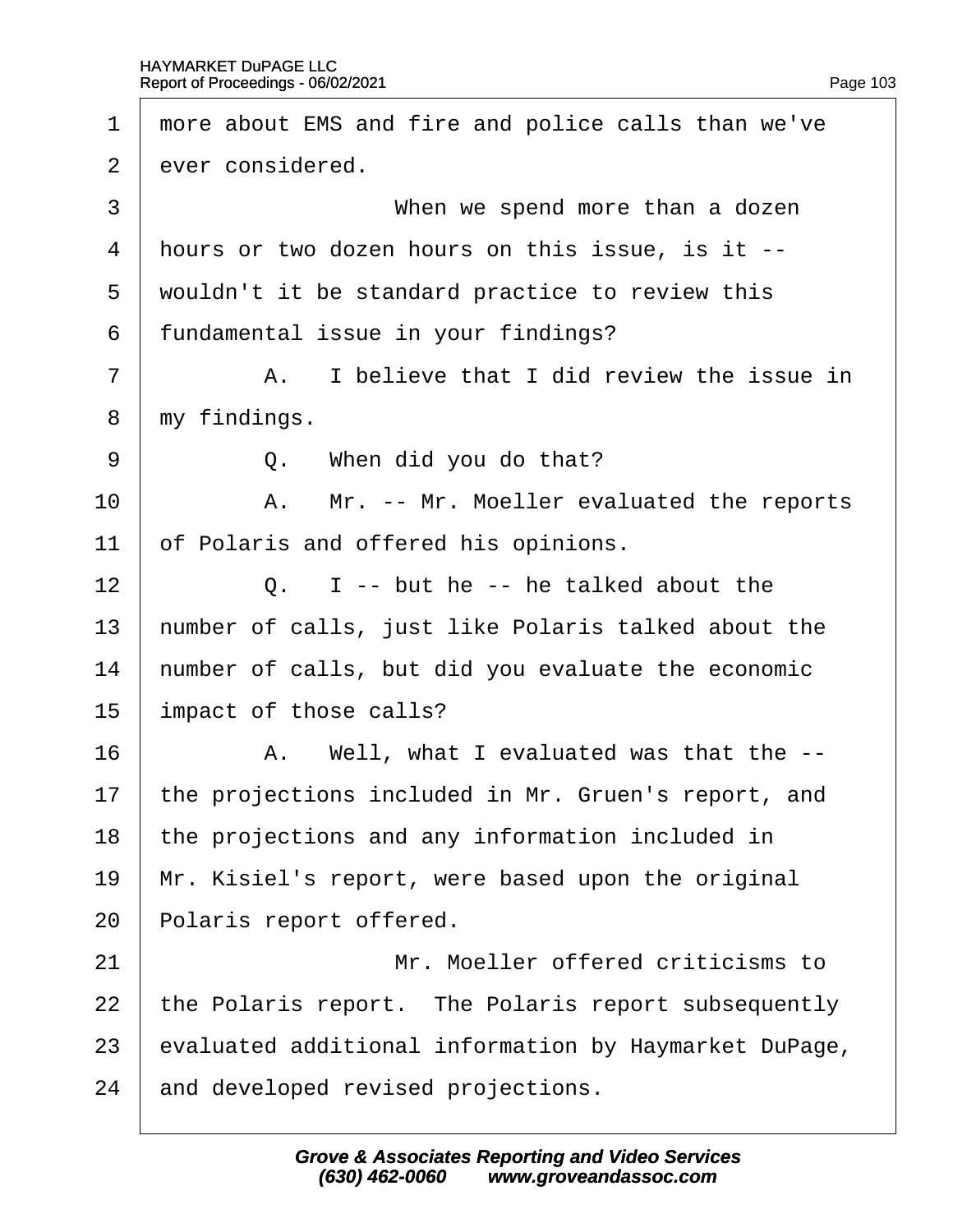| 1              | I then did not see any changes or                     |
|----------------|-------------------------------------------------------|
| $\overline{2}$ | updated projections in Mr. Gruen's report or in       |
| 3              | Mr. Kisiel's report, but my expertise and experience  |
| 4              | is not in evaluating projections for emergency        |
| 5              | services calls.                                       |
| 6              | Q. No, you would say your expertise is in             |
| 7              | quantifying the value of the cost of those calls,     |
| 8              | because that's -- isn't that what you do, is you      |
| 9              | evaluate the economic impact of a -- what you're      |
| 10             | saying you're doing as part of your report tonight is |
| 11             | you're evaluating the economic impact that Haymarket  |
| 12             | will have on the Village of Itasca and its taxing     |
| 13             | bodies. So that's not a question of generating --     |
| 14             | you know, how many calls you've generated. That's a   |
| 15             | question of what, in your opinion, is the economic    |
| 16             | impact of that on the taxing bodies.                  |
| 17             | And you're saying that you didn't                     |
| 18             | evaluate that because that's not -- you specifically  |
| 19             | say that in your scope of work, that you specifically |
| 20             | don't do that?                                        |
| 21             | A. I do not -- correct, I do not project --           |
| 22             | do not project the costs and I do not create a        |
| 23             | projection of the potential revenues.                 |
| 24             | I assessed Haymarket's expert                         |
|                |                                                       |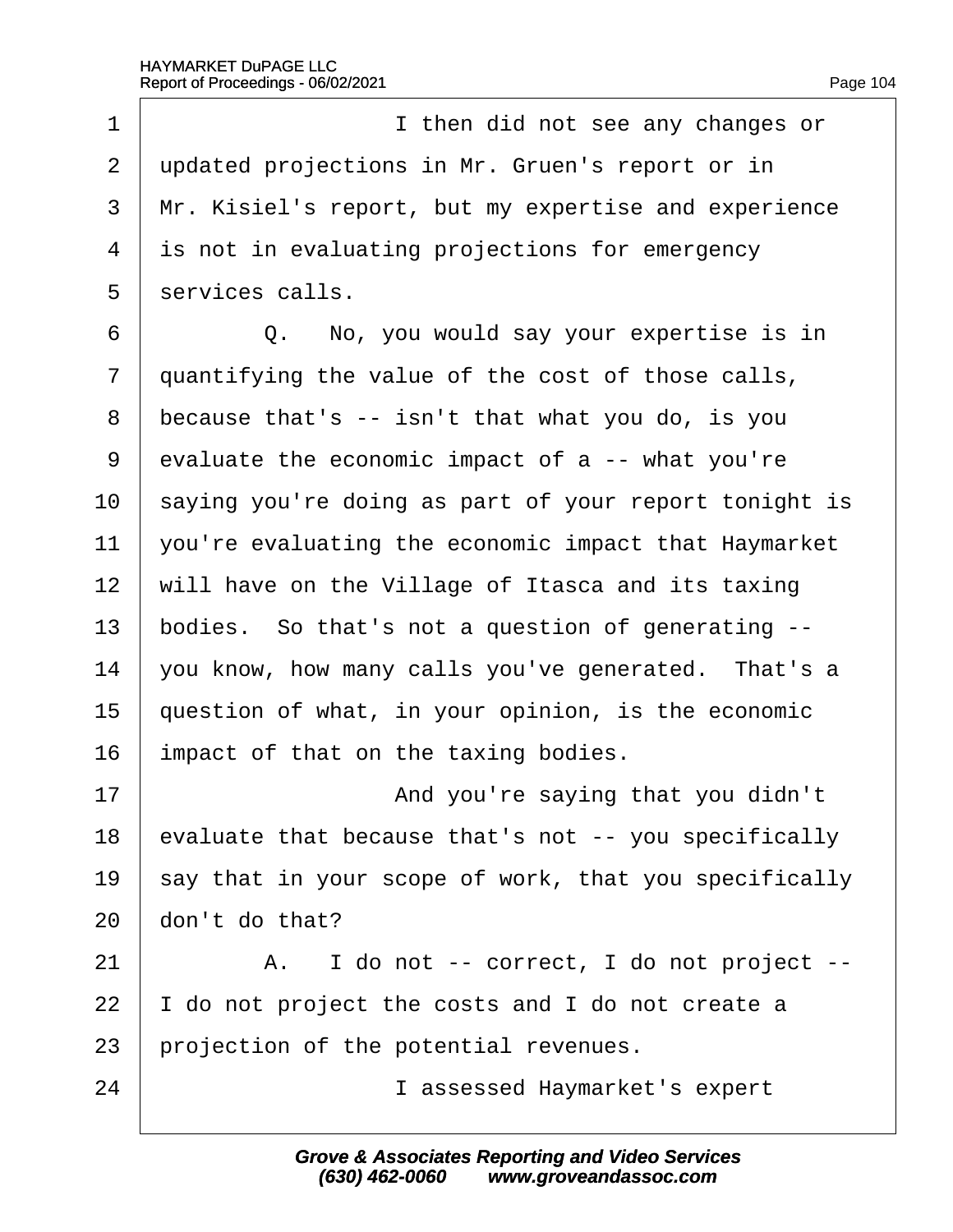| 1              | reports on the economic impacts which rely upon the   |
|----------------|-------------------------------------------------------|
| $\overline{2}$ | estimates from the Polaris Public Safety report and   |
| 3              | develop the economic -- the projected economic costs. |
| 4              | That's what I evaluate. I do not evaluate the         |
| 5              | projections for emergency services.                   |
| 6              | Q. Did you read in the Moeller and Polaris            |
| $\overline{7}$ | reports that the Fire Protection District has         |
| 8              | sufficient capacity to handle the calls generated by  |
| 9              | Haymarket?                                            |
| 10             | A. I recall reading that there were a                 |
| 11             | humber of factors that Moeller recommended were       |
| 12             | considered and could cause issues, such as            |
| 13             | concurrency of calls and other things. But, again,    |
| 14             | my expertise is not in evaluating projections of      |
| 15             | emergency services calls.                             |
| 16             | But you're relying on Mr. Moeller's<br>Q.             |
| 17             | expertise --                                          |
| 18             | A. Yes.                                               |
| 19             | Q. -- on whether or not there is sufficient           |
| 20             | capacity to accommodate the demand?                   |
| 21             | A. Correct.                                           |
| 22             | Q. Okay. And if we could pull up the                  |
| 23             | Moeller report -- which exhibits am I looking for? I  |
| 24             | don't have it with me.                                |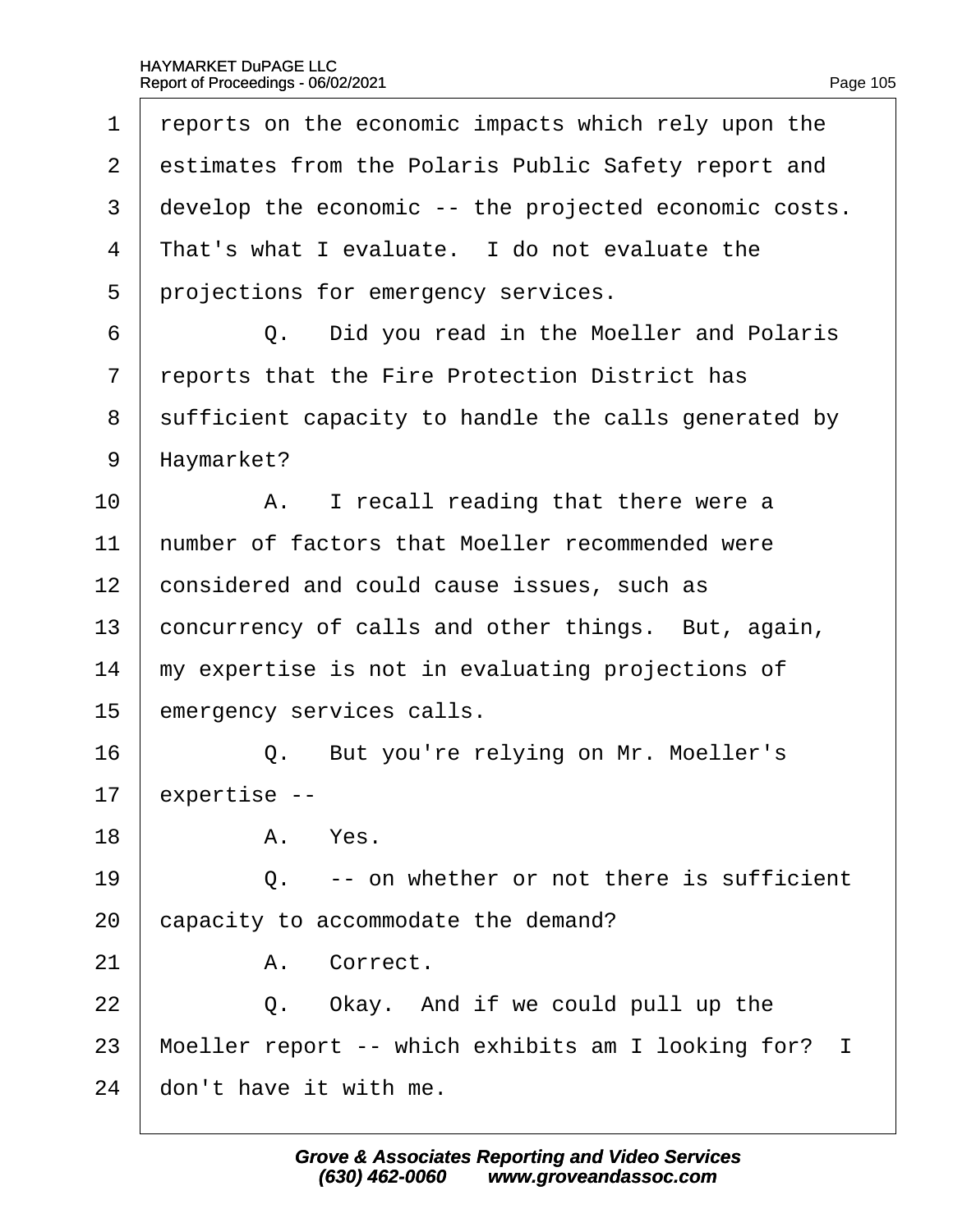| 1              | MS. DICKSON: I couldn't tell you.                     |
|----------------|-------------------------------------------------------|
| 2              | BY MS. O'KEEFE:                                       |
| 3              | Q. I don't have the Moeller report with me,           |
| 4              | but in part of the record Mr. Moeller did testify and |
| 5              | submit in writing as part of his report that          |
| 6              | Haymark- -- that right now the Itasca Fire Protection |
| $\overline{7}$ | District has the capacity to handle Haymarket's calls |
| 8              | today.                                                |
| 9              | MS. O'KEEFE: I can see Mr. DiNolfo went               |
| 10             | off -- put the video on, but I'm very careful in the  |
| 11             | language I'm using, Mr. DiNolfo, because that's       |
| 12             | almost verbatim from the report.                      |
| 13             | MR. DI NOLFO: Well, we'll see what you say.           |
| 14             | What was the question? I didn't hear the question,    |
| 15             | \$0.                                                  |
| 16             | MS. O'KEEFE: Can you restate the question,            |
| 17             | Court Reporter.                                       |
| 18             | (Question read.)                                      |
| 19             | MR. DI NOLFO: I'll object to the form. It's           |
| 20             | not a question. It's a statement, so.                 |
| 21             | BY MS. O'KEEFE:                                       |
| 22             | Q. Have you read the Moeller report?                  |
| 23             | I've reviewed the Moeller report.<br>А.               |
| 24             | Do you see the language in the Moeller<br>Q.          |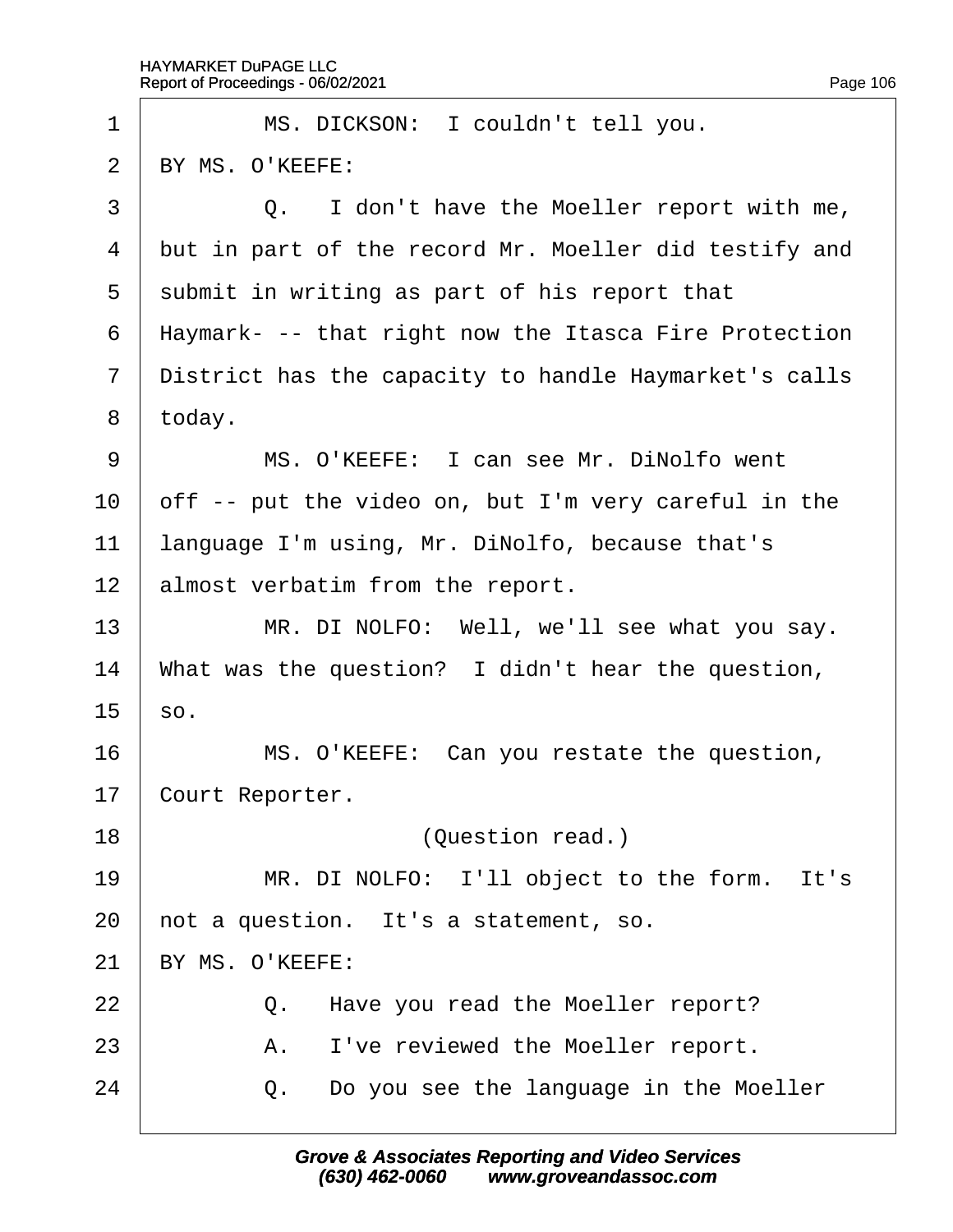·1· ·report that stated that the Itasca Fire Protection 2 District has the capacity to handle the demand from 3 Haymarket today? 4 | A. My recollection of the Moeller report is 5 that it also -- it states that they have capacity but ·6· ·it also states that they may need additional 7 resources.  $8 \mid$  Q. They could -- do they need additional ·9· ·resources or they could potentially need additional 10 resources at an undetermined future date? 11 | A. I would have to see the Moeller report 12 again. I don't know if you can show it to me. 13  $\vert$  Q. Okay. Well, we can -- you know, we're 14 hot going to finish tonight so we could come back to 15 that next week if you wanted. 16 | MS. O'KEEFE: Mr. Chairman, would you like to 17 keep going tonight or would you like -- since we know 18 we're coming back next week anyways would you like to 19 cut it a little short and just defer until then? 20 **CHAIRMAN DALY:** I'm going to be careful with 21 that answer because I don't know how much longer 22 we're going to go next week with your continued 23 **cross-examination.** We still have redirect and I have 24 a bunch of questions, as well.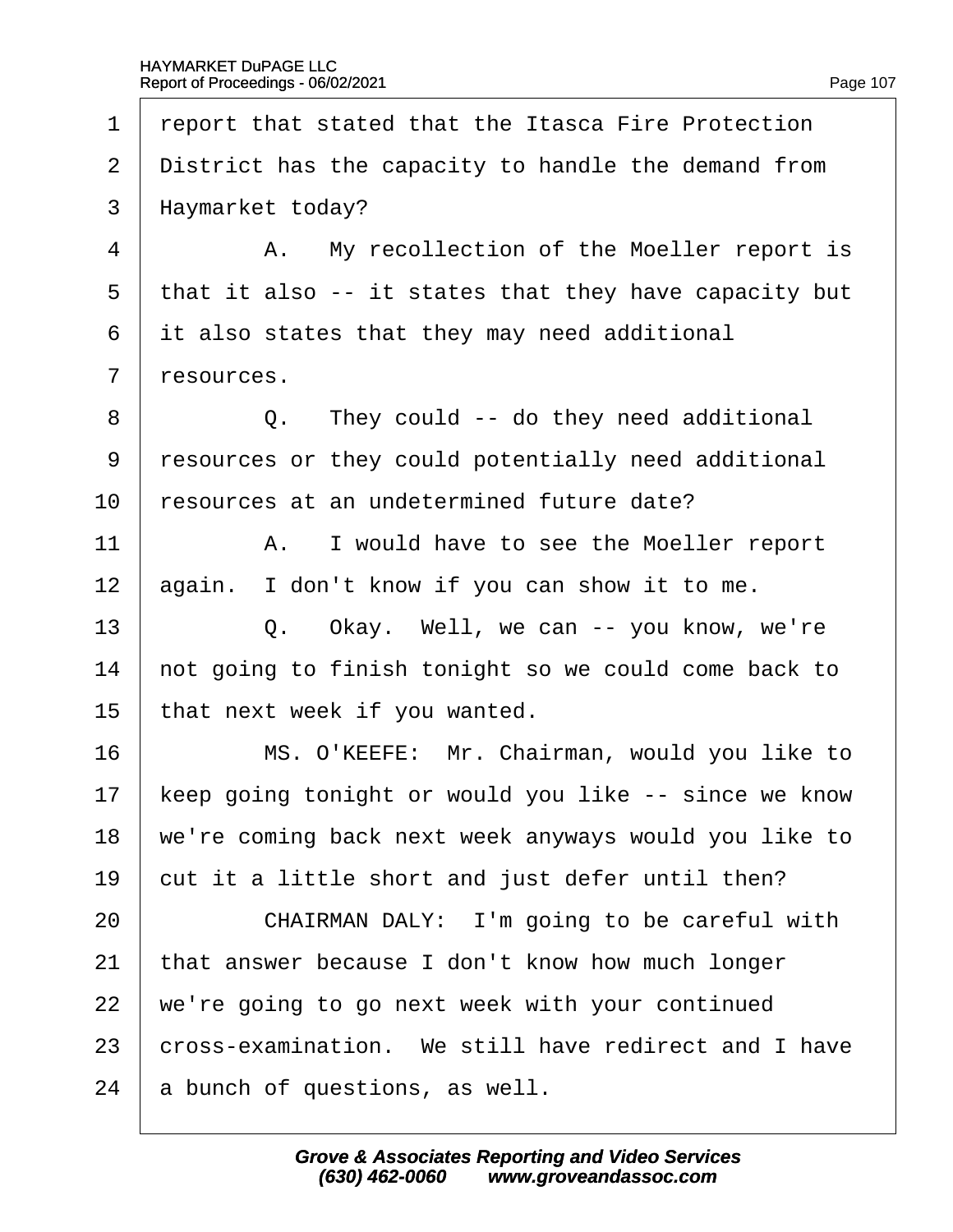<span id="page-108-0"></span>

| 1              |                 | So I'd say we keep going, if that's                 |
|----------------|-----------------|-----------------------------------------------------|
| $\overline{2}$ | all right --    |                                                     |
| 3              |                 | MS. O'KEEFE: Sure.                                  |
| 4              |                 | <b>CHAIRMAN DALY: -- with the witness. Thank</b>    |
| 5              | you.            |                                                     |
| 6              | BY MS. O'KEEFE: |                                                     |
| 7              |                 | Q. Okay. So did you conduct any analysis            |
| 8              |                 | on the difference in programming that's going to be |
| 9              |                 | dffered between Haymarket Chicago and Haymarket     |
| 10             | DuPage?         |                                                     |
| 11             |                 | A. I did not.                                       |
| 12             |                 | Q. So did you conduct any review of the             |
| 13             |                 | information to be able to determine whether the     |
| 14             |                 | population served at Haymarket DuPage would be      |
| 15             |                 | different than the population served at Haymarket   |
| 16             | Chicago?        |                                                     |
| 17             |                 | A. I did not conduct an analysis to                 |
| 18             |                 | evaluate that. I know that there has been testimony |
| 19             |                 | offered that there might be different services      |
| 20             |                 | offered, but I can't speak to the services.         |
| 21             |                 | Q. Did you conduct any capacity analysis?           |
| 22             |                 | A. Capacity of what?                                |
| 23             | Q.              | The Fire Protection District 202 meets              |
| 24             |                 | the needs of Haymarket.                             |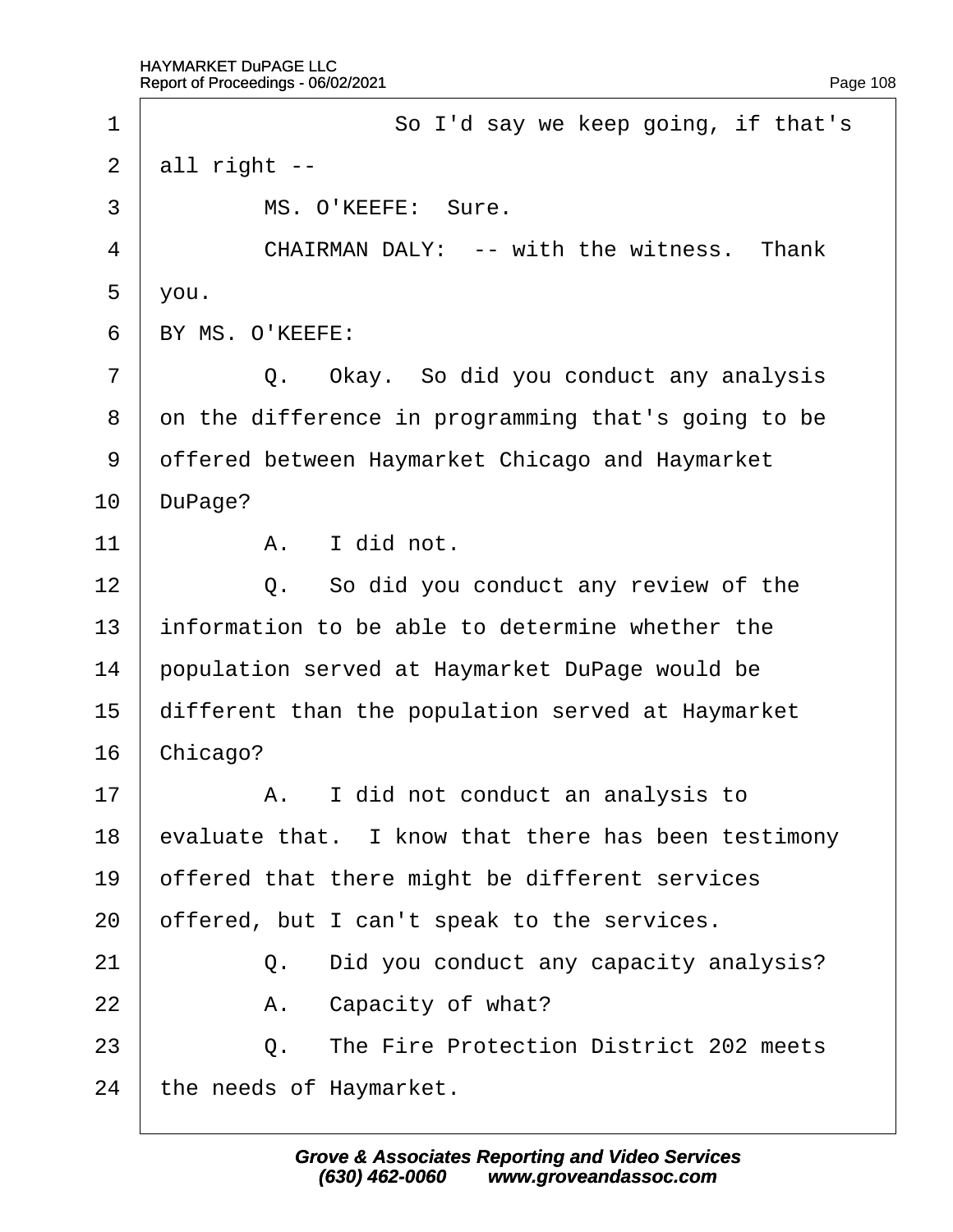<span id="page-109-0"></span>

| 1              | A. No, I did not conduct an evaluation of             |
|----------------|-------------------------------------------------------|
| $\overline{2}$ | the Fire Protection District's capacity.              |
| 3              | Q. Did you conduct any analysis of                    |
| 4              | doncurrent calls?                                     |
| 5              | A. No.                                                |
| 6              | Q. Are you aware if the Itasca Fire                   |
| $\overline{7}$ | Protection District conducted any analysis of         |
| 8              | doncurrent calls?                                     |
| 9              | A. I'm not aware. I know it was referenced            |
| 10             | in Mr. Moeller's report but I'm not aware.            |
| 11             | Q. Okay. Did you factor in the use of                 |
| 12             | Elite Ambulance for nonemergent calls into your       |
| 13             | analysis?                                             |
| 14             | A. Well, I didn't perform an analysis of              |
| 15             | potential calls or the number of potential calls, and |
| 16             | thus, didn't evaluate -- (Inaudible).                 |
| 17             | Q. Well, on page 13 of your report dated              |
| 18             | September of '19 you stated that Haymarket could      |
| 19             | decide at any point that it was no longer feasible to |
| 20             | employ a private ambulance.                           |
| 21             | Are you aware of testimony provided                   |
| 22             | by Dr. Lustig that he would agree to a condition      |
| 23             | being placed on the zoning approval that would        |
| 24             | require a secondary ambulance firm always have a      |
|                |                                                       |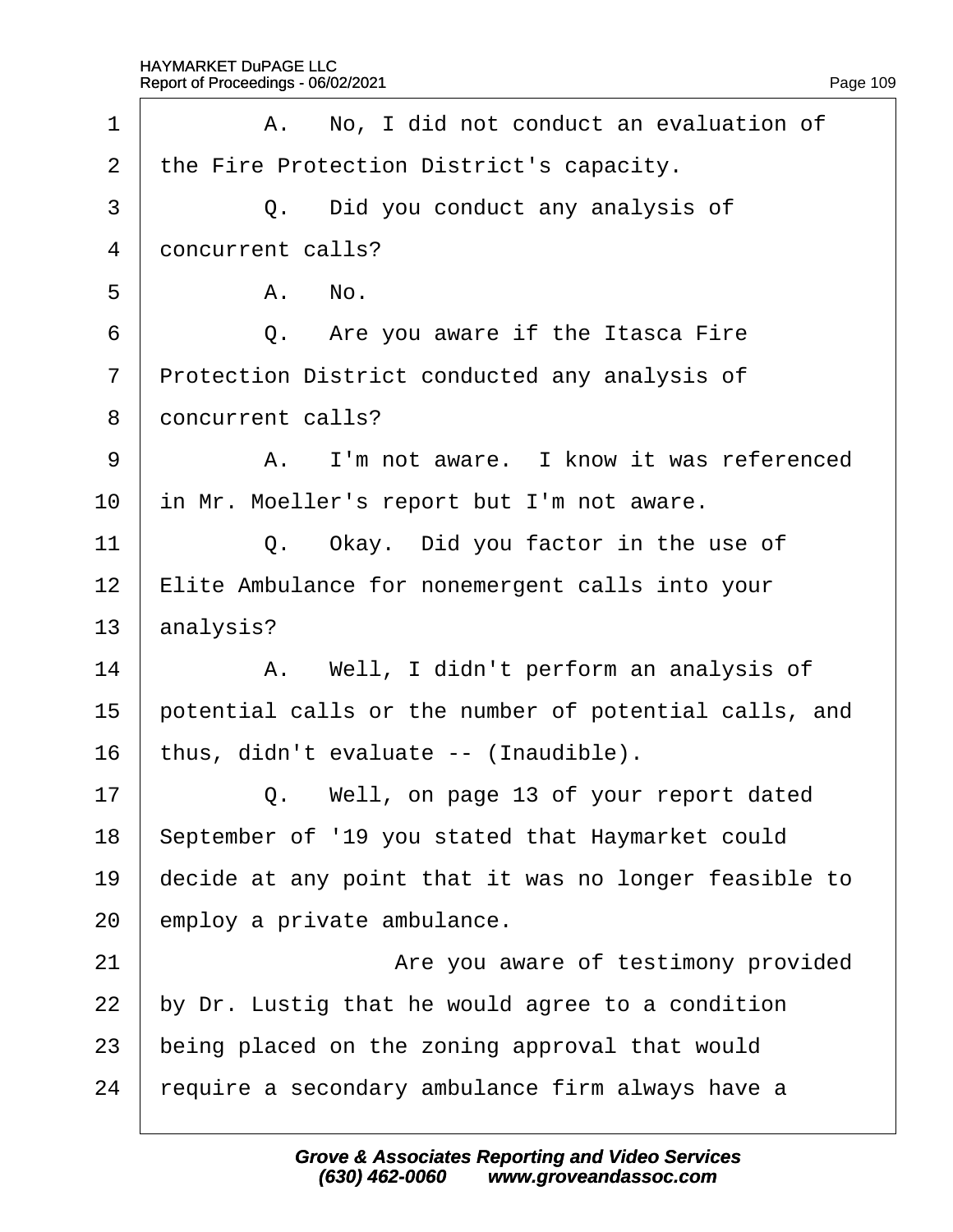<span id="page-110-0"></span>

| 1              | dontract with Haymarket DuPage to provide BLS         |
|----------------|-------------------------------------------------------|
| $\overline{2}$ | services?                                             |
| 3              | A. I was not aware that he testified that             |
| 4              | there would be, as you said, a contract stipulation,  |
| 5              | but I -- that's outside my -- it's my understanding   |
| 6              | that, you know, that would be -- if that's a          |
| $\overline{7}$ | dondition of operation, that's outside my scope of    |
| 8              | expertise.                                            |
| 9              | Q. But you stated that as a concern if we             |
| 10             | were -- if Haymarket was to agree to that, would that |
| 11             | alleviate that issue to you?                          |
| 12             | A. I can't speak to that. I think that                |
| 13             | that's an evaluation for the Fire Protection          |
| 14             | District.                                             |
| 15             | Q. Okay. Going back to your original                  |
| 16             | report from 2013, on page 8 of that report you state  |
| 17             | that Kenrich is unable to estimate the number of      |
| 18             | emergency related calls that on average Haymarket     |
| 19             | DuPage may experience.                                |
| 20             | That statement has not changed                        |
| 21             | based on your testimony tonight; correct?             |
| 22             | A. Correct.                                           |
| 23             | Q. Okay. And on page 9 of your report you             |
| 24             | state the Itasca Fire -- Village of Itasca may have   |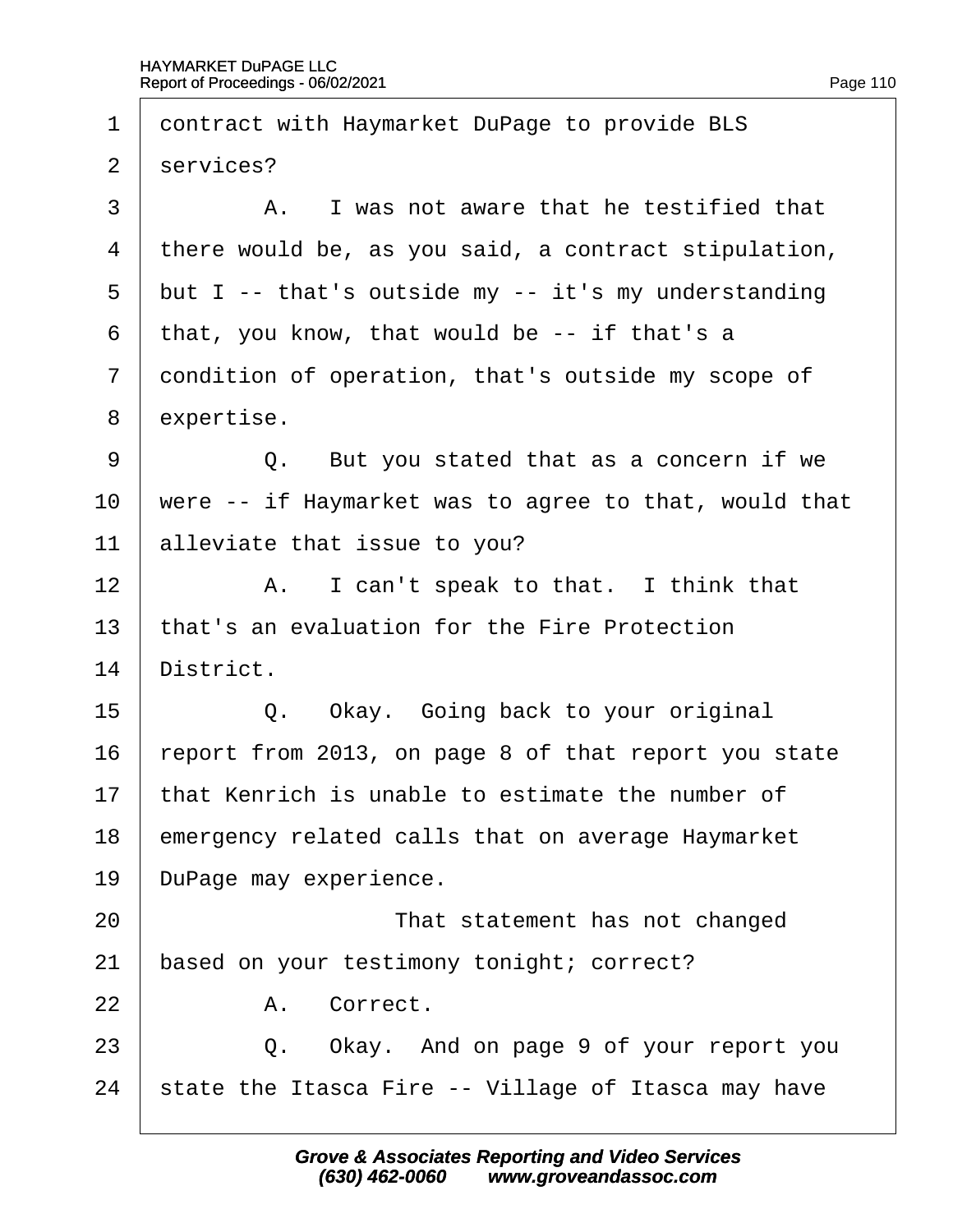<span id="page-111-0"></span>

| 1              | to add staff or equipment for the police department,  |
|----------------|-------------------------------------------------------|
| 2              | and your report addressed this as a possible cost     |
| 3              | that may have to be incurred.                         |
| 4              | That statement has not changed;                       |
| 5              | dorrect?                                              |
| 6              | A. I believe -- I'm looking -- I believe I            |
| $\overline{7}$ | state that if they need to add resources, I then      |
| 8              | identify the potential -- the costs of those          |
| 9              | potential resources.                                  |
| 10             | Q. So with regards to the -- the use of the           |
| 11             | word "potential," you state in your slide 48 that you |
| 12             | relied on Chief Burke's and Director O'Connor's       |
| 13             | testimonies for the estimates provided on that slide. |
| 14             | Can you point to any testimony or                     |
| 15             | evidence in the record that indicates when that       |
| 16             | heed -- or whether that need may ever arise?          |
| 17             | A. No. I don't -- I don't think that any              |
| 18             | information can -- it can't be predicted with         |
| 19             | certainty when that need will arise. It is the        |
| 20             | potential that if the need arises these are the costs |
| 21             | that would be incurred for those resources.           |
| 22             | Q. So it's speculative -- it's speculative            |
| 23             | and no -- no definitive information has been          |
| 24             | introduced, that you're aware of, to date?            |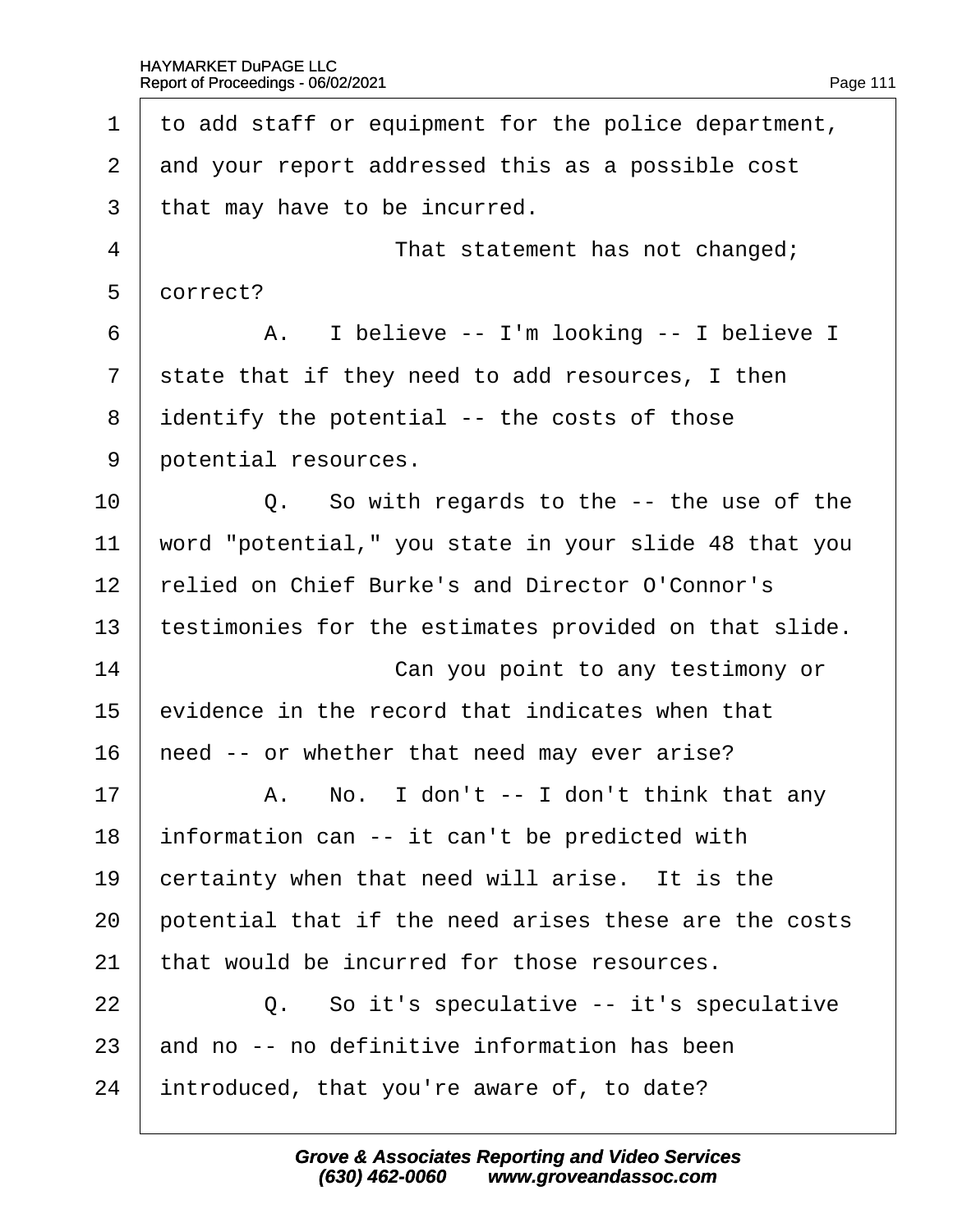<span id="page-112-0"></span>

| 1               |              | A. Well, the cost of the resources are not           |
|-----------------|--------------|------------------------------------------------------|
| $\overline{2}$  | speculative. |                                                      |
| 3               |              | Q. If they are indeed needed. But how can            |
| 4               |              | you state that there's going to be a poten- -- you   |
| 5               |              | stated that the potential cost was understated by    |
| 6               | Haymarket.   |                                                      |
| 7               |              | How can you understate a potential                   |
| 8               |              | dost when no evidence was ever introduced that the   |
| 9               |              | dost would even arise?                               |
| 10              |              | A. Well, I think I stated that Haymarket             |
| 11              |              | didn't evaluate that. They didn't evaluate the costs |
| 12 <sub>2</sub> |              | of additional resources.                             |
| 13              |              | Q. Of what resources, I'm sorry?                     |
| 14              |              | A. Of additional -- of additional equipment          |
| 15              |              | or personnel to the Fire Protection District or the  |
| 16              |              | police district -- or the police department.         |
| 17              |              | Q. Doesn't the Gruen report conduct an               |
| 18              |              | extensive analysis of the cost per call if there's   |
| 19              |              | additional calls required for fire EMS or police?    |
| 20              |              | Isn't that the point of their fiscal analysis that   |
| 21              |              | they conducted?                                      |
| 22              |              | A. They -- they estimate the cost of calls           |
| 23              | but they --  |                                                      |
| 24              |              | $Q.$ If $-$                                          |
|                 |              |                                                      |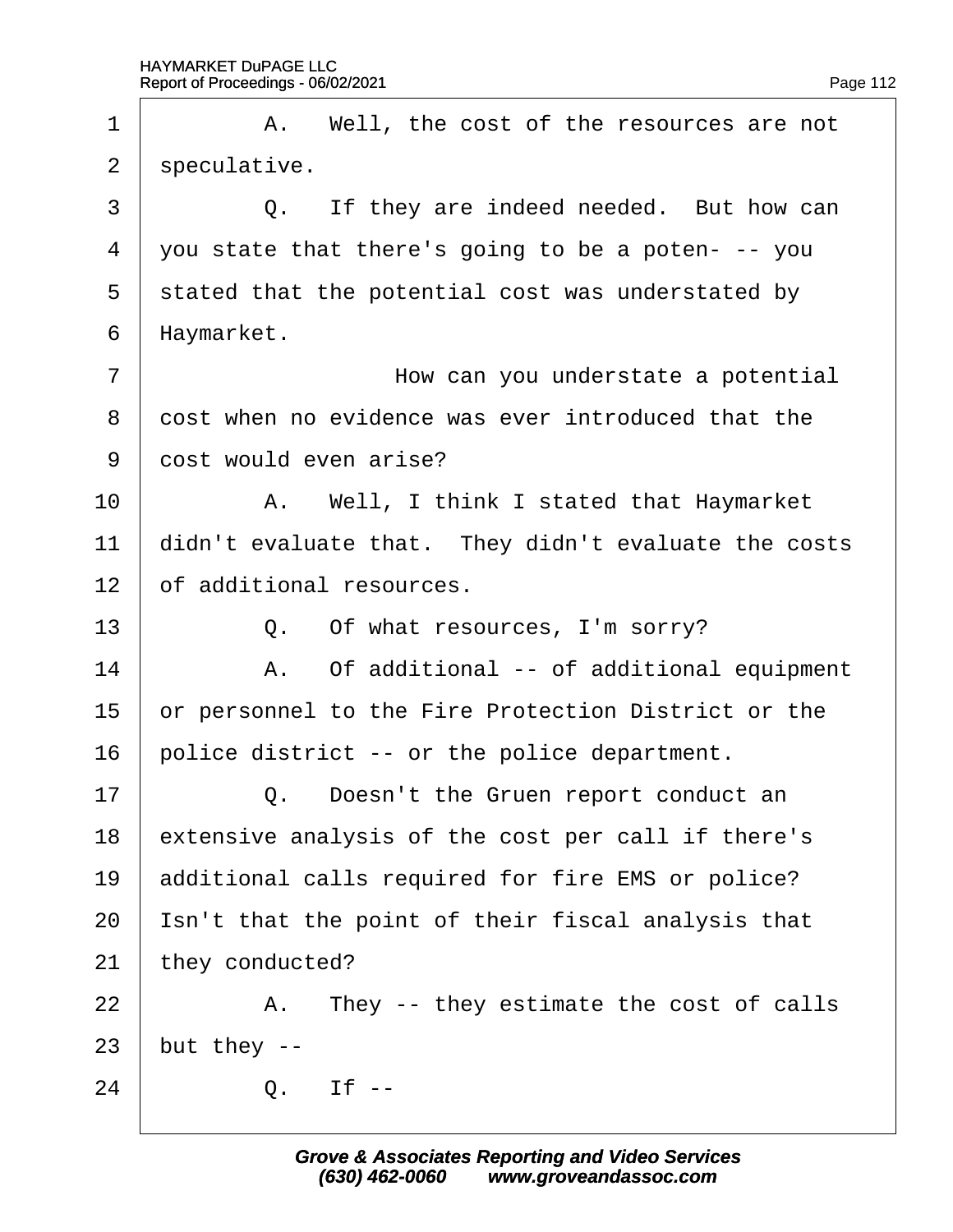<span id="page-113-0"></span>

| 1              | A. -- estimate the costs to -- of                     |
|----------------|-------------------------------------------------------|
| $\overline{2}$ | additional resources.                                 |
| 3              | Q. But wasn't Gruen's ultimate conclusion,            |
| 4              | and based on the Polaris report, that capacity        |
| 5              | existed so those costs wouldn't be concur---          |
| 6              | incurred?                                             |
| 7              | MR. DI NOLFO: I'll just object to the form.           |
| 8              | That contradicts testimony that's in the record as to |
| 9              | dapacity and concurrence of calls. So there's         |
| 10             | conflicting testimony on that.                        |
| 11             | So I would just object to the form                    |
| 12             | of that question.                                     |
| 13             | MR. SILVERMAN: Can you restate the question,          |
| 14             | please?                                               |
| 15             | BY MS. O'KEEFE:                                       |
| 16             | Q. You reviewed the Gruen report?                     |
| 17             | I reviewed the Gruen report, correct.<br>А.           |
| 18             | Q. Okay. Give me a second.                            |
| 19             | And this report goes through an                       |
| 20             | extensive fiscal analysis of the Haymarket project    |
| 21             | with regards to EMS impacts, fire, ambulance, and     |
| 22             | police; correct?                                      |
| 23             | A. It identifies and provides an assessment           |
| 24             | of cost per call and then projects those costs based  |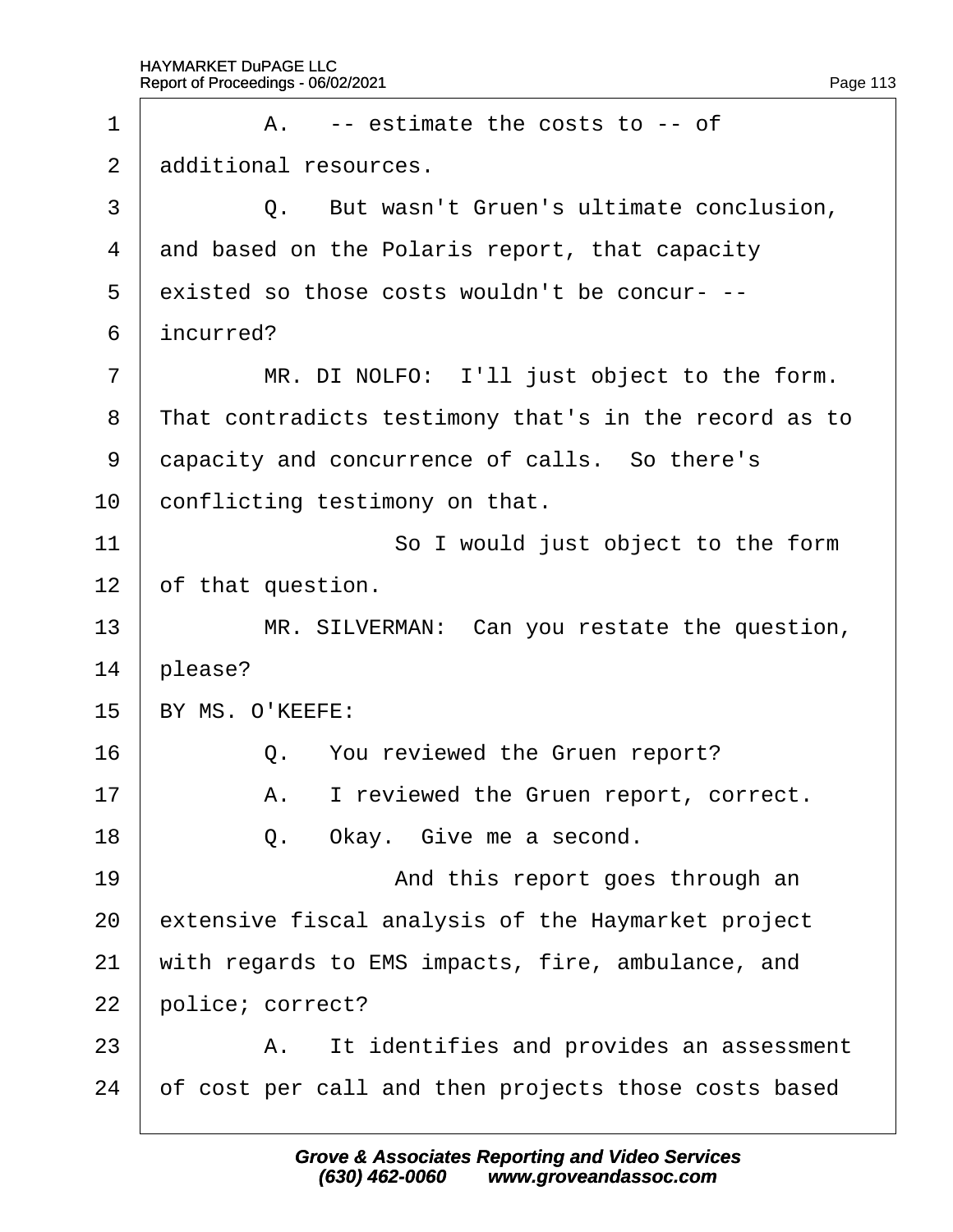<span id="page-114-0"></span>

| 1              | on the projections provided by Mr. Dominik.           |
|----------------|-------------------------------------------------------|
| $\overline{2}$ | Q. And Mr. Gruen testified that in his                |
| 3              | dpinion, based on his review of the Polaris report,   |
| 4              | that because of the excess capacity that the Itasca   |
| 5              | Fire Protection District has, these costs won't be    |
| 6              | incurred so he does not feel there would be an undue  |
| $\overline{7}$ | impact posed to the Itasca Fire Protection District.  |
| 8              | Isn't that your understanding of                      |
| 9              | what Mr. Gruen testified to?                          |
| 10             | A. I was not aware Mr. Gruen testified to             |
| 11             | the capacity of the Fire Protection District --       |
| 12             | Q. Okay.                                              |
| 13             | A. -- but I believe Mr. Moeller expressed             |
| 14             | concerns.                                             |
| 15             | Q. Concerns about -- I mean, his report               |
| 16             | states that there's sufficient capacity right now to  |
| 17             | handle Haymarket's calls, so what concerns are you    |
| 18             | referring to?                                         |
| 19             | A. My recollection, that the Moeller report           |
| 20             | also identifies concerns with the projections and the |
| 21             | capacity or the resources available.                  |
| 22             | Q. Okay. Well, we'll -- we will be back               |
| 23             | hext week, so we can -- we can talk about the Moeller |
| 24             | report in more depth.                                 |
|                |                                                       |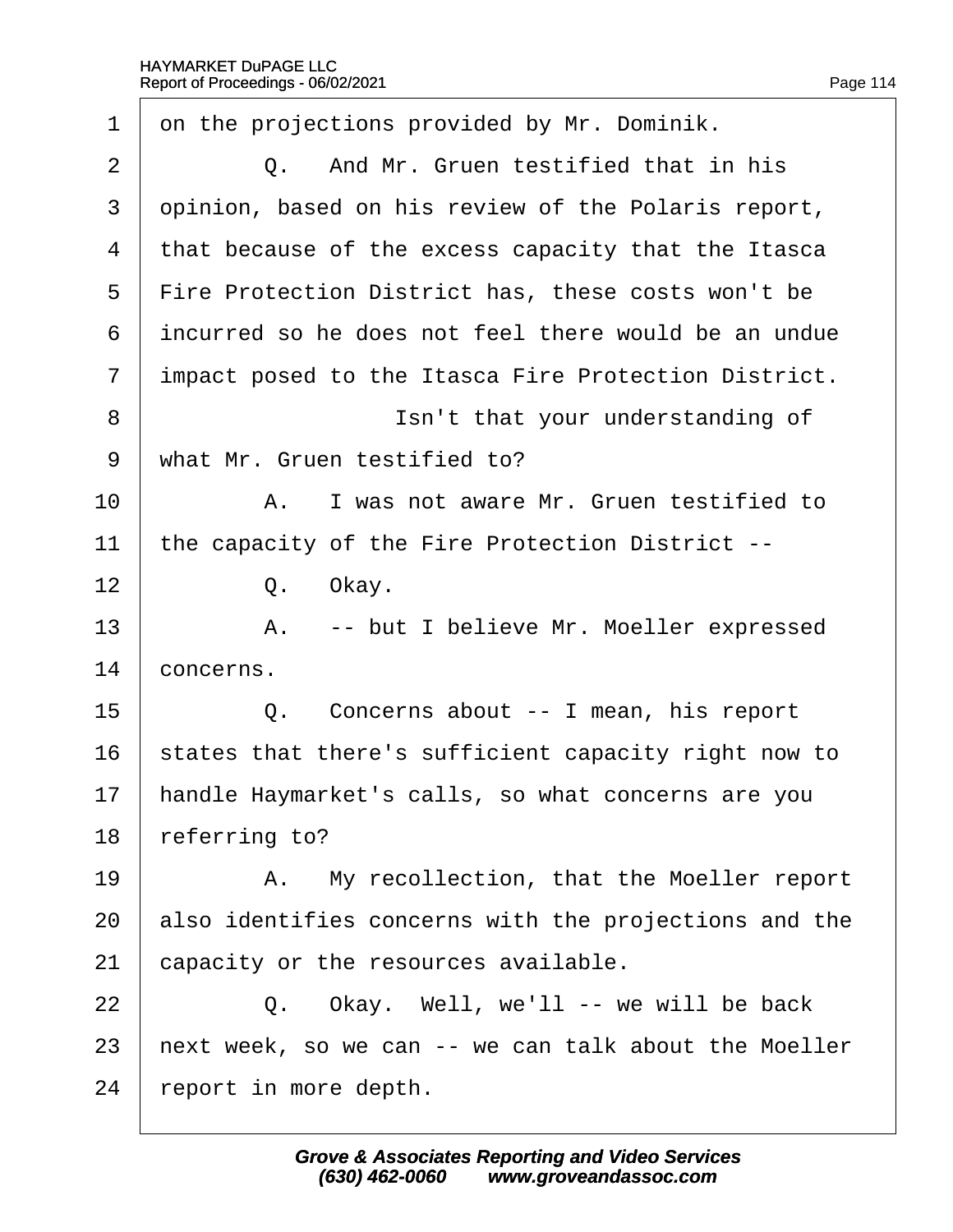<span id="page-115-0"></span>

| $\mathbf 1$    | So to go back to -- to the point                     |
|----------------|------------------------------------------------------|
| $\overline{2}$ | you made in your slide, you said that Haymarket      |
| 3              | understated the costs related to EMS with regards to |
| $\overline{4}$ | what Chief Burke and Director O'Connor testified to, |
| 5              | and I repeat my question.                            |
| 6              | How can you understate a potential                   |
| 7              | dost when there's no evidence introduced regarding   |
| 8              | when or if that cost will ever arise?                |
| 9              | A. Well, the cost -- the cost projections            |
| 10             | that were provided by Mr. Gruen, as I mentioned      |
| 11             | previously, were not updated following the revised   |
| 12             | report by Mr. Dominik and Polaris, so the costs as   |
| 13             | previously offered don't consider that supplemental  |
| 14             | report and testimony.                                |
| 15             | Q. I'm sorry, my question didn't relate to           |
| 16             | Mr. Gruen's testimony. It related to your reliance   |
| 17             | on Chief Burke and Director O'Connor's testimony.    |
| 18             | You say in your PowerPoint that you                  |
| 19             | rely on their testimony regarding the cost of staff, |
| 20             | equipment, et cetera, and I'm asking have you seen   |
| 21             | any evidence as to when those costs could arise, any |
| 22             | definitive evidence; yes --                          |
| 23             | A. No, I've not --                                   |
| 24             | $Q. -$ or no?                                        |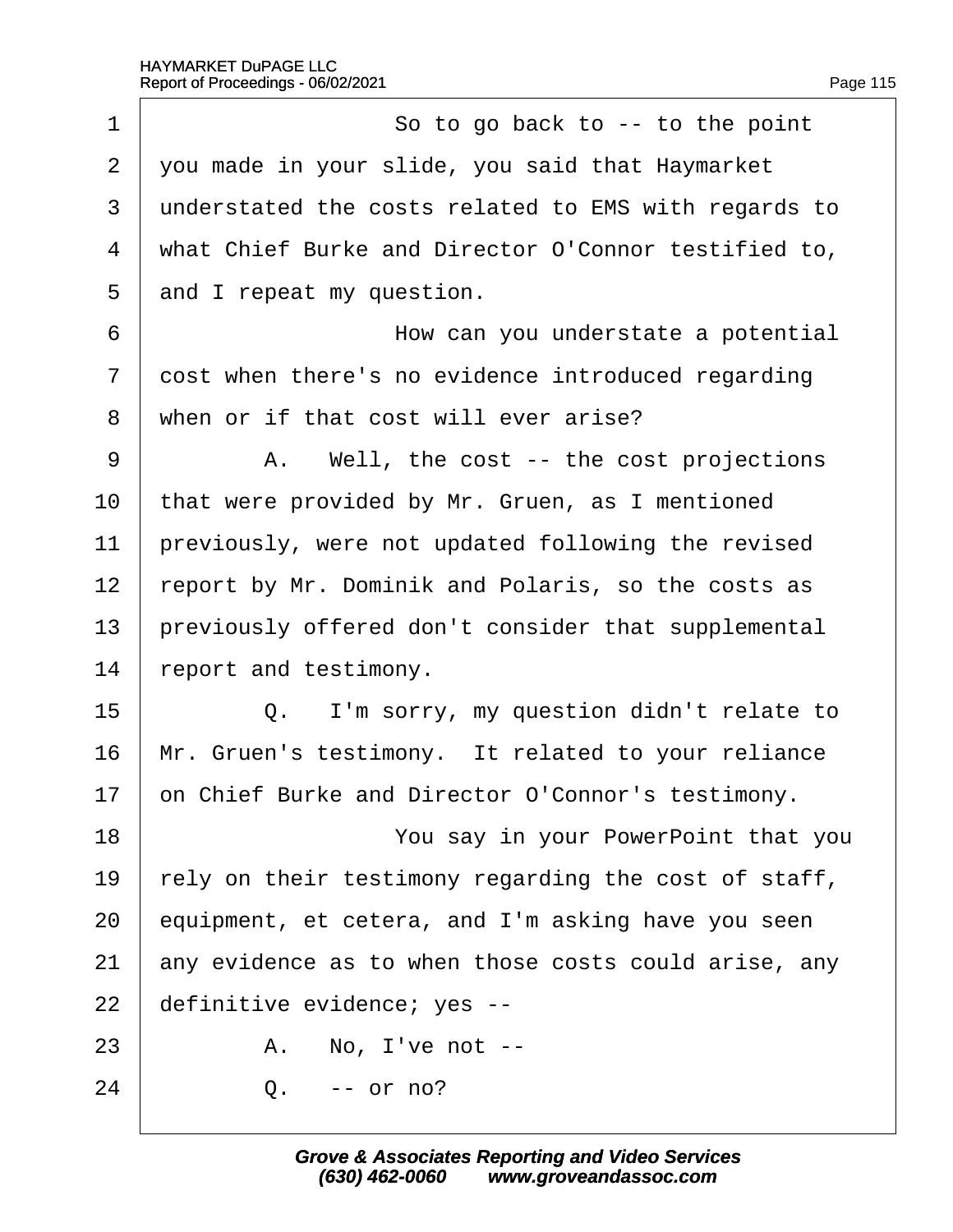<span id="page-116-0"></span>

| 1              | A. No, I've not seen evidence of when they            |
|----------------|-------------------------------------------------------|
| $\overline{2}$ | might arise.                                          |
| 3              | Q. I have a question. Slide 21 you                    |
| 4              | mentioned that the analysis should have evaluated     |
| 5              | whether Haymarket DuPage would bring residents to     |
| 6              | Itasca.                                               |
| 7              | In your experience is it standard                     |
| 8              | practice that a fiscal impact analysis of a proposed  |
| 9              | business in the community consider whether opening    |
| 10             | the business will bring new residents to the          |
| 11             | community?                                            |
| 12             | A. Well, I think as it's evaluating the               |
| 13             | potential benefits, it would evaluate whether or not  |
| 14             | there will be the addition of jobs and spending       |
| 15             | within the community.                                 |
| 16             | It's -- it's true, but I'm -- if I could<br>Q.        |
| 17             | refer your attention -- here it is -- page 21 of your |
| 18             | PowerPoint, slide 21.                                 |
| 19             | Economic Impacts - Unique                             |
| 20             | Circumstances. The analysis has not evaluated         |
| 21             | whether Haymarket DuPage will bring residents to      |
| 22             | ltasca.                                               |
| 23             | And I just was curious as to what                     |
| 24             | your thought process was there and why that was       |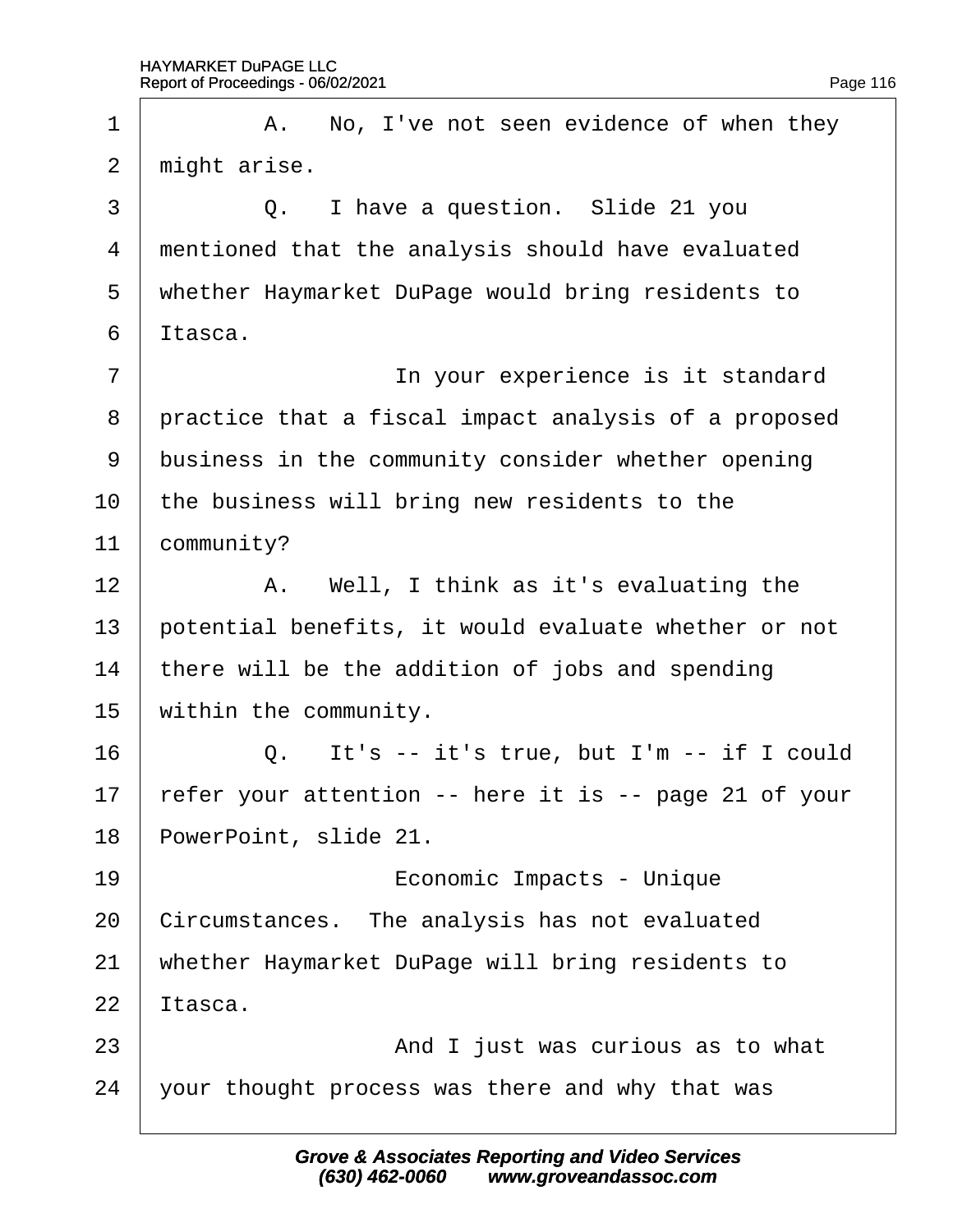<span id="page-117-0"></span>

| $\mathbf 1$    | relevant.      |                                                       |
|----------------|----------------|-------------------------------------------------------|
| 2              |                | A. Well, as I recall, some of the                     |
| 3              |                | reports -- some of the statements in the Teska report |
| 4              |                | indicate -- or maybe the Kisiel report, although I'd  |
| 5              |                | have to go back and look -- the fact that there would |
| 6              |                | be additional residents and spending in the Village.  |
| $\overline{7}$ |                | Q. Was it additional residents or                     |
| 8              |                | additional workers, employees?                        |
| 9              |                | A. I believe it was both.                             |
| 10             |                | Q. Okay. So can you provide examples of               |
| 11             |                | other fiscal impact reports you've done or your firm  |
| 12             |                | has done where you found it relevant to estimate the  |
| 13             |                | humber of new residents when you're looking at        |
| 14             |                | commercial use?                                       |
| 15             |                | A. I don't think I can -- can provide one             |
| 16             |                | off the top of my head, no.                           |
| 17             | Q.             | Isn't the focus of the typical economic               |
| 18             |                | analysis as compared to a fiscal analysis the jobs    |
| 19             |                | created and the ripple effects posed by that use in   |
| 20             | the community? |                                                       |
| 21             | Α.             | I'm sorry, you broke up. What was --                  |
| 22             | Q.             | I'm sorry.                                            |
| 23             | Α.             | Can you repeat the question?                          |
| 24             | Q.             | Isn't the focus of a typical economic                 |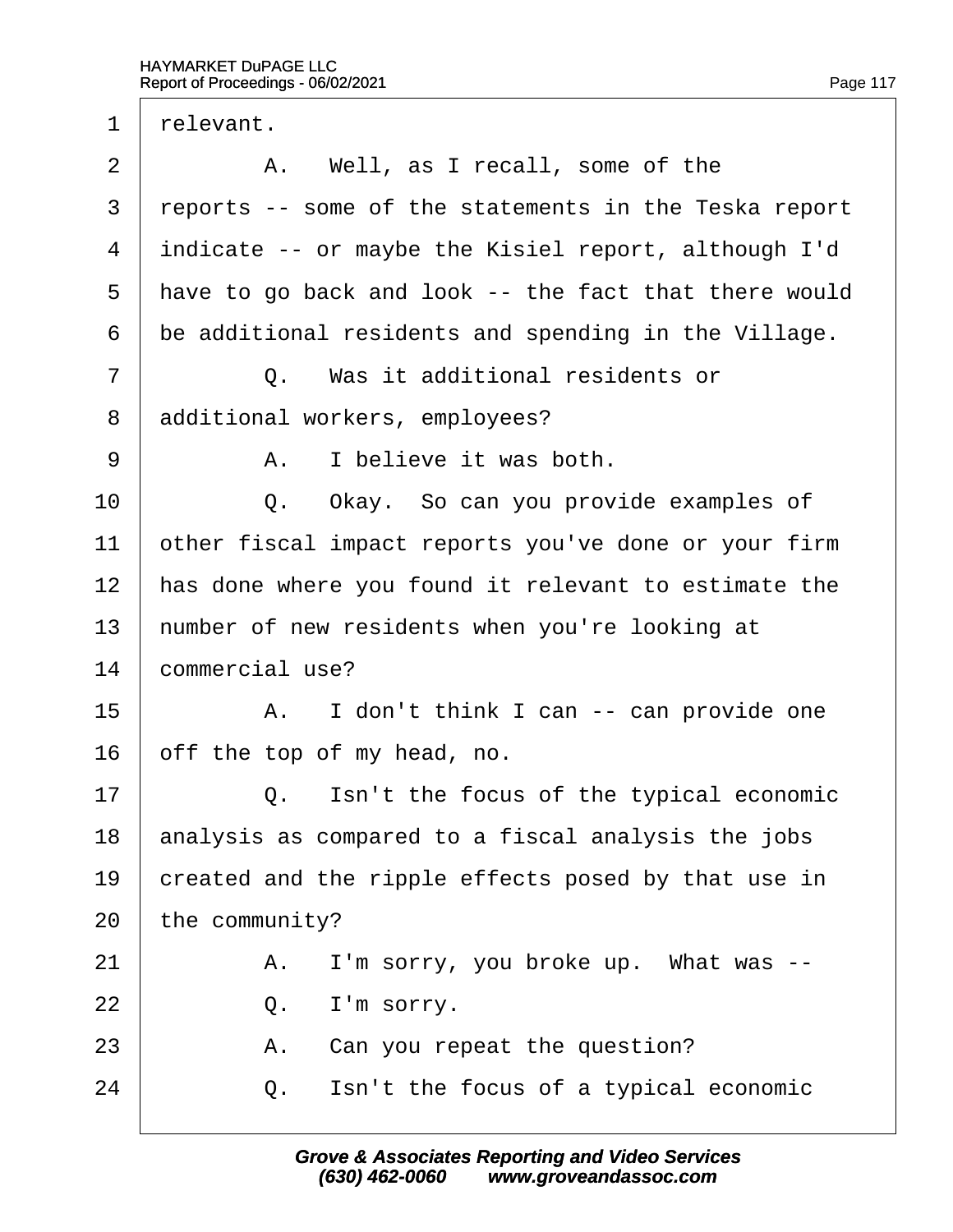<span id="page-118-0"></span>

| $\mathbf 1$    | analysis the jobs created and the ripple effect posed |
|----------------|-------------------------------------------------------|
| $\overline{2}$ | by the use on the local economy?                      |
| 3              | A. Well, I believe -- I think even as                 |
| 4              | stated in Mr. Kisiel's report -- the economic         |
| 5              | evaluation would consider the jobs created, the       |
| 6              | impacts, the spending, the impacts on other           |
| $\overline{7}$ | businesses.                                           |
| 8              | Q. Well, so that -- so that type of                   |
| 9              | analysis would have looked at the number of jobs      |
| 10             | created, the number of businesses that would get      |
| 11             | business as a result -- with the resultant economic   |
| 12             | impact, that was what Mr. Gruen did in his economic   |
| 13             | analysis; correct?                                    |
| 14             | A. That's the type of analysis that                   |
| 15             | Mr. Gruen performed, correct, but I referenced in my  |
| 16             | evaluation much of that is -- is projected for        |
| 17             | broader DuPage County and it's unable to be isolated  |
| 18             | specifically to Itasca.                               |
| 19             | Q. We're going to get to that next week, if           |
| 20             | we can. I just want to finish with slide 21 before    |
| 21             | the end of the evening, if that's okay.               |
| 22             | You also stated on slide 21 that                      |
| 23             | Haymarket DuPage's experts have not evaluated the     |
| 24             | full potential impact of Haymarket DuPage, and I'm    |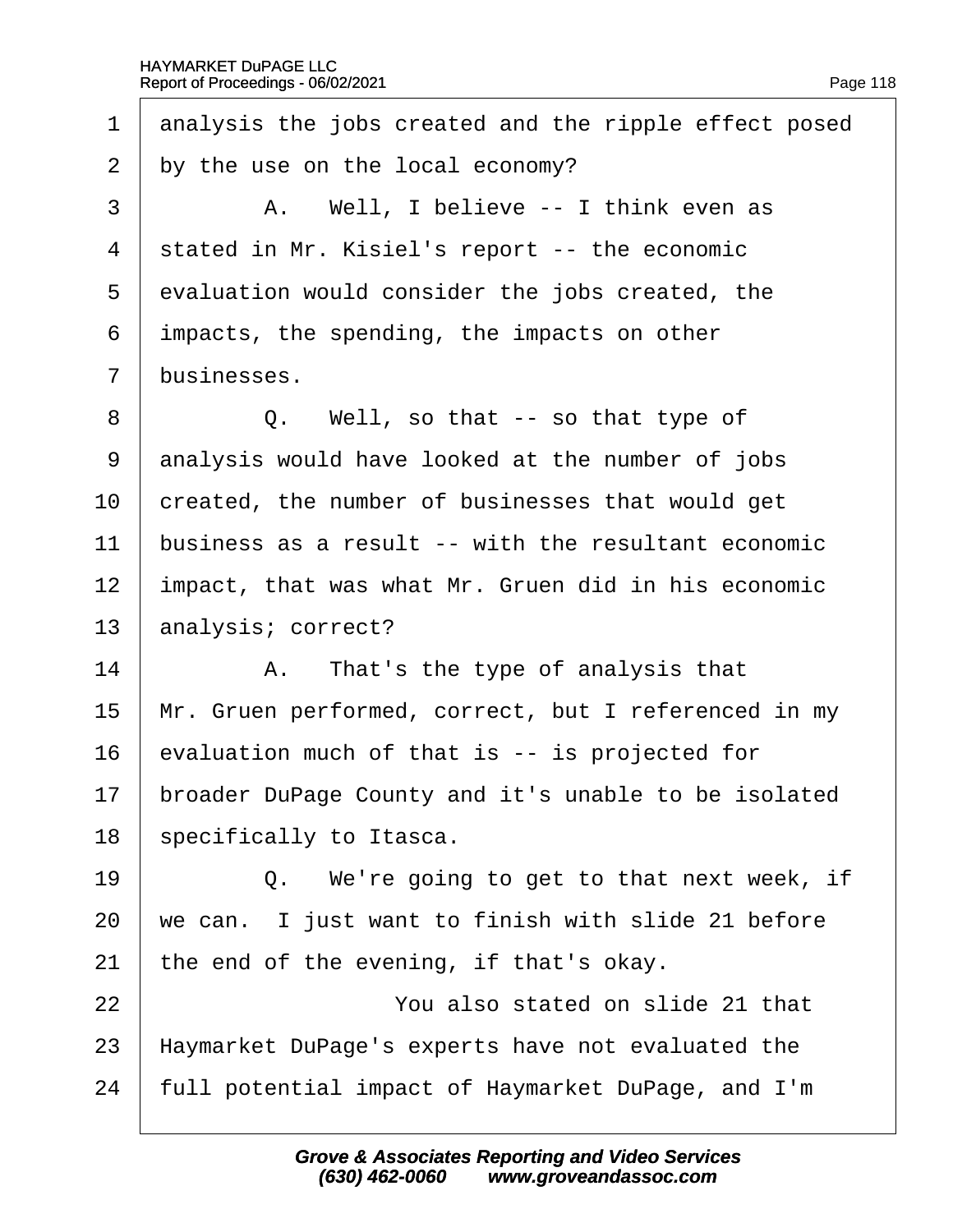<span id="page-119-0"></span>

| 1  | just wondering, what is the full potential impact     |
|----|-------------------------------------------------------|
| 2  | that was not considered?                              |
| 3  | A. Well, I think as I -- as I detailed in             |
| 4  | later slides, it's the full -- the full impact of     |
| 5  | the -- the benefits, and the costs, and the issues    |
| 6  | that -- in my review and analysis that there are      |
| 7  | dverstated benefits as they can't be isolated to      |
| 8  | Itasca and there are understated costs.               |
| 9  | Q. Didn't our -- didn't Mr. Gruen prepare a           |
| 10 | full fiscal and economic impact report on the effect  |
| 11 | of Haymarket?                                         |
| 12 | A. Well, again, he prepared a full report.            |
| 13 | He developed an analysis, but as I have commented     |
| 14 | through my evaluation, there are challenges with      |
| 15 | solating that to Itasca.                              |
| 16 | So it depends on how you're then                      |
| 17 | qualifying whether it's a full report.                |
| 18 | Q. Did you have any questions regarding the           |
| 19 | methodology used by Mr. Gruen or the mathematical     |
| 20 | calculations that he reached as part of his report or |
| 21 | was it a traditional -- basically a traditional       |
| 22 | format of an economic impact statement?               |
| 23 | A. I didn't question the -- the way he                |
| 24 | developed the methodology. I believe we asked for     |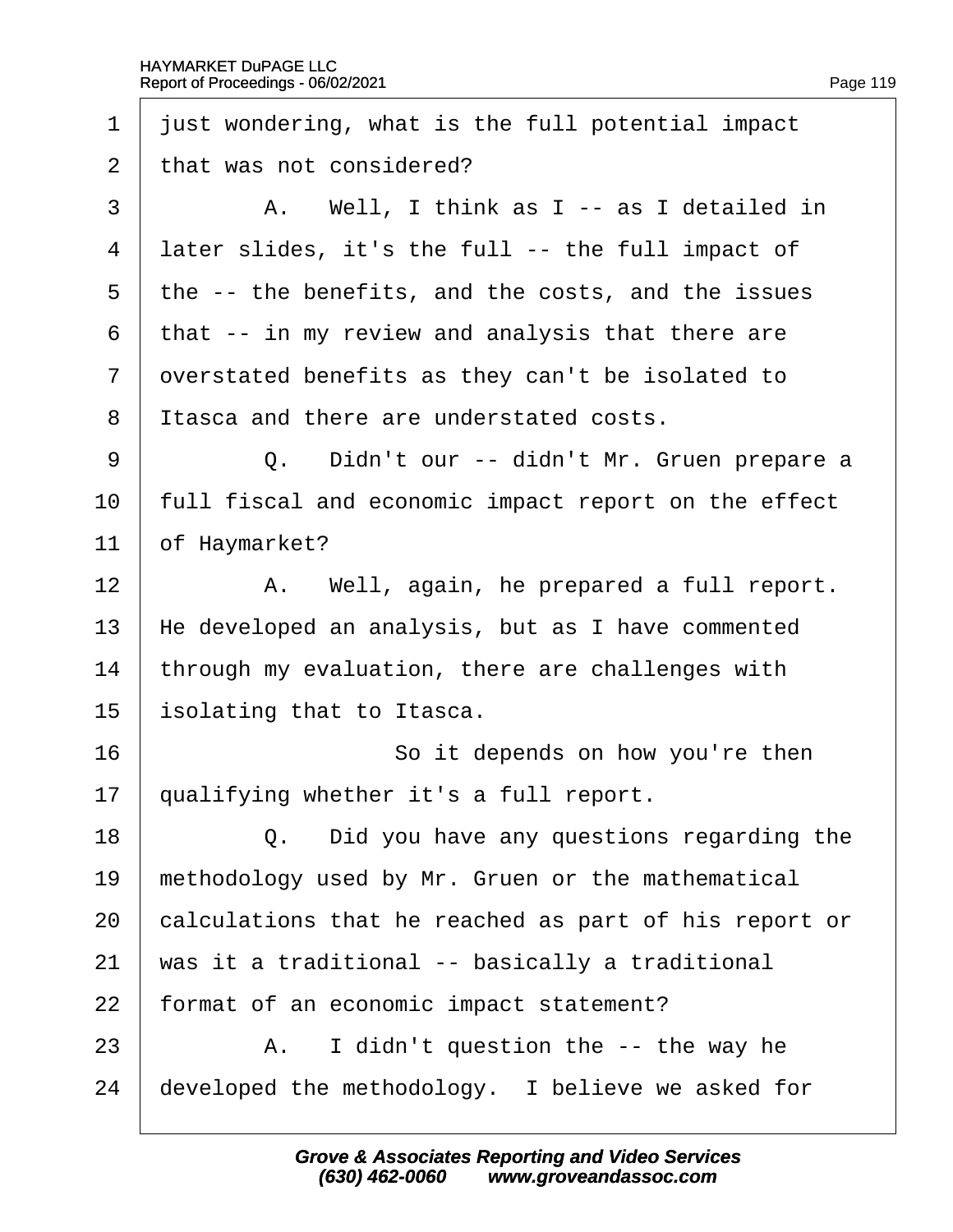<span id="page-120-0"></span>1 some additional information.  $2 \mid Q$ . But you had no questions about also 3 the -- the mathematical findings that he reached?  $4$  | A. I didn't offer criticisms to his -- that 5 there were -- if you're asking if there were errors 6 within his report, if there were questions about 7 whether A times B equals C, no, I didn't have those 8 doncerns. 9 | MS. O'KEEFE: I really would like to quit 10 tonight, Mr. Chairman, if I can. This is kind of a 11 hatural stopping point for me, if that's okay? 12  $\parallel$  CHAIRMAN DALY: That's fine. It's 9:54 so 13 we're almost at 10:00 o'clock anyway. 14 **14** At this time, just to go over the 15 blan moving forward, we're going to continue next 16 week on June 9th with continued cross-examination, 17 and then redirect, and planning commission 18 guestioning of Ms. Ketchum, and it's my understanding 19 we'll begin the rebuttal case by Haymarket. 20 **Solution** Is that correct, Ms. O'Keefe? 21 | MS. O'KEEFE: Yes, it is, sir. 22 **CHAIRMAN DALY: So, hopefully, if we keep** 23 true to next week being primarily for Ms. Ketchum, 24 would it be your desire to also begin your rebuttal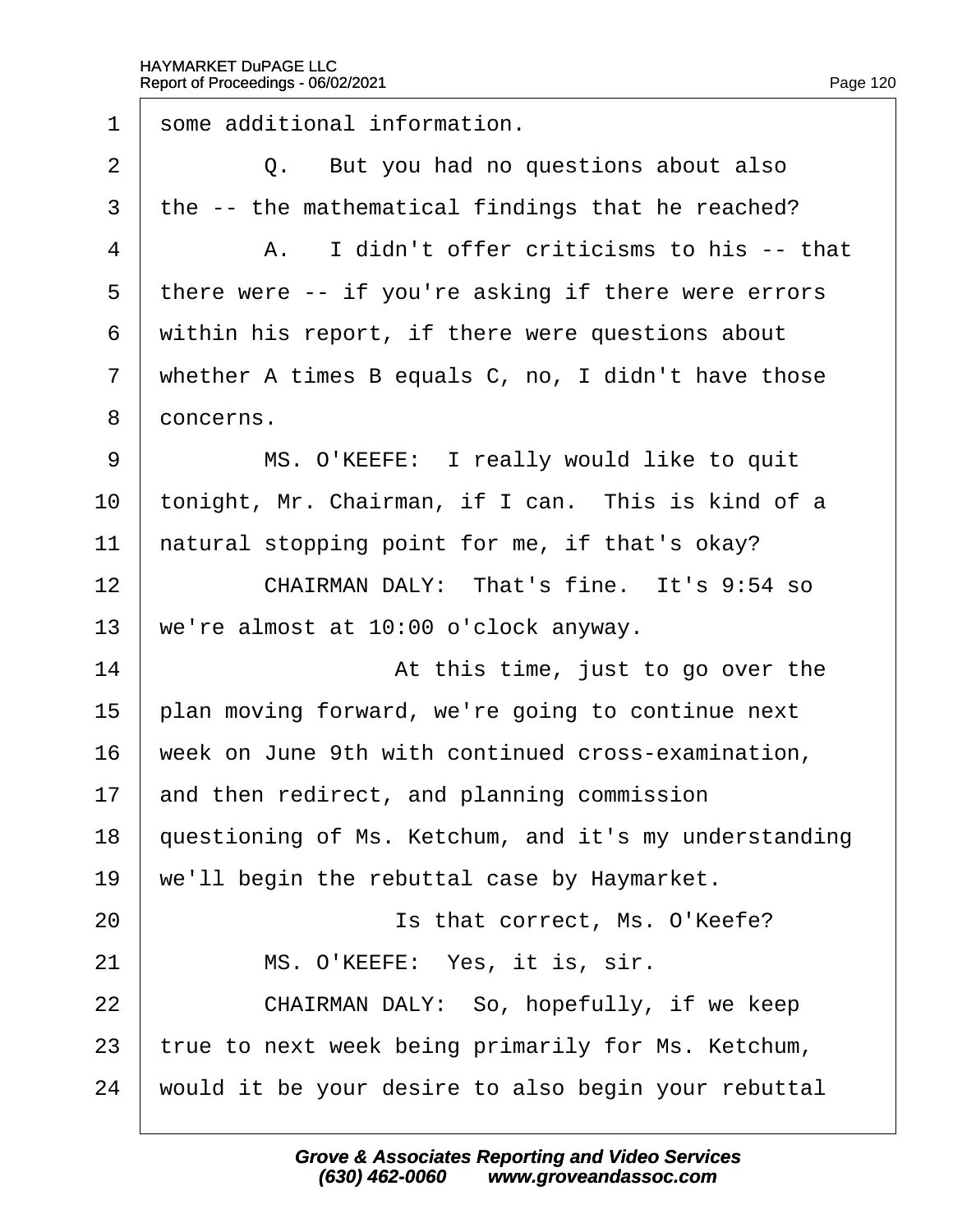<span id="page-121-0"></span>

| 1              | dase next week if we only take, say, the first hour   |
|----------------|-------------------------------------------------------|
| 2              | of the meeting or -- so you will be prepared with all |
| 3              | of your witnesses and information and all that?       |
| 4              | MS. O'KEEFE: (Indicating.)                            |
| 5              | MR. CHAIRMAN: Okay.                                   |
| 6              | MS. O'KEEFE: I'll be prepared with my first           |
| $\overline{7}$ | witness.                                              |
| 8              | CHAIRMAN DALY: Okay. So with that, I would            |
| 9              | ask at this time for a motion from one of the plan    |
| 10             | commissioners to continue this hearing until next     |
| 11             | Wednesday, June 9th, please.                          |
| 12             | <b>COMMISSIONER HOLMES: So moved.</b>                 |
| 13             | <b>COMMISSIONER CARELLO: Second; Commissioner</b>     |
| 14             | Carello.                                              |
| 15             | <b>COMMISSIONER RAY: Second; Commissioner Ray.</b>    |
| 16             | CHAIRMAN DALY: Okay, we have a motion and             |
| 17             | two seconds. I appreciate that, everybody.            |
| 18             | At this point I would ask if the                      |
| 19             | secretary would please call a vote to the motion to   |
| 20             | continue.                                             |
| 21             | <b>VILLAGE PLANNER KHAN: Commissioner Carello?</b>    |
| 22             | <b>COMMISSIONER CARELLO: For.</b>                     |
| 23             | <b>VILLAGE PLANNER KHAN: Commercial Drummond?</b>     |
| 24             | <b>COMMISSIONER DRUMMOND: For.</b>                    |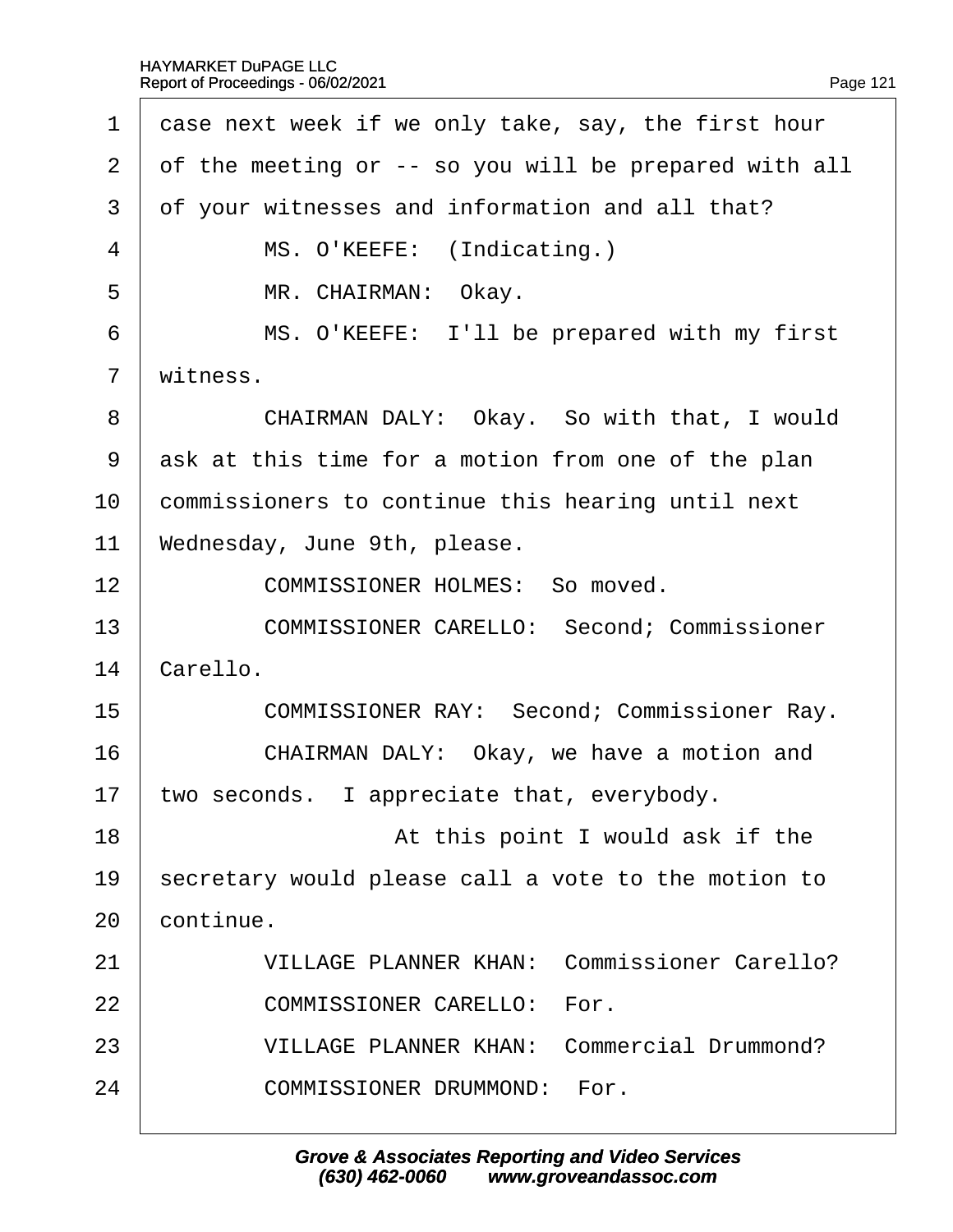<span id="page-122-0"></span>

| 1              | <b>VILLAGE PLANNER KHAN: Commissioner Holmes?</b>   |
|----------------|-----------------------------------------------------|
| 2              | <b>COMMISSIONER HOLMES: For.</b>                    |
| 3              | <b>VILLAGE PLANNER KHAN: Commissioner Ray?</b>      |
| 4              | <b>COMMISSIONER RAY: For.</b>                       |
| 5              | <b>VILLAGE PLANNER KHAN: Chairmen Daly?</b>         |
| 6              | CHAIRMAN DALY: For. The motion carries.             |
| $\overline{7}$ | Thank you.                                          |
| 8              | At this time I will entertain a                     |
| 9              | motion to adjourn for the evening.                  |
| 10             | <b>COMMISSIONER HOLMES: So moved.</b>               |
| 11             | COMMISSIONER RAY: Second; Ray.                      |
| 12             | CHAIRMAN DALY: We have a motion and a               |
| 13             | second. Mo, would you please call the vote to       |
| 14             | adjourn.                                            |
| 15             | <b>VILLAGE PLANNER KHAN: Commercial Carello?</b>    |
| 16             | <b>COMMISSIONER CARELLO: For.</b>                   |
| 17             | <b>VILLAGE PLANNER KHAN: Commissioner Drummond?</b> |
| 18             | <b>COMMISSIONER DRUMMOND: For.</b>                  |
| 19             | <b>VILLAGE PLANNER KHAN: Commissioner Holmes?</b>   |
| 20             | <b>COMMISSIONER HOLMES: For.</b>                    |
| 21             | <b>VILLAGE PLANNER KHAN: Commissioner Ray?</b>      |
| 22             | <b>COMMISSIONER RAY: For.</b>                       |
| 23             | <b>VILLAGE PLANNER KHAN: Chairman Daly?</b>         |
| 24             | <b>CHAIRMAN DALY: For.</b>                          |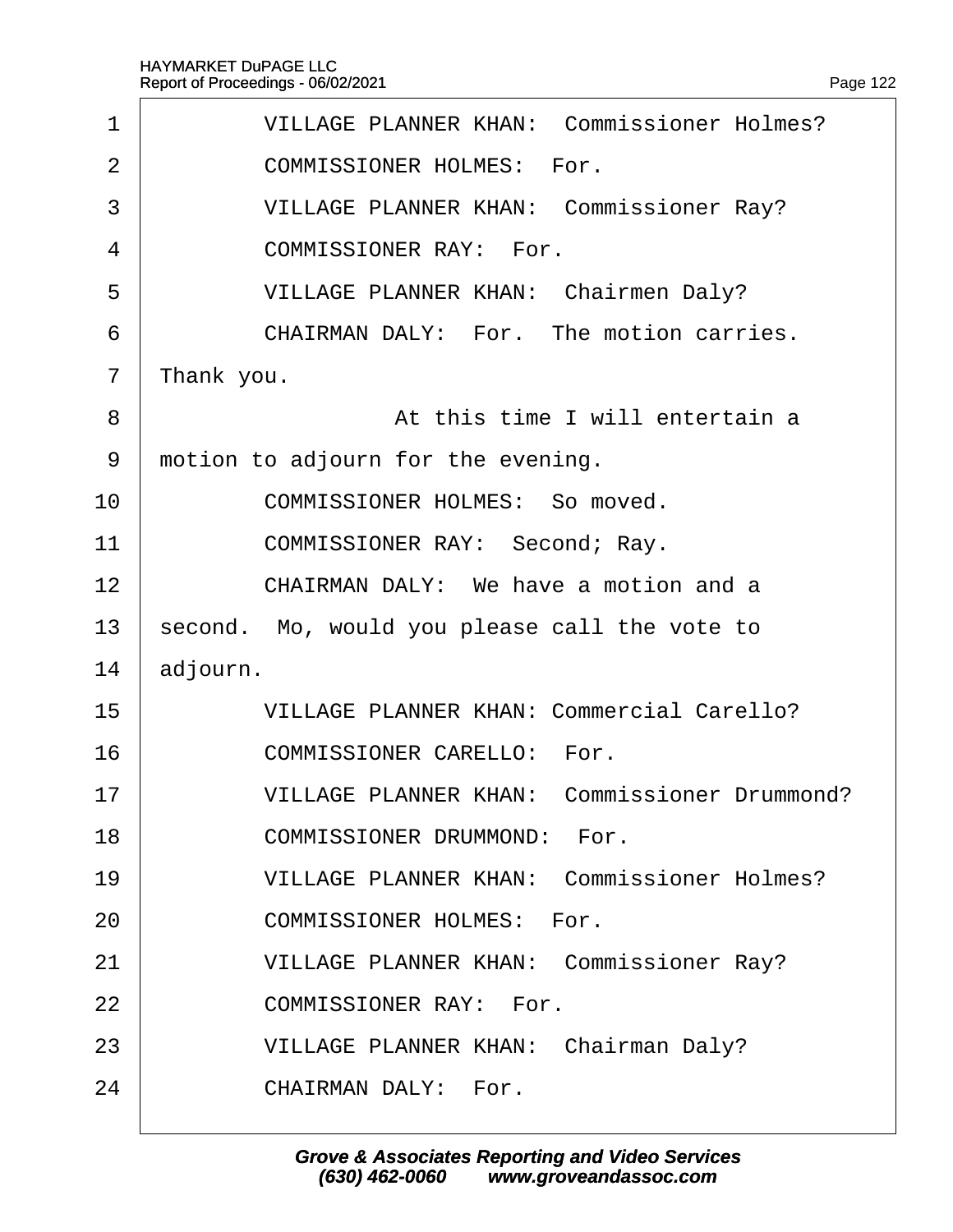<span id="page-123-0"></span>

| $\mathbf 1$             | At this point I would wish everyone          |
|-------------------------|----------------------------------------------|
| $\overline{2}$          | a good evening and we will see you back next |
| $\mathfrak{S}$          | Wednesday. Thank you.                        |
| $\overline{\mathbf{4}}$ |                                              |
| $\overline{5}$          |                                              |
| $\,6$                   | $\star$<br>*<br>$\star$<br>*<br>*            |
| $\overline{7}$          |                                              |
| $\bf 8$                 |                                              |
| $9$                     |                                              |
| 10                      |                                              |
| 11                      |                                              |
| 12                      |                                              |
| 13                      |                                              |
| 14                      |                                              |
| 15                      |                                              |
| 16                      |                                              |
| 17                      |                                              |
| 18                      |                                              |
| 19                      |                                              |
| 20                      |                                              |
| 21                      |                                              |
| 22                      |                                              |
| 23                      |                                              |
| 24                      |                                              |
|                         |                                              |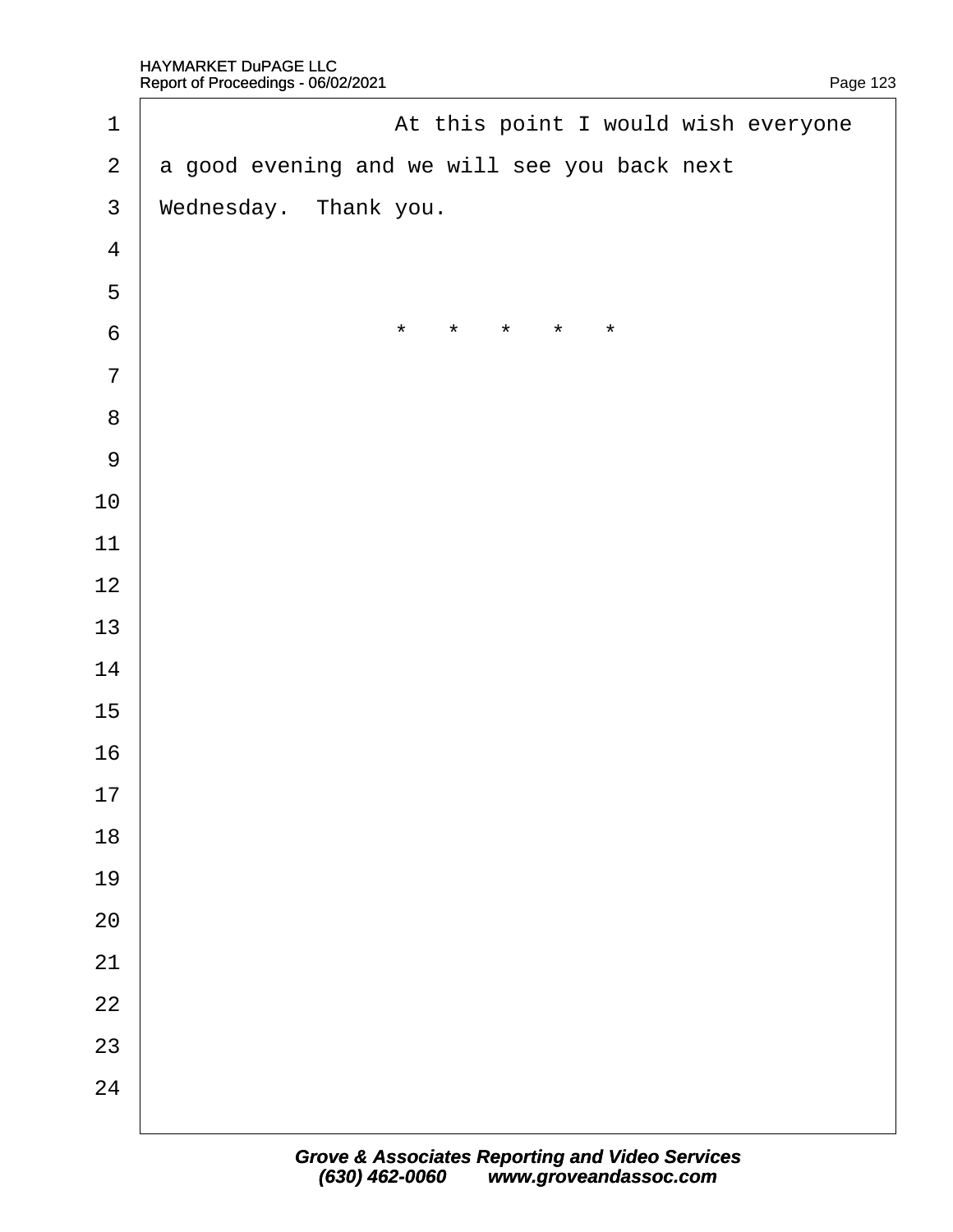| 1              | <b>STATE OF ILLINOIS</b> )<br>SS.                                                                            |  |
|----------------|--------------------------------------------------------------------------------------------------------------|--|
| $\overline{2}$ | <b>COUNTY OF DU PAGE</b><br>I, Shannon M. Frey, CSR. No. 84-002277, RMR,                                     |  |
| 3              | CRR, do hereby certify that I reported in shorthand                                                          |  |
|                | the proceedings had at the hearing of the<br>4 above-entitled cause and that the foregoing Report of         |  |
|                | Proceedings, pages 5 through 123, inclusive, is a<br>5 true, correct, and complete transcript of my          |  |
|                | shorthand notes taken at the time and place<br>6 aforesaid.                                                  |  |
|                | I further certify that I am not counsel for<br>7 nor in any way related to any of the parties to this        |  |
|                | matter, nor am I in any way, directly or indirectly                                                          |  |
|                | 8 interested in the outcome thereof.<br>This certification applies only to those                             |  |
| 9              | transcripts, original and copies, produced under my<br>direction and control; and I assume no responsibility |  |
| 10             | for the accuracy of any copies which are not so<br>produced.                                                 |  |
| 11             | IN WITNESS WHEREOF I have hereunto set my<br>hand this 8th day of June, 2021.                                |  |
| 12             |                                                                                                              |  |
| 13             |                                                                                                              |  |
| 14             | <b>Certified Shorthand Reporter</b>                                                                          |  |
| 15             |                                                                                                              |  |
| 16             |                                                                                                              |  |
| 17             |                                                                                                              |  |
| 18             |                                                                                                              |  |
| 19             |                                                                                                              |  |
| 20             |                                                                                                              |  |
| 21             |                                                                                                              |  |
| 22             |                                                                                                              |  |
| 23             |                                                                                                              |  |
| 24             |                                                                                                              |  |
|                |                                                                                                              |  |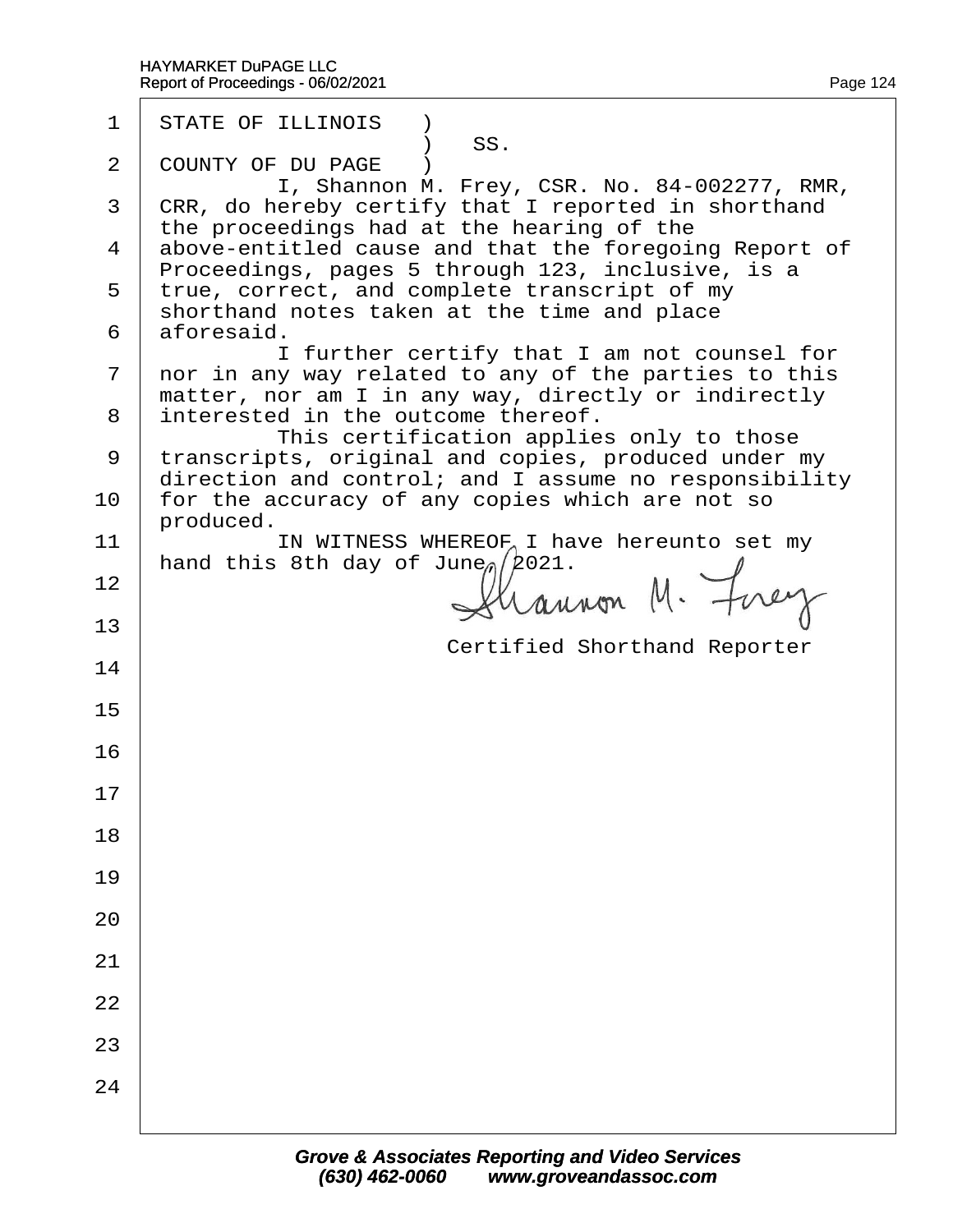Index: \$1,000..additional

|                           | 19-014 5:21 9:3                                                          |                                                | 103:1,12,13 114:15,23                             |
|---------------------------|--------------------------------------------------------------------------|------------------------------------------------|---------------------------------------------------|
| \$                        | 191 41:21                                                                | 4                                              | 120:2,6                                           |
| \$1,000 45:24             | <b>1st</b> 13:12                                                         | 4 33:22 38:24 78:19                            | absent 5:15                                       |
| $$1.5$ 28:7               |                                                                          | 40 12:22                                       | <b>abuse 45:13</b>                                |
| \$178,000 35:9            | $\mathbf{2}$                                                             | 41 78:16                                       | accepted 79:19                                    |
| \$178,780 35:1            | 2 5:20 78:16 83:5                                                        | 44,000 34:1                                    | accessory 9:7                                     |
| \$188,122 35:7            | 20 12:7 13:1 16:3 48:18                                                  | 48 111:11                                      | accommodate 105:20                                |
| $$2$ 45:20                | 87:24                                                                    |                                                | accordance 50:23                                  |
| \$297,475 39:8            | 200 12:24                                                                | $5\phantom{1}$                                 | according 47:23                                   |
| \$375 54:19               | 2008 13:16                                                               | 50 36:14                                       | account 23:15                                     |
| \$4,462 39:10             | 2013 110:16                                                              | 51,000 34:6                                    | accounting 12:9,15<br>16:6 17:3                   |
| \$539:6,14,16             | 2014 28:1,6                                                              |                                                |                                                   |
| \$55,600 41:23            | 2015 33:24 34:5                                                          | $\overline{\mathbf{r}}$                        | accurate 84:1<br>achieve 26:13 30:22              |
|                           | 2017 29:15 35:21                                                         |                                                | achieved 26:11                                    |
| 1                         | 2018 29:15 33:24 34:5,                                                   | 72,000 34:1                                    |                                                   |
| 1 9:5 13:11 28:11 34:9    | 24 35:6 58:21                                                            | 8                                              | acknowledge 29:23<br>46:22                        |
| 35:3,23                   | 2019 13:10 18:12,14,17,<br>19,21,22 19:19 28:1,5,6                       |                                                | acknowledged 30:13                                |
| 1,000 45:15               | 30:4 34:15 35:9 52:21                                                    | 8 110:16                                       | 40:5                                              |
| 10 63:15 74:16 84:10      | 56:21,24 57:7 59:23<br>77:1,7 79:11 83:5 87:21                           | 8.6 45:17                                      | acquired 13:6,9 14:3                              |
| 85:23 91:2                | 94:7 98:22 101:14                                                        | 860 5:23 9:8                                   | acquisition 43:15                                 |
| <b>10-minute 51:22</b>    | 202 108:23                                                               | 8:17 51:24                                     | <b>across</b> 8:4 49:24                           |
| 10.6 41:21                | 2020 19:1,7 20:8,10<br>31:10 60:8 77:12,19,22<br>78:8,22 79:11 82:3 95:4 | $\boldsymbol{9}$                               | acted 81:19                                       |
| 100 38:20 40:6            |                                                                          |                                                | acting 6:23                                       |
| 10:00 120:13              | 99:7,10                                                                  | 9 110:23                                       | actively 82:9                                     |
| 11 47:24 76:21 86:19      | 2021 5:2,20 91:22                                                        | 9,000 25:13 95:6                               | actual 16:11                                      |
| 12 29:13 47:23            | 21 101:9 116:3,17,18                                                     | 900 45:14                                      | actually 13:5 34:6 35:6                           |
| 126,000 34:6              | 118:20,22                                                                | 9:10 91:4                                      | 36:24 55:22 69:9 72:7                             |
| <b>12th</b> 5:22          | 27.7 42:1                                                                | 9:15 91:8                                      | adaptive 23:13 26:5<br>33:4                       |
| 13 87:20 101:9 109:17     | <b>2nd</b> 5:2                                                           | 9:54 120:12                                    | add 111:1,7                                       |
| <b>13th 87:18</b>         | 3                                                                        | 9th 82:3 120:16 121:11                         | addendum 19:12,14                                 |
| 14 91:22                  |                                                                          |                                                | 47:16,19 48:4 49:7,17                             |
| 15 41:9 42:17 87:20       | 3 30:6                                                                   | A                                              | 102:15                                            |
| 16 23:6,8 32:2 34:22 41:9 | 30,000-square 72:17                                                      | ability 98:3                                   | addition 20:11 22:11,19<br>61:14 76:12 116:14     |
| 163 39:5,13               | 365 39:13                                                                | able 6:10,14 11:2 73:16                        | <b>additional</b> 37:6 38:12                      |
| 17 12:22 21:8 24:1 97:1   | 375 54:18                                                                | 108:13                                         | 40:1 44:24 46:5 59:6                              |
| 18 21:8 32:2 37:6         |                                                                          | about 8:10 52:17 61:17<br>62:23 65:6,21 69:12  | 60:5 98:3 103:23 107:6,<br>8,9 112:12,14,19 113:2 |
| 19 48:1 109:18            |                                                                          | 74:13 81:7 82:20 88:22<br>89:8,9 91:1 95:17,23 | 117:6,7,8 120:1                                   |

Grove & Associates Reporting and Video Services<br>(630) 462-0060 www.groveandassoc.com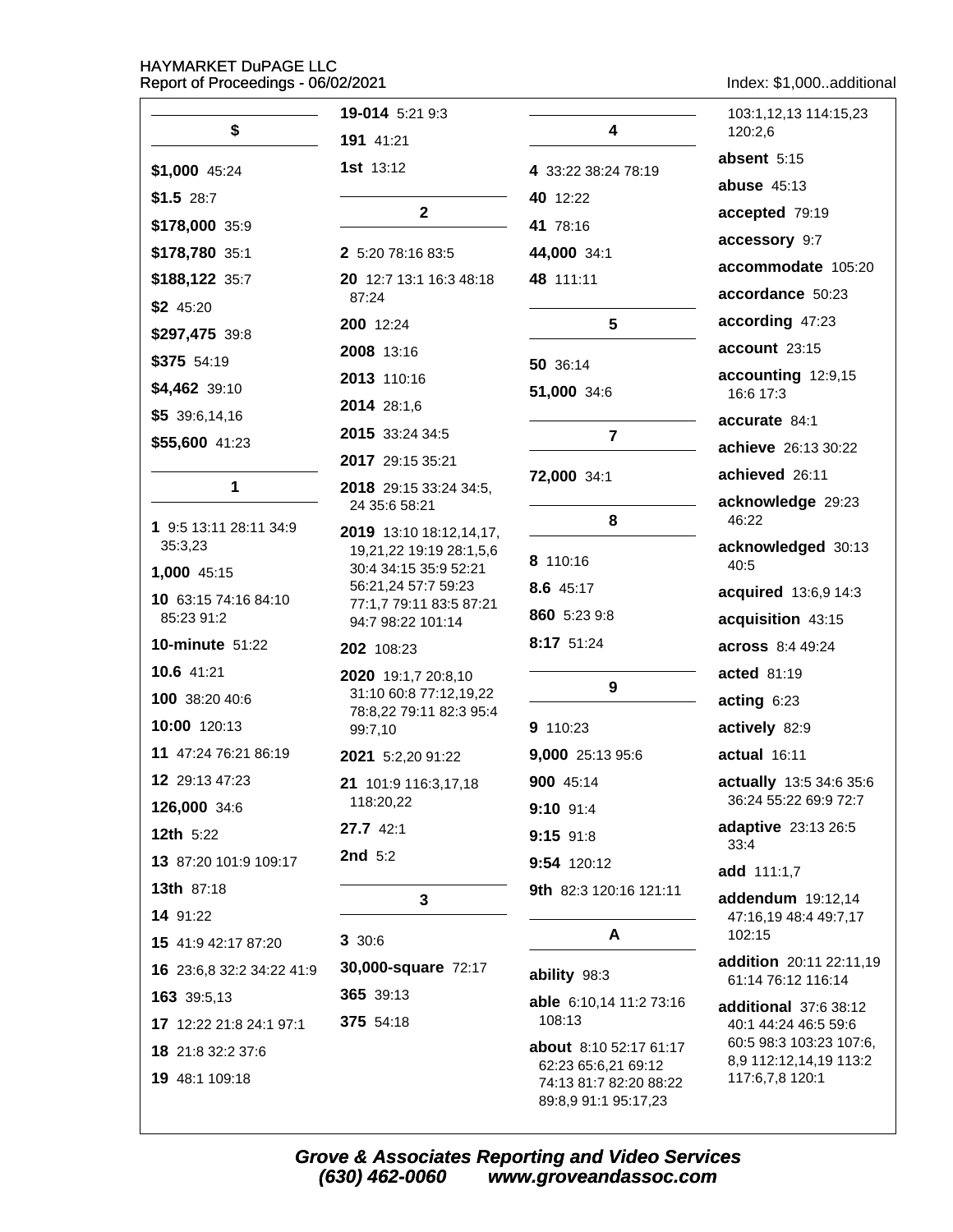#### HA) Rep

| Additionally 34:9 47:11                         | along             |
|-------------------------------------------------|-------------------|
| 48:9                                            | 58:14             |
| addressed 82:7 111:2                            | already<br>59:10  |
| adjourn 122:9,14                                | 101:17            |
| administration 14:14                            | alterna           |
| administrative 65:22<br>66:3,13 67:21 68:6,8    | ambula<br>24 113  |
| administrator 62:2                              | amend             |
| admit 102:23                                    | amend             |
| adopted 6:4                                     | 77:20             |
| advance 11:14                                   | among<br>29:19    |
| advising 7:5 12:8                               | among             |
| advisory 12:9,12 15:21                          | amoun             |
| affect 24:17                                    | 39:15             |
| affected 35:12                                  | amoun             |
| affiliated 63:10                                | 12 35:            |
| affiliations 14:12,23                           | analys            |
| affirmative 83:23                               | analysi<br>25:14: |
| after 6:10,14 12:3 91:22<br>101:12              | 36:17:            |
| afterwards 61:4                                 | 42:23<br>11,15    |
| again 19:14 35:10 37:16                         | 68:5,13           |
| 42:2,12 43:3 44:2 49:16                         | 72:15<br>98:8,9   |
| 56:8 63:2 69:22 99:11<br>105:13 107:12 119:12   | 109:3,            |
| against 93:21                                   | 113:20<br>117:18  |
| agenda 11:16                                    | 119:6,            |
| ago 84:11 85:23 88:1                            | analyti           |
| 93:18                                           | analyz            |
| agree 8:22 31:15 98:19<br>101:5,9 109:22 110:10 | analyz<br>71:17   |
| <b>Alan 14:4,5</b>                              | analyzi           |
| alcohol 69:5 70:5 72:9                          | Anne 6            |
| allegations 36:21                               | annual            |
| alleged 69:1,3                                  | anothe            |
| alleviate 110:11                                | anticip           |
| allowed 8:15 70:8 96:6                          | apolog            |
| 100:5                                           | appear            |
| <b>almost</b> 84:10 106:12<br>120:13            | appear            |

15:6 23:20 30:15

 $\sqrt{39:2140:3}$ 61:11 83:6 93:22

**ite**  $101:3$ 

ance 109:12,20,  $3:21$ 

88:6

led 58:23 59:4 78:14 79:11

15:19 22:10

**st** 27:5 57:21

it  $23:2035:1$ 85:10

**ts** 33:17,24 34:7, 17 72:7

es 16:4,7,9 98:15

 $is$  20:22 23:2 31:6,13,23 35:11 37:7 38:5,8,17,19 43:1 46:24 47:9, 53:21 66:13 67:23 3,15,16 70:24 73:4 92:17,19 108:7,17,21 7,13,14 112:18,20 0 116:4,8,20 3 118:1,9,13,14  $13$ 

cal 14:18

e 69:1

**ed** 37:24 68:9

**ing** 20:3,5 89:20

61:24 62:10

39:8 41:21,22,24

r 6:21 43:6 91:1,2 ated 42:20 46:11

lize 100:20

ed 85:14

 $S$  35:21

appendix 34:9 35:23 57:9 58:1.19

applicant 32:7,15

application 18:12,13 19:2 21:11,17 28:16 50:7,22 56:16 57:1 58:23 59:5,6 76:24 77:20,23 78:7,13,14,22 80:14 83:4,24 84:1 86:5,10,24 94:2 95:12,15

appraisal 66:9 78:12

appreciated 11:3

appropriate 8:13,20

approval 9:5 70:11 109:23

approve 99:24

approved 8:3 94:18 95:3 100:5

approving 26:19

approximately 13:10 14:3 45:24

April 77:12 99:7,10

arbitrations 16:20,24

arbitrators 16:21

area 21:24 22:10,15 25:7 29:18 30:6,11 43:3 98:11

# argue 85:3,9

argument 85:5

arise 98:17 111:16.19 112:9 115:8,21 116:2

**arises** 111:20

assess 19:21 49:4 70:3 73:21 76:17

assessed 16:10 30:7 70:13 71:3,13,14 73:11, 18 90:18 98:14,15 104:24

assessing 50:7

**assessment** 12:17 58:4 101:18 113:23

assignment 52:18,23 53:7 55:2 56:13 76:16 89:14

assisted 53:20

associated 19:3 56:17 59:5 92:1

**associates** 18:15 19:4, 5,11 20:7,8,9 27:13 36:8 46:21 82:14 86:7 87:11

associations 14:24

assume 38:20 39:16 40:6 58:22 79:17,22 81:8

assumed 38:21 40:6.9

**assumes** 39:5,13,19,22 40:2 42:12

assumptions 38:9 39:11 50:11

attached 58:18,24 61:10

attachment 28:11 29:13  $35:3$ 

attachments 56:16 57:1

attended 14:17 59:20,21

attending 22:23

attention 116:17

attest 86:8

attorney 7:3 63:11 81:8

**attorney's 54:6 70:18** 80:10

attorneys 8:16 11:8 53:2 64:9 91:12

attract 41:16

attractive 73:13

**August** 18:11,14 19:1 20:8,10 77:19,22 78:8,22 79:11

authorized 93:2

automatically 85:21

available 8:8 15:7 58:15 59:7 114:21

average 45:23 110:18

awaiting 70:11

awarded 72:6

aware 18:4 31:11 78:21 79:4,6,10,15 80:13 94:17,21 96:13,14,16,17,

**Grove & Associates Reporting and Video Services** (630) 462-0060 www.groveandassoc.com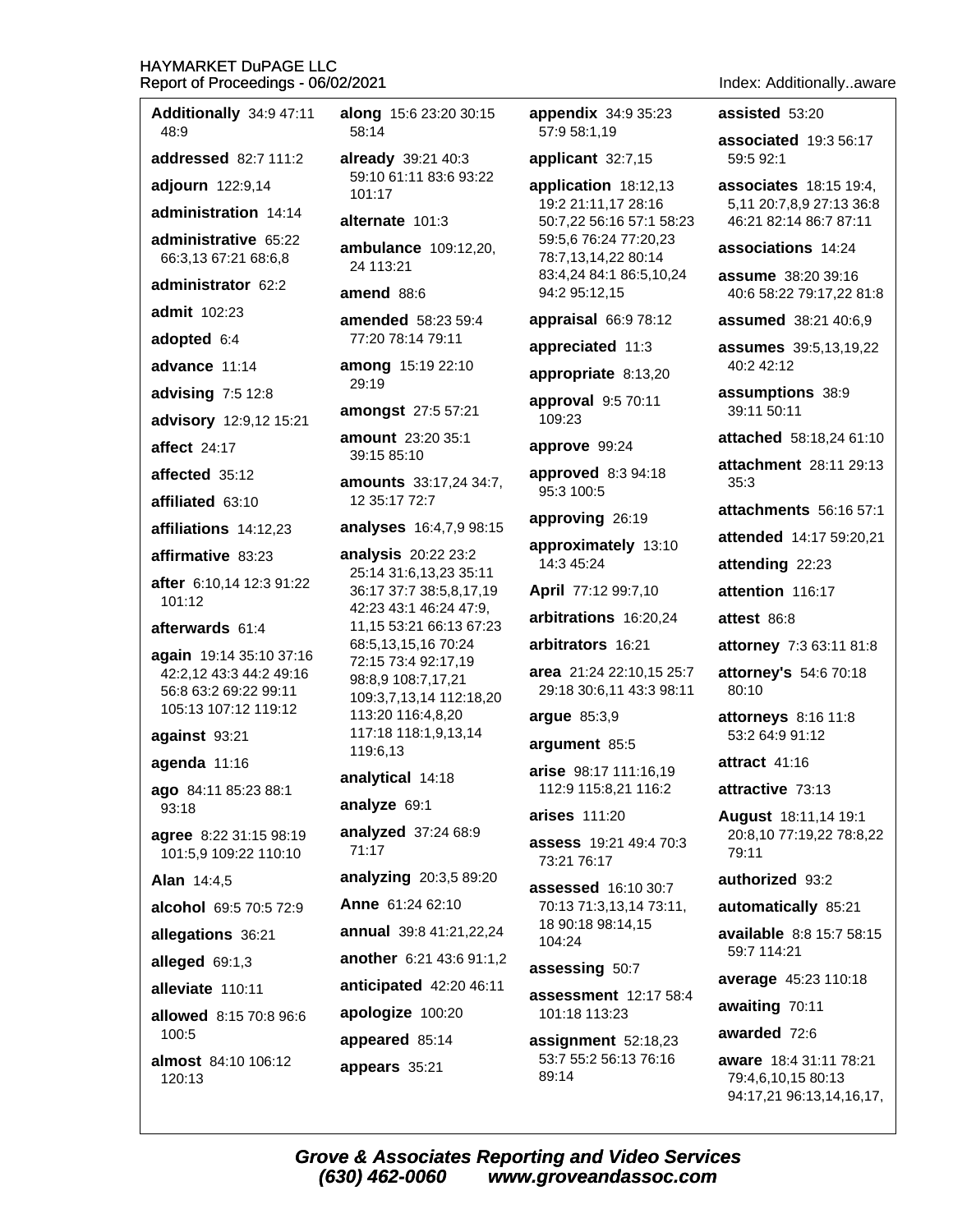beverage 21:22 23:22 21 98:16 99:14 109:6.9. 71:16 98:6 116:9.10 cases 6:11,15 65:8 74:4 10.21 110:3 111:24 32:11 94:11 95:18 99:8. 118:11 categories 49:24 114:10  $12$ **businesses** 22:17 24:8 caused 37:1 70:6,7 away 94:13 billions 15:24 30:10 42:22 43:3 96:7 118:7,10 center 69:16,21 71:24 bit 65:6,8 66:16 74:13 72:9 75:14 B  $91:6$ **buy** 38:13 central 76:17 **BLS** 110:1 **B-2** 9:7 92:10 93:1.11  $\mathbf c$ certain 17:12 29:2 33:14 **board** 7:18,19 95:5 bachelor's 14:14 certainty 111:19 **bodies** 17:20 22:5.6 calculation 39:5,12 back 18:11 19:16 55:10 29:7,9,15,16,20 30:2,16, cetera 68:18 115:20 48:11,12 56:1 66:21 67:4 76:10 17 35:11 42:5,11 47:10 calculations 33:16 **Chair 56:2** 86:14 91:13,15 93:19 50:18 57:21 75:1,23 99:16,22 100:14 102:17, 70:14 119:20 76:4.5 93:15 100:12 chairman 5:1,16,17 7:1, 18 107:14.18 110:15 101:4 104:13,16 2,5 8:11,23,24 9:14,24 call 5:3.4 9:15 51:24 53:5 114:22 115:1 117:5 10:1,9,13,21,24 51:5,11, 64:19 112:18 113:24 **Booth 14:20**  $123:2$ 16,20 52:2,5 55:11,12 121:19 122:13 **borders** 24:23 56:7 66:22 67:2,7,10,13 background 10:17 called 13:5 52:10 80:19.20 84:17 86:12 11:18 52:15 55:21 65:6 **borne** 25:12 90:24 91:3,7,11,16 calls 47:13 48:1.2.6 **Baldwin** 60:1.6 **bottom** 46:8 74:17 107:16,20 108:4 120:10, 49:19 62:17 79:24 81:10 12,22 121:5,8,16 122:6, bankruptcy 99:2 101:11 102:13 103:1,13, **boundary** 25:2,3 12,23,24 14,15 104:5,7,14 105:8, **base** 93:21 breach 17:2 13,15 106:7 109:4,8,12, Chairmen 122:5 **based** 12:6 14:8 21:17 15 110:18 112:19,22 **break** 51:22 91:1 challenge 25:8 113:9 114:17 44:15 47:12 58:3 81:8 breakdown 29:14 83:20 84:1 85:13 89:15 challenges 119:14 **Canada 12:24** 94:10 103:19 110:21 **bridge** 94:19,22 95:13 change 23:16.20 26:6 113:4,24 114:3 **capacity** 49:4 105:8,20 33:8 76:7 77:17 82:15 Bridget 55:3 106:7 107:2,5 108:21,22 **basically** 58:17 59:9 83:22 84:3,9 86:10 88:4, 109:2 113:4,9 114:4,11, **bring** 22:15 25:15 116:5, 89:13,16 119:21 7.15 90:1 92:21.24 94:1 16,21  $10,21$ 101:15 **basis** 12:10 42:24 72:5 capital 97:18 **broader** 25:6 31:22  $80.8$ changed 13:13 83:21 40:21 41:14 42:3 95:22 capped 96:5 88:9 89:14,18 92:6 93:16 before 5:20 7:13 9:1 118:17 100:3 110:20 111:4 care  $85:3$ 65:13,15,17,18 66:3 broke 88:10 117:21 79:19 82:7 85:15 118:20 changes 73:20 90:5,12 career 13:3 14:17 15:10 101:3 104:1 **began** 18:21,23 **Broken 45:14** careful 106:10 107:20 changing 26:19 brought  $52:18$ begin 6:2 51:22 52:4 Carello 5:6,7 9:12,13,16, 120:19,24 budgets 68:10 channel 6:8 17 85:24 121:13,14,21, behalf 19:18 53:9,12 22 122:15,16 charge 54:14 **building** 95:8,10 96:3 68:24 70:12 Carie 61:24 62:10 **bunch** 107:24 charging 54:11 **benefit** 40:13 44:7 carries 10:2 122:6 check 66:20 **burden** 48:21 49:2.5 **benefits** 20:24 24:3 case 5:20 9:2 35:20 Chi- 14:7 **Burke** 27:14 102:6 25:4,8 27:2 38:6,19 61:17 63:21 64:9 65:13 40:17,20 41:11,13 42:2 115:4,17 Chicago 12:6 13:17 69:7,13,14,23 70:22 50:15 116:13 119:5,7 14:8,20 108:9,16 **Burke's 111:12** 71:23 72:9,13 73:3,5,10, **Benes 27:16** 23 75:2.13 78:2 89:23 Chief 27:15 44:16,22 **business** 8:1 9:1.7 90:1,9 99:18 120:19 46:18 60:11.20 63:8 Bersani 19:18 12:12 14:14,15,21 17:4  $121:1$ 

Index: away..Chief

102:6 111:12 115:4,17

**Grove & Associates Reporting and Video Services** (630) 462-0060 www.groveandassoc.com

30:6 36:14 42:19 43:2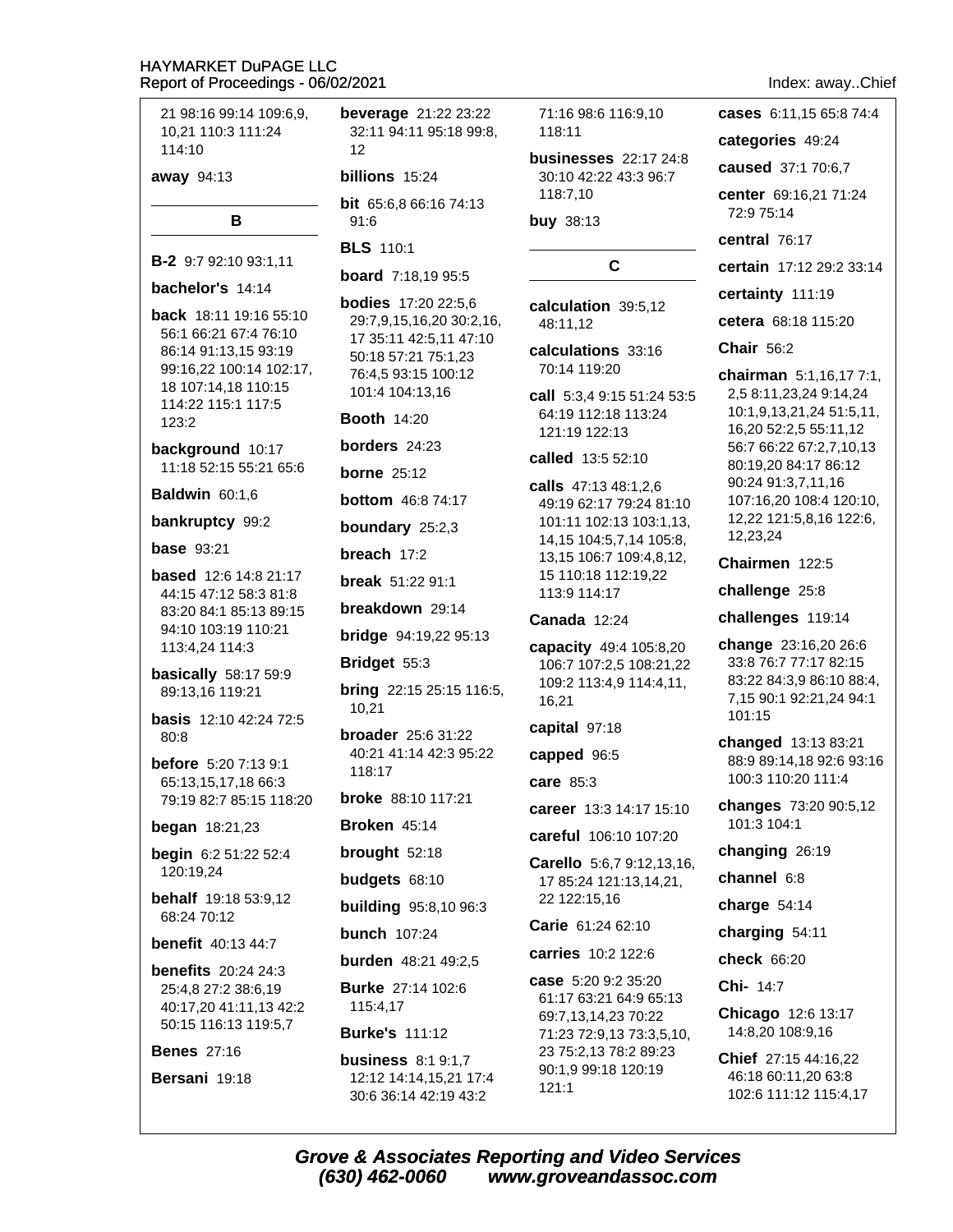chronology 76:22 circling 19:16 circumstances 8:5 18:6 24:14,17,19 25:20 26:2 100:2 116:20 cite 74:15 claim  $86:21$ claimant 70:4 claimed 69:3 70:6.9 71:1 72:18 73:17 claims 70:3,13 71:15 72:4,15 73:11,19 clarify  $85:13$  $Class 9:5$ clear  $65:2$ clearer 55:18,21 66:21 clearly  $55:13$ client 64:1 69:7,23 70:12 clients 12:8,14,20 14:1 15:15 closed 75:19 91:22 93:19 99:20 100:14 closes  $90:11$ code 74:16.20 collectively 50:3 column  $21:15$ comment 6:10 8:12

commented 119:13

comments 83:13

commercial 16:9,17 22:17 92:7.13 93:11 96:10 117:14 121:23  $122:15$ 

commission  $5:3,216:4$ 7:6,13,17 8:7,21 9:2 11:11 17:13.15 18:13.16. 18 20:14,16 21:10 23:3 26:1,16 27:19 28:5 31:18 49:3 51:4 55:8 57:17 65:13,15,18 75:10 79:3 81:18,19,24 82:24 83:1,7 84:16 85:5,9,15 89:10,12 95:4 100:23 120:17

Commission's 42:10 43:22 50:6.21.22 101:1

**Commissioner** 5:6,7,8, 9,10,11,12,13,14 9:11, 12, 16, 17, 18, 19, 20, 21, 22, 23 51:9 55:12 85:24 121:12,13,15,21,22,24 122:1,2,3,4,10,11,16,17, 18, 19, 20, 21, 22

commissioners 11:7 121:10

communication 64:8

community 9:7 22:12 26:18 38:6 40:3 116:9. 11,15 117:20

commute 38:14

companies 15:1,19

comparable 57:13

comparative 16:8 98:15

compare 75:18 99:21 100:13

compared 117:18

comparing 16:8 49:23

comparison 98:21,23

comparisons 37:15

competition 97:16 98:8

complete 33:6 61:1

complex 15:23

component 76:11

comprehensive 8:9 50:20

concept 99:15

concern 110:9

concerns 114:14,15,17, 20 120:8

concludes  $51.2$ 

conclusion 50:19 79:24 81:10,15 113:3

conclusions 27:6 31:1 45:6 63:7 64:13

concur- 113:5

concurrence 113:9

concurrency 105:13 concurrent 109:4,8 condition 109:22 110:7 conditions 73:20 **Condon 19:18** conduct 63:24 73:3 108:7,12,17,21 109:1,3 112:17 conducted 61:11 67:23 68:5.12.16 73:4 109:7 112:21 conferences 16:20 confidential 53:19 confirm 64:20 91:13 conflicting 27:6 30:24 31:1 36:7 50:11 113:10 confused 80:16 confusing 64:21 confusion 100:15 conjunction 58:14 consideration 18:16 43:20 44:7 considerations 12:1  $21:9$ considered 24:15.19 25:21 32:6,24 81:20 83:7 85:21 103:2 105:12 119:2 considers 27:9 93:14 consistent 71:20 constituents 25:12 constructed 72:17 construction 15:11.17 17:5 23:14 33:5 43:18 71:12 72:19

consultant 12:7 53:19 70:1 85:14 87:3

consultants 12:19

consulting 12:13,20 13:18,22,23,24 14:1,5,6

consumer 22:15

Index: chronology..costs consumption 41:1 contact 52:20.22 contacted 52:17 contained 86:3,9 context 12:10 61:7 continue 53:23 92:2 94:5 99:21 120:15 121:10.20 **continued** 5:21 9:10  $107.22120.16$ contract 17:2 53:6 110:1,4 contractors 15:17,18 contracts 15:13 contradicting 33:2,3 contradiction 84:2 contradicts 33:9 83:11 113:8 contributed 30:8 conveniences 39:7 conversations 61:17, 20 62:24 Cook 24:23 25:3 copy 74:16 corner 24:22 corporations 12:14 correct 66:1,4,7 68:7 72:10,19 73:24 75:15,16 77:21 87:22 92:11,12 93:8.9 94:13 98:12 99:3. 6 102:3,5,8 104:21 105:21 110:21,22 111:5 113:17,22 118:13,15 120:20 corresponding 46:12 cost 17:6 23:18 45:1,12 46:10,23 47:12 101:10 102:15 104:7 111:2 112:1,5,8,9,18,22 113:24 115:7,8,9,19

costs 21:1 22:19 25:10 27:4 44:13,17,20,23 45:7 46:1 47:6,20 48:12,19 49:13 50:17 58:4 69:3

**Grove & Associates Reporting and Video Services** (630) 462-0060 www.groveandassoc.com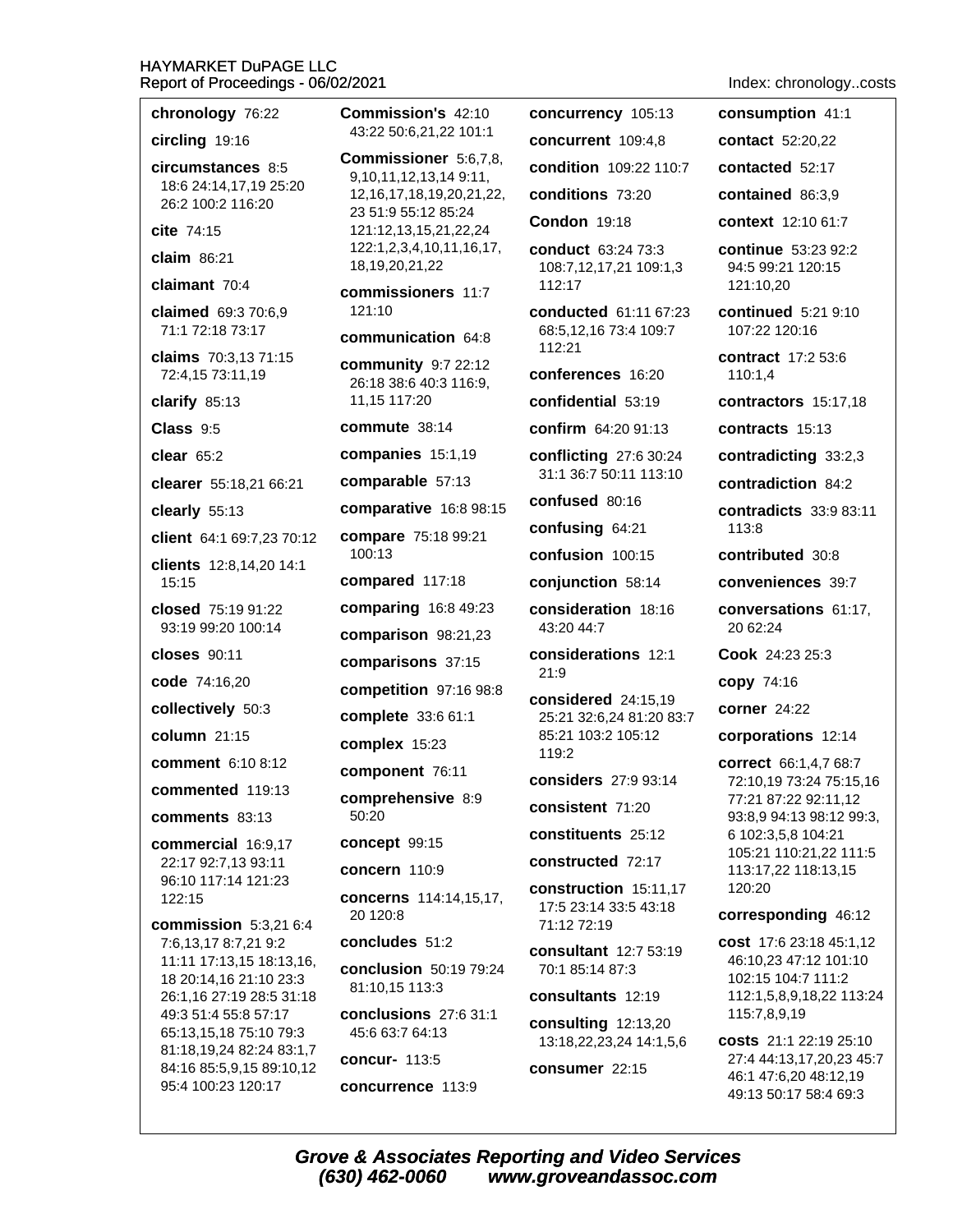| 70:6,9 71:5,8,10,18<br>104:22 105:3 111:8,20                                                             | D                                                                                                       |  |
|----------------------------------------------------------------------------------------------------------|---------------------------------------------------------------------------------------------------------|--|
| 112:11 113:1,5,24 114:5<br>115:3,12,21 119:5,8                                                           | daily 38:14                                                                                             |  |
| <b>counsel</b> 6:23 7:5 12:8,<br>14,21 14:1 53:9,14 54:10<br>55:1 70:12,19 79:1,8,13<br>81:2 82:22 88:21 | Daly 5:1,16,17 8:24 9:<br>24 10:1,9,21,24 51:5,9<br>11, 16, 20 52: 2 55: 11, 1<br>56:7 66:22,23 67:2,7, |  |
| counties 25:1                                                                                            | 13 80:19,20 86:12 91:<br>7,11,16 107:20 108:4                                                           |  |
| countries 12:22                                                                                          | 120:12,22 121:8,16                                                                                      |  |
| County 24:22,23 25:2,3,                                                                                  | 122:5,6,12,23,24                                                                                        |  |
| 6 35:5 40:21 41:14,16,<br>17,22 42:1,3,9 45:11,12,<br>23 118:17                                          | damages 16:10,18 69<br>72:6 73:6                                                                        |  |
| <b>couple</b> 62:9 65:11 76:10                                                                           | <b>Dame</b> 14:13                                                                                       |  |
| courses 14:17                                                                                            | <b>date</b> 6:21 59:14 107:1<br>111:24                                                                  |  |
| court 7:10 10:6 67:15                                                                                    | <b>dated</b> 87:18,20 109:1                                                                             |  |
| 106:17                                                                                                   | <b>David 6:24 7:2</b>                                                                                   |  |
| cover 11:17,22 78:16                                                                                     | <b>day</b> 39:6,14,16,17                                                                                |  |
| COVID-19 6:6                                                                                             | days 39:13                                                                                              |  |
| <b>Craig 27:15</b>                                                                                       | deal $85:6$                                                                                             |  |
| create 88:15 104:22                                                                                      | dealing 15:2                                                                                            |  |
| created 34:17 41:23<br>117:19 118:1,5,10                                                                 | December 19:8 60:4                                                                                      |  |
| <b>creates</b> 8:19 25:7                                                                                 | decide 109:19                                                                                           |  |
| credibility 83:17                                                                                        | decided 74:2                                                                                            |  |
| criticisms 70:13 103:21                                                                                  | decision 7:19 83:2                                                                                      |  |
| 120:4                                                                                                    | declare 5:17                                                                                            |  |
| critiques 70:14                                                                                          | declining 37:9                                                                                          |  |
| Cross $7:3$                                                                                              | deemed $90:13$                                                                                          |  |
| cross-examination                                                                                        | defend 85:18                                                                                            |  |
| 7:7,8 8:15 51:8,14,23<br>52:4,12 82:12 85:16                                                             | <b>defer</b> 107:19                                                                                     |  |
| 107:23 120:16                                                                                            | define 49:1 72:2                                                                                        |  |
| <b>curious</b> 116:23                                                                                    | defined $74:23$                                                                                         |  |
| current 21:13,18 26:3                                                                                    | defines $24:2$                                                                                          |  |
| 31:12,15,17,20,22 33:6<br>47:7 50:12 76:7 80:24                                                          | definitely 55:21                                                                                        |  |
| 92:6,8,21                                                                                                | definitive 111:23 115                                                                                   |  |
| cut 81:5 107:19                                                                                          | degree $14:12$                                                                                          |  |
| CV 65:6,11 68:22,24                                                                                      | delay 66:16 67:3                                                                                        |  |
| 69:11 72:13                                                                                              | delays 17:6 69:4 70:6<br>73:6,7,11                                                                      |  |
|                                                                                                          |                                                                                                         |  |

deliberate 8:19 **demand** 49:12 68:17 95:7,8,10 97:22 105:20 107:2 17 8:24 9:14, department 44:19 58:3 ,24 51:5,9, 111:1 112:16  $2:255:11.12$ depends 72:2 88:2 90:7 23 67:2,7,10, 119:16 86:12 91:3, depth 114:24 Deputy 44:22 describes 24:2 6:10,18 69:2 desire 120:24 detail 26:10 9:14 107:10 detailed 34:15 36:5 119:3 ,20 109:17 detailing 17:19 74:23 75:22 details 12:2 27:21 44:11 53:18 determine 108:13 determined 89:10 develop 100:22 105:3 developed 16:19 68:14, 20 98:13 103:24 119:13, 24 developer's 72:15 73:11 developing 7:12 16:6,8 20:22 71:15,16 development 9:4 16:15 17:14,20,24 25:23 32:9 43:10.16.21 44:6 50:7 72:17 74:24 75:11,12 93:2,6 94:19,22 95:1,13, 14,15 96:8 developments 43:20, 24 95:11 96:6 develops 40:16 41:10 11:23 115:22 DI 51:15 91:14 106:13.19 113:7 **DICKSON 80:2,11,17** 106:1 69:4 70:6.7 difference 16:10 23:18

Index: counsel..dollars

#### diminution 72:16

**Dinolfo** 51:13 54:21 64:10 91:12 106:9,11

direct 7:8 24:5,6 40:17 41:20 46:2 51:3 83:13 84:14

director 7:7 27:17 44:17 46:18,19 60:11 102:7 111:12 115:4,17

disclosed 53:20 69:8  $70:1$ 

discuss 37:8 63:4,5

discussed 25:4 28:11 32:12 47:6 63:5 88:24

discussing 62:12 63:6

discussion 82:1

discussions 53:22 62:7.9 88:21

disorders 45:14

disposal 24:11

dispute 12:10

distracting 66:19

distributed 29:7 57:21

distribution 29:10

district 9:8 22:8 27:15 29:17,18 30:1 44:18 48:23 57:20 63:12,15 105:7 106:7 107:2 108:23 109:7 110:14 112:15,16 114:5,7,11

District's 109:2

distrubution 29:14

dive 65:7

document 63:3

documentation 55:1 56:12,14,19 57:6 59:1,11 61:9 102:19

documented 101:19

**documents** 20:12 29:3 56:16,23 57:3,10,19,24 58:7,9 62:11

dollars 15:22,24 39:15 41:16,17

**Grove & Associates Reporting and Video Services** (630) 462-0060 www.groveandassoc.com

31:19 108:8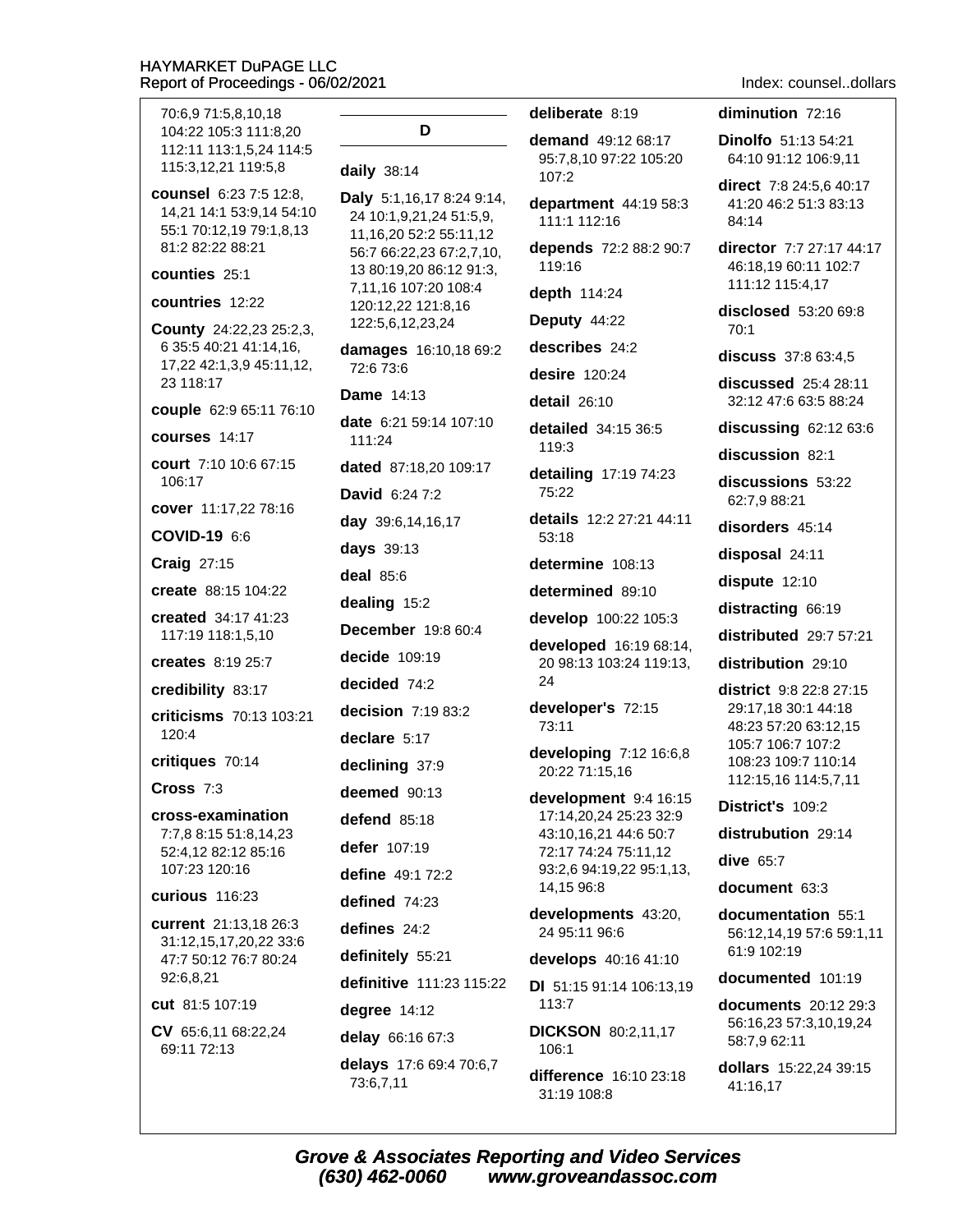**domestic** 16:22.23

dominant  $102:20$ 

Dominik 19:9.13 27:12 49:8 101:22 102:22 114:1 115:12

Dominik's 33:13 47:14. 16,19 48:4 49:17 60:12 101:24

down 45:14 78:18

dozen 103:3.4

**draft** 64:18

drafts 64:16.17

drawings 78:13

drug 69:4,15,18,20 70:5 71:24 72:9 75:14 92:3

**Drummond** 5:8.9 9:18. 19 121:23,24 122:17,18

due 6:6 18:5 25:6 43:14

duly 52:10

**Dupage 5:23 19:23** 20:23 21:2,5,16 22:2 24:22,23 25:2,6,15 28:12 29:19 35:5 40:21 41:14, 16.17.19.22 42:1.3.9 43:12 45:11,12,23 46:10 47:24 48:6,20 49:20 50:8.23 51:23 103:23 108:10,14 110:1,19 116:5,21 118:17,24

Dupage's 20:6 49:23 118:23

E

earlier 73:9 82:2,8

early  $62:7$ 

earnings 41:21,23

east 24:24

economic 11:24 12:9, 15,18 13:24 15:3 16:6,7, 9,18 17:18 18:15 19:2,22 20:24 21:9 23:2,9,12,17 24:3 25:8,22 26:17 27:2 31:20 33:10,20 35:16 44:12 45:19 49:23 50:14 66:12 68:5 73:20 74:22

82:14 86:6.16.20.21.24 87:12 88:22 90:10.17 100:11,22 103:14 104:9, 11,15 105:1,3 116:19 117:17,24 118:4,11,12 119:10.22

economics 14:15 87:6 88:9.14

economy 38:16 118:2

edits 64:22 65:3

education 11:19 14:11

effect 6:5 38:16 102:19 118:1 119:10

effectively 33:1

effects 24:8,9 41:20 117:19

electric 40:24

Elite 109:12

Ellenbecker 51:7,9,12 54:21 64:10 91:12,16

emergency 7:22 19:6 22:21 45:2 46:12 47:12, 13 48:6 49:19 87:5,7,8, 10 101:11,21 104:4 105:5,15 110:18

emergent 48:1

employ 40:12 109:20

employed 63:11

employee 42:20

employees 22:15 38:12 39:3,6,13,16,23 117:8

employing 40:13

EMS 48:1.20 49:13 103:1 112:19 113:21 115:3

encountered 86:9

end 118:21

energy 15:19

engagement 72:21

engineering 12:16,18 13:24

enough 90:13

entertain 9:9 122:8

entirely 62:16 65:2

entirety 60:3 entities 98:6

entity 22:2,3 28:13 32:8 67:24 68:3,6

equals 120:7

equates 41:22 45:15

equipment 45:2 58:5 111:1 112:14 115:20

equity 85:20

equivalence 48:11

equivalent 46:14 48:12

equivalents 48:13

Ergo 61:24

errors 120:5

estimate 39:8.15 110:17 112:22 113:1 117:12

estimated 41:20.24 47:24

estimates 48:5 49:18 102:15 105:2 111:13

evaluate 19:19,21 23:4, 16 30:1 33:7 41:3 45:1 46:23 49:3 50:17 64:5 76:19 87:6.7 92:8 95:9 99:24 100:22 101:20,21 103:14 104:9,18 105:4 108:18 109:16 112:11 116:13

evaluated 16:10 21:17 22:5,12 23:1 24:4 25:15, 17,21 37:17,21 49:12 68:2 90:14,15,18 103:10, 16,23 116:4,20 118:23

evaluates 21:10 31:18 87:4.9

evaluating 16:9 19:6 20:6 23:12 24:13 25:19 49:22 95:11,12 104:4,11 105:14 116:12

evaluation  $11:24$  12:17 16:13.14 17:5.14.22 21:4 22:16,20 23:15 25:22 26:17 27:8,14 30:17,21 31:13 33:6 34:17 42:9,10 43:22 49:1 50:4,6,20,22

Index: domestic..experienced

53:21 75:11.21 76:7 88:24 93:14 109:1 110:13 118:5.16 119:14

evaluations 16:13  $87.12$ 

evening 5:1,19 9:1 10:5, 12 11:9,17 118:21 122:9  $123:2$ 

events 15:2 18:8

evidence 83:10 111:15 112:8 115:7,21,22 116:1

exactly 20:2 75:21

examination 84:14

examined 52:11

example 36:8 89:22

examples 33:20 37:8 44:11.12 117:10

exams  $94:9$ 

exceptions 9:4

**excess** 114:4

exempt 22:3 28:13,16 29:20 30:9 36:15,20

exhibit 15:6 78:16 79:19 83:3.5 87:20 97:1

exhibits 20:13 105:23

exist 94:12

existed 79:5.7 113:5

existing 46:15 96:3

expand  $20:1,2$ 

expect 26:19

expected 27:2 36:13 38:15 40:18 41:11,24 50:5 71:7 76:13,18,19 97:23

expenditures 48:14

expenses 46:13

experience 11:19 12:7. 16 16:3,5 46:9 65:8 90:4 98:11 104:3 110:19  $116.7$ 

experienced 44:17 45:8 50:5 76:5

**Grove & Associates Reporting and Video Services** (630) 462-0060 www.groveandassoc.com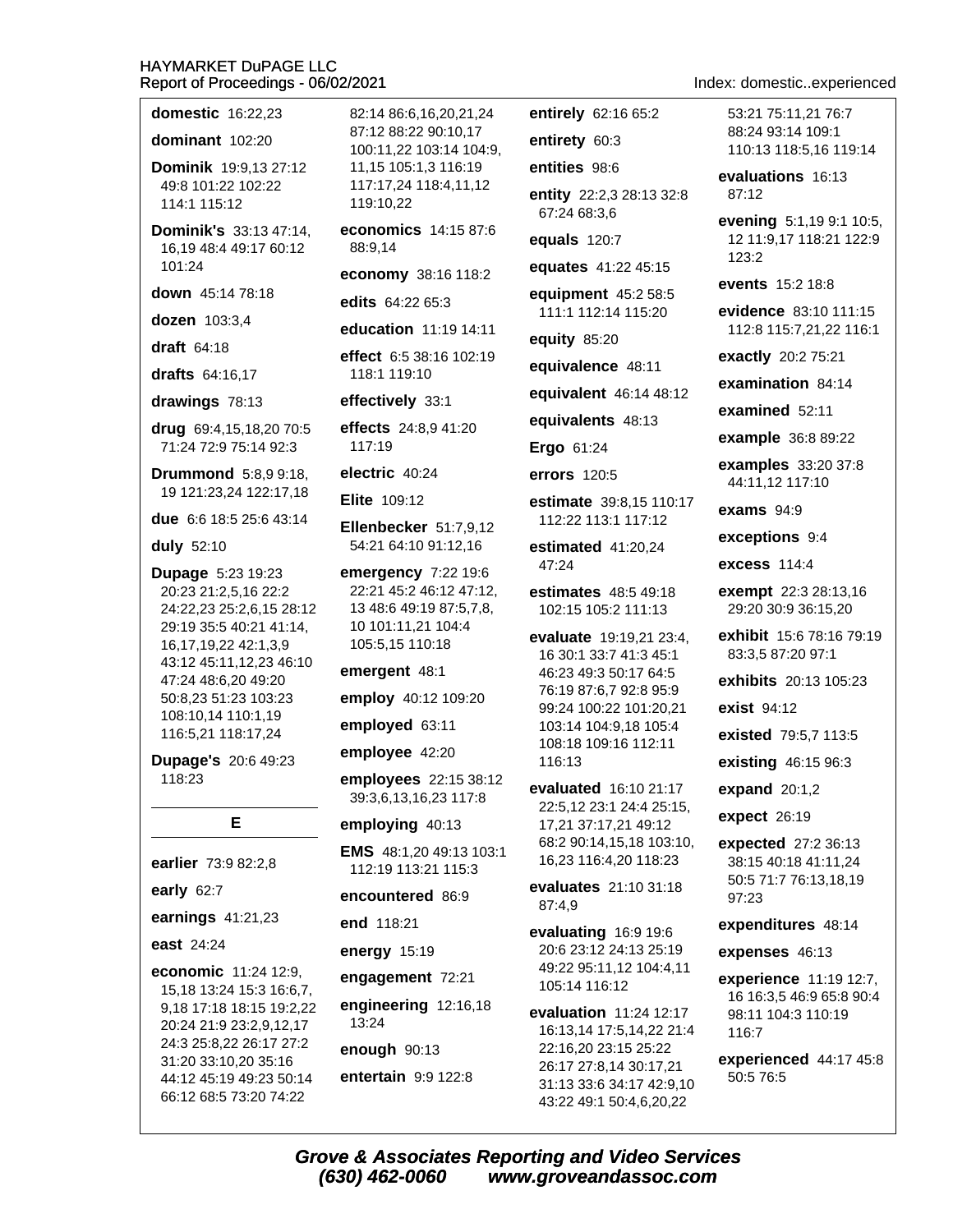| experiencing 67:2<br>71:19                           | Fel                           |
|------------------------------------------------------|-------------------------------|
|                                                      | fed                           |
| expert 12:12,20 13:19<br>16:19 66:5,8,11 67:19       | fee                           |
| 70:1 87:24 89:2 104:24                               | fee                           |
| expertise 12:17 104:3,6                              | felt                          |
| 105:14,17 110:8                                      | fev                           |
| experts 16:22 25:16<br>29:23 38:7 118:23             | file<br>56                    |
| explained 73:9                                       | 14                            |
| expressed 114:13                                     | filiı                         |
| extended 36:10 73:12                                 | fina                          |
| extended-stay 36:15,<br>19                           | 18<br>Fin                     |
|                                                      |                               |
| extensive 112:18<br>113:20                           | fin<br>fina                   |
| extensively 94:8                                     | fin                           |
| extent 40:10 79:24                                   | 13                            |
| 80:24                                                | 16<br>31                      |
| extenuating 18:5                                     | fina                          |
| extract 23:7                                         | fin                           |
| F                                                    | fina                          |
|                                                      | 7(                            |
| face 10:6                                            | fin                           |
| facility 9:6 21:2 22:13<br>25:5,11 31:21 32:17       | fin                           |
| 40:14,18,19 41:12 49:14                              | 1 <sup>1</sup>                |
| 69:5 70:5 71:4,8,9 88:9,                             | fin                           |
| 14 92:3 100:7                                        | fin                           |
| fact 25:1 30:24 36:9 78:6<br>79:13 81:22 83:14,22    | fini                          |
| 101:17 117:5                                         | fini                          |
| factor 102:9 109:11                                  | firc<br>29                    |
| factors 22:24 71:1                                   | 48                            |
| 105:11                                               | 60                            |
|                                                      |                               |
| facts 24:16 77:17 78:2,                              | 1 <sup>1</sup>                |
| 24 82:16 83:21 84:1,3,10<br>86:9 88:4,7 89:6,15 90:1 | 1 <sub>0</sub><br>$2\epsilon$ |
| failed 26:12                                         | 1 <sup>1</sup>                |
| fair 73:11 99:20                                     | firr<br>14                    |
| fairness 85:20                                       | 70                            |
| feasible 109:19                                      | firr                          |

**bruary** 19:10 **leral** 16:23  $d$  80:22 l 114:6 63:24 64:5 ver 25:13 d 20:8,9,10 46:17 6:17 77:1,3,19 78:8,9, 4,22 79:12 98:22 ng 56:15 al 7:19 63:7 64:12,14, 372:7 ally 8:18 ance 14:15 ances 98:6 **ancial** 12:9.15.18 3:24 14:18,24 15:3,18 6:7 20:24 22:12 27:1 :20 94:9 98:2,17 101:3 ancially 98:18 ancials 34:4,14 57:15 ancing 68:18 69:2 0:6 71:10,18 d 31:11 67:13 dings 7:17 63:4 89:8 01:18 103:6,8 120:3  $ds$  17:15 e 91:3 120:12 **sh** 107:14 118:20 **ished** 10:19 60:21 22:7 23:19 27:15 9:17,24 44:16,18 46:18 3:1,20,22 49:13 57:20 0:11,19 63:11 103:1 05:7 106:6 107:1 08:23 109:2,6 110:13, 4 112:15,19 113:21  $14:5,7,11$ n 7:3 12:13 13:5.23 4:4.6 53:2 54:6.16 0:18 109:24 117:11 **ns** 13:4 14:8 15:1  $1:22$ 

fiscal 28:6 67:24 68:5 82:13 86:6 112:20 113:20 116:8 117:11.18

Fitch 27:13 46:20

fix 55:10 56:5

119:10

fixed  $6:20$ 

focus 75:6 117:17,24

focused 16:13

focuses  $21.12$ 

followed 57:18

following 18:14 21:7 47:15 49:7 61:17 62:7,8 102:15 115:11

**follows** 52:11

food 21:22 23:21 32:11 94:11 95:18 99:8,12

foot  $72.17$ 

footnotes 35:19

forecasted 68:10

foreclosed 99:2

forensic 16:13 17:2 form 6:15 106:19 113:7,

 $11$ 

formal 79:19 86:2

formally 86:5

format 119:22

former 96:17 97:8.22

formerly 20:4

forum  $5:17$ 

forward 8:2 73:19 76:2 120:15

found 23:8 28:10 30:21 38:24 50:1 117:12

free 21:24

freezing 17:5

front 16:21 89:11

full 25:17 40:7 78:13 118:24 119:1,4,10,12,17 fully 13:13

Index: experiencing..Gruen

fund 48:14 71:11

fundamental 103:6

**funds** 17:5

future 16:15 21:15 22:1 28:12 31:7,17,21 33:6 44:8 97:24 107:10

# G

gaming 21:22 32:11 94:12 95:18 99:9,13

gas 38:13 40:24

general 6:6 48:14

**generate** 28:13 47:24 48:7 49:20 93:16 97:17

generated 17:23 20:4 21:21 22:14 23:21,22 26:4,22 27:24 28:7,22 29:3,6,11 32:5 33:14 34:24 39:3 41:2 50:14 76:13 90:15 93:14 94:4 95:19 99:9 104:14 105:8

generating 22:3 42:8 104:13

give 69:23 89:22 113:18

giving 74:8

glass 99:16

global 11:6,13 12:6,11 13:6,12,14,20

 $g$ oals  $33:9$ 

good 5:1,19 74:11 123:2

government 8:1 15:13, 18 22:21 68:6

governmental 63:19 67:24 68:2

governments 8:4 46:13

Governor 7:21

qrade  $22:9$ 

graduated 14:13

great 65:4 85:6 91:17

Group 13:5,7,9 18:19

Gruen 19:4,7 20:7,8 23:24 24:2,6 30:14,21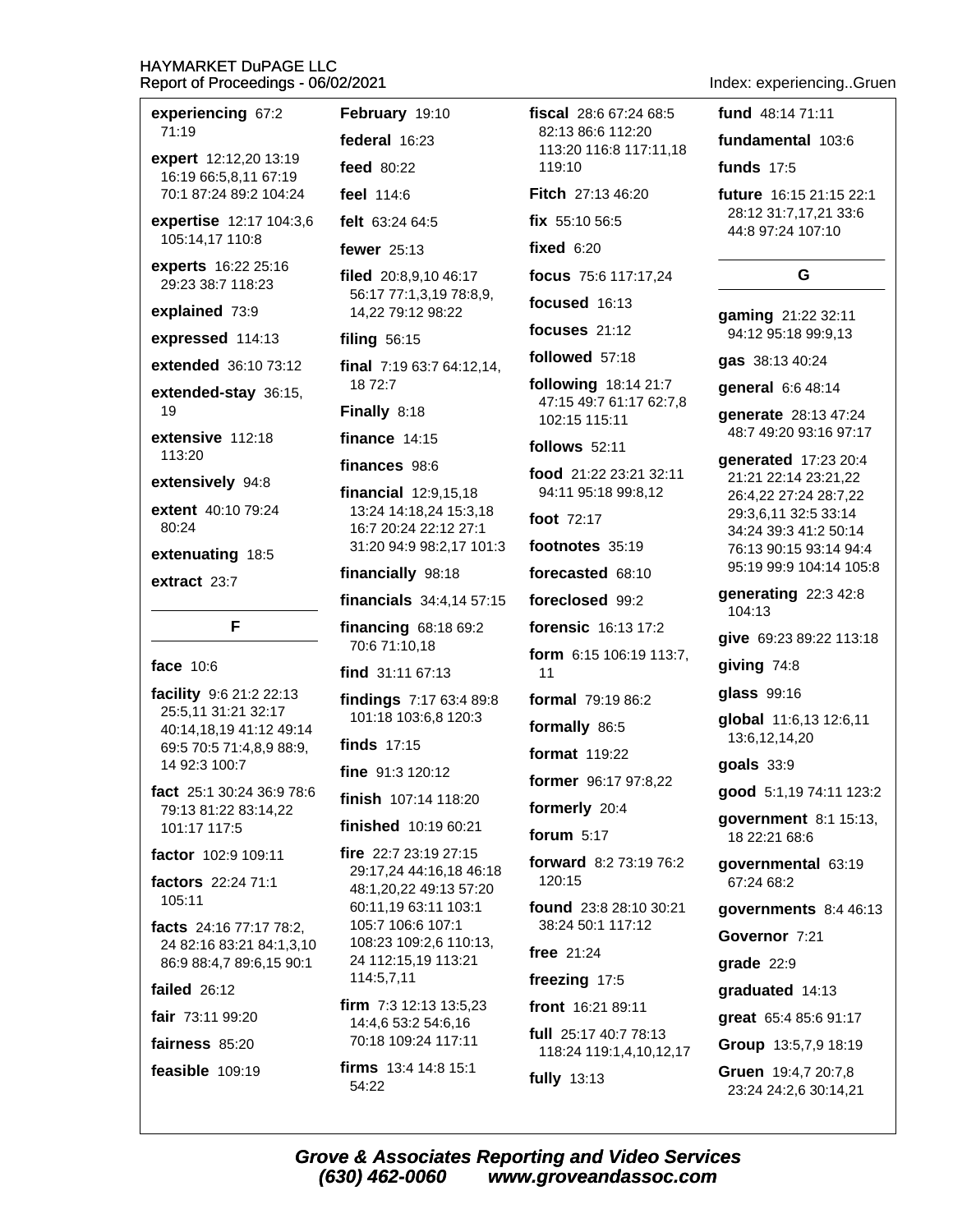31:10 40:5.24 41:10 46:19 47:4.14.18 48:3. 10,24 60:10,19 78:9 82:14 86:6 87:3,11 88:22.23 89:16.20.21 101:6 102:13 112:17 113:16,17 114:2,9,10 115:10 118:12,15 119:9,  $19$ 

Gruen's 24:1 31:9 33:12 38:23,24 39:5 40:16 41:8 47:5.7.11.22 101:8 103:17 104:2 113:3  $115.16$ 

quess 10:18 64:18

 $quide$  8:10

 $H$ 

**hand** 25:10

handle 105:8 106:7 107:2 114:17

hard 55:6 74:16

Haymark- 106:6

Haymarket 5:23 7:20 18:12,14 19:1,22 20:6,23 21:2,5,16 22:1,14 24:7 25:15 28:12,16,20 29:19, 23 30:9 31:7,17,21 32:17 39:4 41:15.19 43:12 45:1,20 46:10 47:24 48:6,20 49:19,23 50:8,23 51:23 56:15 76:1 77:15, 19,22 78:22 83:15 86:23 87:19 92:3 100:4,12 103:23 104:11 105:9 107:3 108:9.14.15.24 109:18 110:1,10,18 112:6,10 113:20 115:2 116:5.21 118:23.24 119:11 120:19

Haymarket's 21:11,17 25:16 26:7,11 33:20 38:7 64:6 75:13 82:22 94:2 95:15 99:24 104:24 106:7 114:17

#### head 117:16

health  $13:22$ 

healthcare 9:6 46:1

hear 55:12,13,19,20 56:3 67:3 106:14

heard 11:12 80:20 84:13,15 99:15

- hearing 7:14,23,24 8:2, 10,21 9:2,10 10:2 67:20 79:19 82:2.8 85:6 99:24 121:10
- **hearings** 8:7 18:20,22, 23 59:14,16,19,21 60:1,7 65:22 92:20

held 14:5 59:14.21

helps 55:16,23

Hervas 10:11 19:18 53:4 70:21,23

high 22:9 97:23

historical 19:19 20:3 21:14 26:21 33:21 35:13, 19 50:13 64:6

historically 26:4 27:23 33:15 35:2 41:2

HKA 11:6,13 12:6,11,14, 19,21 13:6,9,12,13,20

Holiday 19:20 20:5 26:23 27:24 28:6,22 30:8 34:11,18 35:18 36:9,11 46:15 57:12 77:5,10 91:22 94:17,21 95:20 97:22 98:23

Holmes 5:10,11 9:11,20, 21 121:12 122:1,2,10,19, 20

#### host 94:6

hotel 21:19,21 23:22 32:6.12 33:23 35:20.22 36:10,12,15,18,22,24 42:21 49:14,15 57:13 68:13,15,17,18,21 90:11, 15 91:23 92:1 94:6,9,10, 11, 15, 16 95: 8, 10, 17, 20 96:9,18 97:15,20,21,23 98:14 99:7,11,12,19

hotel's 34:5 98:16

hotels 15:19 26:23 37:11 95:6 98:12

hour 54:19 91:1 121:1

hourly 54:14,15,17,18

household 24:9

**hours** 103:4

Hyatt 57:13 98:24

 $\mathbf{I}$ 

identified 26:2 41:9

**identifies** 17:18 27:23 33:4 44:19 113:23 114:20

identify 20:19 44:22 86:15 111:8

illness  $45:13$ 

imbedded 39:11

immediately 64:19

impact 17:18,19 18:15 19:3,22 20:6,22 22:22 25:17,22 26:11 29:24 30:2,14 31:13,19 32:6 33:20 35:16 38:2 41:3.24 42:6 44:4,11,12 47:9,20 49:23 50:17 64:6 66:12 67:20 68:5 74:22,23 75:4,6,19,23,24 76:1,3,6 82:14 86:6,16,20,22 87:1,7,10 90:10 95:14 100:11,12,22 103:15 104:9,11,16 114:7 116:8 117:11 118:12,24 119:1, 4,10,22

impacted 29:21 30:11  $35:11$ 

impacts 11:24 21:16 22:4,12 23:9,12,15,17 24:3,5 26:18 27:4 31:7, 17.21 33:10 41:19 42:11 50:4 67:24 88:14 105:1 113:21 116:19 118:6

implications 94:9

**important** 18:8 20:18 23:13 25:24 78:6

impressive 65:7

inappropriate 43:23

Inaudible 61:5,6 78:24  $109.16$ 

include 11:23 20:21 22:6.13 23:17 24:4.6 26:3 29:16 78:9

included 18:3 20:3,7 31:14 34:17 35:23 47:1, 13 62:10 103:17,18

includes 11:18,23 27:9,  $11$ 

**including 8:9 15:11** 16:7 23:19 41:20 60:15  $101:10$ 

income  $24:10$ 

incomes 91:24

inconsistent 27:5 34:12 35:1 36:1 83:15 84:7

incorrect 35:24

**increase** 38:14 44:19 46:23 70:9

**increased** 21:1 30:12 38:15 44:13 47:6 50:16 69:2 70:6 71:18 97:15 101:10

incremental 23:16,18, 20 26:17 33:7 41:3 49:12 76:7

incrementally 37:22  $39:24$ 

incur 58:4

**incurred** 70:10 71:8 111:3,21 113:6 114:6

incurs 45:24

independent 20:22 61:10,16,19

indicating 32:23 37:9 55:16 121:4

indirect 24:5.7 40:17  $41.20$ 

individual 29:1 97:19

individually 50:2

individuals  $40:3,11,13$ 44:20 46:16,22 61:18

induced  $24:5.9$ 

industrial 15:12

**Grove & Associates Reporting and Video Services** (630) 462-0060 www.groveandassoc.com

#### Index: Gruen's..industrial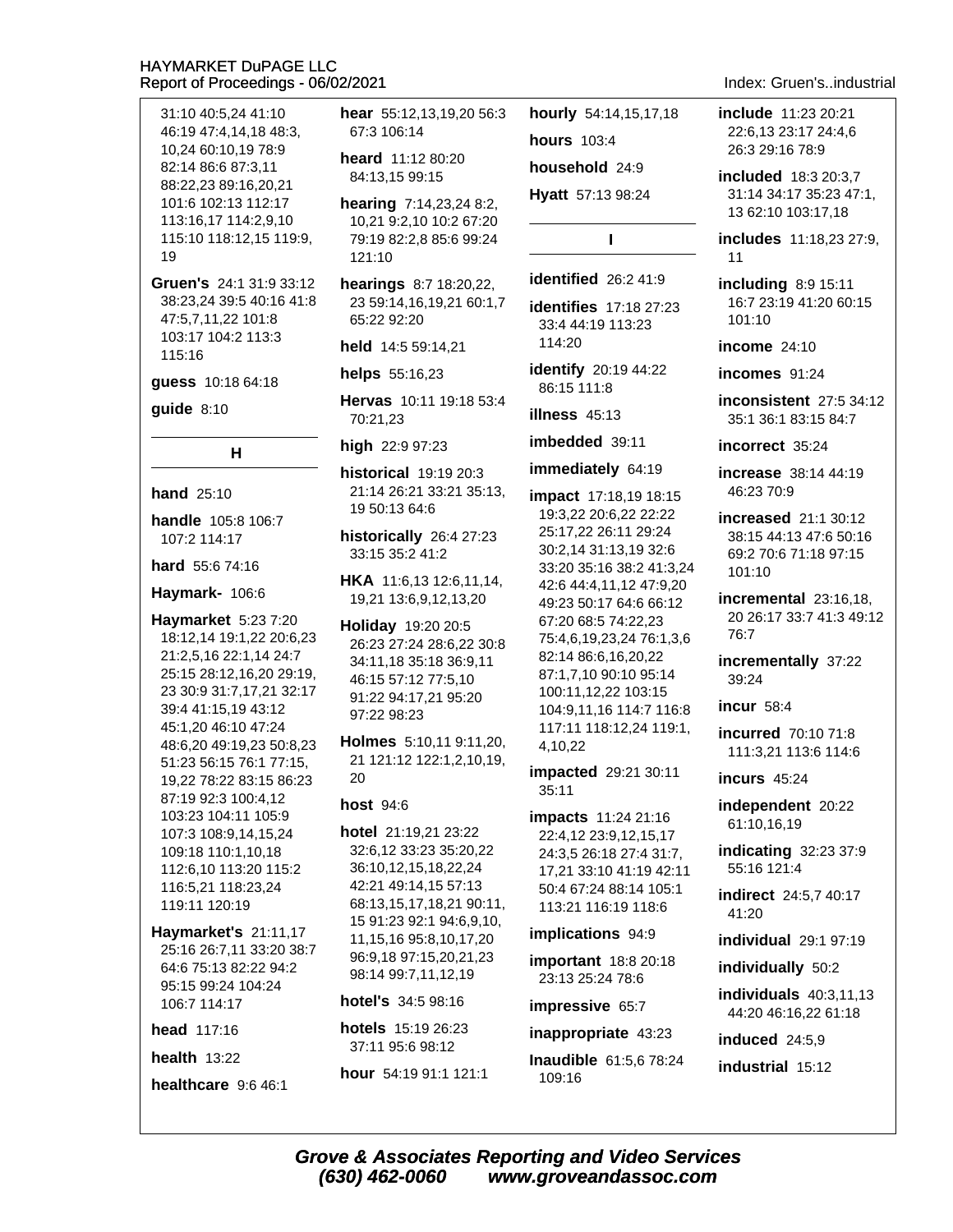industry 14:24 15:1 24:8 71:21

information  $8:911:20$ 17:13,15 23:3 26:1 27:6, 10,11,18,22 28:3,9 34:2, 14 35:19,21 36:7 44:21 57:16 58:3,10,11,12,13 59:7,10 62:11 63:2 71:3, 13,17,21 86:3 102:10 103:18,23 108:13 111:18,23 120:1 121:3

#### informed 96:18

#### infrastructure 15:12

#### infusion 97:18

initial 47:19 56:14 59:16 62:7,13 72:4

#### initially 80:21

Inn 19:20 20:5 26:23 27:24 28:6,23 30:8 34:11.18 35:18 36:9.11 46:15 57:12 77:5,10 91:22 94:18,21 95:20 97:22

#### **Inn's 98:23**

**instance** 14:7 17:17 24:16,18 57:18 62:19 70:4 76:4

**instances** 44:5 69:24  $78.2$ 

institutions 15:19

insurance 53:22

integrated 13:13

intend  $11:17$ 

interaction 53:1,3

**interest** 71:20 85:19

interested 8:14.17

interference 72:19

international 12:12 15:23 16:24

interpreting 100:16

interrupt 55:4 100:20

interruption 17:4 67:8

**introduce** 10:11.16

**introduced** 11:5 86:20 87:19 111:24 112:8 115:7

introduction 11:18

investigations 17:3

investment 96:20 97:16  $98.2$ 

investments 96:22 98:4

investors 68:18

# invoked  $75.2$

involve 74:5,6

involved 53:23 64:9 65:12,14,17,19,20 66:2, 12 69:15,18 70:16,19 72:15 89:24

involves 72:24 73:1

involving 15:23 17:6 66:3.6 69:15.18

#### irrelevant 47:8

**Irving 5:24 9:8** 

**isolate** 38:19 41:12 48:11 50:15

**isolated** 25:9,11 40:21 42:4 118:17 119:7

isolating 119:15

**issue** 12:1 15:22 17:9 21:13,19 22:6 23:1 26:20 28:18,23 29:12 30:3,5, 16,17 31:12 32:16 37:21 42:5,12 43:22 44:1 68:1 79:2,9 80:21 90:7 102:21 103:4,6,7 110:11

**issues** 12:9 18:7 19:9 22:6 34:17 37:2 65:20 66:6,9 72:12 84:14 98:17 105:12 119:5

Itasca 5:2 7:4 11:21 19:20 20:24 21:1 22:7 24:21 25:2,9,12,16,17 27:3,4,15,16,17 29:17 37:17 38:6,19 39:18,21 40:4,22 41:13 42:4,7,11 43:10,18,21 44:14 45:16, 19 48:22 49:2 50:6,16,21 53:7,12,15 63:11,17 94:18 97:8 101:10 104:12 106:6 107:1

109:6 110:24 114:4.7 116:6,22 118:18 119:8, 15

**Itasca's 17:10** 

# J

**January 13:11.12** 

Jarmusz 62:22

 $Jim$  27:14

#### job 7:15 41:23 91:23

jobs 22:13,14 24:7 38:15 39:3,19,20 40:18 41:21 42:12.13 91:24 116:14 117:18 118:1,5,9

**John 44:22** 

judges 16:21

**July 18:11 77:1** 

June 5:2,20 91:22 95:4 120:16 121:11

justified 98:7

justify 96:19 97:18

justifying 96:19

### K

#### **Kane 24:24**

Kenrich 13:5,7,9,11,15, 17, 18, 21 18: 19 110: 17

Kenrich's 13:16

Ketchum 6:3 7:8 10:5, 15,20,22,23 11:5,13 51:5,18 52:6,7,8,9 56:11 74:7 78:21 80:14 81:14 91:21 97:6 120:18,23

#### Ketchum's 83:12

**key** 18:8

KHAN 5:6,8,10,12,14 9:16,18,20,22,24 78:17 121:21,23 122:1,3,5,15, 17, 19, 21, 23

kind 71:1 72:23 73:4.6.7. 8 85:17 120:10

Kisiel 19:4,10,11 20:9

Index: industry..level

23:6.10 24:20 28:21 30:15.20 31:4 33:1.13 34:22 35:8,15,20 37:22 43:7 46:20 48:17 49:17 60:10.16.19 87:12 88:23 89:20 102:14 117:4

Kisiel's 26:14 32:2.3.22 33:11 34:21 37:4,5,20 42:15 43:9 48:18 49:10 103:19 104:3 118:4

#### **KLOA 78:11**

knowledge  $80:1,8,24$ 81:11 98:5

# L

#### labeled 83:4

laid 21:8 23:11 30:23

Lake  $30.6$ 

land 23:14 26:6 33:5 68:1 94:3 97:7,8

language 75:5 106:11, 24

large 8:7 13:22 15:23

larger 42:17

Lastly 6:17 21:3

latitude 85:6

law 15:1 54:6,22

lawver 84:8

leads  $48:14$ 

learned 102:24

leave  $56:2$ 

**led** 65:22

left 41:8

**left-hand**  $32:21$   $39:1$ 42:16 43:7 46:7.8

 $\text{legal } 7:9,10,148:21$ 14:23 79:24 81:10.15

legally 8:16

letter 53:8 54:10 78:16 79:4,6,16,18 81:17 87:14 97:5,7 98:7

level 66:13 67:21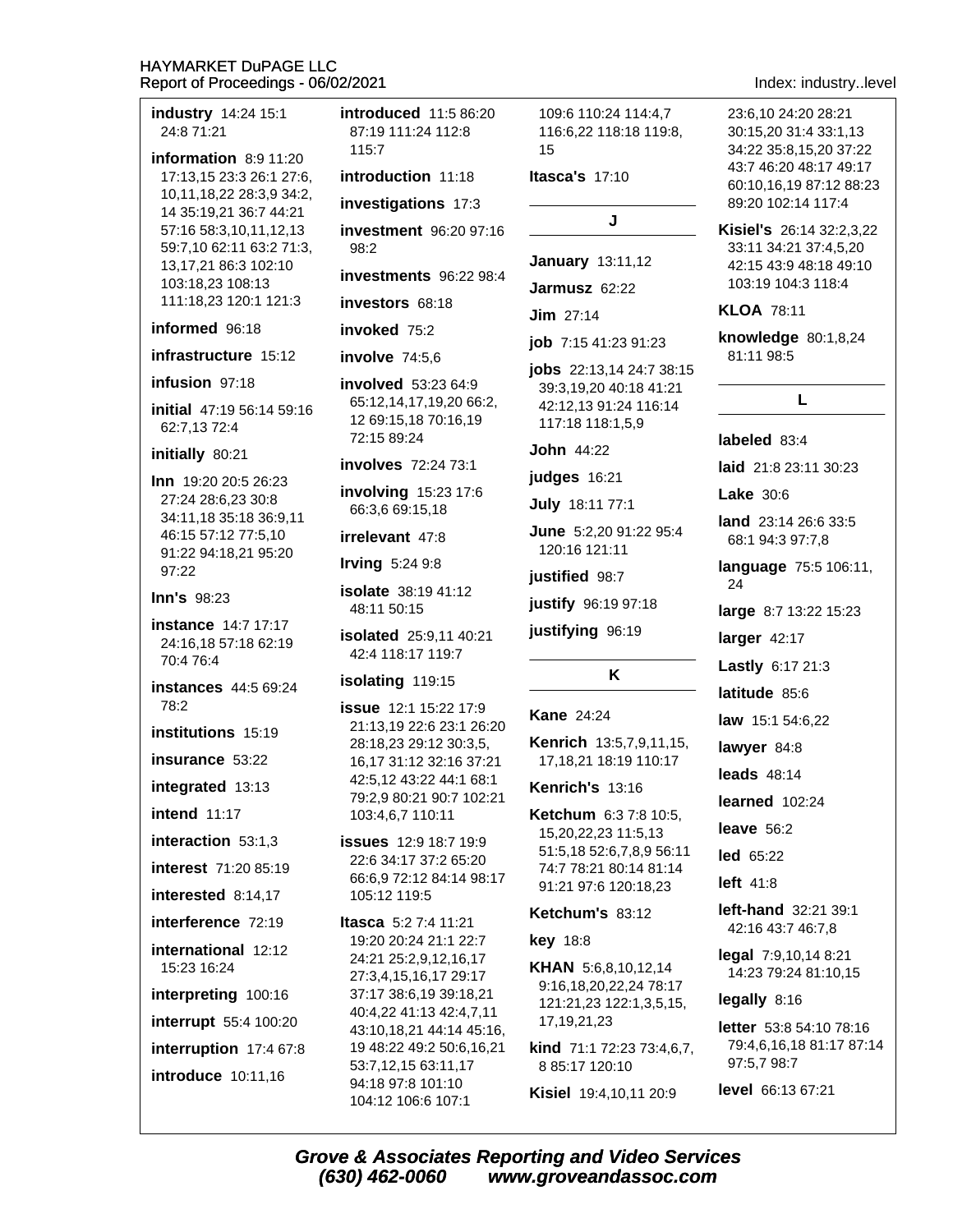| liberty 53:17 69:9,22,23                           | maintain 70:10 71:9                               | 12:5 13:8 16:2                  |
|----------------------------------------------------|---------------------------------------------------|---------------------------------|
| library 22:8 29:18                                 | majoring 14:14                                    | 28:9 33:8 34:7<br>54:5 65:11 68 |
| licensed 36:19                                     | make 6:9 7:17 23:4                                | 115:10 116:4                    |
| <b>lieu</b> 82:15 86:7                             | 28:21 55:17 61:6 62:4<br>83:2 84:6 85:4 86:2 98:3 | method $7:24$                   |
| limited 53:3,24 64:4                               | <b>maker</b> 7:19                                 | methodology                     |
| listed 13:4 29:9                                   | makes 32:3 35:16 37:6                             | 119:19,24                       |
| listening 11:8                                     | 39:1 46:5 48:10 95:6                              | metropolitan<br>middle 13:10    |
| litigation 12:13 18:24<br>70:16,19 74:2            | making 48:24 85:24<br>96:21                       | midsized 14:                    |
| live 40:13                                         | <b>Malik 62:21</b>                                | milk 99:16                      |
| living 39:22                                       | management 14:19                                  | million 28:74                   |
| LLC 5:23                                           | manager 61:20,21,23                               | 45:14,17,20                     |
| local 8:3 38:13,16 40:12                           | manufacturers 15:18                               | millions 15:24                  |
| 46:13 118:2                                        | manufacturing 15:12                               | mind 88:11 93                   |
| locally 12:6                                       | <b>March 19:13</b>                                | mine 55:9                       |
| located 30:5 40:19                                 | market 68:12,15 73:14,                            | minimal 39:1                    |
| location 5:23 25:7 74:11                           | 21 95:7,10 98:8,15                                | minute 67:5,1                   |
| log 55:9                                           | material 83:22 88:4 90:1                          | minutes 76:1                    |
| long 76:23 78:4 93:17                              | mathematical 119:19<br>120:3                      | misleading 3<br>21              |
| longer 32:15 44:4 89:15<br>94:12 107:21 109:19     | matter 12:1 13:8,9 17:8                           | mispronounc                     |
| lookback 93:18                                     | 18:3,9 27:11 53:5,15,16,                          | misrepresent                    |
| looked 38:2 118:9                                  | 21 54:1,3,14,18 65:14,<br>17,19 69:9,17 70:2 73:1 | 33:21 50:13                     |
| <b>loose</b> 94:10                                 | 82:24 90:6                                        | misrepresent<br>45:22           |
| loss 32:5,10,23 37:9,10<br>42:7                    | matters 12:18 15:3,20,<br>21,23 16:5,12,18 17:1,6 | misstate 50:1                   |
| losses 17:4 42:7 71:1                              | Matuga 44:22                                      | misstated 37                    |
| <b>lost</b> 17:3 69:2 70:7 72:16                   | Mayor 63:17 97:8                                  | misunderstor                    |
| 73:17 95:17                                        | means $95:5$                                      | mixed 9:6                       |
| lot 8:9 53:18                                      | mediations 16:21                                  | <b>Mo</b> $11:1,1478$           |
| Lustig 40:9 60:1,6,10,19                           | meet 7:22 52:7,8                                  | 122:13                          |
| 109:22                                             | meeting 5:2,3,22 6:2,21,                          | modeling 16:                    |
| М                                                  | 23 68:17 121:2                                    | modest 43:14                    |
|                                                    | meetings 62:15                                    | Moeller 27:13<br>60:10,19 101:  |
| made 30:15 34:21 36:6,9<br>37:11,13,15 38:11 45:5, | meets 108:23                                      | 103:10,21 105                   |
| 9,21 49:18 64:22 79:6,16                           | members 7:6                                       | 106:3,4,22,23<br>11 114:13,19,  |
| 80:18 82:4 95:2 96:3<br>102:12 115:2               | mental $45:13$                                    | Moeller's 105                   |
|                                                    | mention 30:15,16                                  |                                 |

mentioned 8:11 11:4

 $25:19$  $'49:24$  $:2379:7$ 

73:8

 $25:7$ 

 $21:14$ 

5

 $1:2142:1$ 

 $\overline{4}$  $3:24$ 

546:9

 $\overline{4}$ 

091:2,5,6

37:15 45:6,

 $e$  62:21

26:21,24

 $\frac{1}{5}$  33:17

 $|3|$ 

 $:18$ 

od 57:4

:15 96:24

#### $\overline{\bf 8}$

46:21 23 102:4 5:6,11,23 ,24 107:4, 23

:16 109:10

moment 59:8

moments 101:7

money 39:17

moneys 40:1

monitoring 6:18

months 84:10 85:23 88:1 91:22

motion 9:9,14 10:2 121:9,16,19 122:6,9,12

move  $8:2$ 

moved 9:11 121:12 122:10

moving 55:15 120:15

multiple 15:14 60:20,24

municipal 22:20 46:9 48:19 72:21

municipalities 15:17 68:10

municipality 22:4 23:17 24:21 25:13 26:5 29:8 42:4 50:5 69:1,10 72:14 73:22 93:15 94:5

municipality's 72:18

# N.

names 69:23

natural 40:24 120:11

nature 53:16 62:24 69:12 70:24 88:2

**Navigant 13:22 14:2** 

nearly 42:20 43:16

necessarily 46:23 88:8, 13

necessary 23:3 31:5 32:14 63:24 64:5 71:12 89:9

necessities 39:7

needed 57:18 112:3

negligible 47:21 48:21

newly 72:16

nice 52:7,8

night 60:22

Mahoney 7:3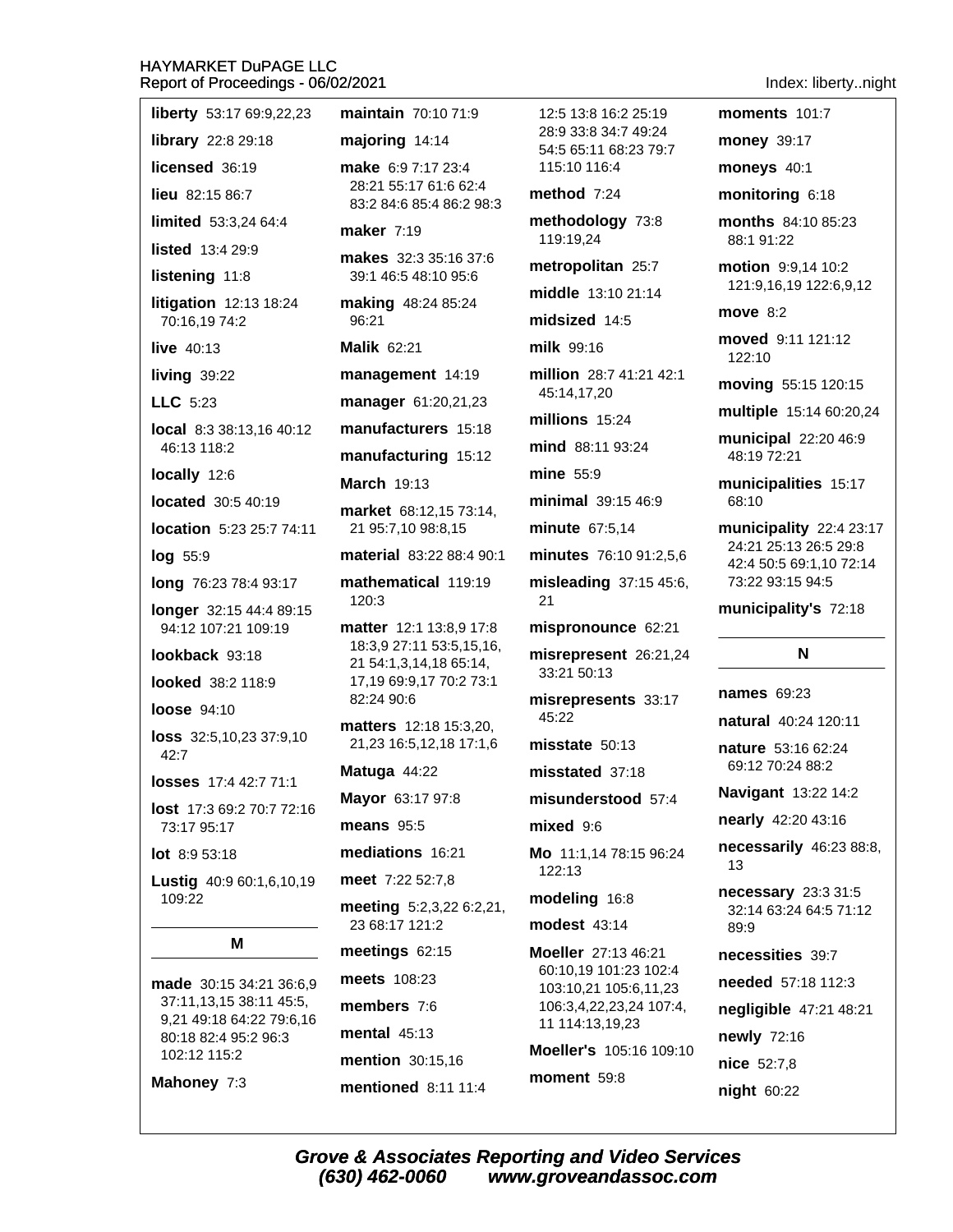| nights 60:21,24 102:23                                                        | 21 121:4,6                                                                                          | one-and-a-half 39:9                                                        | overruns 17:6                                                           |
|-------------------------------------------------------------------------------|-----------------------------------------------------------------------------------------------------|----------------------------------------------------------------------------|-------------------------------------------------------------------------|
| <b>noise</b> 55:21                                                            | <b>O'Keefe's</b> 55:14 81:6                                                                         | one-year 37:24                                                             | overstate 50:1                                                          |
| <b>NOLFO</b> 51:15 91:14                                                      | object 79:23 83:19                                                                                  | <b>open</b> 9:10 10:3 70:8                                                 | overstated 119                                                          |
| 106:13,19 113:7                                                               | 106:19 113:7,11                                                                                     | 72:10 100:6                                                                | overstates 42:                                                          |
| non-for $43:15$                                                               | objected 80:22,23 85:3                                                                              | opening 116:9                                                              | overview 23:9                                                           |
| non-itasca 39:23                                                              | objecting 81:6                                                                                      | operate 32:17 36:19<br>70:8 71:6,8 100:7                                   | <b>owned</b> 77:1,5,8                                                   |
| nonemergent 109:12                                                            | objection 79:12,16,21                                                                               |                                                                            | <b>owner</b> 5:22 43:                                                   |
| nonprofit 22:2 28:13<br>90:12                                                 | 80:7,10 81:2 82:5 84:11,<br>12,16,18 85:22 86:3                                                     | operated 13:11 21:19<br>96:9                                               | 21 97:8,13<br>owner's 98:2                                              |
| <b>north</b> 24:24                                                            | objections 81:8                                                                                     | operating 19:21 26:23                                                      |                                                                         |
| northeast 24:21                                                               | objective 26:13                                                                                     | 36:10,23 37:11 57:14<br>77:6,11 90:11                                      | <b>owners</b> 15:17 6                                                   |
| northern 25:2                                                                 | objectives 26:12 30:22                                                                              | operation 26:7 38:20<br>40:7 96:10 110:7                                   | ownership 78:<br>88:5 90:12                                             |
| not-for-profit 32:8                                                           | objectors 7:16                                                                                      |                                                                            |                                                                         |
| <b>noted</b> 77:16                                                            | observations 62:13<br>63:6 65:1 88:24                                                               | operations 21:14 24:7<br>40:7 41:18,19 71:5,11                             | P                                                                       |
| <b>Notre 14:13</b>                                                            | obtained 59:16                                                                                      | 98:23,24                                                                   | package 78:13                                                           |
| <b>November</b> 19:7 31:10<br>59:23 82:3                                      | occupancy 37:9,14,18                                                                                | operators 94:6                                                             | pages 41:8                                                              |
| <b>number</b> 14:22 15:9                                                      | <b>occur</b> 24:4 27:2 90:5                                                                         | opinion 25:14 26:15<br>101:16 104:15 114:3                                 | paid 34:11,123<br>72:4                                                  |
| 18:23 19:8 24:14 37:1,2<br>38:15 45:5 48:6,13 49:19                           | October 18:21,22 59:22<br>60:8 83:5                                                                 | opinions 12:2 26:9<br>50:11 90:19 103:11                                   | pandemic 7:21<br>24                                                     |
| 57:24 58:6 71:7 76:13,<br>18,20 78:1 93:24 103:13,<br>14 105:11 109:15 110:17 | <b>offer</b> 12:2 20:15 30:24<br>31:5 33:5,19 37:7 38:7                                             | opportunity 8:11 11:9<br>43:10 85:18                                       | paragraph 82:                                                           |
| 117:13 118:9,10                                                               | 47:1 49:6 50:3,10,20<br>120:4                                                                       | order $5:39:5$                                                             | park 5:24 9:8 2:<br>30:6                                                |
| numbers 29:4 33:16<br>34:11 35:18 74:17                                       | offered 13:8 17:10 18:17                                                                            | orders $7:22$                                                              | part 20:14,195                                                          |
| numerous 14:17 15:9<br>21:8 57:10                                             | 19:12 20:13 21:21 36:7<br>38:17,18 49:7 61:14<br>64:24 70:13 71:16 84:15<br>90:19 101:22 103:11,20, | ordinance 11:21 17:11,<br>12,17 50:24 57:17 75:9,<br>17,20 76:12 100:10,16 | 74:21 75:10 76:<br>79:18 80:21 81:<br>10 94:18 95:2 9<br>104:10 106:4,5 |
| O                                                                             | 21 108:9,19,20 115:13                                                                               | ordinance's 75:5                                                           | participated 1                                                          |
|                                                                               | offering 60:2 62:12 63:7                                                                            | organization 57:17                                                         | 62:6.9                                                                  |
| <b>O'CONNOR 7:7 10:18</b><br>27:17 46:19 60:11 102:7                          | offers $42:15$<br><b>office</b> 12:6 13:17 14:8                                                     | original 18:12 28:4<br>29:13 33:13 34:15 47:14<br>57:7 58:8 78:14 83:4     | particular 65:9                                                         |
| 115:4                                                                         |                                                                                                     |                                                                            | parties 6:13 8:                                                         |
| $O'Connor's$ 111:12                                                           | <b>offices</b> 12:23 13:1                                                                           | 103:19 110:15                                                              | nartly $24.24$                                                          |

O'Connor's 111:12 115:17

**O'KEEFE** 52:3.5.13 55:15,24 56:6,8,10 66:22 67:1,6,9,10,11,15,22 78:15,18,20 80:4,9,12,18 81:13 82:1 83:18 84:17, 20,22 85:1,12 86:2,13 87:13,15,16 90:24 91:5, 9,19,20 96:24 97:2 106:2,9,16,21 107:16 108:3,6 113:15 120:9,20,

**offset** 43:10,16 oftentimes 61:3

Okrent 19:4,11 20:9 23:6 28:21 30:20 31:4 34:22 43:7 46:19 48:17 78:10 87:3,11 88:23 89:16,20

on-site 39:13,17

originally 64:2 77:1,3

output 41:24

outstanding 28:18

overestimate 27:1

overlaying 93:6

overruled 80:7

overruling 80:9

#### Index: nights..patients

te  $50:14$ 

ted 119:7

tes 42:6 48:13

77:1,5,8,10

5:22 43:15 96:17,  $, 13$ 

15:17 68:18

hip 78:23 83:22  $:12$ 

#### P

e 78:13 79:11

:11,12 35:17,21

nic 7:21 8:7 18:6,

iph 82:13 97:4

24 9:8 22:8 29:18

14,19 59:10 61:2 5:10 76:15 78:7 0:21 81:22 83:6, 8 95:2 98:21 106:4,5 119:20

ated 16:19 53:4

6:13 8:14

partly 24:24

partner 11:6,13 12:5 13:17

party 8:17

past 16:14 18:9 28:22 29:1 31:19 33:6 53:13, 14,15 54:7,22 75:19 90:4 92:8 98:18

patients 71:7

**Grove & Associates Reporting and Video Services**  $(630)$  462-0060 www.groveandassoc.com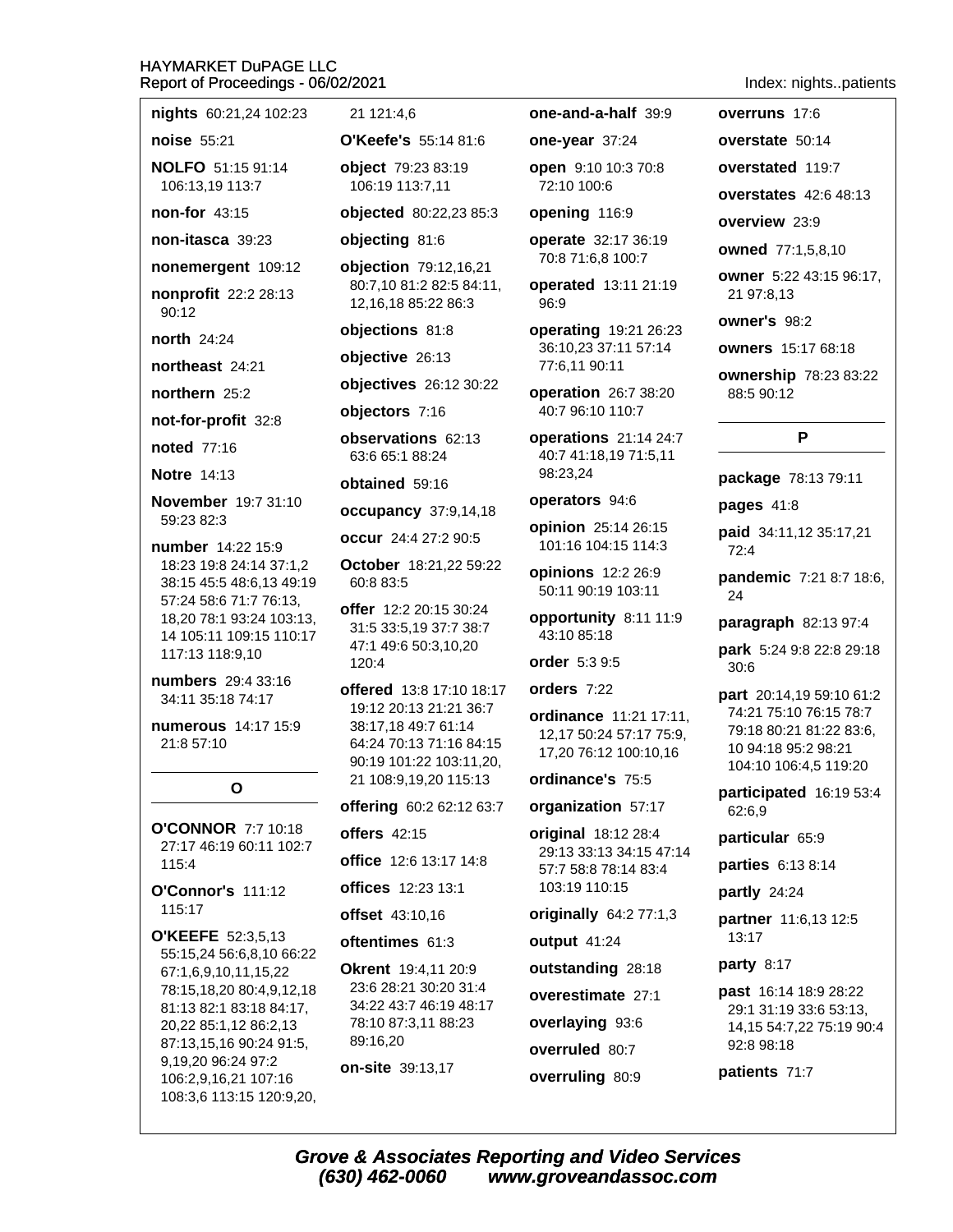| patronize 42:22 43:2            | <b>Place's 98:24</b>                                                                |                                                       | primary 52:22                                      |
|---------------------------------|-------------------------------------------------------------------------------------|-------------------------------------------------------|----------------------------------------------------|
|                                 |                                                                                     | posed 114:7 117:19<br>118:1                           |                                                    |
| pay 30:12 32:8                  | places 91:14                                                                        | possibility 22:23 96:11                               | prior 13:7,21 14:4 18:20,<br>23 23:11,16 31:3,6,14 |
| paying 36:20                    | plaintiff 69:4 71:24<br>possibly 8:14                                               |                                                       | 32:6 33:3,9 37:17 38:1                             |
| payroll 41:18                   | plaintiff's 69:1                                                                    |                                                       | 42:21 49:14 64:19 81:12                            |
| PC 5:21 9:3                     | plan 5:3,20 6:4 7:13,17                                                             | poten- 112:4                                          | 89:22 90:15 93:20 96:12                            |
| <b>PD</b> 74:21                 | 8:6,20 9:2,5 17:13,15<br>18:16 20:13,16 21:10                                       | potential 21:1 22:22<br>25:17 27:1,4 30:2,14          | private 109:20                                     |
| pending 18:24                   | 23:3 26:1,16 27:18 28:5                                                             | 31:19 38:2 43:17,20,24                                | privately 14:5                                     |
| people 13:6 24:10 25:13         | 31:18 32:18 42:10 49:2                                                              | 44:13 45:7 47:6,9 48:5                                | problem 81:4                                       |
| 95:6                            | 50:6,21,22 51:3 55:8<br>65:13,15,18 71:16 75:10                                     | 50:16 104:23 109:15<br>111:8,9,11,20 112:5,7          | procedure 6:5 88:6                                 |
| percent 36:14 38:20             | 79:3 81:18,19,23 82:24                                                              | 115:6 116:13 118:24                                   | procedures 6:1 8:6                                 |
| 39:9 40:7                       | 83:1,7 84:16 85:5,9,15<br>89:10,11 95:4 100:23                                      | 119:1                                                 | proceed 10:22 56:7                                 |
| percentage 29:10 36:13          | 101:1 120:15 121:9                                                                  | potentially 107:9                                     | 67:10 86:1                                         |
| perform 20:20 21:4 23:2         | planned 9:4 16:11                                                                   | power 15:12                                           | proceeded 18:10 53:22                              |
| 49:3 73:8 109:14                | 17:14,19,24 25:22 50:7                                                              | Powerpoint 74:14,23                                   | proceeding 6:6 7:9                                 |
| performed 13:23 14:6            | 74:24 75:10,11,12 93:2,6<br>95:11                                                   | 76:21 115:18 116:18                                   | 11:21 17:9 25:4 66:3                               |
| 21:4 43:1 75:22 98:22<br>118:15 |                                                                                     | practice 103:5 116:8                                  | 68:6,8 83:16 90:8,21                               |
| performing 16:6 20:21           | <b>PLANNER</b> 5:6,8,10,12,<br>14 9:16,18,20,22,24<br>78:17 121:21,23 122:1,3,      | predicted 111:18                                      | proceedings 6:7,19<br>7:13 20:14 46:17 70:3        |
| 53:20                           |                                                                                     | preferred 7:24                                        | 88:3                                               |
| performs 35:11 48:11            | 5, 15, 17, 19, 21, 23                                                               | preparation 64:7 87:17                                | process 8:19,22 73:12                              |
| period 27:24 37:24              | planning 66:6 120:17                                                                | prepare 90:22 100:11                                  | 74:21 116:24                                       |
| 38:21                           | play 25:20 33:10                                                                    | 119:9                                                 | produce 39:7,9 58:16                               |
| permit 9:5 26:19 69:3           | point 73:13 84:11 92:19                                                             | prepared 16:19,22                                     | produced 36:12                                     |
| 94:3 100:6                      | 93:20,24 109:19 111:14<br>112:20 115:1 120:11<br>121:18 123:1                       | 49:11 56:20,24 58:22<br>77:8 87:24 119:12 121:2,<br>6 | productivity 46:1                                  |
| permitted 92:16                 |                                                                                     |                                                       | professional 14:11,23                              |
| permitting 73:12                | pointed 24:20                                                                       | present 5:17,18 11:10                                 | professionals 12:15,                               |
| person 45:15 59:22 62:5         | <b>Polach 78:12</b>                                                                 | 62:18,20 82:11                                        | 16,21,24                                           |
| personal 81:11                  | Polaris 19:5,9,12 27:12,                                                            | presentation 6:10,14                                  | profit 43:15 69:2                                  |
| personnel 44:24 45:2            | 14 46:20 47:24 49:11                                                                | 15:6 50:1,10 51:3 74:8<br>89:12                       | profits 17:4 70:7 72:16                            |
| 58:5 112:15                     | 78:10 86:16,18,21 87:4,9<br>101:13,19,21 102:2,15                                   |                                                       | 73:17                                              |
| perspective 66:9,10,12          | 103:11,13,20,22 105:2,6                                                             | presented 8:13 14:24<br>27:10 28:4 68:23 74:13        | programming 108:8                                  |
| 95:22 101:1                     | 113:4 114:3 115:12                                                                  | 79:3 85:15                                            | project 33:4 104:21,22                             |
| pertaining 57:19                | Polaris's 87:2                                                                      | president 13:16                                       | 113:20                                             |
| pertains 17:8                   | <b>police</b> 23:19 27:17                                                           | pretty 78:5                                           | projected 38:6 40:20<br>41:12 42:2 50:14 70:9      |
| petition 7:14,20 8:1 9:3        | 44:16,18 46:18 48:19<br>49:13 58:3 60:11,20 63:8<br>103:1 111:1 112:16,19<br>113:22 | Prevention 48:22                                      | 96:12 105:3 118:16                                 |
| petitioner 5:22 6:13            |                                                                                     | previously 13:4,19<br>21:19 22:14 26:22 32:1          | projecting 25:8 31:16                              |
| 7:16 8:14                       |                                                                                     |                                                       | projection 16:15 40:23                             |
| phone 53:5 62:17                | population 42:18,20                                                                 | 33:3 35:24 47:6 58:13<br>75:1 89:24 93:14 94:4        | 98:14 104:23                                       |
| piece 83:8                      | 45:16 108:14,15                                                                     | 95:3 96:9 97:10 99:4                                  | projections 16:16 33:12                            |
| place 18:8,23 57:13             | portion 17:23,24 21:23                                                              | 100:14 115:11,13                                      | 40:8,20 47:13 71:4,6                               |

Index: patronize..projections

101:22 102:14 103:17,

**Grove & Associates Reporting and Video Services** (630) 462-0060 www.groveandassoc.com

primarily 120:23

30:7 76:14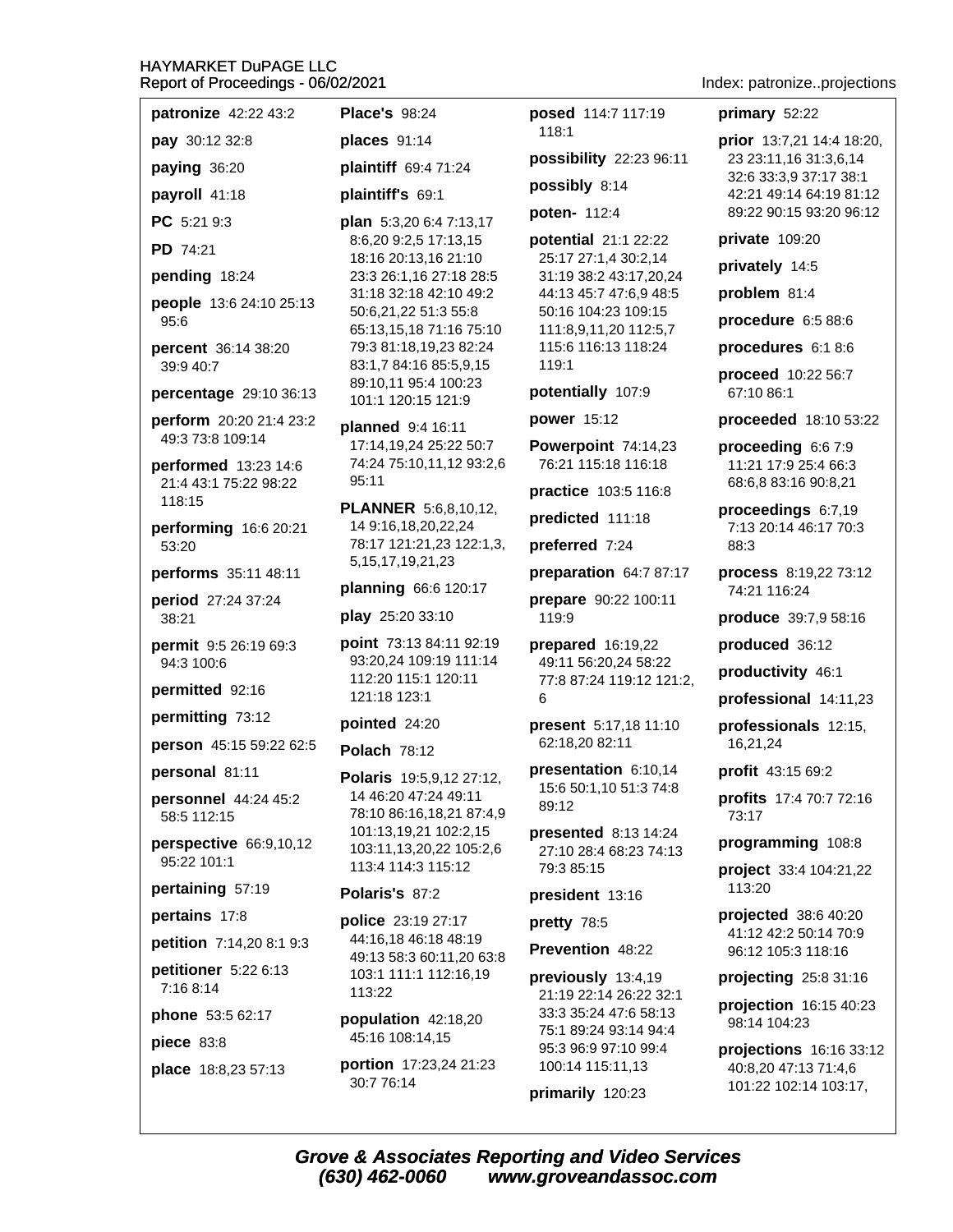18.24 104:2.4 105:5.14 114:1.20 115:9

projects 15:11 39:2 40:17,24 41:10 47:12 113:24

prop- 96:13

properties 43:17,19 44:6 95:13

property 20:4 21:13,19, 20,21,24 23:21 26:3,23 28:17,23 29:6,7,11,14,20 30:5,7,9,10 31:12 32:5,7, 8, 15, 18, 24 34: 23 35: 6, 8 36:19 37:21 38:3 41:2 42:9 43:11,14,15,22 44:1,3 47:8 57:20 70:10 77:2,9,11,13,15,21,24 88:5 92:5,6,9,14 93:8 94:3 96:14,15,18,20,22, 23 97:14 98:3,4 99:1,9, 19 100:3,5 101:2

propo- 32:18

proportionate 30:8,12

proposal 23:12

proposed 21:1,5,15 22:1 25:5 28:12 31:7,21 32:9,18 33:7,8 40:18,19 41:11 42:18 43:11 49:14 75:6,13,19,24 76:8 88:9, 14 92:3 93:1 99:20 116:8

#### protect 7:15

protection 22:7 27:15 29:17.24 44:18 48:2 57:20 63:12 105:7 106:6 107:1 108:23 109:2,7 110:13 112:15 114:5,7,  $11$ 

provide 8:12 11:24 12:19 23:2 26:1 27:5 28:24 29:3 34:1 46:10 49:1 53:17 88:18 89:1, 11,12 90:6 110:1 117:10, 15

provided 11:16 15:5 16:3 18:3,7 19:22 26:16 27:9,11,18 28:3,4 36:17 37:14 42:24 44:22 46:14 47:1 55:1 56:20 57:5 58:13 59:2 61:9 65:3 71:4,14,18 84:20 88:22

109:21 111:13 114:1  $115:10$ 

providing 12:13 48:19 88:19

provision 74:20 75:2 76:12

proximate 40:14

public 6:7,9 7:14,16 8:10,12 9:2,10 13:22 19:5 23:19 27:12 49:11 58:9,11,12,13 60:5 105:2

publicly 58:15

pull 11:2 78:15 96:24 105:22

purchase 77:20

purchased 32:7,15 77:12,15,24 99:1 100:4

purpose 53:7

purposes 25:21 26:7 40:8 49:2 55:2 71:15 95:11 100:23

pursuant 54:9 75:4

pursued 32:9

pushed 73:13

put 69:11 70:4 73:19 76:22 99:16 106:10

# Q

qualified 40:12 qualify 49:2 qualifying 119:17 quality 67:9,11

quantification 28:24 31:6 38:1,17

quantifications 17:3

quantified 16:17 20:23 28:3 76:14

quantify 28:24

quantifying 104:7

question 56:22 57:4 65:16 66:15 67:16,17 80:15 81:7,10 82:3 85:8 89:4 100:9.10 104:13.15 106:14.16.18.20 113:12. 13 115:5,15 116:3 117:23 119:23

questionable 32:4,16, 23

questioning 55:14 85:17 120:18

questions  $6:128:12$ 12:3 37:1 51:7,14,18 52:14 55:7 60:5 64:20 107:24 119:18 120:2.6

quit 120:9

quote 31:3 32:1,21

quoted 45:10

# R

raised 37:2 79:12.21 82:3 85:22

raises 36:21

ramp-up 38:21 40:6,9

range 17:2 92:13

ranging 14:18 15:20

rarely 60:21

rate 37:9 39:9 54:14,15, 17.18

rates 37:14,15,18 71:20

Ray 5:12,13 9:22,23 121:15 122:3,4,11,21,22

re-use  $26:5$ 

reached 119:20 120:3

read 20:12 32:22 67:17 81:17 105:6 106:18,22

reading  $105:10$ 

**ready** 91:18

realized 37:10 44:8

 $reason$  99:23

reasonable 79:17,22  $81:7$ 

reasonableness 73:21

reasonably 26:18 50:4

Index: projects..referenced

#### rebut 69:1

rebuttal 120:19,24

recall 13:7 59:8 105:10  $117:2$ 

receipt 62:8

receipts 34:4,8,14 36:1 57:12 98:20

receive 29:10 64:16.17 73:15

received 36:24 56:12. 15,18 57:9,11,15,16,19 58:2.22 64:18 73:19 98:20 101:2

receiving 101:13

recent 36:13 37:24

recess 52:1 91:10

**recognize** 23:13 25:24 46:22

recognized 8:16

recollection 107:4 114:19

recommend 80:6

recommendation 7:17  $23:4$ 

recommended 105:11

reconvene 51:24 91:3.7

record 7:12 8:19.20 59:10 79:18 81:22 83:6, 11 85:13 86:1,8 87:19 95:3 106:4 111:15 113:8

records 29:3 35:2.4 36:2

redirect 107:23 120:17

reduction  $43:11.14$ 

refer 116:17

reference 15:7 18:2,7 28:21 29:1,16 34:2 35:16 36:9 37:13 44:2 45:10 46:9 48:10 72:21 78:8,11 86:17

**referenced** 16:4.5 17:1 21:18 26:14 27:22 34:12 35:24 37:18 50:1 57:8,24 86:23 102:11,12 109:9 118:15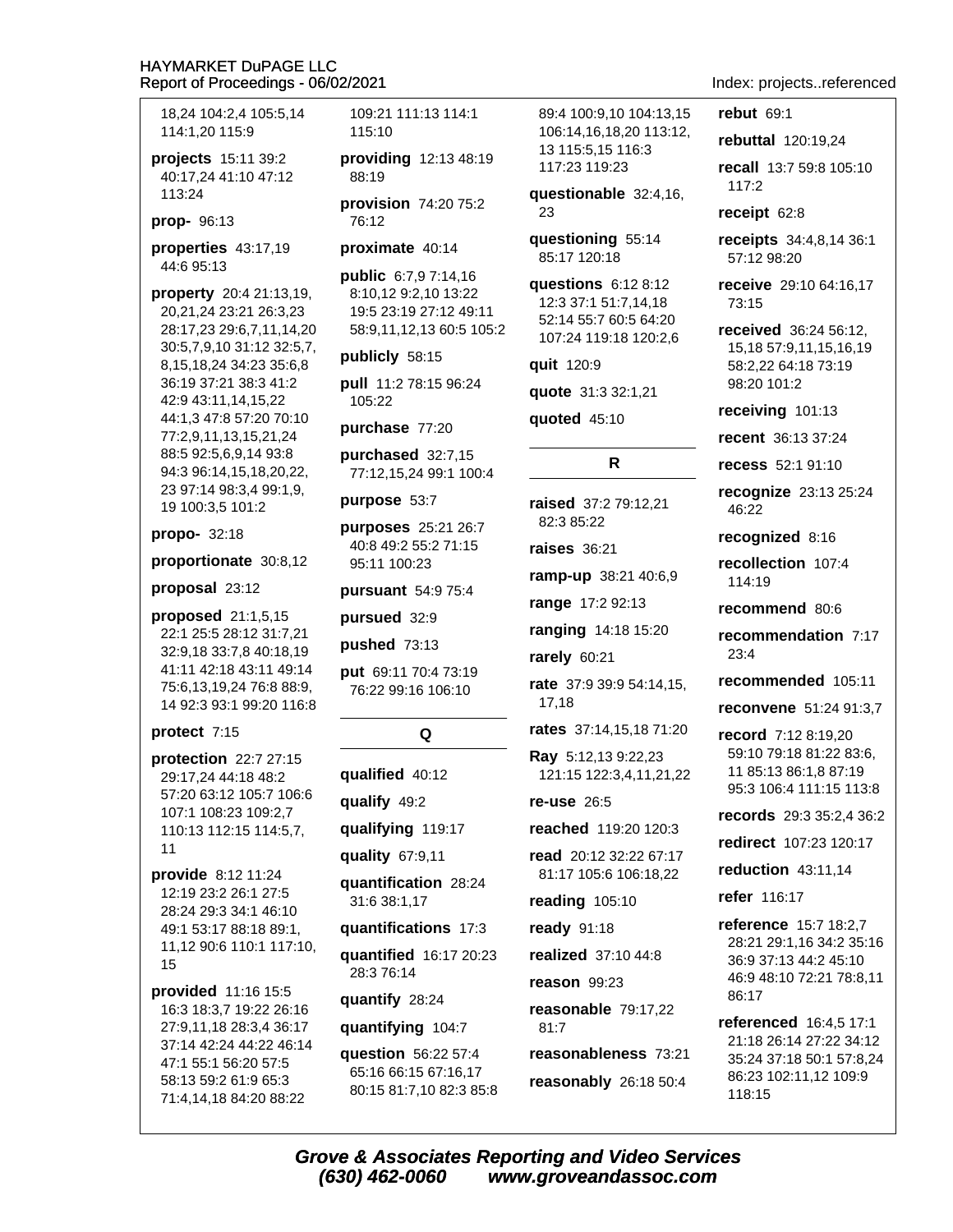| references 17:21 34:23                        | rents 73:15,18                                           |
|-----------------------------------------------|----------------------------------------------------------|
| 35:9,10,13,20 37:6 38:10<br>43:9 45:12        | reopen 91:23                                             |
| referencing 21:15                             | repeat 115:5 117:23                                      |
| 101:14                                        | repeating 88:11                                          |
| referring 114:18                              | replace 95:24                                            |
| <b>reflect</b> 88:7 89:6                      | replacement 94:17,21                                     |
| reflected 77:20 84:4                          | 95:20                                                    |
| reflects 34:21                                | report 13:7 18:18,19                                     |
| regarding 50:12 71:18                         | 19:5,8,10,12,13,14 20:8,<br>9 23:7,24 24:1,20 26:14      |
| 73:6 82:4 115:7,19                            | 27:12,14 28:4,10,11                                      |
| 119:18                                        | 29:13 30:4,13,14,15,20,                                  |
| rehabilitation 69:5,19                        | 21 31:5 32:2,3,20,22                                     |
| 70:5                                          | 33:2,11,13,23 34:3,10,                                   |
| reiterate 11:20                               | 15,22 35:4,15,23 36:5,8<br>37:4,6,13,17 38:11,23         |
|                                               | 39:1 40:16 41:8 42:15                                    |
| relate 115:15                                 | 43:7,9 45:5,21 46:5,19,                                  |
| <b>related</b> $45:754:1,3$                   | 20,21 47:2,4,14,16,19,23                                 |
| 63:20 68:1 72:14 91:24                        | 48:9,17,19 49:10 56:17,                                  |
| 110:18 115:3,16                               | 18,20,24 57:2,7,8,9 58:8,                                |
| <b>relates</b> 86:4 95:14                     | 14, 16, 18, 22 62: 9, 14                                 |
| relevance 50:12                               | 64:8,14 77:8 78:10,12,23<br>79:2,14,22 81:9 83:20        |
|                                               | 84:4,15 85:8,16,18,20,23                                 |
| relevant 11:21 17:11,16                       | 86:3,4,9,15,16,17,18,21                                  |
| 20:12 21:9 24:3 26:2                          | 87:18,20,24 88:6,18,20,                                  |
| 31:11,16,18,22 32:16                          | 23 89:2,6,14,20,21 90:2,                                 |
| 40:20 41:13 42:3,10                           | 7,13,14,21,22,23 94:7                                    |
| 43:21,24 45:11 57:16<br>75:9,18 83:10,16 85:4 | 96:12 98:22 101:6,9,12,                                  |
| 89:15 92:1,2,4,8 93:10                        | 13, 14, 16, 19, 21, 24 10 2: 2,                          |
| 95:12,16 97:4 117:1,12                        | 4, 13, 14, 16 103: 17, 19, 20,                           |
|                                               | 22 104:2,3,10 105:2,23<br>106:3,5,12,22,23 107:1,        |
| reliance 50:21 89:14<br>115:16                | 4,11 109:10,17 110:16,                                   |
|                                               | 23 111:2 112:17 113:4,                                   |
| relied 56:23 57:4 58:7,18                     | 16, 17, 19 114: 3, 15, 19, 24                            |
| 59:2,11 111:12                                | 115:12,14 117:3,4 118:4                                  |
| relies 33:11,12 35:22                         | 119:10,12,17,20 120:6                                    |
| rely 57:7 87:24 94:8                          | <b>reporter</b> 7:10 10:6 67:16                          |
| 105:1 115:19                                  | 106:17                                                   |
| relying 105:16                                | <b>reports</b> 16:19 19:3 27:8,<br>22 28:19,20 30:1 31:4 |
| remain $47:20$                                | 38:7 46:18 49:23 58:23                                   |
| remains 28:18                                 | 59:5 64:13 78:8 83:12,15                                 |
| remote $6:17$                                 | 84:7 87:12 89:1,17 102:1<br>103:10 105:1,7 117:3,11      |
| remotely 6:6                                  | representation 14:10                                     |
| removed 81:23                                 | representative 63:14                                     |
| rent 73:14,16                                 |                                                          |
|                                               | represented 15:14                                        |

73:22 78:3

representing 63:14

request 9:3 63:2 74:22 75:10 92:20

requested 17:13 57:11

requesting 62:10

requests 62:12 63:3 75:3.22

require 26:6 76:6 100:13  $109.24$ 

required 30:11,23 75:18 90:21 97:17 112:19

requirements 11:20  $90:8$ 

**requires** 100:11,21

reschedule 6:21

research 45:10.22 46:2 61:10 63:23

resident 45:24 48:10,12, 13.15

residential 9:6 17:23,24 76:14

residents 25:16 39:23 40:4,12 116:5,10,21 117:6,7,13

resources 44:19.23 49:4 107:7,9,10 111:7,9, 21 112:1,12,13 113:2 114:21

respect 7:5 8:21 96:8

respond 82:18

response 81:13

responsible 87:17

restate 66:15 67:16 81:2 106:16 113:13

restaurants 38:13 42:22 43:3

result 47:8 64:22 69:3 83:21 118:11

resultant 118:11

resulted 72:18 73:7

resume 15:5 16:2 52:2 72:20,22

#### Index: references..room

#### resumed 60:7

retail 72:17

retain  $70:21$ 

retained 7:4 19:17 53:9, 19 54:24 56:12 64:2 68:24 69:24 70:3 87:23

retention 11:22 19:16 52:16 53:8 54:10 62:8

**reuse** 23:14 33:4

rev- 60:18

revenue 19:20 20:4 21:13 22:3 26:4,22 27:23 28:7,14 33:14,21 34:10 36:12 39:2,10 40:2 41:4, 5 42:8 50:13 76:5 94:4, 10 95:24 96:11 101:2

revenue-generating 21:20 42:8 96:5

revenues 23:21 26:24 32:5,24 36:23 43:14 71:6 96:19 104:23

revi- $37:23$ 

review 18:16 30:19 38:1 59:18 60:3 62:13 64:23 90:10 103:5,7 108:12 114:3 119:6

reviewed 20:11 37:23 59:24 60:9 101:23 102:1. 2 106:23 113:16,17

reviewing 61:3 89:16,19 97:9,11

revise 47:15 102:14

revised 19:2 48:5 49:7. 18 70:14 77:23 86:24 103:24 115:11

rights  $7:15$ 

ripple 38:16 117:19 118:1

Road 5:24 9:8

**Robert 27:17** 

**ROI** 97:17

role  $5:5$ 

room 7:23 91:13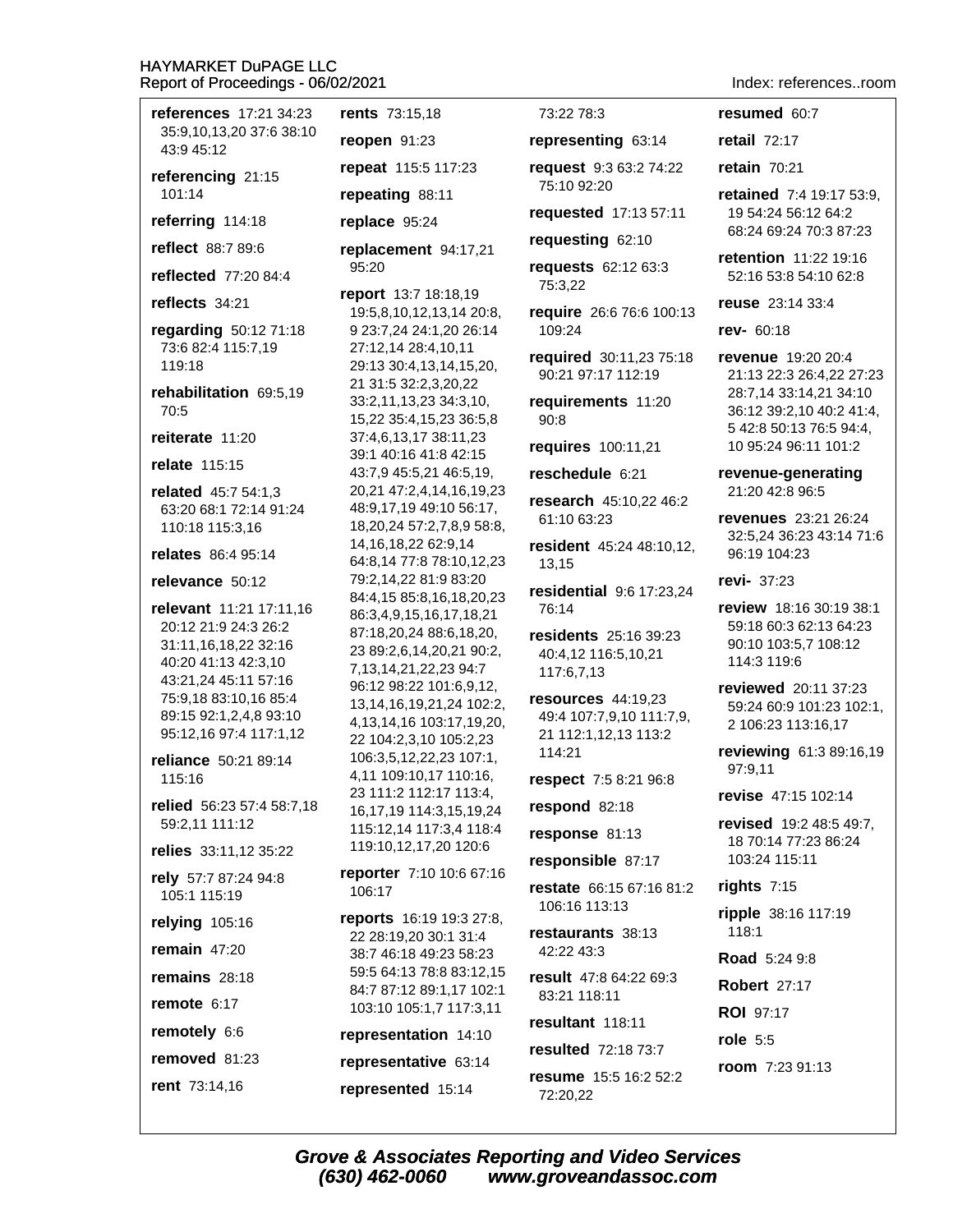#### HAYMARKET DUPAGE I I C Re

| eport of Proceedings - 06/02/2021                                                                 |                                                                            |
|---------------------------------------------------------------------------------------------------|----------------------------------------------------------------------------|
| <b>rooms</b> 68:17 97:23                                                                          | sell 96:22 97:13                                                           |
| roughly 46:13                                                                                     | <b>sense</b> 39:12                                                         |
| rule 81:3 82:24                                                                                   | separate 34:17                                                             |
| <b>ruled</b> 80:17                                                                                | separately 35:1                                                            |
| rules $6:5$                                                                                       | September 18:                                                              |
| ruling 80:2,3,5,16,18<br>82:6                                                                     | 56:24 58:21 77:7<br>20 101:9 109:18                                        |
| run 11:1                                                                                          | served 108:14,1                                                            |
| <b>Russo 5:14</b>                                                                                 | service 21:24 2<br>29:18 30:6,11 48                                        |
| s                                                                                                 | services 12:13,<br>14:1,7 19:6 20:2                                        |
| Safety 19:6 27:12 49:12<br>105:2                                                                  | 23:19 45:2 46:9,<br>47:12,13 48:20 4<br>54:11 87:5,7,8,1<br>104:5 105:5,15 |
| salaries 24:9                                                                                     | 20 110:2                                                                   |
| sale 96:14,15                                                                                     | <b>settled</b> 74:1,3                                                      |
| <b>sales</b> 21:22 23:22 32:10<br>39:2,8,10 94:11 95:19<br>99:8.13                                | settlement 16:2<br>70:2,15                                                 |
| Sarah 6:3 7:8 10:5,15,20                                                                          | Shannon 62:20                                                              |
| 11:5,12 52:9                                                                                      | share 30:8,12                                                              |
| savings 45:19 46:2,3                                                                              | shops 38:13                                                                |
| scenario 16:9                                                                                     | <b>short</b> 107:19                                                        |
| scenarios 16:11,12<br>98:15                                                                       | short-term 15:2                                                            |
| schedule 17:6                                                                                     | shortly 18:13                                                              |
| school 14:20 22:9,22<br>27:16 60:12 63:15                                                         | should-have-be<br>16:12                                                    |
|                                                                                                   | show 107:12                                                                |
| schools 23:19 29:17<br><b>scope</b> 11:22 20:19,21<br>21:3 64:2 76:16 80:1<br>81:12 84:8 89:13,18 | shown 31:2,3,9<br>33:22 34:1 35:3<br>46:6 47:22 48:18                      |

104:19 110:7 screen 39:1 43:8 97:6 102:24

secondary 109:24

seconds 121:17

secretary 5:4 9:15 121:19

section 23:9 35:17 44:10 74:15 75:9 101:9

sectors 15:9.11

12 34:17 91:14  $y$  35:15 36:21

er 18:17 28:5 21 77:7 87:18, 109:18

#### 08:14.15

 $1:2422:9$ 6,11 48:2

12:13,20 13:19 :6 20:20 22:21 246:9,10,12 48:20 49:13 5,7,8,10 101:22  $6:5,15108:19,$ 

#### $4:1,3$

 $t$  16:20 53:22

62:20.21

**n** 15:21

ave-been

 $:2,3,9$  32:1 1 35:3 44:15 248:18

shutter 97:22

#### shuttered 99:21

side 15:16 21:13 22:19 32:21 39:1 42:17 43:7 46:7,8

 $sign 6:11$ 

 $sign-up$  6:15

significance 7:10

significant 36:13 85:10 86:10 90:13

**Silverman 6:24 7:1.2.3** 8:24 80:6 81:17 82:17.19 84:12,19,21,23 85:2 87:13 113:13

similar 23:10 73:4,6

Similarly 49:6

simply 35:12 38:2

single  $35:14$ 

sir 67:6 80:5 91:9 120:21

 $s$ it 91.21

site 9:5 26:20

sits 25:2,3

situation 17:9 21:10 23:2,4 24:13,17 25:20  $101:3$ 

#### situations 16:14

**skills** 14:19

slide 11:15 12:4 13:2 14:9,10 15:4,6 16:1 17:7 18:1 19:15,24 20:17 21:6,12 22:18 23:5,23 24:12 25:18 26:8 27:7, 20,23 29:5,22 30:18 31:3,8,24 32:19 33:18 36:3 37:3.19 38:4.10.22 40:15 41:6 42:14 43:5 44:9,15 45:4,9 46:4 47:3 48:8.16 49:9.21 51:1 74:16 111:11.13 115:2 116:3,18 118:20,22

slides 11:2 21:8 23:11 44:10 119:4

**slow** 8:18

small 15:21 24:21

Smith 51:17,19 54:21 64:10

snapshot 24:1

societal 46:1

sold 99:19

**Solutions** 19:6 49:12

**sound 67:9.11** 

**sounds 73:5** 

**source** 34:2 95:23

**sources** 35:20 68:19 96:5

south 24:24 25:1

space 68:17

spaces 73:15,16

speak 63:17 98:1 108:20 110:12

speaker 55:16,22

speaking 62:5

special 7:5 9:4 21:23 22:9 29:18 30:6,11 93:2 94:2 100:1,6

specific 33:19 42:4,11 67:24 75:4 93:23

specifically  $26:1327:3$ 28:20 82:13 95:9 104:18. 19 118:18

specifies 17:18 75:21

speculative 111:22  $112:2$ 

spend 22:15,16 24:10 39:6,18 41:17 103:3

spending 22:17 24:6 39:14.17.21.24 40:1 116:14 117:6 118:6

spent 39:16

spilled 99:16,17

spoke 63:20

Spring 30:5

staff 6:13,17 11:8 63:20 71:8 111:1 115:19

**staffed** 39:20.23

staffing 38:20

stalling 66:17

standard 88:6 103:5 116:7

start 18:20 52:15

start-up 38:21

started 74:19

starting  $10:4,20$ 

state 8:3,4 16:23 45:18 68:24 75:5 99:11 110:16,

# Index: rooms..state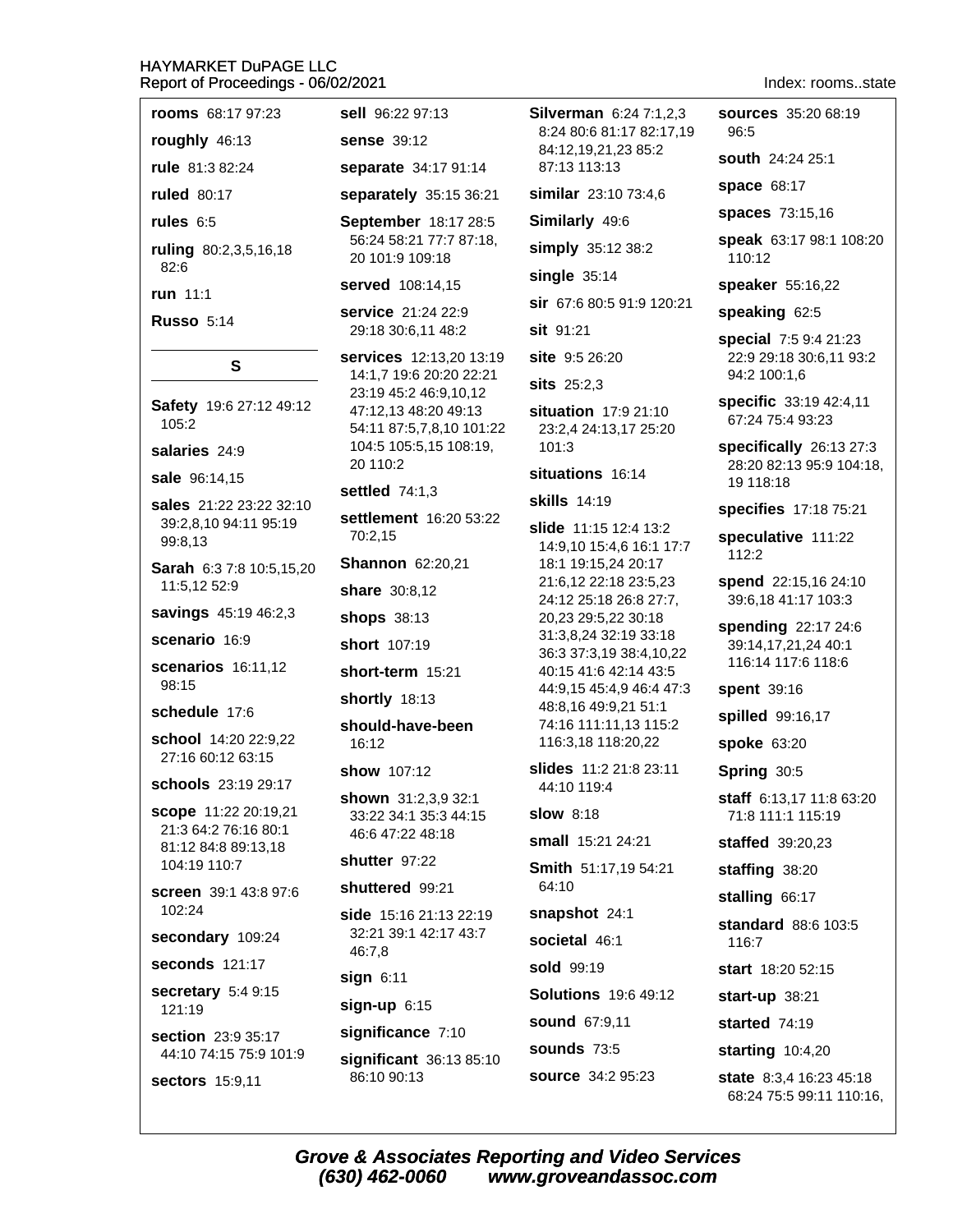24 111:7,11 112:4

- stated 7:2 17:10.21 23:10 26:12,13 30:22 36:11 49:10 82:13,22 107:1 109:18 110:9 112:5,10 118:4,22
- statement 23:7 32:3.22 33:3,9 34:21 36:16,18 37:5,16 38:10,24 39:2 42:16,24 43:4,6,13 44:2 45:20 48:24 49:16 65:1 82:4.14 83:19 84:6 85:14 86:6 90:11 98:7 106:20 110:20 111:4 119:22
- statements 30:24 34:16 36:6 37:5,7,16 38:7,11, 18 41:7 45:6 46:6 47:1 50:10.11 64:21 102:12  $117:3$
- states 12:23 33:14.23 34:10 41:18 42:17 45:23 49:11 74:21 76:12 107:5, 6 114:16
- **static** 55:4,14 66:23  $88.11$

statistic 55:13

status 44:1 62:12 63:3 94:24 98:2

statute  $8:3$ 

stay 36:10

stays 92:23

step 56:1 83:23

step-by-step 8:10

stipulation 110:4

**stop 6:20** 

stopping 120:11

streaming 6:18,19,20

stricken 81:23

struggled 98:18

students 17:22 22:23 76:13,17,18,20

#### studied 101:6

studies 19:3 20:6 26:11 33:20 44:12 64:6 86:20 87:1 88:22 90:18

study 17:19 18:15 19:22 20:22 45:10.11.22 46:2 49:11 74:22 75:4,22 86:16,22 90:16 100:11, 22

subject 85:16,17

submission 64:19

submit 90:22 106:5

submitted 18:12.14.18. 19 19:2 20:13 64:14 77:23 82:15 83:3,5,15 86:7,24 89:21 90:18

submitting 83:24

subsequently 103:22

subsidiary 13:12

substance 45:13 59:6

substantive 83:9

success 72:3

successful 71:24 72:1 97:20

suddenly 98:17

sufficient 96:19 97:17 105:8,19 114:16

suggest 43:23 46:2 81:13 88:19 89:5

suggestions 41:4

suit 73:6

#### summarize 26:9

summary 12:2 49:22  $51:2$ 

summer 52:21 95:4

superintendent 27:16 60:12

#### supplement 61:11

supplemental 47:16 48:4 49:18 59:4 60:15 115:13

**support** 29:4 33:16 34:2 36:17,18 37:7,14 38:8,18 42:23.24 43:4 46:24 49:4 71:14

supported 26:17 34:4,7, 13 35:4,5,18 36:7 50:3,

# 20

supporting 25:11 supportive 28:24 suppose 85:4 surrounding 42:22 43:2 swearing 7:10 sworn 10:7,8 52:11

# T

table 34:20 44:19

tables  $21:7$ 

takes  $34:24$ 

talk 62:23 63:8,10 65:5 69:12 74:12 114:23

talked 88:21 89:8,9 95:23 103:12,13

talking 55:5,6 95:17

tax 17:18 19:19 20:3 21:23 22:2,3 23:22 26:4, 22.24 27:23 28:7.13.14 29:2 32:5,24 33:14,21 34:4,8,10,13 35:17 36:1, 12,23 37:21 39:2,9,10 41:4 42:8 43:11,14 46:2 50:13 57:11 75:3 76:5 94:4,11 96:11 98:20

**taxes** 21:21,22,23,24 23:21.22 28:8.17.22 29:1,6,11,15,20 30:7,9, 10 32:8,10,11,12 33:23 34:5,19,23,24 35:6,8,10, 13,21,22 36:15,20 38:3 40:24 41:1 44:3 57:20 64:6 90:14 91:23,24 94:11,12 95:18,19,23 99:8,9,11,12,13

taxing 17:20 22:5,6 29:7,9,15,16,20 30:2,16, 17 35:11 42:5.11 47:10 50:17 57:21 75:1.23 76:4 93:15 100:12 101:4 104:12,16

### taxpayer 45:15

taxpayers 29:21 30:3 35:12 45:19 50:18

Index: stated..throughout

taxpaying  $25:12$ team 51:23 54:16 technical 14:18 technically 24:2 tendered 64:13 tenfold  $43:16$ 

term 13:17 44:4

terms 39:15 54:9 89:18

Teska 18:15 20:7 28:21 30:13,20 33:23 34:10,11 36:8 38:17 45:9,12,18,21 47:1 57:2 62:8,13 63:6 78:23 79:2,13 81:9 84:4, 20 85:14 86:4,9 89:19  $117:3$ 

Teska's 33:23 35:23 37:13 38:11 45:5 46:5 56:17 90:15

**testified** 19:8,9,10,12,14 27:10 40:10 46:17 52:11 60:13 75:1 79:20 84:13 101:17 102:21,22 110:3 114:2,9,10 115:4

testify 89:11 106:4

testimonies 111:13

testimony 7:11 11:10 20:12,15 27:9 31:10 37:20 44:16,21 47:5,7, 17,19 48:4 49:7,18 51:3 60:2,9,13,15,16 61:1 81:12 82:12 83:13 84:15, 18 85:2,10 102:6,10 108:18 109:21 110:21 111:14 113:8,10 115:14, 16,17,19

thereof 82:15 86:7

thereto  $58:24$ 

things 19:19 65:11 105:13

thorough 26:16 31:5  $50:3$ 

thought 55:5 57:5 116:24

thousand  $12:21.15:22$ 

throughout  $13:3$  14:16 15:10 23:1 25:4 28:19,20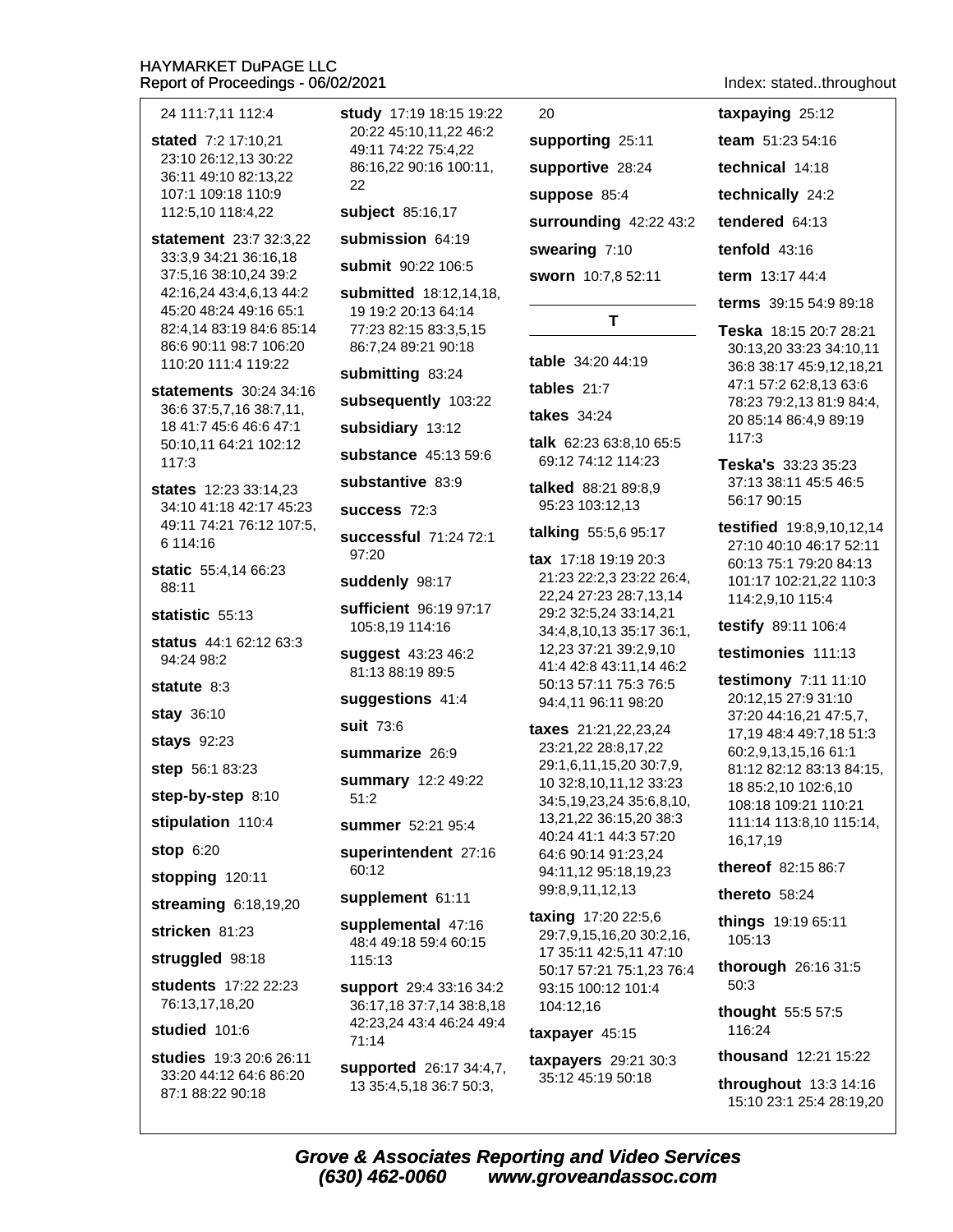29:8 35:16 50:1.9 52:23 78:2 90:6

time 6:22 8:13 10:10.19 11:9 12:3 18:5 19:21 51:6,18,21 52:2,3 53:4 54:12 58:2,16 64:7 71:21 76:23 77:24 78:4 79:10 120:14 121:9 122:8

timeline 70:8 73:12 74:13 77:16,18 86:19

times 16:12 33:14 60:14 66:17 120:7

title  $62:1$ 

today 5:19 10:19 52:18 91:21 101:17 106:8 107:3

tonight 5:15 20:15 52:14 74:8 102:21 104:10 107:14,17 110:21 120:10

tonight's  $6:1$ 

top 46:7 117:16

topics 11:17 14:18 15:2

total 41:19,22,23

totally 25:11

totals  $45:20$ 

touchstone 93:21

tourism  $22:16$ 

town 95:6

traditional 119:21

traffic 22:16 78:12

training 11:19 14:11,17

transcribing 7:11

transcript 61:3

transcripts 59:13,15,17, 18,24 60:4,9,19

traveler  $42.19$ 

travelers 43:2

treat  $71:7$ 

treatment 69:16.21 71:24 75:14 92:3

trial 7:12 16:22

trials  $16:23$ 

true 116:16 120:23

Tucker 14:4.5

turn 6:22 68:22 84:23,24

turned  $55:22$ 

type 29:2 97:16 118:8,14

types 13:18,23 14:6 15:15 16:4 17:1 24:3 28:8 33:14 35:17 58:4

typical 23:17 42:19 117:17,24

typically 87:23 89:3

# $\mathbf{U}$

Uh-huh 54:13 69:6 76:18 77:4 85:1 87:2 100:24

ultimate  $113:3$ 

ultimately 18:24 20:7,15 74:1.3 89:10

unable 7:22 41:12 50:15 73:14 100:6 110:17 118:17

unaware 98:1

underestimate 27:3 44:13 50:16

underestimates 47:5

undergraduate 14:12

underlining 92:23

underlying 78:24 92:10, 24

underpaying 34:18 36:22

underreporting 34:19 36:22

understand 7:18 28:15, 17 55:7 67:4 76:6 82:8  $94:1$ 

understanding 75:8 77:14 79:1.8 81:16 87:9 90:20 110:5 114:8 120:18

understands 10:16

understate 26:24 112:7  $115.6$ 

understated  $37:148:14$ 112:5 115:3 119:8

understatement  $102.13$ 

understood 62:1

underutilized 43:17

undetermined  $107:10$ 

undo 48:21 49:2

undue 49:4 114:6

unique 24:14,16,19 25:20 26:2 116:19

**United 12:23** 

universities 15:2

University 14:13,20

unrelated 43:24

unsupported 34:10,16 35:22 36:17 38:8 39:12 45:6 46:6 50:10

untreated 45:13

update 88:6 90:13 101:12,16

updated 88:18,19 89:1 90:2.7 94:8 104:2 115:11

updating 89:5

upward 48:5

utilities 15:13

utility 21:23 40:23 41:4

utilized 58:7 87:11 93:7

 $\mathbf{V}$ 

vacant 23:14 26:6 33:5 43:17 93:19 94:3

value 72:16 73:17 104:7 various 7:22 12:8 14:17. 23 15:1,11 18:5 28:8

29:7 35:17 49:24 101:4

venue 90:7

verbatim 106:12

versus  $93:15$ 

vice  $13:16$ 

video 6:18,20 21:22 32:11 94:12 95:18 99:8, 13 106:10

village 5:6,8,10,12,14 6:13,23 7:4,18,19 9:16, 18,20,22,24 11:8 17:10 19:18 22:7 26:18 28:14 29:16,24 34:5,8,13 35:5 36:1,2,21 37:12 39:10, 14,22,24 40:11 45:8,16 48:15,22 53:6,10,12 54:6 57:10,14,15,22 61:20,21, 23 62:2,11 70:18 74:21 75:2.3 78:17 80:9 81:2 95:5 96:4,7,18 98:21 101:10 104:12 110:24 117:6 121:21,23 122:1,3, 5, 15, 17, 19, 21, 23

Village's 6:2,8,11,15 8:8 10:11,18 34:13 35:4 36:2  $59:17$ 

virtual  $7.2382$ 

virtually 10:7

visit 38:12

**volume** 55:23

vote 9:15 121:19 122:13

# W

wages 22:16 38:15 wait 6:20 walk 26:10 walking 27:21 wanted 63:24 107:15 watch 6:7 60:24 61:3

watched 60:9.18

website 6:12.16 8:8 35:6 59:17

Wednesday 5:20 121:11 123:3

week 91:15 107:15,18, 22 114:23 118:19

Index time week